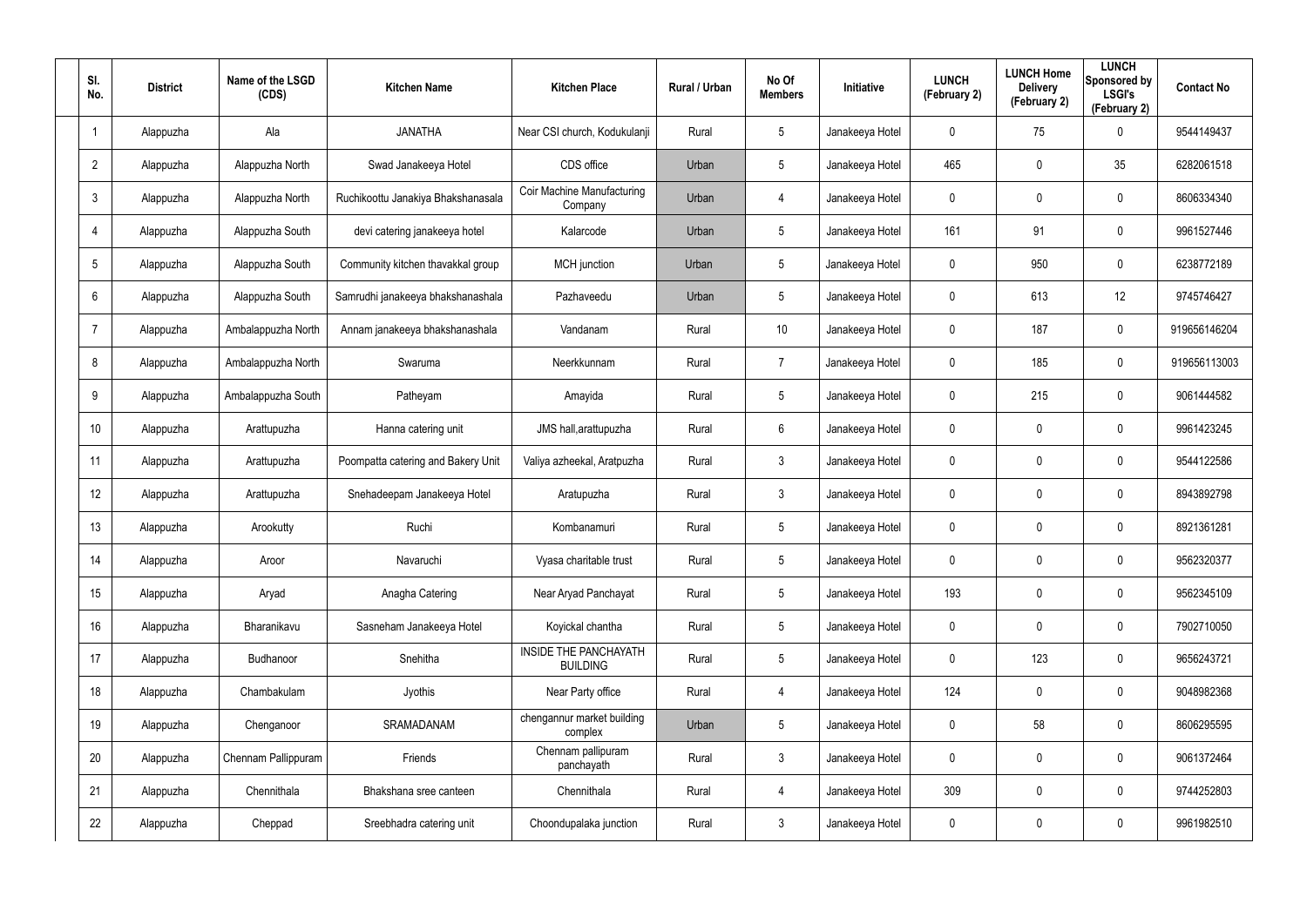| SI.<br>No. | <b>District</b> | Name of the LSGD<br>(CDS) | <b>Kitchen Name</b>           | <b>Kitchen Place</b>                    | Rural / Urban | No Of<br><b>Members</b> | <b>Initiative</b> | <b>LUNCH</b><br>(February 2) | <b>LUNCH Home</b><br><b>Delivery</b><br>(February 2) | <b>LUNCH</b><br>Sponsored by<br><b>LSGI's</b><br>(February 2) | <b>Contact No</b> |
|------------|-----------------|---------------------------|-------------------------------|-----------------------------------------|---------------|-------------------------|-------------------|------------------------------|------------------------------------------------------|---------------------------------------------------------------|-------------------|
| 23         | Alappuzha       | Cheppad                   | Karthika Janakeeya Hotel      | Mambra aalumood, Cheppad                | Rural         | 6                       | Janakeeya Hotel   | 0                            | 0                                                    | $\boldsymbol{0}$                                              | 9746575998        |
| 24         | Alappuzha       | Cheriyanad                | <b>DARSANA</b>                | Near GOLDEN PALACE<br><b>AUDITORIUM</b> | Rural         | $5\phantom{.0}$         | Janakeeya Hotel   | 0                            | 95                                                   | $\pmb{0}$                                                     | 9747958424        |
| 25         | Alappuzha       | Cherthala Municipality    | Santwanam                     | Ward 10                                 | Urban         | $5\phantom{.0}$         | Janakeeya Hotel   | 380                          | 0                                                    | $\pmb{0}$                                                     | 8848178001        |
| 26         | Alappuzha       | Cherthala Municipality    | <b>NULM</b> canteen           | Cherthala Municipality                  | Urban         | $5\phantom{.0}$         | Janakeeya Hotel   | 137                          | 0                                                    | $\pmb{0}$                                                     | 6282870356        |
| 27         | Alappuzha       | Cherthala South           | Kashinandana                  | Cherthala S                             | Rural         | 10 <sup>°</sup>         | Janakeeya Hotel   | 0                            | 0                                                    | $\pmb{0}$                                                     | 9745940057        |
| 28         | Alappuzha       | Cheruthana                | Sreedurga janakeeya hotel     | Near govt HSS aayaparambu               | Rural         | 4                       | Janakeeya Hotel   | 0                            | 0                                                    | $\mathbf 0$                                                   | 9961178936        |
| 29         | Alappuzha       | Chettikulangara           | SREE VINAYAKA JANAKEEYA HOTEL | <b>KARIPUZHA</b>                        | Rural         | $\mathbf{3}$            | Janakeeya Hotel   | 0                            | 0                                                    | $\pmb{0}$                                                     | 9656810109        |
| 30         | Alappuzha       | Chingoli                  | souhridam unit                | karthikappally I p school               | Rural         | $\mathbf{3}$            | Janakeeya Hotel   | 0                            | 0                                                    | $\mathbf 0$                                                   | 7559808470        |
| 31         | Alappuzha       | Chunakkara                | Vanitha Canteen               | Chunakkara                              | Rural         | $\mathbf{3}$            | Janakeeya Hotel   | 0                            | 0                                                    | $\pmb{0}$                                                     | 9400509985        |
| 32         | Alappuzha       | Devikulangara             | Thripthi                      | Buds school, devikulangara              | Rural         | 4                       | Janakeeya Hotel   | 0                            | 0                                                    | $\mathbf 0$                                                   | 9746712528        |
| 33         | Alappuzha       | Edathua                   | Theertham                     | Edathua market                          | Rural         | $\mathbf{3}$            | Janakeeya Hotel   | 96                           | 0                                                    | $\mathbf 0$                                                   | 9544351169        |
| 34         | Alappuzha       | Ezhupunna                 | Neethipeedam                  | Eramalloor                              | Rural         | 8                       | Janakeeya Hotel   | 0                            | 0                                                    | $\mathbf 0$                                                   | 9946790986        |
| 35         | Alappuzha       | Harippad                  | Swad                          | A private Hotel's Kitchen               | Urban         | 4                       | Janakeeya Hotel   | 0                            | 0                                                    | $\mathbf 0$                                                   | 9562373933        |
| 36         | Alappuzha       | Kadakkarappally           | Soorya                        | Kandamangalam temple<br>auditorium      | Rural         | 5                       | Janakeeya Hotel   | 0                            | 0                                                    | $\pmb{0}$                                                     | 9895266763        |
| 37         | Alappuzha       | Kainakary                 | Sivakashi                     | Near Panchayath                         | Rural         | $5\phantom{.0}$         | Janakeeya Hotel   | 75                           | 0                                                    | $\mathbf 0$                                                   | 8111821552        |
| 38         | Alappuzha       | Kandalloor                | Annapoorna Hotel              | Near Velanchira junction                | Rural         | 4                       | Janakeeya Hotel   | $\mathbf 0$                  | 0                                                    | $\mathbf 0$                                                   | -9747600181       |
| 39         | Alappuzha       | Kanjikuzhy                | Santhwanam                    | Opposite NSS college                    | Rural         | $5\phantom{.0}$         | Janakeeya Hotel   | 0                            | 0                                                    | $\mathbf 0$                                                   | 9605307328        |
| 40         | Alappuzha       | Karthikappally            | Ruchi                         | Community hall                          | Rural         | $6\phantom{.}6$         | Janakeeya Hotel   | 251                          | 0                                                    | $\mathbf 0$                                                   | 9747607478        |
| 41         | Alappuzha       | Karuvatta                 | Karunya janakeeya hotel       | Near Aashramam junction                 | Rural         | 6                       | Janakeeya Hotel   | 315                          | 0                                                    | $\mathbf 0$                                                   | 916282508791      |
| 42         | Alappuzha       | Kavalam                   | Koottukari Janakeeya Hotel    | <b>Near Permanent Outlet</b>            | Rural         | $5\phantom{.0}$         | Janakeeya Hotel   | 0                            | 0                                                    | $\mathbf 0$                                                   | 9744173219        |
| 43         | Alappuzha       | Kayamkulam West           | palazhy catering unit         | Kallummood junction                     | Urban         | $5\phantom{.0}$         | Janakeeya Hotel   | 0                            | 0                                                    | $\mathbf 0$                                                   | 9388819110        |
| 44         | Alappuzha       | Kodamthurath              | <b>MATRUSAKTHI</b>            | KUTHIYATHODE                            | Rural         | $5\phantom{.0}$         | Janakeeya Hotel   | 0                            | 0                                                    | $\pmb{0}$                                                     | 8281687439        |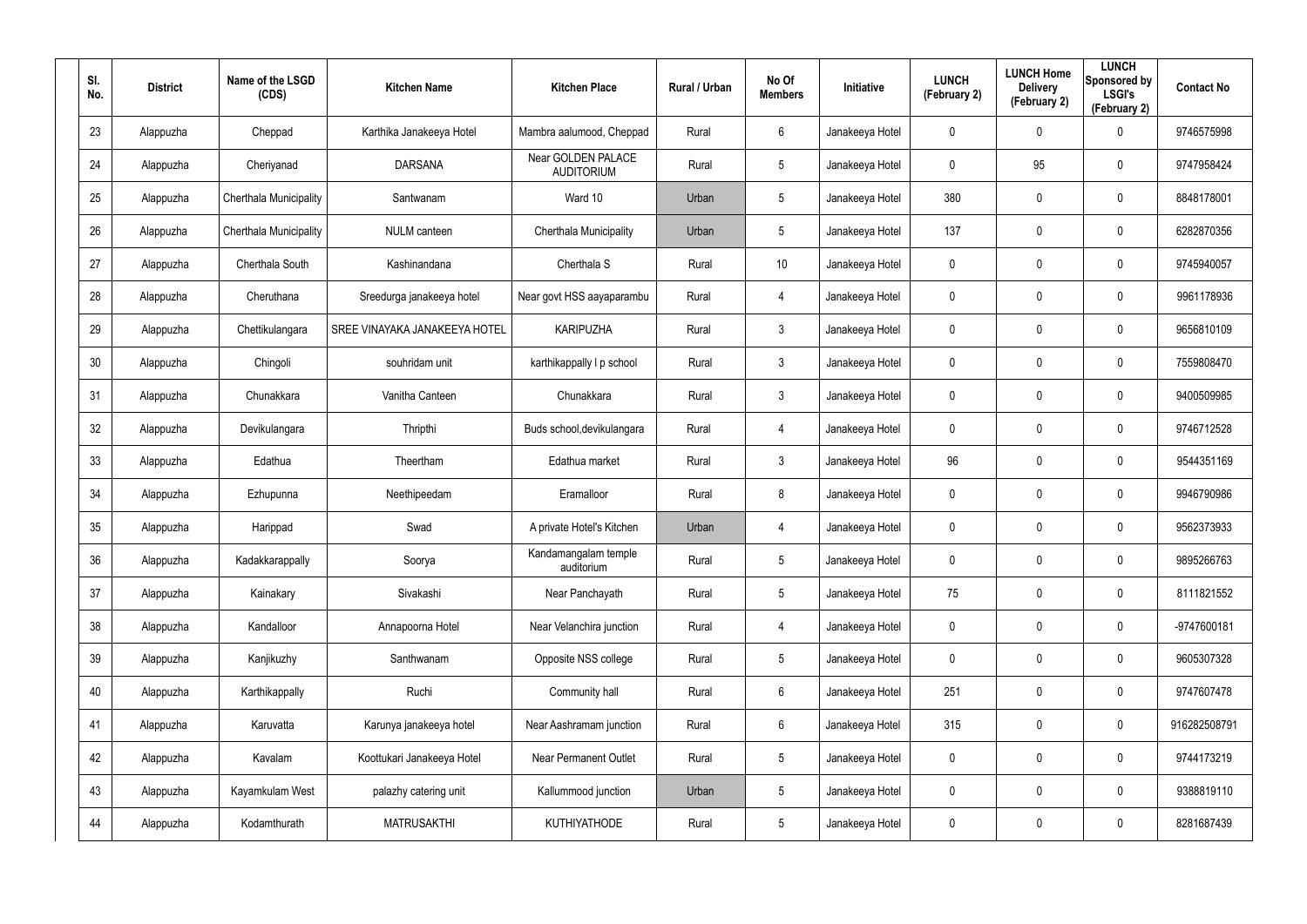|    | SI.<br>No. | <b>District</b> | Name of the LSGD<br>(CDS)   | <b>Kitchen Name</b>             | <b>Kitchen Place</b>                        | Rural / Urban | No Of<br><b>Members</b> | Initiative      | <b>LUNCH</b><br>(February 2) | <b>LUNCH Home</b><br><b>Delivery</b><br>(February 2) | <b>LUNCH</b><br>Sponsored by<br><b>LSGI's</b><br>(February 2) | <b>Contact No</b> |
|----|------------|-----------------|-----------------------------|---------------------------------|---------------------------------------------|---------------|-------------------------|-----------------|------------------------------|------------------------------------------------------|---------------------------------------------------------------|-------------------|
| 89 | 45         | Alappuzha       | Krishnapuram                | Kanivu catering unit            | Near SCB, kappil                            | Rural         | $\overline{4}$          | Janakeeya Hotel | 0                            | 0                                                    | 0                                                             | 9544047480        |
|    | 46         | Alappuzha       | Kumarapuram                 | Mahadeva jankeeya hotel         | Near kavarattu temple                       | Rural         | $\mathbf{3}$            | Janakeeya Hotel | 306                          | $\boldsymbol{0}$                                     | $\boldsymbol{0}$                                              | 918606736168      |
|    | 47         | Alappuzha       | Kumarapuram                 | Navodhaya janakeeya hotel       | Kumarapuram                                 | Rural         | $\mathbf{3}$            | Janakeeya Hotel | 192                          | $\mathbf 0$                                          | 0                                                             | 9037499871        |
|    | 48         | Alappuzha       | Kuthiyathode                | Ruchi Janakeeya Hotel           | Near kuthiyathode panchayath<br>office      | Rural         | $5\phantom{.0}$         | Janakeeya Hotel | 0                            | 0                                                    | $\boldsymbol{0}$                                              | 9249269374        |
|    | 49         | Alappuzha       | Mannanchery                 | Snehitha                        | Panchayat building                          | Rural         | $\overline{4}$          | Janakeeya Hotel | 43                           | 47                                                   | $\boldsymbol{0}$                                              | 9544461740        |
|    | 50         | Alappuzha       | Mannar                      | Snehadhara                      | Kunnathur devasom                           | Rural         | $5\phantom{.0}$         | Janakeeya Hotel | 210                          | 0                                                    | $\boldsymbol{0}$                                              | 9567853570        |
|    | 51         | Alappuzha       | Mararikulam South           | Snehasparsham                   | Kattoor                                     | Rural         | $\overline{4}$          | Janakeeya Hotel | 0                            | 20                                                   | $\boldsymbol{0}$                                              | 9747881642        |
|    | 52         | Alappuzha       | Mavelikara<br>Municipality  | Ruchi janakeeya hotel           | Municipality building                       | Urban         | 10                      | Janakeeya Hotel | 0                            | 0                                                    | $\boldsymbol{0}$                                              | 8289996136        |
|    | 53         | Alappuzha       | Mavelikkara<br>Thamarakulam | Thripthi Catering               | Thamarakulam                                | Rural         | $5\phantom{.0}$         | Janakeeya Hotel | 0                            | 0                                                    | $\boldsymbol{0}$                                              | 8281558036        |
|    | 54         | Alappuzha       | Mavelikkara<br>Thekkekara   | Bhai catering                   | Pallarimangalam                             | Rural         | $5\phantom{.0}$         | Janakeeya Hotel | 306                          | 0                                                    | $\boldsymbol{0}$                                              | 9539851155        |
|    | 55         | Alappuzha       | Mavelikkara<br>Thekkekara   | Snehatheeram                    | Kurathikkadu                                | Rural         | $5\phantom{.0}$         | Janakeeya Hotel | 0                            | 0                                                    | $\boldsymbol{0}$                                              | 9656960190        |
|    | 56         | Alappuzha       | Muhamma                     | <b>SNV Catering</b>             | <b>Near Community Health</b><br>Centre      | Rural         | $5\phantom{.0}$         | Janakeeya Hotel | 180                          | 0                                                    | $\boldsymbol{0}$                                              | 9605388763        |
|    | 57         | Alappuzha       | Mulakkuzha                  | Snehathanal                     | Mulakkuzha                                  | Rural         | $5\phantom{.0}$         | Janakeeya Hotel | 0                            | 65                                                   | $\boldsymbol{0}$                                              | 9037085079        |
|    | 58         | Alappuzha       | Muttar                      | Ruchi Catering Unit             | Panchayat Building                          | Rural         |                         | Janakeeya Hotel | 0                            | 0                                                    | $\mathbf 0$                                                   | 9072276826        |
|    | 59         | Alappuzha       | Nedumudy                    | Oruma                           | Champakulam                                 | Rural         | $5\phantom{.0}$         | Janakeeya Hotel | 121                          | $\mathbf 0$                                          | $\mathbf 0$                                                   | 9188536147        |
|    | 60         | Alappuzha       | Neelamperoor                | Amrutha Janakeeya Bhakshanasala | Panchayat Building                          | Rural         | 3 <sup>1</sup>          | Janakeeya Hotel | 0                            | 0                                                    | $\mathbf 0$                                                   | 9656167060        |
|    | 61         | Alappuzha       | Nooranad                    | Amma Canteen                    | Inside market place, Noornad                | Rural         | $5\phantom{.0}$         | Janakeeya Hotel | $\pmb{0}$                    | $\mathbf 0$                                          | $\mathbf 0$                                                   | 7034377340        |
|    | 62         | Alappuzha       | Palamel                     | Arogya Canteen                  | Panchayat office compound                   | Rural         | $\overline{4}$          | Janakeeya Hotel | 0                            | 0                                                    | $\mathbf 0$                                                   | 9497107651        |
|    | 63         | Alappuzha       | Pallippad                   | Annapoorneswari catering unit   | Irattakulangara junction                    | Rural         | $5\phantom{.0}$         | Janakeeya Hotel | $\mathbf 0$                  | $\boldsymbol{0}$                                     | $\mathbf 0$                                                   | 9562318624        |
|    | 64         | Alappuzha       | Panavally                   | Harikrishnan                    | near nalpatheneswaram<br>temple             | Rural         | $\mathbf{1}$            | Janakeeya Hotel | 0                            | 0                                                    | $\mathbf 0$                                                   | 9961774363        |
|    | 65         | Alappuzha       | Pandanad                    | Sreebhadra                      | Muthavazhi                                  | Rural         | $5\phantom{.0}$         | Janakeeya Hotel | $\mathbf 0$                  | 98                                                   | $\mathbf 0$                                                   | 9947120239        |
|    | 66         | Alappuzha       | Pathiyoor                   | Dakshina catering unit          | Mahalekshmi auditorium,<br>kareelakulangara | Rural         | $5\phantom{.0}$         | Janakeeya Hotel | 0                            | 0                                                    | $\boldsymbol{0}$                                              | 9048200655        |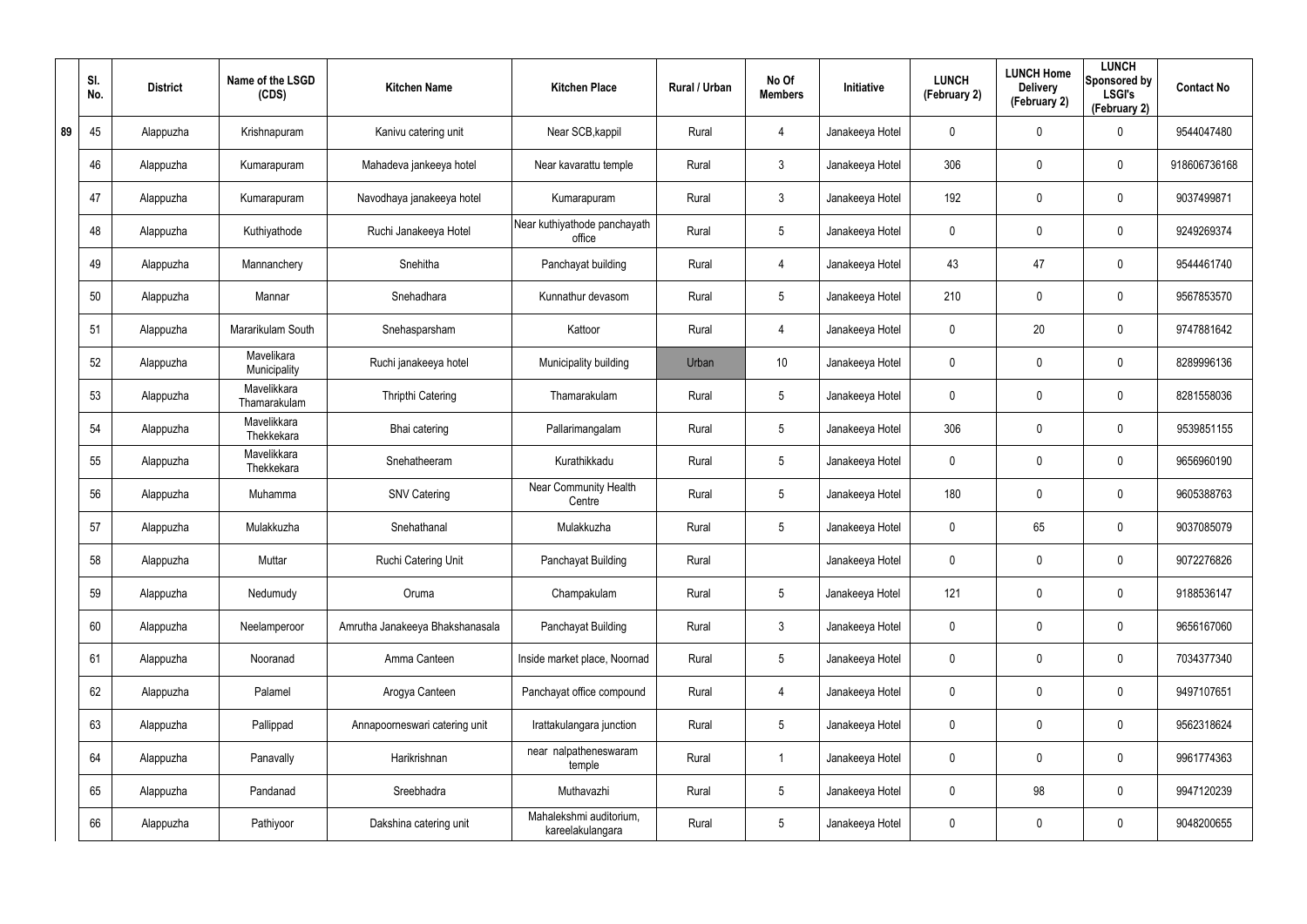| SI.<br>No. | <b>District</b> | Name of the LSGD<br>(CDS) | <b>Kitchen Name</b>         | <b>Kitchen Place</b>                                               | Rural / Urban | No Of<br><b>Members</b> | Initiative      | <b>LUNCH</b><br>(February 2) | <b>LUNCH Home</b><br><b>Delivery</b><br>(February 2) | <b>LUNCH</b><br>Sponsored by<br><b>LSGI's</b><br>(February 2) | <b>Contact No</b> |
|------------|-----------------|---------------------------|-----------------------------|--------------------------------------------------------------------|---------------|-------------------------|-----------------|------------------------------|------------------------------------------------------|---------------------------------------------------------------|-------------------|
| 67         | Alappuzha       | Pattanakkad               | Aparna                      | Opposite of pattanakkad<br>gramapanchayath                         | Rural         | $5\phantom{.0}$         | Janakeeya Hotel | $\mathbf 0$                  | 0                                                    | 0                                                             | 9037450634        |
| 68         | Alappuzha       | Perumbalam                | Amritham                    | Near by govt hospital                                              | Rural         | 4                       | Janakeeya Hotel | 0                            | 0                                                    | $\boldsymbol{0}$                                              | 8592809257        |
| 69         | Alappuzha       | Pulincunnu                | Nanma Janakeeya Hotel       | Near Krishi Bhavan                                                 | Rural         | $5\phantom{.0}$         | Janakeeya Hotel | $\mathbf 0$                  | $\mathbf 0$                                          | $\mathbf 0$                                                   | 9544752465        |
| 70         | Alappuzha       | Puliyoor                  | <b>UPPUM MULAKUM</b>        | <b>INSIDE PANCHAYATH</b><br><b>COMPOUND</b>                        | Rural         | $5\phantom{.0}$         | Janakeeya Hotel | 0                            | 115                                                  | $\mathbf 0$                                                   | 6238836314        |
| 71         | Alappuzha       | Punnapra North            | Annapoorneshwary            | Janajagrithi                                                       | Rural         | 4                       | Janakeeya Hotel | 38                           | 70                                                   | $\boldsymbol{0}$                                              | 8129450136        |
| 72         | Alappuzha       | Punnapra South            | Thripthy janakeeya hotel    | Punnapra south                                                     | Rural         | 9                       | Janakeeya Hotel | 0                            | 152                                                  | $\mathbf 0$                                                   | 9846179646        |
| 73         | Alappuzha       | Purakad                   | Pulari                      | Purakkad gp                                                        | Rural         | $5\phantom{.0}$         | Janakeeya Hotel | 60                           | 93                                                   | $\mathbf 0$                                                   | 7034494313        |
| 74         | Alappuzha       | Purakad                   | Thiruvonam catering service | Thottappally                                                       | Rural         | 4                       | Janakeeya Hotel | 0                            | 68                                                   | $\mathbf 0$                                                   |                   |
| 75         | Alappuzha       | Ramankary                 | Kudumbashree Vanitha Hotel  | Ramankary Town, Opposite<br><b>Judicial First Class Magistrate</b> | Rural         | 4                       | Janakeeya Hotel | 0                            | 0                                                    | $\pmb{0}$                                                     | 8281314746        |
| 76         | Alappuzha       | Thaicattussery            | Unarv                       | Thyakattusheri junction                                            | Rural         | 4                       | Janakeeya Hotel | 0                            | 0                                                    | $\mathbf 0$                                                   | 9605897567        |
| 77         | Alappuzha       | Thakazhy                  | Thripthi Thakazhy           | <b>GBHSS Thakazhy</b>                                              | Rural         | 6                       | Janakeeya Hotel | 216                          | 0                                                    | $\mathbf 0$                                                   | 9747405368        |
| 78         | Alappuzha       | Thalavady                 | Sakthi                      | Panayanbnoorkavu Temple<br>Auditorium                              | Rural         | $5\phantom{.0}$         | Janakeeya Hotel | 0                            | 0                                                    | $\mathbf 0$                                                   |                   |
| 79         | Alappuzha       | Thannermukkom             | Patheyam                    | Panchayath office                                                  | Rural         | 4                       | Janakeeya Hotel | 0                            | 0                                                    | $\mathbf 0$                                                   | 9633933288        |
| 80         | Alappuzha       | Thazhakkara               | Akshaya catering            | Building at glassfactory<br>junction                               | Rural         | $5\phantom{.0}$         | Janakeeya Hotel | 220                          | $\mathbf 0$                                          | $\pmb{0}$                                                     | 9847177930        |
| 81         | Alappuzha       | Thiruvanvandoor           | <b>SREE KRISHNA</b>         | Near pravinkoodu junction,                                         | Rural         | $5\phantom{.0}$         | Janakeeya Hotel | $\mathbf 0$                  | 110                                                  | $\mathbf 0$                                                   | 9446627175        |
| 82         | Alappuzha       | Thrikkunnappuzha          | Akshara janakeeya hotel     | KV jetty road                                                      | Rural         | $5\phantom{.0}$         | Janakeeya Hotel | 144                          | $\mathbf 0$                                          | $\mathbf 0$                                                   | 918891921223      |
| 83         | Alappuzha       | Thuravoor                 | RUCHI JANAKEEYA HOTEL       | Near alakkaparambu                                                 | Rural         | $5\phantom{.0}$         | Janakeeya Hotel | 0                            | $\mathbf 0$                                          | $\mathbf 0$                                                   | 8157934346        |
| 84         | Alappuzha       | Vallikunnam               | Samthripthi                 | Padayanivattom temple<br>Auditorium                                | Rural         | 4                       | Janakeeya Hotel | 0                            | 0                                                    | $\mathbf 0$                                                   | 8078962129        |
| 85         | Alappuzha       | Vayalar                   | Five star                   | Near Nagamkulangara Market                                         | Rural         | $5\phantom{.0}$         | Janakeeya Hotel | $\mathbf 0$                  | 0                                                    | $\mathbf 0$                                                   | 8606081847        |
| 86         | Alappuzha       | Veeyapuram                | Swad 2                      | Veeyapuram jn                                                      | Rural         | $5\phantom{.0}$         | Janakeeya Hotel | 280                          | $\mathbf 0$                                          | $\pmb{0}$                                                     |                   |
| 87         | Alappuzha       | Veeyapuram                | Karuthal                    | Payippad LPS                                                       | Rural         | $5\phantom{.0}$         | Janakeeya Hotel | 0                            | 0                                                    | $\mathbf 0$                                                   | 8606846513        |
| 88         | Alappuzha       | Veliyanad                 | Manus Janakeeya Hotel       | Kurishmoodu, Near Veliyanadu<br>Grama Panchayat                    | Rural         | $\mathfrak{Z}$          | Janakeeya Hotel | 0                            | 0                                                    | $\pmb{0}$                                                     | 8086782924        |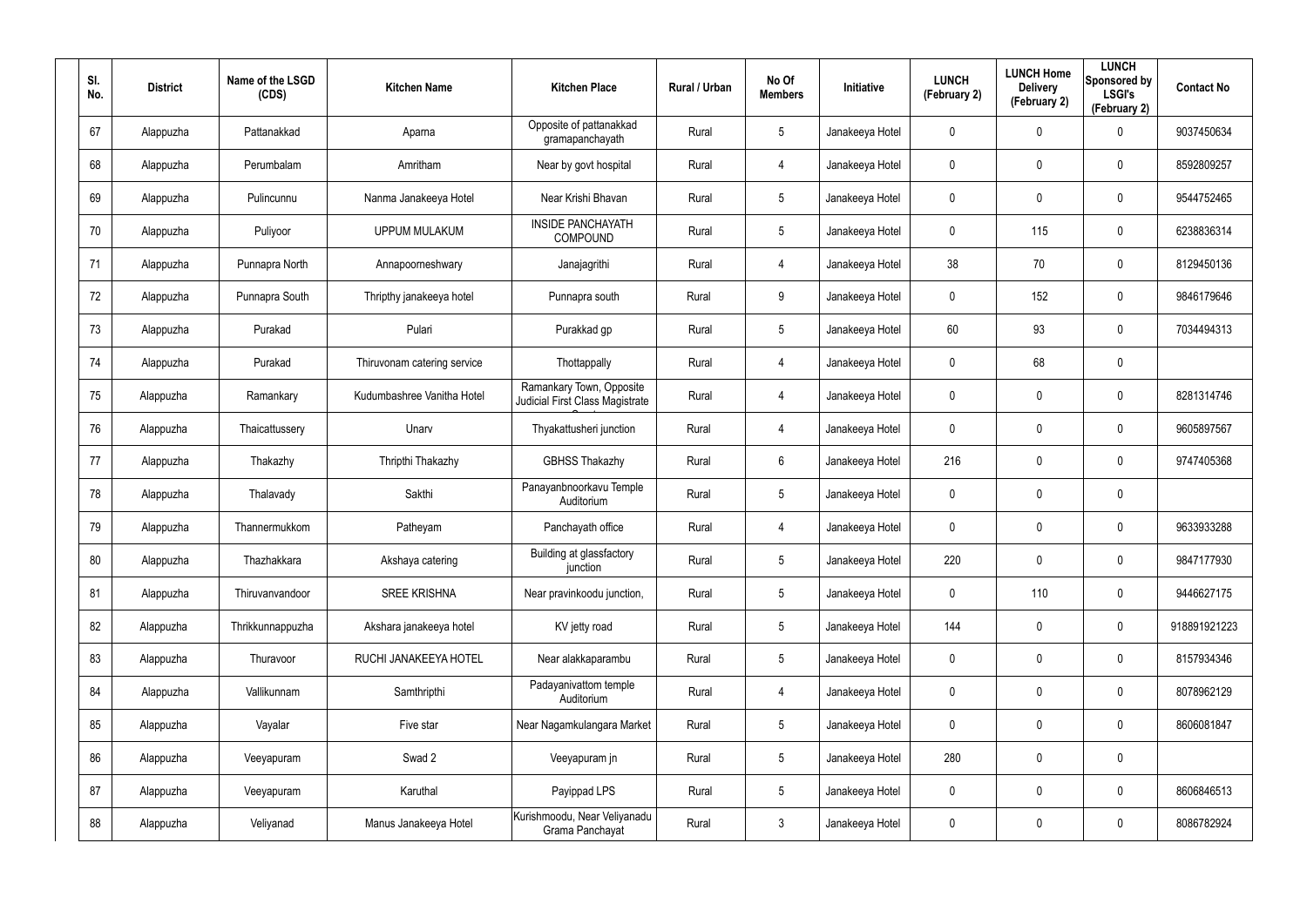|    | SI.<br>No.      | <b>District</b> | Name of the LSGD<br>(CDS) | <b>Kitchen Name</b>              | <b>Kitchen Place</b>         | Rural / Urban | No Of<br><b>Members</b> | Initiative      | <b>LUNCH</b><br>(February 2) | <b>LUNCH Home</b><br><b>Delivery</b><br>(February 2) | <b>LUNCH</b><br>Sponsored by<br><b>LSGI's</b><br>(February 2) | <b>Contact No</b> |
|----|-----------------|-----------------|---------------------------|----------------------------------|------------------------------|---------------|-------------------------|-----------------|------------------------------|------------------------------------------------------|---------------------------------------------------------------|-------------------|
|    | 89              | Alappuzha       | Venmoney                  | Annapoorna                       | Poyka                        | Rural         | $5\phantom{.0}$         | Janakeeya Hotel | 0                            | 145                                                  | $\mathbf 0$                                                   |                   |
| 89 |                 |                 |                           |                                  |                              |               | 423                     |                 | 4822                         | 3575                                                 | 47                                                            |                   |
|    |                 | Ernakulam       | Aikkaranad                | Subiksha Janakeeya Hotel         | Kolancherry                  | Rural         | $\overline{4}$          | Janakeeya Hotel | 489                          | 0                                                    | $\mathbf 0$                                                   | 9074033529        |
|    | $\overline{2}$  | Ernakulam       | Alengade                  | Kasthurba kitchen                | Neerikkode                   | Rural         | $\mathbf{3}$            | Janakeeya Hotel | 100                          | 0                                                    | $\mathbf 0$                                                   | 9388462558        |
|    | $\mathbf{3}$    | Ernakulam       | Alengade                  | Thanima foods                    | Koduvazhanga                 | Rural         | $\mathbf{3}$            | Janakeeya Hotel | 79                           | 0                                                    | $\mathbf 0$                                                   | 9349013322        |
|    | $\overline{4}$  | Ernakulam       | Alengade                  | Mr.Bakers                        | Malikam peedika              | Rural         | $\mathbf{3}$            | Janakeeya Hotel | 29                           | 0                                                    | $\mathbf 0$                                                   | 9633887779        |
|    | $5\phantom{.0}$ | Ernakulam       | Aluva                     | Ruchi janakeeya hotel            | Aluva                        | Urban         | $\overline{4}$          | Janakeeya Hotel | 0                            | 96                                                   | $\mathbf 0$                                                   | 9947236080        |
|    | $6^{\circ}$     | Ernakulam       | Amballoor                 | Dhanshree catering               | St.ignatius schools Amballur | Rural         | $5\overline{)}$         | Janakeeya Hotel | 128                          | 0                                                    | $\mathbf 0$                                                   | 8330081552        |
|    | $\overline{7}$  | Ernakulam       | Angamaly                  | Cafe Shree Canteen               | <b>Municipality Canteen</b>  | Urban         | $5\overline{)}$         | Janakeeya Hotel | 386                          | 0                                                    | $\mathbf 0$                                                   | 9656619614        |
|    | 8               | Ernakulam       | Angamaly                  | Cafe Kudumbashree                | T B Junction                 | Urban         | 3                       | Janakeeya Hotel | 325                          | 0                                                    | $\mathbf 0$                                                   | 9447924974        |
|    | 9               | Ernakulam       | Arakuzha                  | Ruchi Janakeeya hotel, Arakkuzha | Pandappilly                  | Rural         | $5\phantom{.0}$         | Janakeeya Hotel | 130                          | 0                                                    | $\mathbf 0$                                                   | 9744864225        |
|    | 10              | Ernakulam       | Assamannoor               | New Life kudumbasree Hotel       | Cherukunnam                  | Rural         | $\mathbf{3}$            | Janakeeya Hotel | 0                            | 0                                                    | $\mathbf 0$                                                   | 9656729450        |
|    | 11              | Ernakulam       | Avoly                     | Janakeeya Hotel, Avoli           | Hostel Junction, Avoli       | Rural         | $\mathbf{3}$            | Janakeeya Hotel | 203                          | 0                                                    | $\mathbf 0$                                                   | 9847983621        |
|    | 12              | Ernakulam       | Ayavana                   | Keralashree Janakeeya hotel      | Ayavana                      | Rural         | $\sqrt{5}$              | Janakeeya Hotel | 28                           | 0                                                    | $\pmb{0}$                                                     | 9744864210        |
|    | 13              | Ernakulam       | Ayyampuzha                | Sneha Janakeeya Hotel            | Ayyamppuzha                  | Rural         | $\overline{4}$          | Janakeeya Hotel | 391                          | $\mathbf 0$                                          | $\mathbf 0$                                                   | 8590753551        |
|    | 14              | Ernakulam       | Ayyampuzha                | Five Star Hotel and Catering     | Panchayat Junction           | Rural         | $\overline{4}$          | Janakeeya Hotel | 93                           | $\mathbf 0$                                          | $\pmb{0}$                                                     | 9744836324        |
|    | 15              | Ernakulam       | Chendamangalam            | Anugraha Kudumbashree hotel      | Vadakkumpuram                | Rural         | $5\phantom{.0}$         | Janakeeya Hotel | 139                          | $\mathbf 0$                                          | $\mathbf 0$                                                   | 9061419729        |
|    | 16              | Ernakulam       | Chengamanade              | Mythri janakeeya hotel           | Purayar                      | Rural         | $5\phantom{.0}$         | Janakeeya Hotel | 0                            | 190                                                  | $\mathbf 0$                                                   | 9496818865        |
|    | 17              | Ernakulam       | Cheranalloor              | Chaithanya Janakeeya hotel       | Vishnupuram                  | Rural         | $5\phantom{.0}$         | Janakeeya Hotel | 59                           | 0                                                    | $\mathbf 0$                                                   | 9747411465        |
|    | 18              | Ernakulam       | Cheranalloor              | Adukkala                         | Chittoor                     | Rural         | $5\phantom{.0}$         | Janakeeya Hotel | 0                            | 0                                                    | $\pmb{0}$                                                     | 9846423001        |
|    | 19              | Ernakulam       | Chittattukara             | Swadh Janakeeya Hotel            | Neendoor                     | Rural         | $5\phantom{.0}$         | Janakeeya Hotel | 215                          | 0                                                    | $\mathbf 0$                                                   | 9447812788        |
|    | 20              | Ernakulam       | Choornikkara              | Metro hotel                      | Ambattukavu                  | Rural         | $\mathfrak{Z}$          | Janakeeya Hotel | 312                          | 0                                                    | $\pmb{0}$                                                     | 9605319455        |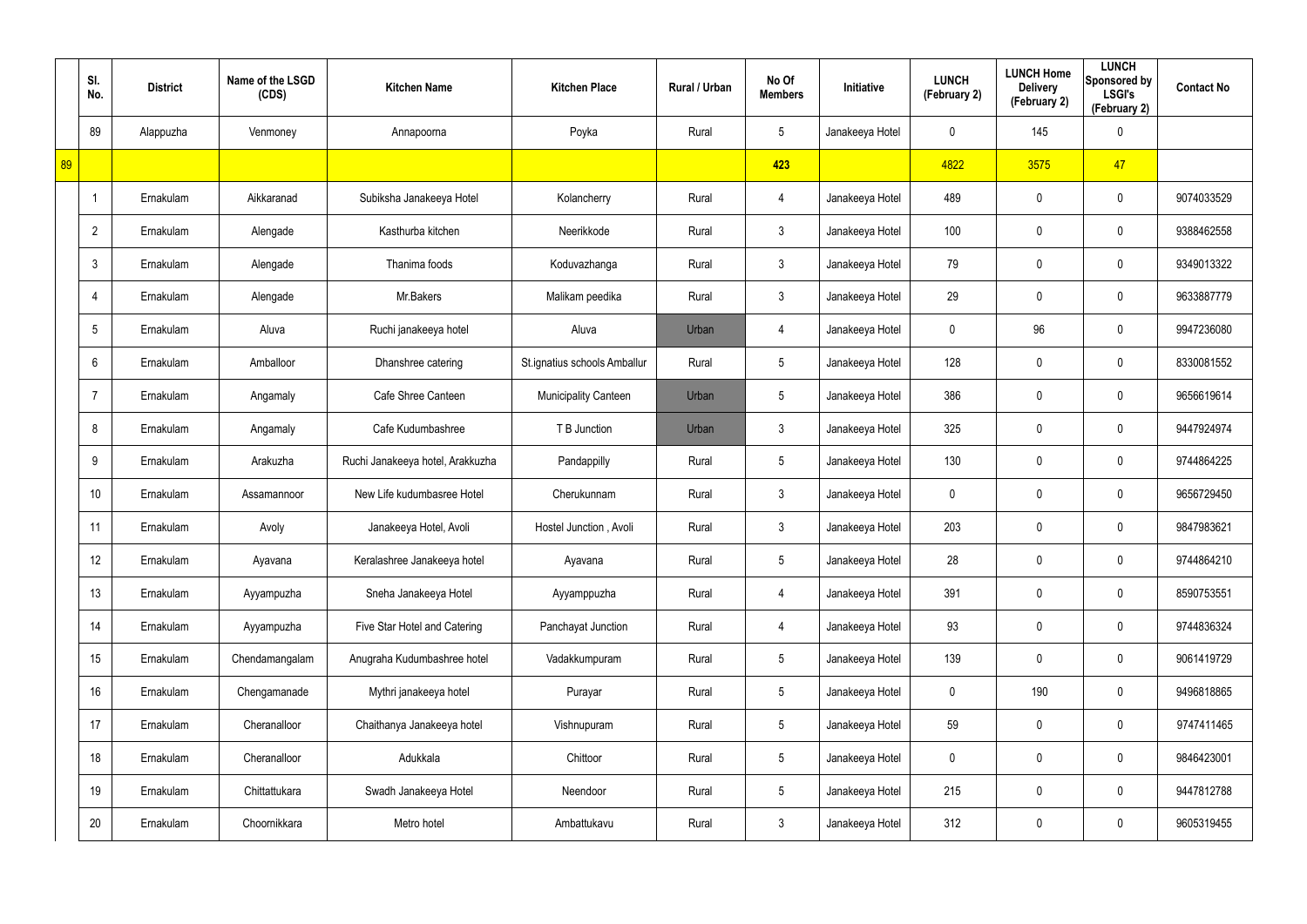| SI.<br>No. | <b>District</b> | Name of the LSGD<br>(CDS) | <b>Kitchen Name</b>                | <b>Kitchen Place</b>                 | Rural / Urban | No Of<br><b>Members</b> | <b>Initiative</b> | <b>LUNCH</b><br>(February 2) | <b>LUNCH Home</b><br><b>Delivery</b><br>(February 2) | <b>LUNCH</b><br>Sponsored by<br><b>LSGI's</b><br>(February 2) | <b>Contact No</b> |
|------------|-----------------|---------------------------|------------------------------------|--------------------------------------|---------------|-------------------------|-------------------|------------------------------|------------------------------------------------------|---------------------------------------------------------------|-------------------|
| 21         | Ernakulam       | Chottanikkara             | Ahalya Cafe                        | Kottayatthupara                      | Rural         | 6                       | Janakeeya Hotel   | 89                           | 0                                                    | $\mathbf 0$                                                   | 9567512337        |
| 22         | Ernakulam       | Edakkattuvayal            | SANDHVANAM JANAKEEYA HOTEL         | <b>PEPPATHI</b>                      | Rural         | $\mathbf{3}$            | Janakeeya Hotel   | 74                           | 0                                                    | $\mathbf 0$                                                   | 9447047980        |
| 23         | Ernakulam       | Edathala                  | Veetiloru oonne                    | Manalimukke                          | Rural         | $\mathbf{3}$            | Janakeeya Hotel   | 315                          | 0                                                    | $\pmb{0}$                                                     |                   |
| 24         | Ernakulam       | Edathala                  | Souhridam Kudumbashree canteen     | Edathala                             | Rural         | $\mathbf{3}$            | Janakeeya Hotel   | 287                          | 0                                                    | $\mathbf 0$                                                   | 7593057378        |
| 25         | Ernakulam       | Edavanakkad               | Royal Hotel                        | Edavanakad                           | Rural         | $\mathbf{3}$            | Janakeeya Hotel   | 28                           | 0                                                    | $\mathbf 0$                                                   | 9446742863        |
| 26         | Ernakulam       | Elanji                    | janakiya hotel elanji              | elanji punjayathu junction           | Rural         | $5\phantom{.0}$         | Janakeeya Hotel   | 48                           | 0                                                    | $\mathbf 0$                                                   | 8921266850        |
| 27         | Ernakulam       | Eloor                     | Nalanandhana janakeeya hotel       | Eloor                                | Urban         | $\mathbf{3}$            | Janakeeya Hotel   | 130                          | 0                                                    | $\mathbf 0$                                                   | 8848524108        |
| 28         | Ernakulam       | Ezhikkara                 | Sree Rajarajeswari Janakeeya Hotel | Ezhikkara                            | Rural         | $5\overline{)}$         | Janakeeya Hotel   | 123                          | 0                                                    | $\mathbf 0$                                                   | 7558020438        |
| 29         | Ernakulam       | Kadungalloor              | Snehitha janakeeya hotel           | Kadungalloor                         | Rural         | $\mathbf{3}$            | Janakeeya Hotel   | 223                          | 0                                                    | $\mathbf 0$                                                   | $9.20E+11$        |
| 30         | Ernakulam       | Kalady                    | Jyothi Vanitha Canteen             | Kalady                               | Rural         | $5\overline{)}$         | Janakeeya Hotel   | 240                          | 0                                                    | $\mathbf 0$                                                   | 9544624439        |
| 31         | Ernakulam       | Kalamassery East          | Thanima Janakeeya Hotel            | Kangarappady Medical college<br>Road | Urban         | $\mathbf{3}$            | Janakeeya Hotel   | 322                          | 0                                                    | $\mathbf 0$                                                   | 9745481742        |
| 32         | Ernakulam       | <b>Kalamassery East</b>   | Nanma janakeeya hotel              | HMT, kalammassery                    | Urban         | $\mathbf{3}$            | Janakeeya Hotel   | 327                          | 0                                                    | $\mathbf 0$                                                   | 9061986861        |
| 33         | Ernakulam       | Kalamassery West          | Pulari janakeeya hotel             | Kunamthai                            | Urban         | $\mathbf{3}$            | Janakeeya Hotel   | 435                          | $\mathbf 0$                                          | $\mathbf 0$                                                   | 7736594305        |
| 34         | Ernakulam       | Kalamassery West          | Kismath janakeeya hotel            | Vattekkunnam                         | Urban         | $\mathfrak{Z}$          | Janakeeya Hotel   | 0                            | 0                                                    | $\pmb{0}$                                                     | 9895049873        |
| 35         | Ernakulam       | Kalloorkkad               | Puthuma Janakeeya Hotel            | Kallorkkad                           | Rural         | $\mathbf{3}$            | Janakeeya Hotel   | 158                          | $\mathbf 0$                                          | $\mathbf 0$                                                   | 7558091353        |
| 36         | Ernakulam       | Kanjoor                   | Ammachiyude Adukkala               | Parappuram                           | Rural         | $\mathbf{3}$            | Janakeeya Hotel   | 197                          | 0                                                    | $\mathbf 0$                                                   | 8547064578        |
| 37         | Ernakulam       | Karukutty                 | Anugraha Janakeeya Hotel           | Pallissery                           | Rural         | $5\phantom{.0}$         | Janakeeya Hotel   | 130                          | 0                                                    | $\mathbf 0$                                                   | 8943838295        |
| 38         | Ernakulam       | Karumalloor               | Koottayma janakeeya hotel          | Kariyachira                          | Rural         | 4                       | Janakeeya Hotel   | 47                           | 0                                                    | $\mathbf 0$                                                   | 8281548828        |
| 39         | Ernakulam       | Kavalangad                | Five star Janakeeya Hotel          | Nellimattom                          | Rural         | $5\phantom{.0}$         | Janakeeya Hotel   | 270                          | 0                                                    | $\mathbf 0$                                                   | 9744705648        |
| 40         | Ernakulam       | Keerampara                | Abhaya Janakeeya Hotel             | Punnekkad                            | Rural         | 4                       | Janakeeya Hotel   | 70                           | 0                                                    | $\mathbf 0$                                                   | 9074528135        |
| 41         | Ernakulam       | Keezhmad                  | Sadyalayam janakeeya hotel         | Keezhmad                             | Rural         | $5\phantom{.0}$         | Janakeeya Hotel   | 105                          | 0                                                    | $\mathbf 0$                                                   | 7012778281        |
| 42         | Ernakulam       | Kochi East                | ANNAPOORNA JANAKEEYA HOTEL         | ALINCHUVADU                          | Urban         | $5\phantom{.0}$         | Janakeeya Hotel   | 210                          | 40                                                   | $\mathbf 0$                                                   | 9567529849        |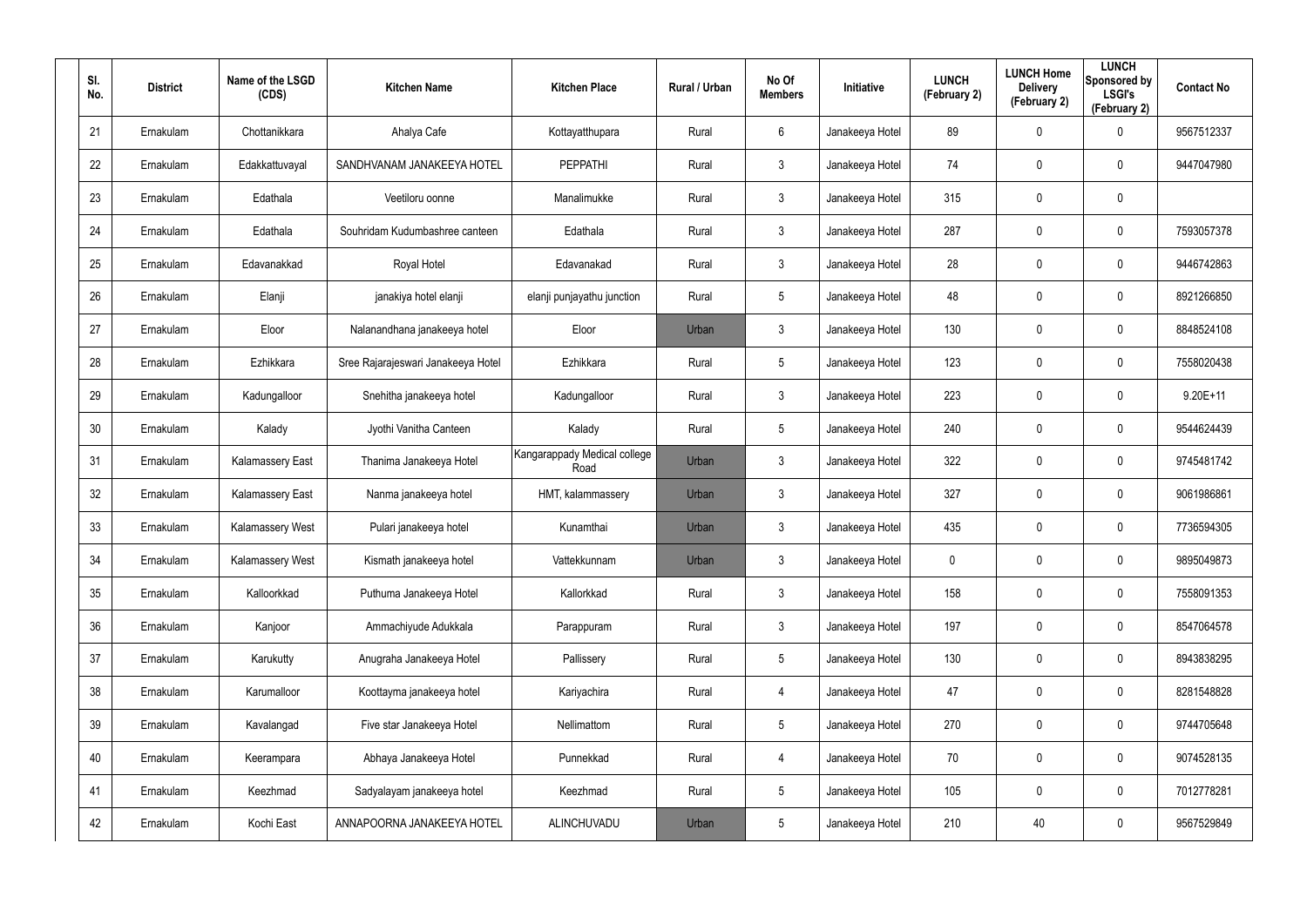|     | SI.<br>No. | <b>District</b> | Name of the LSGD<br>(CDS) | <b>Kitchen Name</b>        | <b>Kitchen Place</b>                      | Rural / Urban | No Of<br><b>Members</b> | Initiative      | <b>LUNCH</b><br>(February 2) | <b>LUNCH Home</b><br><b>Delivery</b><br>(February 2) | <b>LUNCH</b><br>Sponsored by<br><b>LSGI's</b><br>(February 2) | <b>Contact No</b> |
|-----|------------|-----------------|---------------------------|----------------------------|-------------------------------------------|---------------|-------------------------|-----------------|------------------------------|------------------------------------------------------|---------------------------------------------------------------|-------------------|
|     | 43         | Ernakulam       | Kochi East                | YUMMEES KITCHEN            | VADUTHALA                                 | Urban         | $5\overline{)}$         | Janakeeya Hotel | 143                          | 20                                                   | $\mathbf 0$                                                   | 9497680558        |
|     | 44         | Ernakulam       | Kochi East                | <b>ORUMA KITCHEN</b>       | <b>PACHALAM</b>                           | Urban         | 3                       | Janakeeya Hotel | 296                          | 0                                                    | $\mathbf 0$                                                   | 9497680558        |
|     | 45         | Ernakulam       | Kochi East                | <b>PONPULARI</b>           | <b>KEERHI NAGAR,</b><br><b>ELAMAKKARA</b> | Urban         | 3                       | Janakeeya Hotel | 309                          | 0                                                    | $\mathbf 0$                                                   | 9446607548        |
|     | 46         | Ernakulam       | Kochi East                | <b>RUCHI CATERING</b>      | PUNNACKAL                                 | Urban         | 5                       | Janakeeya Hotel | 318                          | $\mathbf 0$                                          | $\mathbf 0$                                                   | 9947080022        |
|     | 47         | Ernakulam       | Kochi East                | Samrudhi @ Kochi           | Ernakulam North                           | Urban         | 14                      | Janakeeya Hotel | 1629                         | 964                                                  | $\mathbf 0$                                                   | 9048609615        |
|     | 48         | Ernakulam       | Kochi South               | NEW AKSHAYA HOTEL          | <b>PONNURUNNI</b>                         | Urban         | 5                       | Janakeeya Hotel | 585                          | 0                                                    | $\mathbf 0$                                                   | 8547855284        |
|     | 49         | Ernakulam       | Kochi South               | <b>AMMAS KITCHEN</b>       | <b>THEVARA</b>                            | Urban         | 4                       | Janakeeya Hotel | 483                          | 0                                                    | $\mathbf 0$                                                   | 8547855284        |
|     | 50         | Ernakulam       | Kochi South               | <b>FRIENDS</b>             | <b>MINI PARK</b>                          | Urban         | $5\overline{)}$         | Janakeeya Hotel | 132                          | 0                                                    | $\mathbf 0$                                                   | 9567127064        |
|     | 51         | Ernakulam       | Kochi West                | NAMMUDE ADUKKALA           | <b>ERAVELI COLONY</b>                     | Urban         | $5\overline{)}$         | Janakeeya Hotel | 695                          | 0                                                    | $\mathbf 0$                                                   | 9496025576        |
|     | 52         | Ernakulam       | Kochi West                | PUTHUMA KUDUMBASHREE HOTEL | PALLURUTHY NADA                           | Urban         | $5\overline{)}$         | Janakeeya Hotel | 155                          | 0                                                    | $\mathbf 0$                                                   | 9496025576        |
|     | 53         | Ernakulam       | Kochi West                | USHUS KUDUMBASHREE HOTEL   | <b>FORT KOCHI</b>                         | Urban         | 4                       | Janakeeya Hotel | 0                            | 0                                                    | $\mathbf 0$                                                   | 9847866090        |
|     | 54         | Ernakulam       | Koothattukulam            | Niravu janakeeya hotel     | Near ksrtc bus stand<br>koothattukulam    | Urban         | 3                       | Janakeeya Hotel | 174                          | 0                                                    | $\mathbf 0$                                                   | 9656619614        |
|     | 55         | Ernakulam       | Koovappady                | Kaipunyam Janakeeya hotel  | Koovappady                                | Rural         | $5\overline{)}$         | Janakeeya Hotel | 128                          | 0                                                    | $\mathbf 0$                                                   | 9526628158        |
|     | 56         | Ernakulam       | Kothamangalam             | P.K Janakeeya hotel        | Kothamangalam                             | Urban         | 3                       | Janakeeya Hotel | 336                          | $\mathbf 0$                                          | $\pmb{0}$                                                     | 8156869114        |
|     | 57         | Ernakulam       | Kothamangalam             | Thanima catering unit      | Kothamangalam                             | Urban         | $\mathfrak{Z}$          | Janakeeya Hotel | 120                          | $\mathbf 0$                                          | $\mathbf 0$                                                   | 9846664377        |
| 114 | 58         | Ernakulam       | Kottapady                 | Janakeeya Hotel            | Kottappady junction                       | Rural         | $\mathbf{3}$            | Janakeeya Hotel | 152                          | $\mathbf 0$                                          | $\mathsf{0}$                                                  | 9497406993        |
|     | 59         | Ernakulam       | Kottuvally                | Amritha Janakeeya Hotel    | kottuvally                                | Rural         | $\sqrt{5}$              | Janakeeya Hotel | 103                          | $\mathbf 0$                                          | $\mathbf 0$                                                   | 8590034196        |
|     | 60         | Ernakulam       | Kumbalam                  | JANAKEEYA HOTEL KUMBALAM   | <b>MADAVANA</b>                           | Rural         | $5\phantom{.0}$         | Janakeeya Hotel | 349                          | 0                                                    | $\mathbf 0$                                                   | 9746652717        |
|     | 61         | Ernakulam       | Kumbalangy                | St Antoneys kudumbashree   | OLD POST OFFICE                           | Rural         | $\mathfrak{Z}$          | Janakeeya Hotel | 154                          | 0                                                    | $\pmb{0}$                                                     | 8138860764        |
|     | 62         | Ernakulam       | Kunnathunad               | Thripthi Janakeeya Hotel   | Pallikkara                                | Rural         | $6\overline{6}$         | Janakeeya Hotel | 80                           | 0                                                    | $\mathsf{0}$                                                  | 9744561425        |
|     | 63         | Ernakulam       | Kunnukara                 | Greenchilly cafe           | Kunnukara                                 | Rural         | $\mathfrak{Z}$          | Janakeeya Hotel | 0                            | 36                                                   | $\mathbf 0$                                                   | 9496852989        |
|     | 64         | Ernakulam       | Kunnukara                 | Thanima canteen            | North aduvassery                          | Rural         | $\sqrt{5}$              | Janakeeya Hotel | 0                            | 45                                                   | $\pmb{0}$                                                     | 9744200583        |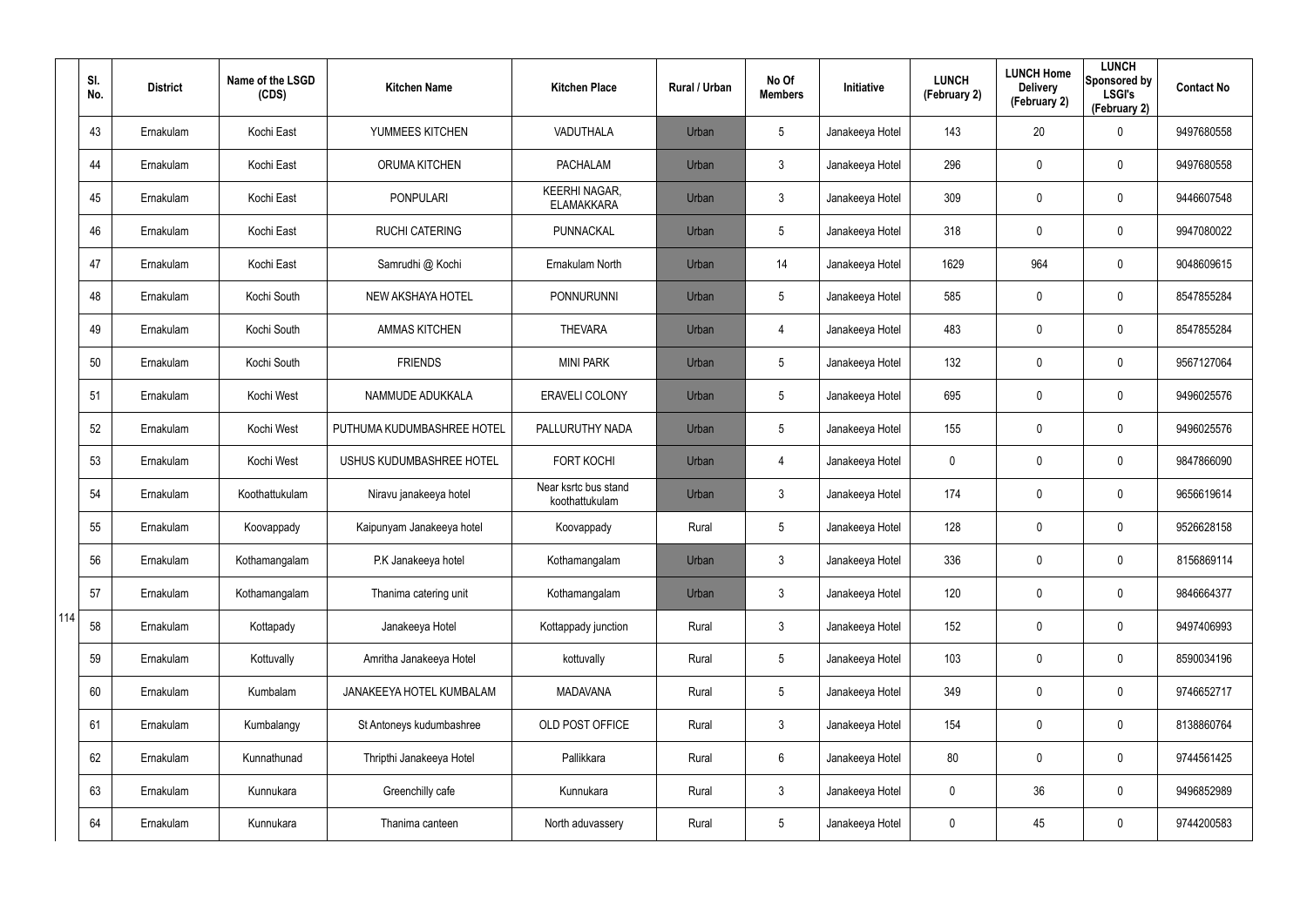| SI.<br>No. | <b>District</b> | Name of the LSGD<br>(CDS) | <b>Kitchen Name</b>              | <b>Kitchen Place</b>      | Rural / Urban | No Of<br><b>Members</b> | <b>Initiative</b> | <b>LUNCH</b><br>(February 2) | <b>LUNCH Home</b><br><b>Delivery</b><br>(February 2) | <b>LUNCH</b><br>Sponsored by<br><b>LSGI's</b><br>(February 2) | <b>Contact No</b> |
|------------|-----------------|---------------------------|----------------------------------|---------------------------|---------------|-------------------------|-------------------|------------------------------|------------------------------------------------------|---------------------------------------------------------------|-------------------|
| 65         | Ernakulam       | Kuttampuzha               | Nila kudumbashree janakiya hotel | Mini stadium, vadattupara | Rural         | 6                       | Janakeeya Hotel   | 0                            | 0                                                    | $\mathbf 0$                                                   | 9496754018        |
| 66         | Ernakulam       | Kuzhippilly               | Janakeeya hotel                  | Kuzhupilli                | Rural         | $\mathbf 0$             | Janakeeya Hotel   | 0                            | 0                                                    | $\mathbf 0$                                                   | 9744631998        |
| 67         | Ernakulam       | Malayattoor               | Whats app Janakeeya Hotel        | Thottuva                  | Rural         | $\mathbf{3}$            | Janakeeya Hotel   | 328                          | 0                                                    | $\mathbf 0$                                                   | $9.19E + 11$      |
| 68         | Ernakulam       | Malayattoor               | Natturuchi Janakeeya Hotel       | Ettakkadavu               | Rural         | $\mathbf{3}$            | Janakeeya Hotel   | 299                          | 0                                                    | $\mathbf 0$                                                   | 9745470234        |
| 69         | Ernakulam       | Maneed                    | Coral Island                     | Maneed                    | Rural         | $\overline{4}$          | Janakeeya Hotel   | 119                          | 0                                                    | $\pmb{0}$                                                     | 7012652495        |
| 70         | Ernakulam       | Manjalloor                | Thanima Kudumbashree hotel       | Vazhakkulam               | Rural         | $5\phantom{.0}$         | Janakeeya Hotel   | 279                          | 0                                                    | $\mathbf 0$                                                   | 7306907918        |
| 71         | Ernakulam       | Manjapra                  | Sara's Kitchen                   | Puthenpalli               | Rural         | $\mathbf{3}$            | Janakeeya Hotel   | 211                          | 0                                                    | $\pmb{0}$                                                     | 8547392730        |
| 72         | Ernakulam       | Maradu                    | <b>VANITHA HOTEL</b>             | <b>KUNDANNOR JN</b>       | Urban         | 4                       | Janakeeya Hotel   | 0                            | 0                                                    | $\mathbf 0$                                                   | 9349505008        |
| 73         | Ernakulam       | Marady                    | Janakeeya hotel, Marady          | Unnakkuppa                | Rural         | $\overline{4}$          | Janakeeya Hotel   | 40                           | 0                                                    | $\mathbf 0$                                                   | 9947943177        |
| 74         | Ernakulam       | Mazhuvannoor              | Sruthi Janakeeya Hotel           | Valayanchirangara         | Rural         | $\mathbf{3}$            | Janakeeya Hotel   | 201                          | 0                                                    | $\mathbf 0$                                                   | 9747924485        |
| 75         | Ernakulam       | Mookkannoor               | Mammaks Kitchen                  | Mookkannoor               | Rural         | $\mathbf{3}$            | Janakeeya Hotel   | 168                          | $\mathbf 0$                                          | $\mathbf 0$                                                   | $9.19E + 11$      |
| 76         | Ernakulam       | Mudakkuzha                | Janakeeya Hotel                  | Mudakkuzha                | Rural         | $\mathbf{3}$            | Janakeeya Hotel   | 0                            | 0                                                    | $\mathbf 0$                                                   | $9.19E + 11$      |
| 77         | Ernakulam       | Mulanthuruthy             | Sulabha                          | karikode, mulanthuruthy   | Rural         | $\mathbf 0$             | Janakeeya Hotel   | 173                          | $\mathbf 0$                                          | $\mathbf 0$                                                   | 9633427553        |
| 78         | Ernakulam       | Mulavukad                 | Kudumbashree Veetile bakshanam   | Mulavukad                 | Rural         | $5\phantom{.0}$         | Janakeeya Hotel   | 112                          | 32                                                   | $\pmb{0}$                                                     | 9061339557        |
| 79         | Ernakulam       | Muvattupuzha              | Oottupura                        | Muvattupuzha              | Urban         | $\mathbf{3}$            | Janakeeya Hotel   | 264                          | $\mathbf 0$                                          | $\pmb{0}$                                                     |                   |
| 80         | Ernakulam       | Nayarambalam              | Four star cafe                   | Nayarambalam              | Rural         | $\mathbf{3}$            | Janakeeya Hotel   | 74                           | $\mathbf 0$                                          | $\mathsf{0}$                                                  | 8891755948        |
| 81         | Ernakulam       | Nedumbassery              | Thani Nadan                      | Athani                    | Rural         | $5\phantom{.0}$         | Janakeeya Hotel   | $\mathbf 0$                  | 189                                                  | $\mathbf 0$                                                   | 8138917514        |
| 82         | Ernakulam       | Nellikuzhy                | Janakeeya Hotel                  | Nellikkuzhi               | Rural         | $\mathbf{3}$            | Janakeeya Hotel   | 317                          | $\mathbf 0$                                          | $\mathbf 0$                                                   | 9562713076        |
| 83         | Ernakulam       | Njarakkal                 | Kripa Catering Unit              | Njarakkal                 | Rural         | $\mathbf{3}$            | Janakeeya Hotel   | 0                            | 0                                                    | $\mathbf 0$                                                   | 9567534006        |
| 84         | Ernakulam       | Okkal                     | Manna Janakeeya Hotel            | Edavoor                   | Rural         | $\overline{4}$          | Janakeeya Hotel   | 89                           | 0                                                    | $\mathsf{0}$                                                  | 9539507674        |
| 85         | Ernakulam       | Paingottoor               | Janakeeya hotel                  | Paingottoor               | Rural         | $\overline{7}$          | Janakeeya Hotel   | 0                            | 0                                                    | $\mathbf 0$                                                   | 9656855730        |
| 86         | Ernakulam       | Paipra                    | Nanma Janakeeya Hotel            | Pezhakkappilly            | Rural         | $\mathfrak{Z}$          | Janakeeya Hotel   | 158                          | 0                                                    | $\mathbf 0$                                                   | 9567747725        |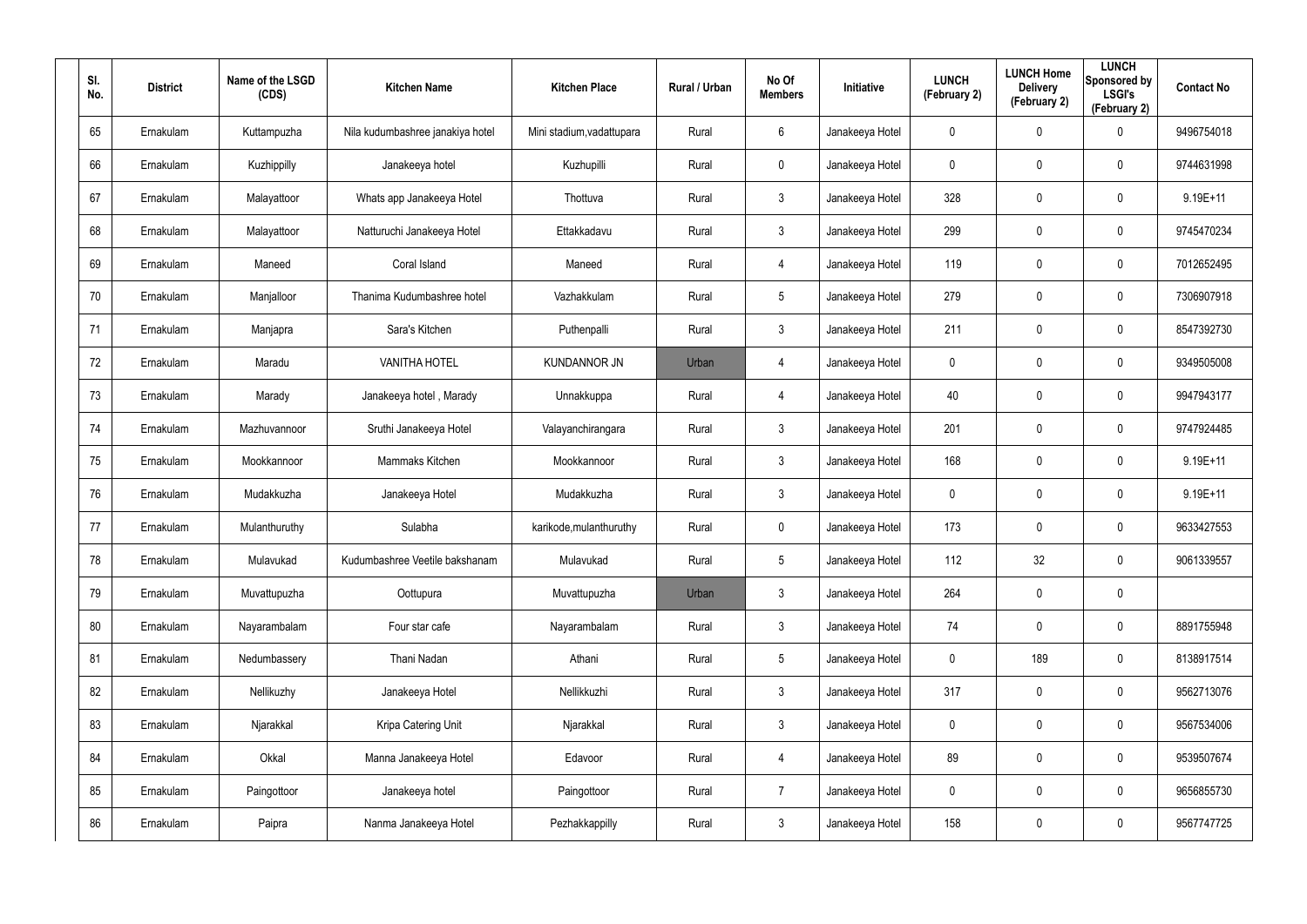| SI.<br>No. | <b>District</b> | Name of the LSGD<br>(CDS) | <b>Kitchen Name</b>                                             | <b>Kitchen Place</b>                        | Rural / Urban | No Of<br><b>Members</b> | Initiative      | <b>LUNCH</b><br>(February 2) | <b>LUNCH Home</b><br><b>Delivery</b><br>(February 2) | <b>LUNCH</b><br>Sponsored by<br><b>LSGI's</b><br>(February 2) | <b>Contact No</b> |
|------------|-----------------|---------------------------|-----------------------------------------------------------------|---------------------------------------------|---------------|-------------------------|-----------------|------------------------------|------------------------------------------------------|---------------------------------------------------------------|-------------------|
| 87         | Ernakulam       | Pallarimangalam           | Janakeeya Hotel                                                 | Janakeeya Hotel, Koovalloor                 | Rural         | 4                       | Janakeeya Hotel | 112                          | $\mathbf 0$                                          | $\mathbf 0$                                                   | 7025992310        |
| 88         | Ernakulam       | Pallipuram                | SANTHWANAM Janakeeyahotel                                       | Pothen valav                                | Rural         | 5                       | Janakeeya Hotel | 230                          | 0                                                    | $\mathbf 0$                                                   | 9747525176        |
| 89         | Ernakulam       | Pambakkuda                | viswastha catering unit                                         | pambakkuda block punjayathu<br>building     | Rural         | $\overline{4}$          | Janakeeya Hotel | 68                           | 0                                                    | $\mathbf 0$                                                   | 9946404045        |
| 90         | Ernakulam       | Parakkadave               | Thejus catering unit                                            | Moozhikkulam                                | Rural         | 10                      | Janakeeya Hotel | 0                            | 82                                                   | $\mathbf 0$                                                   | 9847936303        |
| 91         | Ernakulam       | Paravoor                  | sree vigneswara sc cafe                                         | Govt.boys' HSS, N.Paravur                   | Urban         | 4                       | Janakeeya Hotel | 81                           | 0                                                    | $\pmb{0}$                                                     |                   |
| 92         | Ernakulam       | Perumbavoor               | <b>JANAKEEYA HOTEL MINI CIVIL</b><br><b>STATION PERUMBAVOOR</b> | <b>CIVIL STATION</b>                        | Urban         | $\mathbf{3}$            | Janakeeya Hotel | 397                          | 0                                                    | $\mathbf 0$                                                   | 9847008734        |
| 93         | Ernakulam       | Perumbavoor               | Swath kudumbashree canteen                                      | Perumbavoor                                 | Urban         | $\mathbf{3}$            | Janakeeya Hotel | 351                          | $\mathbf 0$                                          | $\mathbf 0$                                                   | 9847015470        |
| 94         | Ernakulam       | Perumbayoor               | Janakeeya Hotel                                                 | Kanjirakkad pallippady                      | Urban         | $\mathbf{3}$            | Janakeeya Hotel | 295                          | 0                                                    | $\mathbf 0$                                                   | 9847015470        |
| 95         | Ernakulam       | Pindimana                 | Janakeeya hotel                                                 | Muthamkuzhi                                 | Rural         | $\overline{4}$          | Janakeeya Hotel | 90                           | $\mathbf 0$                                          | $\mathbf 0$                                                   | 9656297799        |
| 96         | Ernakulam       | Piravam                   | sneha canteen                                                   | municipality building base floor<br>piravom | Urban         | 4                       | Janakeeya Hotel | 200                          | 0                                                    | $\mathbf 0$                                                   | 8075376906        |
| 97         | Ernakulam       | Pootrikka                 | <b>GRANDMA JANAKEEYA HOTEL</b>                                  | <b>CHOONDI</b>                              | Rural         | $\mathbf{3}$            | Janakeeya Hotel | $\mathbf 0$                  | $\mathbf 0$                                          | $\mathbf 0$                                                   | 9400550287        |
| 98         | Ernakulam       | Pothanikkad               | Taj hotel                                                       | Pothanikkad                                 | Rural         | $\mathbf{3}$            | Janakeeya Hotel | 85                           | $\mathbf 0$                                          | $\mathbf 0$                                                   | 9645079573        |
| 99         | Ernakulam       | Puthanvelikkara           | Panjami cafe kudumbashree                                       | Near panjayath office                       | Rural         | 5                       | Janakeeya Hotel | 0                            | 105                                                  | $\mathbf 0$                                                   | 9645530669        |
| 100        | Ernakulam       | Ramamangalam              | Kalavara janakeeya hotel                                        | ramamngalam                                 | Rural         | 4                       | Janakeeya Hotel | 198                          | $\mathbf 0$                                          | $\pmb{0}$                                                     | 9961344346        |
| 101        | Ernakulam       | Rayamangalam              | Arya canteen                                                    | Kuruppampady                                | Rural         | $\mathbf{3}$            | Janakeeya Hotel | 137                          | $\mathbf 0$                                          | $\pmb{0}$                                                     | 8281825730        |
| 102        | Ernakulam       | Thirumarady               | janakiya hotel thirumarady                                      | edappara jn.                                | Rural         | $\mathfrak{Z}$          | Janakeeya Hotel | 0                            | $\mathbf 0$                                          | $\pmb{0}$                                                     | 7594811868        |
| 103        | Ernakulam       | Thiruvaniyoor             | Thanima                                                         | Thiruvaniyoor                               | Rural         | $\mathbf 0$             | Janakeeya Hotel | 0                            | $\mathbf 0$                                          | $\pmb{0}$                                                     | 9061239698        |
| 104        | Ernakulam       | Thrikkakkara East         | Thanima Janakeeya Hotel                                         | Kakkanad                                    | Urban         | 8                       | Janakeeya Hotel | 0                            | $\mathbf 0$                                          | $\pmb{0}$                                                     | 9207134763        |
| 105        | Ernakulam       | Thrikkakkara west         | Janakeeya hotel                                                 | Chembumukku                                 | Urban         | 5                       | Janakeeya Hotel | 97                           | $\mathbf 0$                                          | $\pmb{0}$                                                     | 9496530576        |
| 106        | Ernakulam       | Thuravoor                 | e-grill Janakeeya Hotel                                         | Yudapuram                                   | Rural         | 4                       | Janakeeya Hotel | 501                          | $\mathbf 0$                                          | $\pmb{0}$                                                     | 9526845935        |
| 107        | Ernakulam       | Tripunithura              | Janakeeya Hotel Tripunithura                                    | Eroor                                       | Urban         | 3                       | Janakeeya Hotel | 127                          | $\mathbf 0$                                          | $\mathsf{0}$                                                  | 8137977644        |
| 108        | Ernakulam       | Vadakkekkara              | vadakkekkara kudumbasree janakeeya<br>hotel                     | Madaplathuruth                              | Rural         | $\overline{4}$          | Janakeeya Hotel | 0                            | 0                                                    | $\pmb{0}$                                                     | 8301806778        |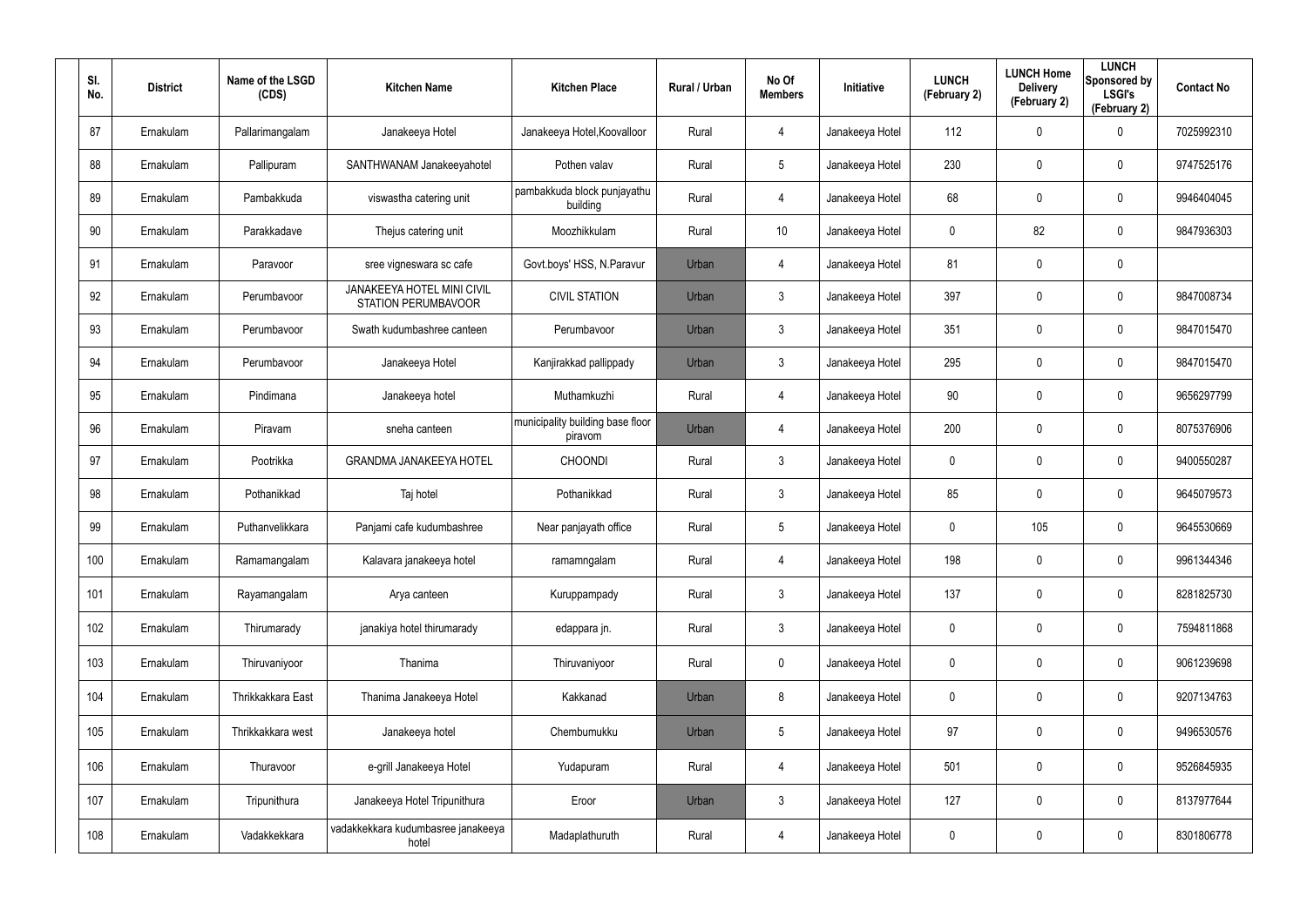|     | SI.<br>No.      | <b>District</b> | Name of the LSGD<br>(CDS) | <b>Kitchen Name</b>          | <b>Kitchen Place</b>                              | Rural / Urban | No Of<br><b>Members</b> | Initiative      | <b>LUNCH</b><br>(February 2) | <b>LUNCH Home</b><br><b>Delivery</b><br>(February 2) | <b>LUNCH</b><br>Sponsored by<br><b>LSGI's</b><br>(February 2) | <b>Contact No</b> |
|-----|-----------------|-----------------|---------------------------|------------------------------|---------------------------------------------------|---------------|-------------------------|-----------------|------------------------------|------------------------------------------------------|---------------------------------------------------------------|-------------------|
|     | 109             | Ernakulam       | Vadavukode<br>Puthancruz  | <b>JANAKEEYA HOTEL</b>       | Puthencruz                                        | Rural         | $\mathfrak{Z}$          | Janakeeya Hotel | 0                            | 0                                                    | $\mathbf 0$                                                   | $9.19E + 11$      |
|     | 110             | Ernakulam       | Valakom                   | Ruchi                        | Valakom                                           | Rural         | $5\phantom{.0}$         | Janakeeya Hotel | 0                            | 0                                                    | $\pmb{0}$                                                     | 9074232700        |
|     | 111             | Ernakulam       | Varapuzha                 | DURGA ACTIVITY               | CHETTIBHAGAM                                      | Rural         | 8                       | Janakeeya Hotel | 135                          | 0                                                    | -1                                                            | 9496160074        |
|     | 112             | Ernakulam       | Vazhakulam                | Three Star Hotel             | Marampally                                        | Rural         | $\mathbf{3}$            | Janakeeya Hotel | 283                          | 0                                                    | $\mathbf 0$                                                   | 6282644893        |
|     | 113             | Ernakulam       | Vengola                   | Janakeeya Hotel              | Pathipalam                                        | Rural         | $5\overline{)}$         | Janakeeya Hotel | 91                           | 0                                                    | $\pmb{0}$                                                     | 8137887455        |
|     | 114             | Ernakulam       | Vengoor                   | <b>JANAKEEYA HOTEL</b>       | Choorathod                                        | Rural         | 4                       | Janakeeya Hotel | 128                          | 0                                                    | $\pmb{0}$                                                     | 9656904682        |
| 114 |                 |                 |                           |                              |                                                   |               | 449                     |                 | 19706                        | 1759                                                 | $\overline{1}$                                                |                   |
|     |                 | Idukki          | Adimaly                   | Friends Janakeeya Hotel      | Adimaly                                           | Rural         | 4                       | Janakeeya Hotel | 148                          | 0                                                    | $\boldsymbol{0}$                                              | 9961635779        |
|     | $\overline{2}$  | Idukki          | Alackode                  | Five Star Canteen            | Elamdesham Block<br>Panchayath Building, Alakode  | Rural         | $\sqrt{5}$              | Janakeeya Hotel | $\mathbf 0$                  | 0                                                    | $\pmb{0}$                                                     | 9961482164        |
|     | $\mathbf{3}$    | Idukki          | Arakkulam                 | Sabhalyam                    | Moolamattom                                       | Rural         | 4                       | Janakeeya Hotel | 220                          | 0                                                    | $\pmb{0}$                                                     | 8848124921        |
|     | 4               | ldukki          | Ayyappancovil             | Maria Janakeeya Hotel        | Parappu                                           | Rural         | $\mathfrak{Z}$          | Janakeeya Hotel | 107                          | 0                                                    | $\mathbf 0$                                                   | 9544622096        |
|     | $5\phantom{.0}$ | Idukki          | Bysonvalley               | Famous Janakiya Hotel        | Pottankad                                         | Rural         | $\overline{4}$          | Janakeeya Hotel | 69                           | 0                                                    | $\mathbf 0$                                                   | 9744566398        |
|     | 6               | Idukki          | Chakkupallam              | Vanithasree Janakeeya Hotel  | Anakkara                                          | Rural         | $\mathbf{3}$            | Janakeeya Hotel | 282                          | 0                                                    | $\pmb{0}$                                                     | 8075143547        |
|     | $\overline{7}$  | Idukki          | Devikulam                 | Kudumbashree Janakeeya Hotel | Echo point                                        | Rural         | $\mathbf{3}$            | Janakeeya Hotel | 104                          | 0                                                    | $\pmb{0}$                                                     | 8281640208        |
|     | 8               | Idukki          | Edavetty                  | Kudumbashree Janakeeya Hotel | Edavetty                                          | Rural         | $\mathfrak{Z}$          | Janakeeya Hotel | 0                            | 0                                                    | $\mathbf 0$                                                   | 6238694173        |
|     | 9               | ldukki          | Erattayar                 | Vanitha Janakeeya Hotel      | Erattayar                                         | Rural         | $\overline{4}$          | Janakeeya Hotel | 117                          | 0                                                    | $\mathsf{0}$                                                  | 9188166929        |
|     | 10 <sup>°</sup> | Idukki          | Kamakshi                  | Kripa Catering               | Thankamani                                        | Rural         | $5\phantom{.0}$         | Janakeeya Hotel | 258                          | 0                                                    | $\mathbf 0$                                                   | 9544021398        |
|     | 11              | ldukki          | Kanchiyar                 | Swadh Janakeeya Hotel        | Kanchiyar                                         | Rural         | $5\phantom{.0}$         | Janakeeya Hotel | 114                          | 0                                                    | $\mathsf{0}$                                                  | 8606856496        |
|     | 12              | Idukki          | Kanjikkuzhi               | Samarppanam                  | Kanjikkuzhi                                       | Rural         | $\overline{4}$          | Janakeeya Hotel | 145                          | 0                                                    | $\overline{\mathbf{1}}$                                       | 9447169262        |
|     | 13              | ldukki          | Kanthaloor                | Morningstar Janakeeya Hotel  | Sahayagiri complex, near<br>Kanthalloor Bus stand | Rural         | $\overline{4}$          | Janakeeya Hotel | 70                           | 0                                                    | $\mathbf 0$                                                   | 9447941632        |
|     | 14              | ldukki          | Karimannoor               | Rujiya Catering Unit         | Karimannoor                                       | Rural         | $5\phantom{.0}$         | Janakeeya Hotel | 61                           | 0                                                    | $\mathbf 0$                                                   | 9497454952        |
|     | 15              | ldukki          | Karunapuram               | Karuna Hotel                 | Panchayathu complex                               | Rural         | 4                       | Janakeeya Hotel | 236                          | 0                                                    | $\mathsf{0}$                                                  | 9961152820        |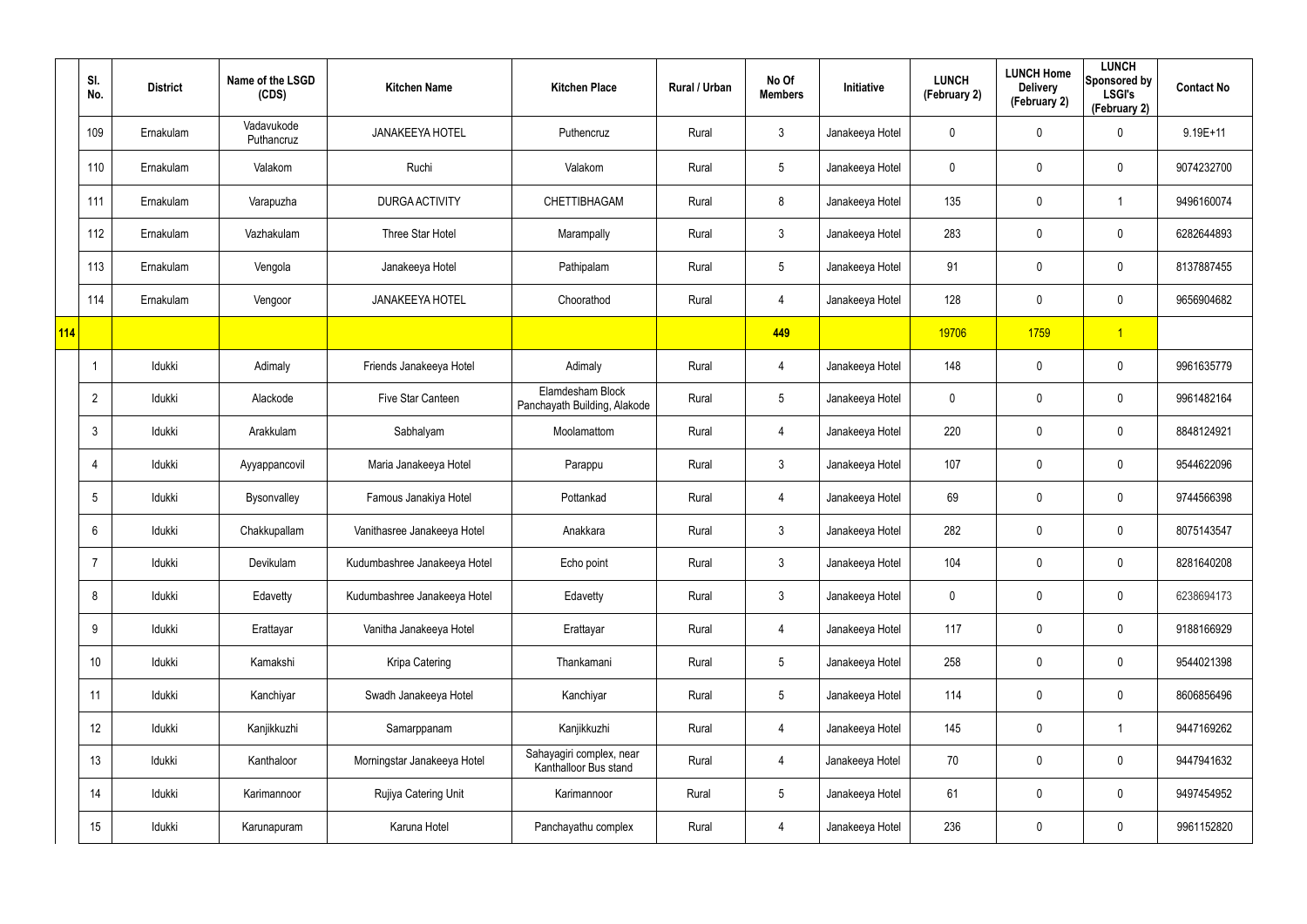|    | SI.<br>No. | <b>District</b> | Name of the LSGD<br>(CDS) | <b>Kitchen Name</b>                | <b>Kitchen Place</b>          | Rural / Urban | No Of<br><b>Members</b> | Initiative      | <b>LUNCH</b><br>(February 2) | <b>LUNCH Home</b><br><b>Delivery</b><br>(February 2) | <b>LUNCH</b><br>Sponsored by<br><b>LSGI's</b><br>(February 2) | <b>Contact No</b> |
|----|------------|-----------------|---------------------------|------------------------------------|-------------------------------|---------------|-------------------------|-----------------|------------------------------|------------------------------------------------------|---------------------------------------------------------------|-------------------|
|    | 16         | Idukki          | Kattappana                | Karunya Janakeeya Hotel            | Kattappana                    | Urban         | $5\phantom{.0}$         | Janakeeya Hotel | 310                          | 0                                                    | $\mathbf 0$                                                   | 9497684477        |
|    | 17         | Idukki          | Kodikkulam                | Kulirma Janakiya Hotel             | Kodikkulam                    | Rural         | 6                       | Janakeeya Hotel | 0                            | 0                                                    | $\mathbf 0$                                                   | 9605111852        |
|    | 18         | Idukki          | Kokkayar                  | Sevana Janakeeya hotel             | 35th Mile                     | Rural         | $\mathfrak{Z}$          | Janakeeya Hotel | 21                           | $\mathbf 0$                                          | $\pmb{0}$                                                     | 9562067674        |
|    | 19         | Idukki          | Konnathadi                | Friends Janakeeya Hotel            | Panickankudi                  | Rural         | 6                       | Janakeeya Hotel | 59                           | 0                                                    | $\mathbf 0$                                                   | 9544048878        |
|    | 20         | Idukki          | Konnathadi                | Janapriya Janakeeya Hotel          | Konnathadi                    | Rural         | $\mathfrak{Z}$          | Janakeeya Hotel | 145                          | $\mathbf 0$                                          | $\pmb{0}$                                                     | 9895147074        |
|    | 21         | Idukki          | Kudayathoor               | Kudumbashree Janakeeya Hotel       | Kanjar                        | Rural         | $\mathfrak{Z}$          | Janakeeya Hotel | 85                           | 0                                                    | $\pmb{0}$                                                     | 9526762560        |
|    | 22         | Idukki          | Kumaramangalam            | Kumaramangalam Janakeeya Hotel     | Kumaramangalam                | Rural         | 4                       | Janakeeya Hotel | 85                           | $\mathbf 0$                                          | $\pmb{0}$                                                     | 9745633509        |
|    | 23         | Idukki          | Kumili                    | Ruchi Hotel                        | Kumili                        | Rural         | 4                       | Janakeeya Hotel | 166                          | 0                                                    | $\pmb{0}$                                                     | 9447980637        |
|    | 24         | Idukki          | Manakkadu                 | Vanitha Hotel                      | Chittoor                      | Rural         | $\mathbf{3}$            | Janakeeya Hotel | 42                           | $\mathbf 0$                                          | $\pmb{0}$                                                     | 8330097933        |
|    | 25         | Idukki          | Mankulam                  | Jeevanam Catering Janakeeya Hotel  | Panchayathu Building          | Rural         | 4                       | Janakeeya Hotel | 65                           | 0                                                    | $\pmb{0}$                                                     | 9495060505        |
| 51 | 26         | Idukki          | Mankulam                  | Happy Janakéeya Hotel              | Aanakkulam                    | Rural         | $\mathbf{3}$            | Janakeeya Hotel | 75                           | $\mathbf 0$                                          | $\pmb{0}$                                                     | 9496251027        |
|    | 27         | Idukki          | Marayoor                  | Malabar food court Janakeeya Hotel | Marayoor Near IDCB bank       | Rural         | 4                       | Janakeeya Hotel | 147                          | 0                                                    | $\pmb{0}$                                                     | 9446925610        |
|    | 28         | Idukki          | Mariyapuram               | Anaswara Hotel & Catering          | Idukki                        | Rural         | 4                       | Janakeeya Hotel | 176                          | 0                                                    | $\mathbf 0$                                                   | 9526329438        |
|    | 29         | Idukki          | Munnar                    | Annapoorna catering                | Lorry stand, old munnar       | Rural         | $5\phantom{.0}$         | Janakeeya Hotel | 225                          | $\mathbf 0$                                          | $\pmb{0}$                                                     | 8281009478        |
|    | 30         | Idukki          | Muttom                    | Nila Janakeeya Hotel               | Muttom                        | Rural         | $\mathbf{3}$            | Janakeeya hotel | 220                          | $\mathbf 0$                                          | $\mathbf 0$                                                   | 9961104818        |
|    | 31         | Idukki          | Nedumkandam               | Annus catering                     | Nedumkandam<br>Kizhakkekavala | Rural         | 4                       | Janakeeya Hotel | 175                          | $\mathbf 0$                                          | $\mathbf 0$                                                   | 9747458576        |
|    | 32         | Idukki          | Pallivasal                | Blessing Janakeeya Hotel           | Pallivasal                    | Rural         | 4                       | Janakeeya Hotel | $\mathbf 0$                  | $\mathbf 0$                                          | $\mathbf 0$                                                   | 9947981574        |
|    | 33         | Idukki          | Pampadumpara              | Thripthy Janakeeya Hotel           | Pampadumpara                  | Rural         | $\mathbf{3}$            | Janakeeya Hotel | 153                          | $\mathbf 0$                                          | $\mathbf 0$                                                   | 9207150558        |
|    | 34         | Idukki          | Peermedu                  | Thripthy Janakeeya Hotel           | Peermedu                      | Rural         | $\mathbf{3}$            | Janakeeya Hotel | 114                          | $\mathbf 0$                                          | $\mathbf 0$                                                   | 9633311267        |
|    | 35         | Idukki          | Peruvanthanam             | Janakeeya Hotel                    | Peruvanthanam                 | Rural         | $5\phantom{.0}$         | Janakeeya Hotel | 47                           | $\mathbf 0$                                          | $\mathbf 0$                                                   | 9562274720        |
|    | 36         | Idukki          | Purappuzha                | Ammas Janakeeya Hotel              | Purappuzha                    | Rural         | $\mathfrak{Z}$          | Janakeeya Hotel | 45                           | 0                                                    | $\mathbf 0$                                                   | 9744954032        |
|    | 37         | Idukki          | Rajakkadu                 | Janakeeya Hotel                    | Rajakkadu Town                | Rural         | $\mathfrak{Z}$          | Janakeeya Hotel | 441                          | 0                                                    | $\mathsf{0}$                                                  | 9446766999        |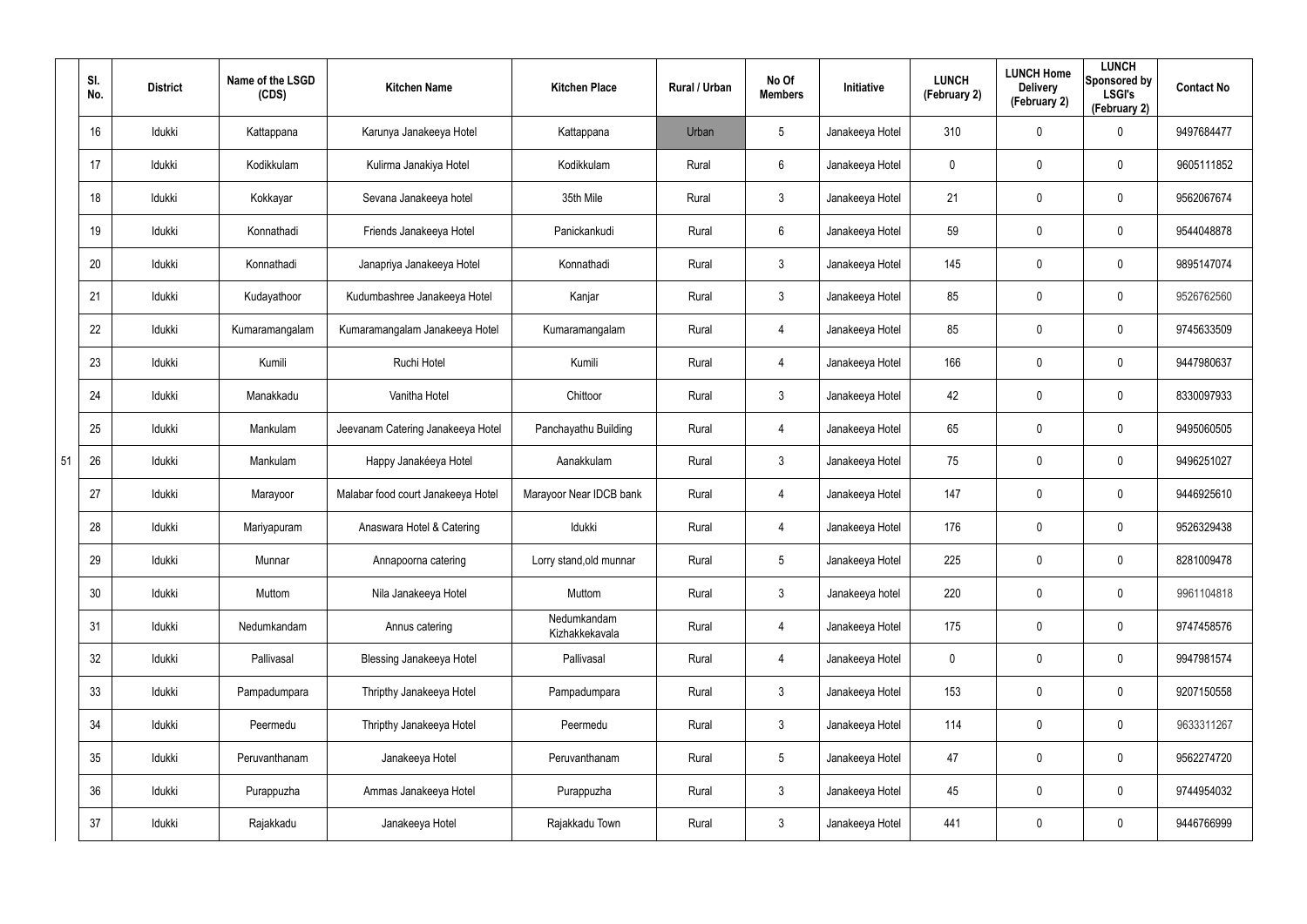|    | SI.<br>No.      | <b>District</b> | Name of the LSGD<br>(CDS) | <b>Kitchen Name</b>                       | <b>Kitchen Place</b>                      | Rural / Urban | No Of<br><b>Members</b> | Initiative      | <b>LUNCH</b><br>(February 2) | <b>LUNCH Home</b><br><b>Delivery</b><br>(February 2) | <b>LUNCH</b><br>Sponsored by<br><b>LSGI's</b><br>(February 2) | <b>Contact No</b> |
|----|-----------------|-----------------|---------------------------|-------------------------------------------|-------------------------------------------|---------------|-------------------------|-----------------|------------------------------|------------------------------------------------------|---------------------------------------------------------------|-------------------|
|    | 38              | Idukki          | Rajakumari                | Aiswarya Vanitha Restaurent               | Rajakumari South                          | Rural         | 4                       | Janakeeya Hotel | 315                          | 0                                                    | $\mathbf 0$                                                   | 9526570410        |
|    | 39              | Idukki          | Santhanpara               | Janakeeya Hotel                           | Santhanpara                               | Rural         | $\overline{4}$          | Janakeeya Hotel | 170                          | 0                                                    | $\pmb{0}$                                                     | 9526174553        |
|    | 40              | Idukki          | Senapathy                 | Ammoose Hotel                             | Mangathotty                               | Rural         | $\mathbf{3}$            | Janakeeya Hotel | 0                            | $\mathbf 0$                                          | $\mathbf 0$                                                   | 9539396626        |
|    | 41              | Idukki          | Udumbannoor               | Kudumbashree Janakeeya Hotel              | Udumbannor                                | Rural         | $\mathbf{3}$            | Janakeeya Hotel | 182                          | 0                                                    | $\pmb{0}$                                                     | 9633678438        |
|    | 42              | Idukki          | Upputhara                 | Samarppitha Janakeeya hotel               | Upputhara                                 | Rural         | $5\phantom{.0}$         | Janakeeya Hotel | 109                          | $\mathbf 0$                                          | $\mathbf 0$                                                   | 9526590710        |
|    | 43              | Idukki          | Vandanmedu                | Dharshana Janakeeya Hotel                 | Vandanmedu                                | Rural         | 4                       | Janakeeya Hotel | 189                          | 0                                                    | $\pmb{0}$                                                     | 9744038737        |
|    | 44              | Idukki          | Vandiperiyar              | Vandiperiyar Janakeeya Hotel              | Vandiperiyar                              | Rural         | $5\phantom{.0}$         | Janakeeya Hotel | 247                          | 0                                                    | $\mathbf 0$                                                   | 8086863254        |
|    | 45              | Idukki          | Vannappuram               | Souhrudham Janakeeya Hotel                | Vannappuram                               | Rural         | $5\phantom{.0}$         | Janakeeya Hotel | 0                            | 0                                                    | $\mathbf 0$                                                   | 8113054492        |
|    | 46              | Idukki          | Vathikudy                 | Karthika                                  | Thopramkudi                               | Rural         | $\overline{4}$          | Janakeeya Hotel | 0                            | 0                                                    | $\pmb{0}$                                                     | 9947636989        |
|    | 47              | Idukki          | Vathikudy                 | Mahima                                    | Murickassery                              | Rural         | $\mathbf{3}$            | Janakeeya Hotel | 125                          | 0                                                    | $\mathbf 0$                                                   | 8289945652        |
|    | 48              | Idukki          | Vattavada                 | Vattavada Kudumbashree Janakeeya<br>Hotel | Keekkara, Kovilur                         | Rural         | $\overline{4}$          | Janakeeya Hotel | 160                          | $\mathbf 0$                                          | $\pmb{0}$                                                     | 9497790469        |
|    | 49              | Idukki          | Vazhathoppu               | Grahalakshmi Hotel & Catering             | Cheruthoni                                | Rural         | 4                       | Janakeeya Hotel | 252                          | 0                                                    | $\overline{2}$                                                | 9496178884        |
|    | 50              | Idukki          | Vellathooval              | Flowers Janakeeya Hotel                   | Vellathooval                              | Rural         | 4                       | Janakeeya Hotel | 67                           | 0                                                    | $\mathbf 0$                                                   | 9961419892        |
|    | 51              | Idukki          | Velliyamattam             | Padhayam Kudumbashree Janakeeya<br>Hotel  | Velliyamattam                             | Rural         | $\overline{4}$          | Janakeeya Hotel | 52                           | 0                                                    | $\pmb{0}$                                                     | 7902854627        |
| 51 |                 |                 |                           |                                           |                                           |               | 201                     |                 | 6595                         | $\overline{\mathbf{0}}$                              | 3                                                             |                   |
|    |                 | Kannur          | Maloor                    | Maloor Janakeeya Hotel                    | Thrikandaripoyil, PO-<br>Thrikandaripoyil | Rural         | $\mathbf{3}$            | Janakeeya Hotel | 161                          | 0                                                    | $\mathbf 0$                                                   | 9656132294        |
|    | $\overline{2}$  | Kannur          | Kolachery                 | Janakeeya Hotel                           | Kolachery Paramba, PO-<br>Kolacheri       | Rural         | $5\phantom{.0}$         | Janakeeya Hotel | 230                          | $\mathbf 0$                                          | $\mathbf 0$                                                   | 9895324699        |
|    | $\mathbf{3}$    | Kannur          | Pinarayi                  | Janakeeya hotel, Pinarayi                 | Pinarayi                                  | Rural         | $6\overline{6}$         | Janakeeya Hotel | 0                            | $\mathbf 0$                                          | $\mathbf 0$                                                   | 9447215211        |
|    | 4               | Kannur          | Muzhakunnu                | Thripthy Janakeeya Hotel                  | Kakkayangad, Muzhakkunnu                  | Rural         | $5\phantom{.0}$         | Janakeeya Hotel | 390                          | $\mathbf 0$                                          | $\overline{2}$                                                | 9526047538        |
|    | $5\overline{)}$ | Kannur          | Chapparappadavu           | Kudumbasree janakeeya hotel               | Near village office,<br>Chapparappadav    | Rural         | $\mathbf{3}$            | Janakeeya Hotel | 185                          | $\mathbf 0$                                          | $\mathbf 0$                                                   | 9605413324        |
|    | $6\overline{6}$ | Kannur          | Iritty                    | Roopasree Kudumbashree hotel              | Koolichembra                              | Urban         | 8                       | Janakeeya Hotel | 598                          | 0                                                    | $\mathbf 0$                                                   | 8589921533        |
|    | $\overline{7}$  | Kannur          | Dharmadam                 | Dharmadam Janakeeya hotel                 | Near Andalloor kav,<br>Dharmadam          | Rural         | $\mathbf{3}$            | Janakeeya Hotel | 188                          | 0                                                    | $\pmb{0}$                                                     | 9526975778        |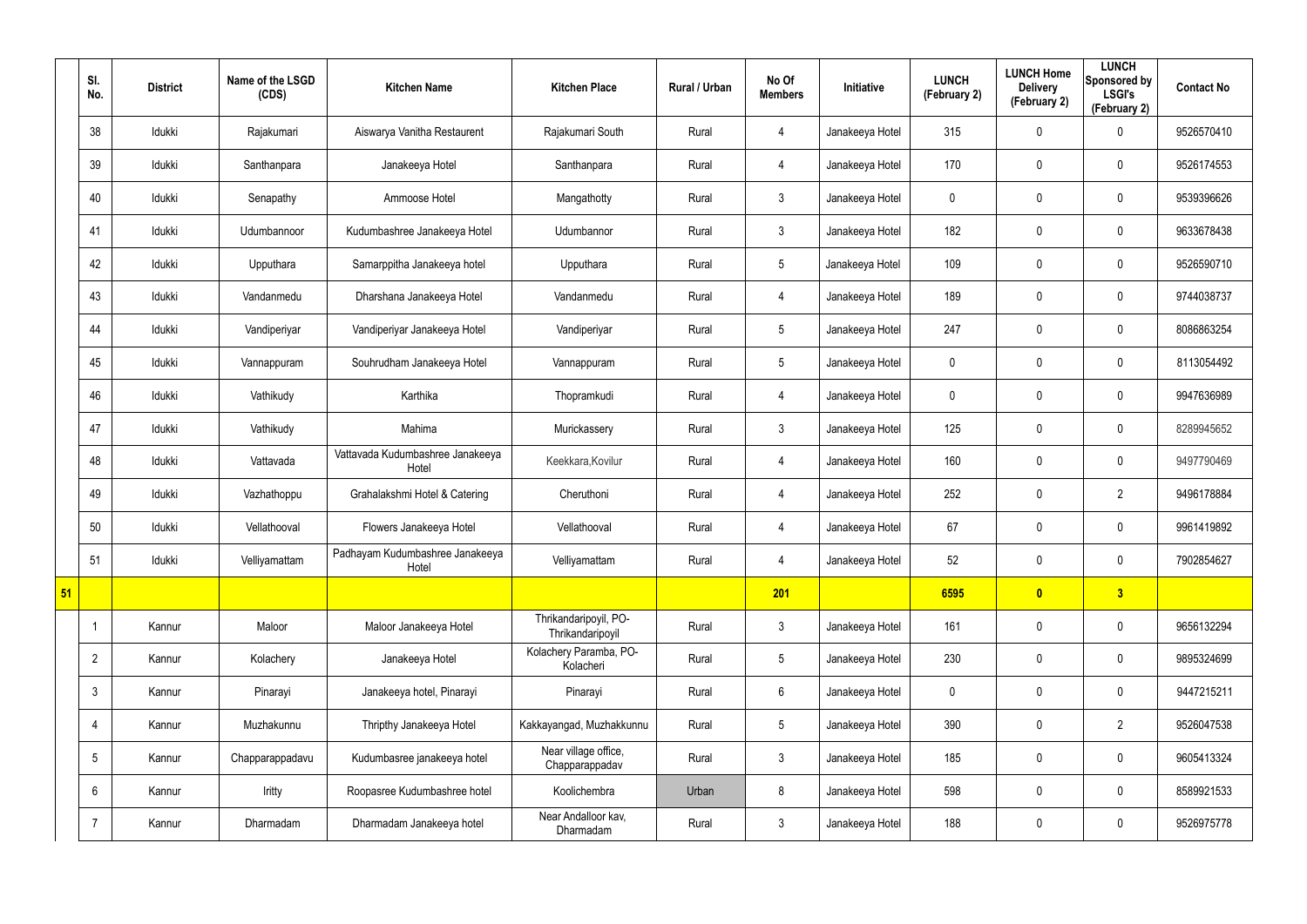| SI.<br>No.      | <b>District</b> | Name of the LSGD<br>(CDS)   | <b>Kitchen Name</b>                                | <b>Kitchen Place</b>                           | Rural / Urban | No Of<br><b>Members</b> | Initiative      | <b>LUNCH</b><br>(February 2) | <b>LUNCH Home</b><br><b>Delivery</b><br>(February 2) | <b>LUNCH</b><br>Sponsored by<br><b>LSGI's</b><br>(February 2) | <b>Contact No</b> |
|-----------------|-----------------|-----------------------------|----------------------------------------------------|------------------------------------------------|---------------|-------------------------|-----------------|------------------------------|------------------------------------------------------|---------------------------------------------------------------|-------------------|
| 8               | Kannur          | Peralassery                 | Janakeeya Hotel                                    | Peralassery Town, PO -<br>Mundallur            | Rural         | 9                       | Janakeeya Hotel | 424                          | $\mathbf 0$                                          | $\mathbf 0$                                                   | 70256213909       |
| 9               | Kannur          | Kadannappalli<br>Panappuzha | Kudumbasree janakeeya hotel                        | Chanthappura                                   | Rural         | 4                       | Janakeeya Hotel | 140                          | 0                                                    | $\mathbf 0$                                                   | 9961089935        |
| 10 <sup>°</sup> | Kannur          | Anthur                      | Janakeeya hotel                                    | Dharmasala                                     | Urban         | 5                       | Janakeeya Hotel | 346                          | 0                                                    | $\mathbf 0$                                                   | 9544138650        |
| 11              | Kannur          | Cheruthazham                | Janakeeya Hotel (Thripthi<br>Kudumbashree Canteen) | Pilathara                                      | Rural         | $\mathbf{3}$            | Janakeeya Hotel | 267                          | 0                                                    | $\mathbf 0$                                                   | 9947540361        |
| 12 <sup>°</sup> | Kannur          | Peravoor                    | Kudumbashree Janakeeya Hotel                       | Peravoor Bus stand, Peravoor<br>P <sub>O</sub> | Rural         | $\mathbf{3}$            | Janakeeya Hotel | 235                          | 0                                                    | $\mathbf 0$                                                   | 9947567857        |
| 13              | Kannur          | Kalliassery                 | Janakeeya Hotel                                    | Irinav Road, Payyattam, PO-<br>Irinav          | Rural         | 4                       | Janakeeya Hotel | 318                          | 0                                                    | $\mathbf 0$                                                   | 8848330570        |
| 14              | Kannur          | Panniyannur                 | Janakeeya Hotel                                    | Panoor Block office compound                   | Rural         | 6                       | Janakeeya Hotel | 280                          | 0                                                    | $\mathbf 0$                                                   | 9447449875        |
| 15              | Kannur          | Kannapuram                  | Janakeeya Hotel                                    | Chynaclay road, Kannapuram                     | Rural         | 5                       | Janakeeya Hotel | 184                          | 0                                                    | $\overline{4}$                                                | 8089127045        |
| 16              | Kannur          | Sreekandapuram              | Janakeeya Hotel                                    | Sreekandapuram, near bus<br>stand              | Urban         | 5                       | Janakeeya Hotel | 358                          | 0                                                    | $\mathbf 0$                                                   | 7591948757        |
| 17              | Kannur          | Thalasseri                  | Janakeeya Hotel                                    | New bus stand, Thalasseri                      | Urban         | 6                       | Janakeeya Hotel | 749                          | 0                                                    | $\mathbf 0$                                                   | 9446263864        |
| 18              | Kannur          | Chokli                      | Janakeeya Hotel                                    | Olavilam, Chokli                               | Rural         | 5                       | Janakeeya Hotel | 132                          | 0                                                    | $\mathbf 0$                                                   | 9846892821        |
| 19              | Kannur          | Udayagiri                   | Janakeeya Hotel                                    | Karthikapuram                                  | Rural         | 4                       | Janakeeya Hotel | 321                          | 0                                                    | $\mathbf 0$                                                   | 9562375342        |
| 20              | Kannur          | Karivellur Peralam          | Janakeeya Hotel                                    | Panchayah building,<br>Onakkunnu               | Rural         | 4                       | Janakeeya Hotel | 213                          | 0                                                    | $\mathbf 0$                                                   | 7025519714        |
| 21              | Kannur          | Muzhappilangad              | Janakeeya Hotel                                    | Near FCI godown,<br>Muzhappilangad             | Rural         | 5                       | Janakeeya Hotel | 274                          | 0                                                    | $\pmb{0}$                                                     | 7306005267        |
| 22              | Kannur          | Narath                      | Janakeeya Hotel                                    | Janakeeya Hotel, Kambil,<br>Narath             | Rural         | $\overline{7}$          | Janakeeya Hotel | 151                          | 0                                                    | $\mathbf{1}$                                                  | 9747441162        |
| 23              | Kannur          | Payyannur                   | Janakeeya Hotel                                    | Municipality compoud,<br>Payyannur             | Urban         | $\mathbf{3}$            | Janakeeya Hotel | 360                          | 0                                                    | $\mathbf 0$                                                   | 9526620805        |
| 24              | Kannur          | Kangol Alappadamba          | Janakeeya Hotel                                    | Mathil, Near Kangol<br>Alappadamba Panchayath  | Rural         | 4                       | Janakeeya Hotel | 129                          | 0                                                    | $\mathbf 0$                                                   | 9495296142        |
| 25              | Kannur          | Naduvil                     | Janakeeya Hotel                                    | Panchayath compound,<br>Naduvil town           | Rural         | 4                       | Janakeeya Hotel | 154                          | 0                                                    | $\mathsf{0}$                                                  | 7902902490        |
| 26              | Kannur          | Koothuparamba               | Janakeeya Hotel                                    | Manghad Vayal, Near HSS<br>Koothuparamba, PO-  | Urban         | 8                       | Janakeeya Hotel | 434                          | 0                                                    | $\mathbf 0$                                                   | 9645608253        |
| 27              | Kannur          | Kuttiatoor                  | Janakeeya Hotel                                    | Near Panchayath office,<br>Chattukappara       | Rural         | $5\phantom{.0}$         | Janakeeya Hotel | 76                           | 0                                                    | $\mathsf{0}$                                                  | 9544644195        |
| 28              | Kannur          | Kathirur                    | Janakeeya Hotel                                    | Panchayath office building,<br>Kathirur        | Rural         | $5\phantom{.0}$         | Janakeeya Hotel | 249                          | 0                                                    | $\mathbf{1}$                                                  | 8129404833        |
| 29              | Kannur          | Panoor                      | Janakeeya Hotel                                    | Elangode, Panoor                               | Urban         | $5\phantom{.0}$         | Janakeeya Hotel | 208                          | 0                                                    | $\mathsf{0}$                                                  | 9605852157        |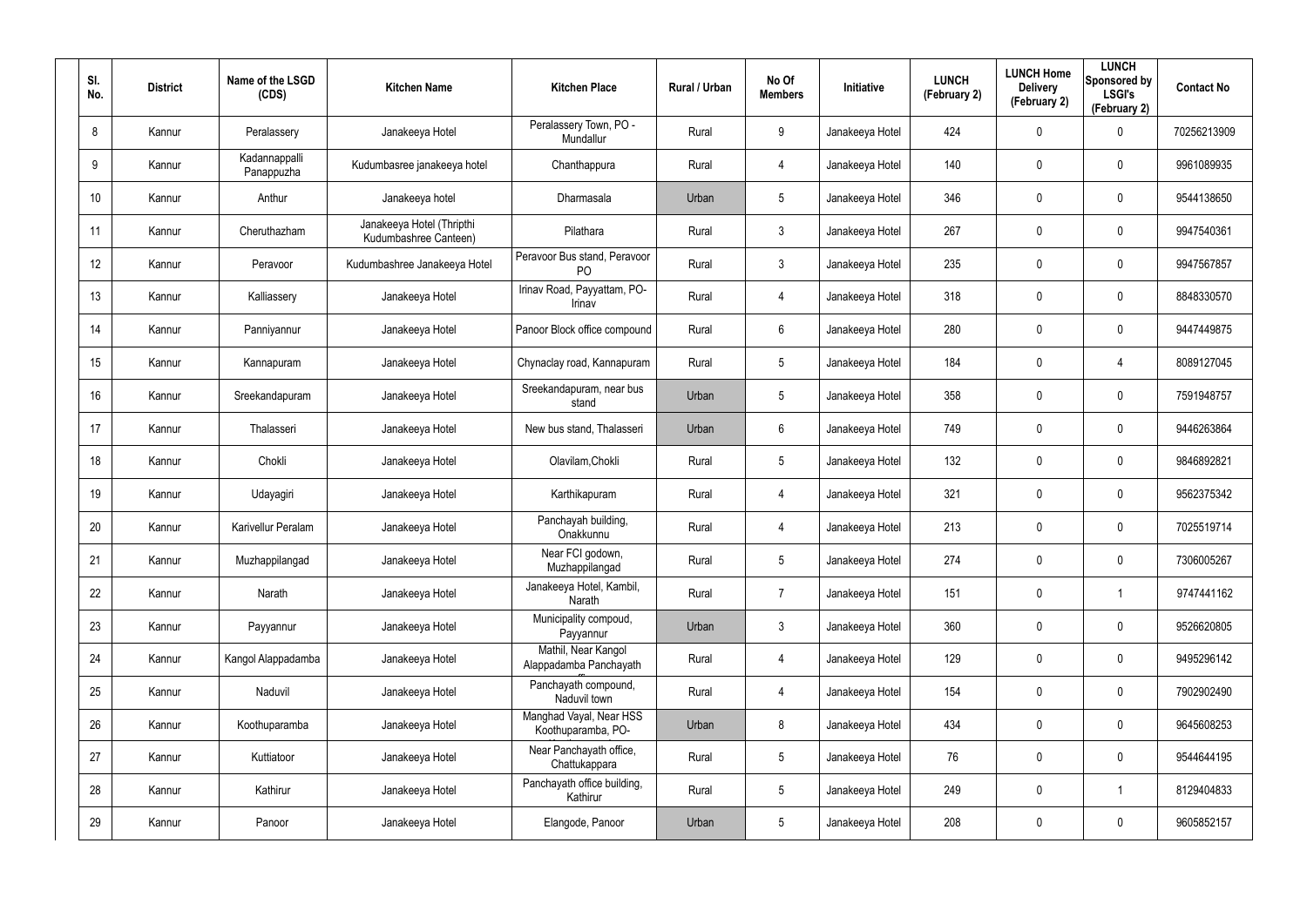|    | SI.<br>No. | <b>District</b> | Name of the LSGD<br>(CDS) | <b>Kitchen Name</b> | <b>Kitchen Place</b>                                            | Rural / Urban | No Of<br><b>Members</b> | Initiative      | <b>LUNCH</b><br>(February 2) | <b>LUNCH Home</b><br><b>Delivery</b><br>(February 2) | <b>LUNCH</b><br>Sponsored by<br><b>LSGI's</b><br>(February 2) | <b>Contact No</b> |
|----|------------|-----------------|---------------------------|---------------------|-----------------------------------------------------------------|---------------|-------------------------|-----------------|------------------------------|------------------------------------------------------|---------------------------------------------------------------|-------------------|
|    | 30         | Kannur          | Chirakkal                 | Janakeeya Hotel     | Chirakkal weavers,<br>Puthiyatheru                              | Rural         | $5\phantom{.0}$         | Janakeeya Hotel | 316                          | 0                                                    | 0                                                             | 9895854873        |
|    | 31         | Kannur          | Eranjoli                  | Janakeeya Hotel     | Near Thalassery RTO office,<br>Chungam                          | Rural         | $5\phantom{.0}$         | Janakeeya Hotel | 196                          | 0                                                    | $\mathbf 0$                                                   | 9656368808        |
|    | 32         | Kannur          | Payam                     | Janakeeya Hotel     | Near Panchayath office,<br>Madathil                             | Rural         | $\overline{4}$          | Janakeeya Hotel | 152                          | 0                                                    | $\mathbf 0$                                                   | 9496554678        |
|    | 33         | Kannur          | Eramam Kuttoor            | Janakeeya Hotel     | Mathamangalam, Near CDS<br>office                               | Rural         | 4                       | Janakeeya Hotel | 170                          | 0                                                    | $\mathbf 0$                                                   | 9562473576        |
|    | 34         | Kannur          | Ramanthally               | Janakeeya hotel     | Ramanthally                                                     | Rural         | $\overline{4}$          | Janakeeya Hotel | 230                          | 0                                                    | $\mathbf 0$                                                   | 9496705429        |
|    | 35         | Kannur          | Thripangottur             | Janakeeya Hotel     | Kallikkandy, Thripangottur                                      | Rural         | $\mathbf{3}$            | Janakeeya Hotel | 0                            | 0                                                    | $\mathbf 0$                                                   | 9495191659        |
|    | 36         | Kannur          | Madayi                    | Janakeeya Hotel     | Eripuram, Near Vrindhavan<br>Residency, PO Pazhayangadi         | Rural         | $\mathbf{3}$            | Janakeeya Hotel | 200                          | 0                                                    | $\pmb{0}$                                                     | 7561006271        |
|    | 37         | Kannur          | Kelakam                   | Janakeeya Hotel     | Kelakam PO                                                      | Rural         | $\mathbf{3}$            | Janakeeya Hotel | 164                          | 0                                                    | $\pmb{0}$                                                     | 8113866296        |
|    | 38         | Kannur          | Kurumathoor               | Janakeeya Hotel     | Near GVHSS, Kurumathoor                                         | Rural         | $\mathbf{3}$            | Janakeeya Hotel | 127                          | 0                                                    | $\mathbf 0$                                                   | 9633816470        |
|    | 39         | Kannur          | Peringome Vayakkara       | Janakeeya Hotel     | Peringome, Near Police station                                  | Rural         | $5\phantom{.0}$         | Janakeeya Hotel | 85                           | 0                                                    | $\pmb{0}$                                                     | 9961413726        |
|    | 40         | Kannur          | Munderi                   | Janakeeya Hotel     | Kanjirode Karakkadu, Munderi                                    | Rural         | 4                       | Janakeeya Hotel | 291                          | 0                                                    | $\mathbf 0$                                                   | 8547609196        |
|    | 41         | Kannur          | Anjarakandy               | Janakeeya Hotel     | Panayatham Paramba,<br>Anjarankandy                             | Rural         | 4                       | Janakeeya Hotel | 150                          | $\mathbf 0$                                          | $\pmb{0}$                                                     | 9496900755        |
| 89 | 42         | Kannur          | Ayyankkunnu               | Janakeeya Hotel     | Ayyankunnu Panchayth<br>Anghadikkadavu                          | Rural         | 4                       | Janakeeya Hotel | 170                          | 0                                                    | $\pmb{0}$                                                     | 9946734976        |
|    | 43         | Kannur          | Padiyoor                  | Janakeeya Hotel     | Padiyoor PO                                                     | Rural         | $\overline{4}$          | Janakeeya Hotel | 95                           | 0                                                    | $\pmb{0}$                                                     | 9539028498        |
|    | 44         | Kannur          | Ezhome                    | Janakeeya Hotel     | Pazhayangadi bus stand,<br>Ezhom                                | Rural         | $5\phantom{.0}$         | Janakeeya Hotel | 274                          | 0                                                    | $\pmb{0}$                                                     | 8086910862        |
|    | 45         | Kannur          | Koodali                   | Janakeeya Hotel     | Near Koodali Panchayath<br>Office, Kololam, PO -                | Rural         | 4                       | Janakeeya Hotel | 202                          | 0                                                    | $\pmb{0}$                                                     | 9526524230        |
|    | 46         | Kannur          | Pappinisseri              | Janakeeya Hotel     | Edayannon<br>Near EMS Smaraka Govt.<br>Higher secondary school, | Rural         | $\overline{4}$          | Janakeeya Hotel | 247                          | $\mathbf 0$                                          | $\mathbf 0$                                                   | 9605727307        |
|    | 47         | Kannur          | Mattannur                 | Janakeeya Hotel     | Near Municipality office,<br>Mattannur                          | Urban         | $5\,$                   | Janakeeya Hotel | 245                          | $\mathbf 0$                                          | $\pmb{0}$                                                     | 7510706897        |
|    | 48         | Kannur          | Chenghalayi               | Janakeeya Hotel     | Valakai, Chenghalayi                                            | Rural         | $\mathbf{3}$            | Janakeeya Hotel | 158                          | $\mathbf 0$                                          | $\mathbf 0$                                                   | 8547696233        |
|    | 49         | Kannur          | Pattiam                   | Janakeeya Hotel     | Cheruvancheri PO,<br>Cheruvancheri                              | Rural         | $\overline{4}$          | Janakeeya Hotel | 273                          | $\mathbf 0$                                          | $\pmb{0}$                                                     | 7025025275        |
|    | 50         | Kannur          | Thaliparamba              | Janakeeya Hotel     | Municipality compoud,<br>Thaliparamba                           | Urban         | 4                       | Janakeeya Hotel | 171                          | $\mathbf 0$                                          | $\mathbf 0$                                                   | 8547849019        |
|    | 51         | Kannur          | Payyavoor                 | Janakeeya Hotel     | Payyavoor - PO, Payyavoor                                       | Rural         | $5\phantom{.0}$         | Janakeeya Hotel | 265                          | 0                                                    | $\pmb{0}$                                                     | 9495311608        |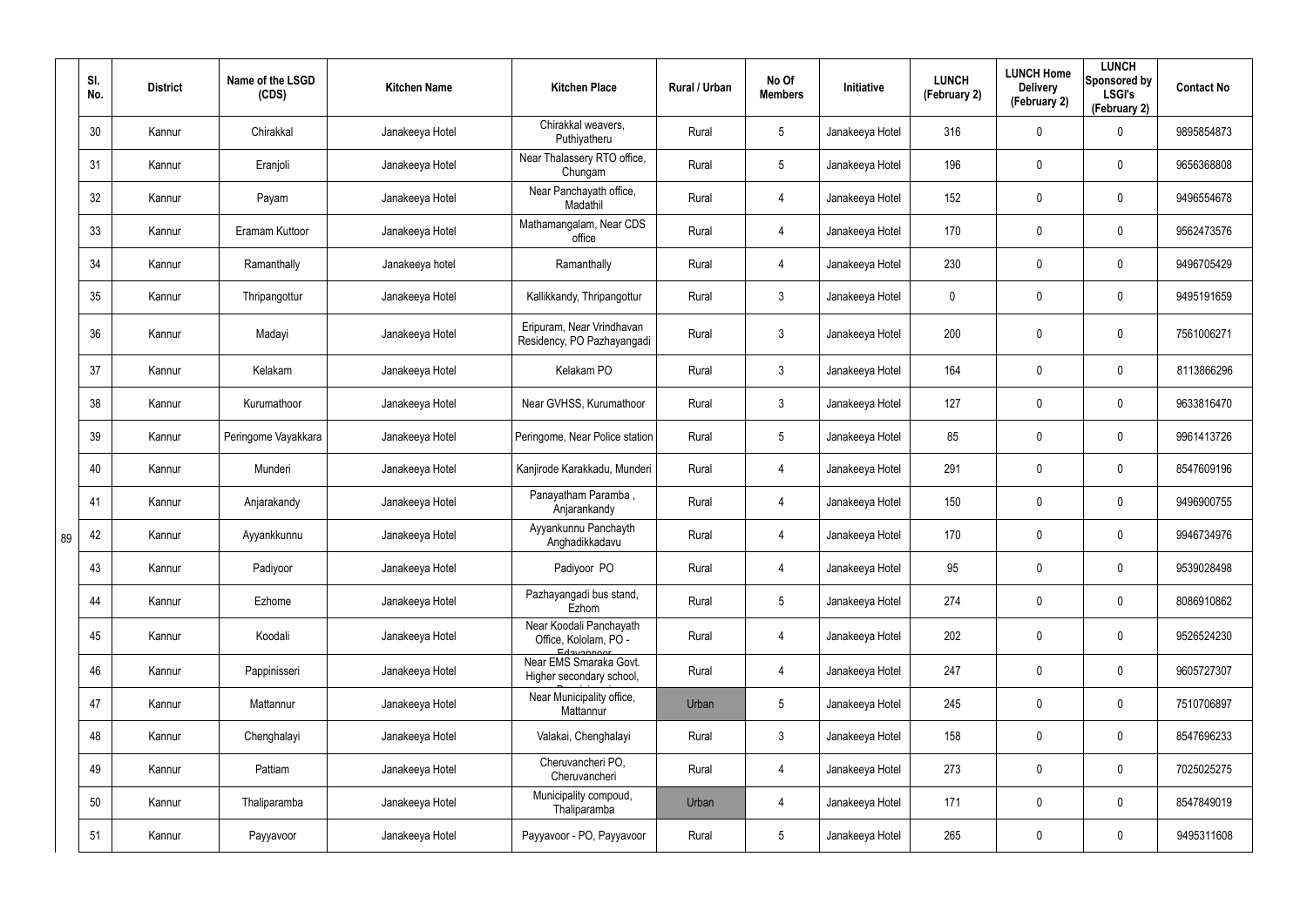| SI.<br>No. | <b>District</b> | Name of the LSGD<br>(CDS) | <b>Kitchen Name</b>                          | <b>Kitchen Place</b>                                    | Rural / Urban | No Of<br><b>Members</b> | Initiative      | <b>LUNCH</b><br>(February 2) | <b>LUNCH Home</b><br><b>Delivery</b><br>(February 2) | <b>LUNCH</b><br>Sponsored by<br><b>LSGI's</b><br>(February 2) | <b>Contact No</b> |
|------------|-----------------|---------------------------|----------------------------------------------|---------------------------------------------------------|---------------|-------------------------|-----------------|------------------------------|------------------------------------------------------|---------------------------------------------------------------|-------------------|
| 52         | Kannur          | Kottiyoor                 | Janakeeya Hotel                              | Neendunokki, Kottiyoor - PO                             | Rural         | $5\phantom{.0}$         | Janakeeya Hotel | 100                          | $\boldsymbol{0}$                                     | 0                                                             | 6282565854        |
| 53         | Kannur          | Kunnothparamba            | Janakeeya Hotel                              | Kunnothparamba PO,<br>Kunnothparamba                    | Rural         | $\mathbf{3}$            | Janakeeya Hotel | 265                          | $\boldsymbol{0}$                                     | $\boldsymbol{0}$                                              | 8156840487        |
| 54         | Kannur          | Pariyaram                 | Janakeeya Hotel                              | Near Panchayath Office,<br>Chithappile poyil, Pariyaram | Rural         | $\overline{4}$          | Janakeeya Hotel | 84                           | 0                                                    | $\mathbf 0$                                                   | 9744385083        |
| 55         | Kannur          | Kunjimangalam             | Janakeeya Hotel                              | Old Post office building,<br>Andamkovil, Kunjimangalam  | Rural         | $\overline{4}$          | Janakeeya Hotel | 161                          | $\mathsf{0}$                                         | $\pmb{0}$                                                     | 9526981326        |
| 56         | Kannur          | Thillenkeri               | Janakeeya Hotel                              | Thekkam poyil, Near Uliyil<br>Town                      | Rural         | $\mathbf{3}$            | Janakeeya Hotel | 269                          | $\boldsymbol{0}$                                     | $\mathbf 0$                                                   | 9745059451        |
| 57         | Kannur          | Chittariparamba           | Janakeeya Hotel                              | Poovathinkeezhil, PO-<br>Chittariparamba                | Rural         | $6\phantom{.}$          | Janakeeya Hotel | 160                          | 0                                                    | $\pmb{0}$                                                     | 8943506825        |
| 58         | Kannur          | Mayyil                    | Janakeeya Hotel                              | Near Mayyil Panchayath office,<br>Mayyil                | Rural         | $\overline{4}$          | Janakeeya Hotel | 149                          | $\boldsymbol{0}$                                     | $\mathbf 0$                                                   | 9526072638        |
| 59         | Kannur          | Cherukunnu                | Janakeeya Hotel                              | Pallichal, PO - Cherukunnu,<br>Pin-670301               | Rural         | $\overline{4}$          | Janakeeya Hotel | 188                          | $\mathbf 0$                                          | $\pmb{0}$                                                     | 8547361298        |
| 60         | Kannur          | Aaralam                   | Janakeeya Hotel                              | Athikkal, PO - Keezhpally                               | Rural         | $5\phantom{.0}$         | Janakeeya Hotel | 199                          | $\boldsymbol{0}$                                     | $\mathbf 0$                                                   | 9961285762        |
| 61         | Kannur          | Alakkode                  | Janakeeya Hotel                              | Therthally, Therthally PO,<br>Alakkode                  | Rural         | $5\phantom{.0}$         | Janakeeya Hotel | 224                          | $\mathbf 0$                                          | $\pmb{0}$                                                     | 8547045070        |
| 62         | Kannur          | Malappattam               | Janakeeya Hotel                              | Near Malappattam<br>panchayath, Malappattam             | Rural         | $\mathfrak{Z}$          | Janakeeya Hotel | 183                          | $\boldsymbol{0}$                                     | $\mathbf 0$                                                   | 9400571842        |
| 63         | Kannur          | Kanichar                  | Janakeeya Hotel                              | Kanichar PO, Kanichar                                   | Rural         | $\mathfrak{Z}$          | Janakeeya Hotel | 190                          | $\boldsymbol{0}$                                     | $\pmb{0}$                                                     | 9526167667        |
| 64         | Kannur          | Mokeri                    | Kudumbashree Janakeeya Hotel,<br>Mokeri      | Vallangad, Mokeri                                       | Rural         | $\sqrt{5}$              | Janakeeya Hotel | 311                          | $\boldsymbol{0}$                                     | $\mathbf 0$                                                   | 9947037223        |
| 65         | Kannur          | Anjarakandy 2             | Kudumbashree Janakeeya Hotel,<br>Anjarakandy | Kavinmoola, Anjarakandy                                 | Rural         | $\sqrt{5}$              | Janakeeya Hotel | 229                          | 0                                                    | $\pmb{0}$                                                     | 9446657510        |
| 66         | Kannur          | Newmahi                   | Kudumbashree Janakeeya Hotel                 | Newmahi bridge, Newmahi                                 | Rural         | $\mathfrak{Z}$          | Janakeeya Hotel | 155\$                        | 0\$                                                  | 0\$                                                           | 9946056862        |
| 67         | Kannur          | Keezhallur                | Janakeeya Hotel                              | Kummanam, Elambara                                      | Rural         | $\mathfrak{Z}$          | Janakeeya Hotel | 218                          | $\pmb{0}$                                            | $\mathbf 0$                                                   | 9947648580        |
| 68         | Kannur          | Chembilode                | Janakeeya hotel                              | Chakkarakal bus stand,<br>mowanchery                    | Rural         | $5\phantom{.0}$         | Janakeeya Hotel | 518                          | 0                                                    | $\pmb{0}$                                                     | 9847951631        |
| 69         | Kannur          | vengad                    | Janakeeya hotel                              | mambaram                                                | Rural         | $6\,$                   | Janakeeya Hotel | 203                          | 0                                                    | $\pmb{0}$                                                     | 7902970902        |
| 70         | Kannur          | Azhikode                  | Janakeeya hotel                              | vankulathvayayal                                        | Rural         | $\overline{4}$          | Janakeeya Hotel | 170                          | 0                                                    | $\mathbf 0$                                                   | 9895910633        |
| 71         | Kannur          | Kolayad                   | Janakeeya hotel                              | kolayad                                                 | rural         | $\mathfrak{Z}$          | janakeeya hotel | 160                          | 0                                                    | $\pmb{0}$                                                     | 8592065431        |
| 72         | Kannur          | valapattanam              | janakeeya hotel                              | mill road, valapattanam                                 | rural         | $\mathfrak{Z}$          | janakeeya hotel | 0                            | 0                                                    | $\mathbf 0$                                                   | 9061345312        |
| 73         | Kannur          | Anthur 2                  | annapoorna janakeeya hotel                   | paliyath valapp, po morazha                             | urban         | $\mathfrak{Z}$          | janakeeya hotel | 146                          | 0                                                    | $\pmb{0}$                                                     | 9526183004        |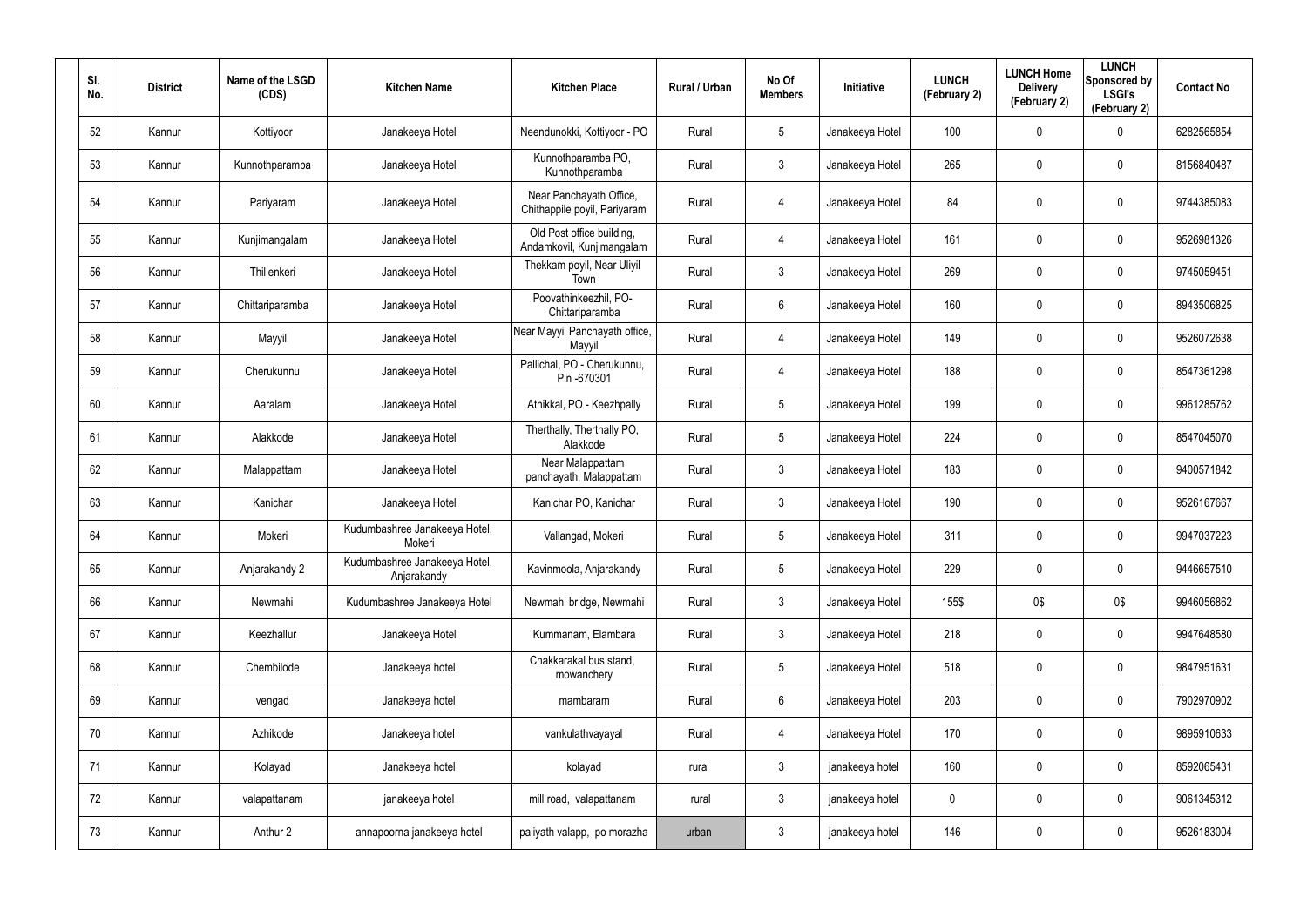|    | SI.<br>No.      | <b>District</b> | Name of the LSGD<br>(CDS) | <b>Kitchen Name</b>             | <b>Kitchen Place</b>                                        | Rural / Urban | No Of<br><b>Members</b> | Initiative      | <b>LUNCH</b><br>(February 2) | <b>LUNCH Home</b><br><b>Delivery</b><br>(February 2) | <b>LUNCH</b><br>Sponsored by<br><b>LSGI's</b><br>(February 2) | <b>Contact No</b> |
|----|-----------------|-----------------|---------------------------|---------------------------------|-------------------------------------------------------------|---------------|-------------------------|-----------------|------------------------------|------------------------------------------------------|---------------------------------------------------------------|-------------------|
|    | 74              | Kannur          | payyannur 2               | janakeeya hotel                 | kaniyeri, po vellur                                         | urban         | $\mathbf{3}$            | janakeeya hotel | 45                           | $\mathbf 0$                                          | 0                                                             | 8301817232        |
|    | 75              | Kannur          | cherupuzha                | janakeeya hotel                 | near panjayath office,<br>cherupuzha, 670511                | rural         | $\overline{4}$          | janakeeya hotel | 369                          | $\mathbf 0$                                          | $\boldsymbol{0}$                                              | 8547114024        |
|    | 76              | Kannur          | Eruvessy                  | Janakeeya hotel                 | Panchayath office road,<br>Chemberi                         | Rural         | 4                       | Janakeeya hotel | 243                          | $\mathbf 0$                                          | 0                                                             | 9544893463        |
|    | 77              | Kannur          | Pattuvam                  | Janakeeya Hotel                 | Near Pattuvam panchayath<br>office, Pattuvam                | Rural         | $5\overline{)}$         | Janakeeya hotel | 150                          | 0                                                    | $\boldsymbol{0}$                                              | 9539731430        |
|    | 78              | Kannur          | Mangattidom               | Janakeeya Hotel                 | Kaitheri idam, Nirmalagiri PO,<br>Mangattidom               | Rural         | $\overline{7}$          | Janakeeya hotel | 151                          | 0                                                    | $\mathbf 0$                                                   | 9207253934        |
|    | 79              | Kannur          | Panoor                    | Janakeeya Hotel                 | Thundayi peedika, Pukkom,<br>Panoor PO                      | Urban         | 5                       | Janakeeya hotel | 197                          | $\boldsymbol{0}$                                     | $\mathbf 0$                                                   | 9605852157        |
|    | 80              | Kannur          | Kottayam                  | Janakeeya hotel                 | Kottayam malabar, Kottayam<br>panchayath building, Kottayam | Rural         | $5\phantom{.0}$         | Janakeeya hotel | 163                          | $\mathbf 0$                                          | $\mathbf 0$                                                   | 9656672187        |
|    | 81              | Kannur          | Ulikkal                   | Janakeeya hotel                 | Vattiyam thodu (po) Mattara,<br>Ulikkal, 670705             | Rural         | $5\overline{)}$         | Janakeeya hotel | 118                          | 0                                                    | $\mathbf 0$                                                   | 8086777517        |
|    | 82              | Kannur          | Kadambur                  | Janakeeya hotel                 | Kadachira, Kadambur                                         | Rural         | $5\phantom{.0}$         | Janakeeya hotel | 152                          | 0                                                    | $\boldsymbol{0}$                                              | 9847178332        |
|    | 83              | Kannur          | Irikkoor                  | Janakeeya hotel                 | Peruvalathuparambu, PO -<br>Irikkoor                        | Rural         | $\overline{4}$          | Janakeeya hotel | 149                          | 0                                                    | $\boldsymbol{0}$                                              | 9746864255        |
|    | 84              | Kannur          | Mattool                   | Janakeeya hotel                 | Mattool central, Mattool                                    | Rural         | $5\overline{)}$         | Janakeeya hotel | $\mathbf 0$                  | $\mathbf 0$                                          | $\boldsymbol{0}$                                              | 9895321842        |
|    | 85              | Kannur          | Thalasseri -2             | Janakeeya hotel                 | Thalayi harbour, Thalasseri                                 | Urban         | $5\overline{)}$         | Janakeeya hotel | 170                          | 0                                                    | $\boldsymbol{0}$                                              | 9605745402        |
|    | 86              | Kannur          | Kannur                    | Janakeeya hotel                 | Pallipoyil division, Kannur<br>corporation                  | Urban         | $\mathbf{3}$            | Janakeeya hotel | 217                          | $\mathbf 0$                                          | $\boldsymbol{0}$                                              | 9745243643        |
|    | 87              | Kannur          | Ulikkal                   | Janakeeya hotel                 | Manikkadavu PO,<br>Manikkadadavu - 670705                   | Rural         | $5\phantom{.0}$         | Janakeeya hotel | 213                          | $\pmb{0}$                                            | $\pmb{0}$                                                     | 8547972988        |
|    | 88              | Kannur          | payam                     | Janakeeya hotel                 | vallithod, Kiliyanthara po<br>670706                        | Rural         | $5\overline{)}$         | Janakeeya Hotel | 312                          | 0                                                    | $\mathbf 0$                                                   | 8848760234        |
|    | 89              | Kannur          | Naduvil                   | Janakeeya Hotel                 | karuvanchal                                                 | Rural         | $6\overline{6}$         | janakeeya hotel | 267                          | $\pmb{0}$                                            | $\mathbf 0$                                                   | 9495191934        |
| 89 |                 |                 |                           |                                 |                                                             |               | 396                     |                 | 19133                        | $\boldsymbol{0}$                                     | 8                                                             |                   |
|    |                 | kasaragod       | kayyur cheemeni           | janakeeya hotel cheemeni        | cheemeni                                                    | Rural         | $\overline{4}$          | janakeeya hotel | 160                          |                                                      |                                                               |                   |
|    | $\overline{2}$  | Kasaragod       | Pilicode                  | Janakeeya Hotel, Pilicode       | Kalikkadavu                                                 | Rural         | $\overline{4}$          | Janakeeya Hotel | 220                          | 0                                                    | $\mathbf 0$                                                   | 9944087661        |
|    | $\mathbf{3}$    | Kasaragod       | Kodom belur               | janakeeya hotel kalichanadukkam | Kalichanadukkam                                             | Rural         | $\overline{4}$          | Janakeeya Hotel | 109                          | 0                                                    | $\pmb{0}$                                                     | 9562820280        |
|    | 4               | Kasaragod       | Chemnad                   | Oruma janakeeya hotel           | Koliyadkam                                                  | Rural         | 5 <sup>5</sup>          | Janakeeya Hotel | 287                          | 0                                                    | $\mathbf 0$                                                   | 9567660603        |
|    | $5\phantom{.0}$ | Kasaragod       | Trikarpur                 | Janakeeya Hotel                 | Trikaripur                                                  | Rural         | $5\phantom{.0}$         | Janakeeya Hotel | 240                          | 0                                                    | $\boldsymbol{0}$                                              | 8086392698        |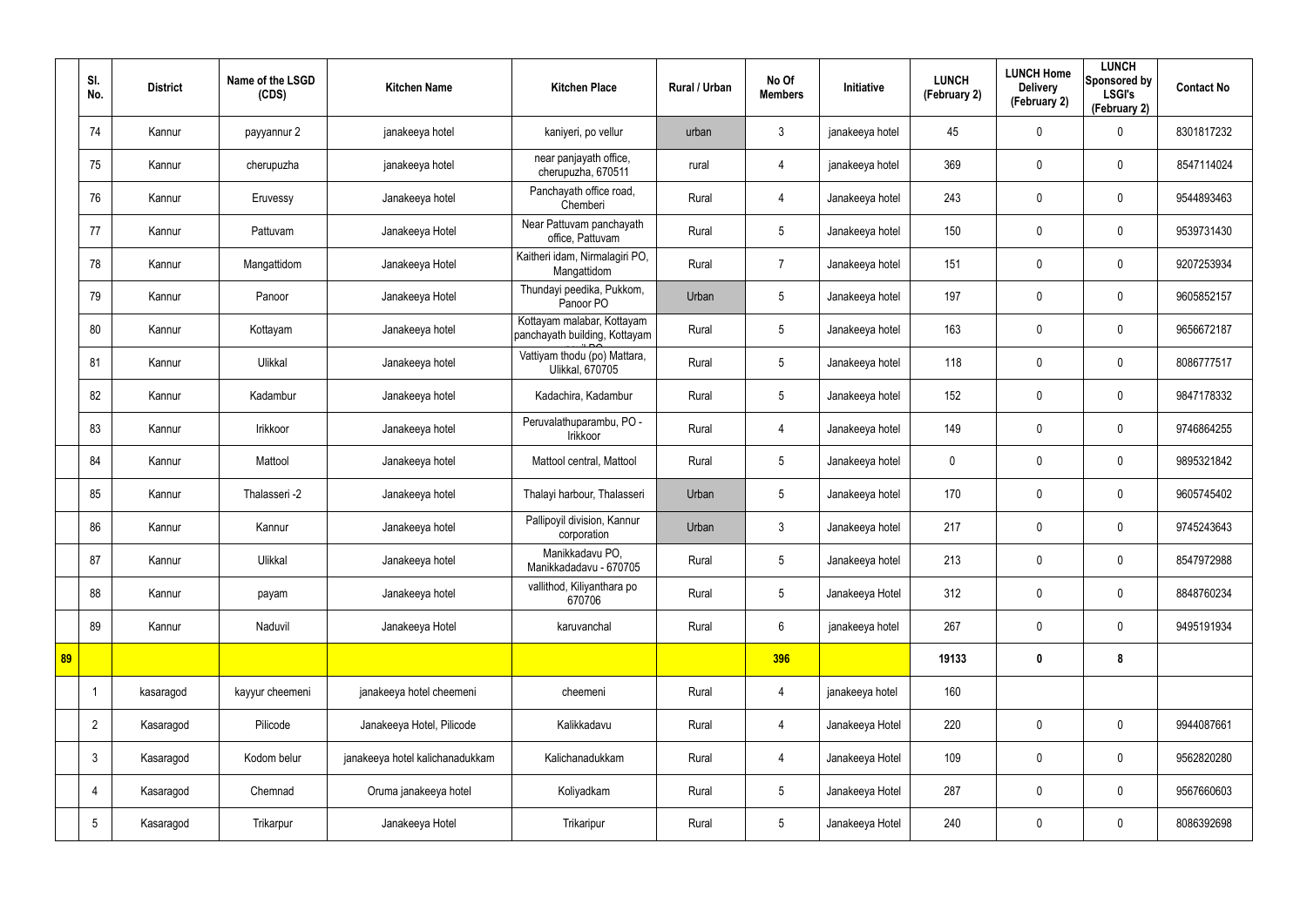| SI.<br>No.      | <b>District</b> | Name of the LSGD<br>(CDS) | <b>Kitchen Name</b>      | <b>Kitchen Place</b>  | Rural / Urban | No Of<br><b>Members</b> | Initiative      | <b>LUNCH</b><br>(February 2) | <b>LUNCH Home</b><br><b>Delivery</b><br>(February 2) | <b>LUNCH</b><br>Sponsored by<br><b>LSGI's</b><br>(February 2) | <b>Contact No</b> |
|-----------------|-----------------|---------------------------|--------------------------|-----------------------|---------------|-------------------------|-----------------|------------------------------|------------------------------------------------------|---------------------------------------------------------------|-------------------|
| 6               | Kasaragod       | Panathady                 | janakeeya hotel panthoor | Panathoor             | Rural         | $\overline{4}$          | Janakeeya Hotel | 97                           | $\mathbf 0$                                          | $\mathbf 0$                                                   | 8943109804        |
| -7              | Kasaragod       | West eleri                | Thripthi Janakeeya hotel | Bheemanadi            | Rural         | $\overline{4}$          | Janakeeya Hotel | 230                          | $\mathbf 0$                                          | $\mathbf 0$                                                   | 9497847040        |
| 8               | Kasaragod       | Madikai                   | Salkara Janakeeya hotel  | Madikai               | Rural         | $\mathbf{3}$            | Janakeeya Hotel | 112                          | 0                                                    | $\boldsymbol{0}$                                              | 8281850733        |
| 9               | Kasaragod       | Valiyaparamba             | Janakeeya hotel          | Valiyaparamba         | Rural         | $\mathbf{3}$            | Janakeeya Hotel | 115                          | 0                                                    | $\mathbf 0$                                                   | 9745962447        |
| 10 <sup>°</sup> | Kasaragod       | Ajanur                    | Janakeeya hotel          | Vellikkoth            | Rural         | $\mathbf{3}$            | Janakeeya Hotel | $\pmb{0}$                    | $\pmb{0}$                                            | $\pmb{0}$                                                     | 7558068272        |
| 11              | Kasaragod       | Badiadka                  | Janakeeya hotel          | Badiadka              | Rural         | $\overline{4}$          | Janakeeya Hotel | $\mathbf 0$                  | 0                                                    | $\mathbf 0$                                                   | 9539359291        |
| 12              | Kasaragod       | Kuttikkol                 | Janakeeya hotel          | Kuttikkol             | Rural         | $\overline{4}$          | Janakeeya Hotel | 108                          | $\pmb{0}$                                            | $\pmb{0}$                                                     | 8547062480        |
| 13              | Kasaragod       | Delampadi                 | Janakeeya hotel          | Delampadi             | Rural         | 4                       | Janakeeya hotel | 90                           | 0                                                    | $\mathbf 0$                                                   | 9496702505        |
| 14              | Kasaragod       | Meenja                    | Janakeeya hotel          | Miyapadav             | Rural         | $\overline{4}$          | Janakeeya Hotel | 48                           | 0                                                    | $\pmb{0}$                                                     | 9497161960        |
| 15              | Kasaragod       | Puthige                   | Janakeeya hotel          | Puthige               | Rural         | $\mathbf{3}$            | Janakeeya hotel | 52                           | 0                                                    | $\mathbf 0$                                                   | 8592071686        |
| 16              | Kasaragod       | Bedaduka                  | Janakeeya hotel          | Kundamkuzhi           | Rural         | $\mathbf{3}$            | Janakeeya hotel | 230                          | $\mathbf 0$                                          | $\mathbf 0$                                                   | 8281092860        |
| 17              | Kasaragod       | muliyar                   | Janakeeya Hotel          | Bovikanam             | Rural         | 9                       | Janakeeya Hotel | 309                          | $\mathbf 0$                                          | $\mathbf 0$                                                   | 7034632654        |
| 18              | Kasaragod       | Pallikara                 | Janakeeya Hotel          | Pallikara             | Rural         | $\overline{4}$          | Janakeeya Hotel | $\mathbf 0$                  | 0                                                    | $\boldsymbol{0}$                                              | 7034016505        |
| 19              | Kasaragod       | Kinanoor karinthalam      | Janakeeya Hotel          | Parappa               | Rural         | $5\phantom{.0}$         | Janakeeya hotel | 212                          | $\pmb{0}$                                            | $\pmb{0}$                                                     | 9526063885        |
| 20              | Kasaragod       | Nileswaram                | Janakeeya Hotel          | Nileswaram market     | Urban         | $5\overline{)}$         | Janakeeya hotel | 242                          | $\pmb{0}$                                            | $\mathbf 0$                                                   | 6235177323        |
| 21              | Kasaragod       | Kanhangad 1               | Janakeeya hotel          | Kanhangad town        | Urban         | $5\overline{)}$         | Janakeeya hotel | \$501                        | $\pmb{0}$                                            | $\mathbf 0$                                                   | 8111858204        |
| 22              | Kasaragod       | Kanhangad 1               | Janakeeya hotel          | Nr.Mini civil station | Urban         | $\mathbf{3}$            | Janakeeya hotel | 160                          | 125                                                  | $\mathbf 0$                                                   | 9495561250        |
| 23              | Kasaragod       | Paivalige                 | Janakeeya hotel          | Paivalige             | Rural         | $\overline{4}$          | Janakeeya hotel | 130                          | $\pmb{0}$                                            | $\mathbf 0$                                                   | 7356491447        |
| 24              | Kasaragod       | Manjeswaram               | Janakeeya Hotel          | Manjeswaram           | Rural         | $\overline{4}$          | Janakeeya Hotel | 95                           | $\pmb{0}$                                            | $\mathbf 0$                                                   | 9562867549        |
| 25              | Kasaragod       | Kanhangad 2               | Janakeeya Hotel          | Kottrachal            | Urban         | $\mathbf{3}$            | Janakeeya Hotel | 142                          | $\pmb{0}$                                            | $\mathbf 0$                                                   | 7025961094        |
| 26              | Kasaragod       | Cheruvathur               | Janakeeya hotel          | Kavumchira            | Rural         | $5\overline{)}$         | Janakeeya Hotel | 230                          | 0                                                    | $\mathbf 0$                                                   | 9562358039        |
| 27              | Kasaragod       | Padne                     | Janakeeya Hotel          | Nadakkavu             | Rural         | $\mathbf{3}$            | Janakeeya Hotel | 242                          | 0                                                    | $\mathbf 0$                                                   | 9744087661        |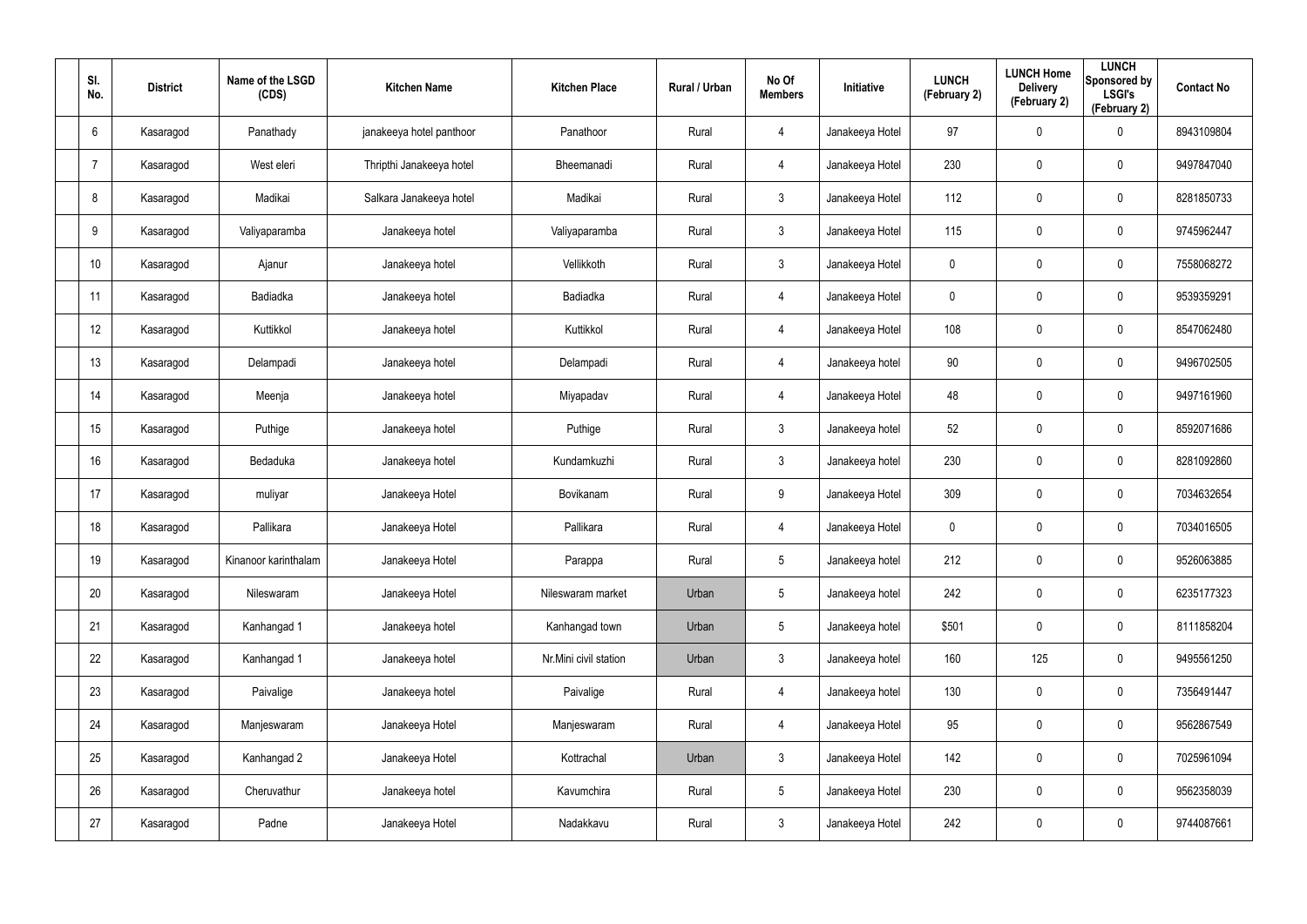|    | SI.<br>No.      | <b>District</b> | Name of the LSGD<br>(CDS) | <b>Kitchen Name</b>          | <b>Kitchen Place</b>                 | Rural / Urban | No Of<br><b>Members</b> | Initiative      | <b>LUNCH</b><br>(February 2) | <b>LUNCH Home</b><br><b>Delivery</b><br>(February 2) | <b>LUNCH</b><br>Sponsored by<br><b>LSGI's</b><br>(February 2) | <b>Contact No</b> |
|----|-----------------|-----------------|---------------------------|------------------------------|--------------------------------------|---------------|-------------------------|-----------------|------------------------------|------------------------------------------------------|---------------------------------------------------------------|-------------------|
|    | 28              | Kasaragod       | Kasaragod                 | Janakeeya Hotel              | Kasaragod                            | Urban         | 4                       | Janakeeya Hotel | 192                          | 0                                                    | $\boldsymbol{0}$                                              | 9633400269        |
|    | 29              | Kasarkode       | Pallikkara                | Janakeeya Hotel              | Perladukkam                          | Rural         | $\overline{4}$          | Janakeeya Hotel | 238                          | 0                                                    | $\mathbf 0$                                                   | 9544582935        |
|    | 30              | Kasargode       | Kumbala                   | Janakeeya Hotel              | Kumbala                              | Rural         | 3 <sup>5</sup>          | Janakeeya Hotel | $\pmb{0}$                    | 0                                                    | $\pmb{0}$                                                     | 7012142329        |
|    | 31              | Kasargode       | Karadka                   | Janakeeya Hotel              | Mulleria                             | Rural         | $\overline{7}$          | Janakeeya Hotel | 120                          | 0                                                    | $\mathbf 0$                                                   | 8281395910        |
|    | 32              | Kasaragode      | Vorkady                   | Janakeeya Hotel              | Vorkady                              | Rural         | 3 <sup>5</sup>          | Janakeeya Hotel | $\pmb{0}$                    | 0                                                    | $\pmb{0}$                                                     | 8547223339        |
|    | 33              | Kasaragode      | Balal                     | Janakeeya hotel              | Balal                                | Rural         | 3                       | Janakeeya hotel | $\pmb{0}$                    | 0                                                    | $\mathbf 0$                                                   | 7510839676        |
|    | 34              | Kasaragod       | Nileswaram                | mahima janakeeya hotel       | kanichira                            | urban         | $\overline{4}$          | janakeeya hotel | 142                          | 0                                                    | $\mathbf 0$                                                   | 8590121681        |
|    | 35              | Kasaragode      | Kallar                    | janakeeya hotel              | kallar                               | rural         | 4                       | janakeeya hotel | 156                          | 0                                                    | $\mathbf 0$                                                   | 9562820280        |
|    | 36              | Kasaragode      | Mangalpady                | janakeeya hotel              | mangalpady                           | rural         | $\overline{4}$          | janakeeya hotel | 221                          | 0                                                    | $\pmb{0}$                                                     | 9633488309        |
|    | 37              | kasaragod       | Uduma                     | granma janakeeya hotel       | palakkunnu                           | Rural         | 4                       | janakeeya hotel | 325                          | 0                                                    | $\mathbf 0$                                                   | 8129957159        |
|    | 38              | Kasaragod       | pullur periya             | Salkara Janakeeya hotel      | periya                               | Rural         | $5\overline{)}$         | janakeeya hotel | 398                          | 0                                                    | $\pmb{0}$                                                     | 8547309266        |
|    | 39              | kasaragod       | kumbadaje                 | janakeeya hotel              | kumbadaje                            | Rural         | 3                       | janakeeya hotel | 41                           | 0                                                    | $\mathbf 0$                                                   | 8593848698        |
|    | 40              | Kasaragod       | Chengala                  | Janakeeya Hotel              | Cherkkala                            | Rural         | $\mathbf{3}$            | Janakeeya Hotel | 185                          | 0                                                    | $\pmb{0}$                                                     |                   |
|    | 41              | kasaragod       | East eleri                | janakeeya hotel              | east eleri                           | Rural         | $\mathbf{3}$            | janakeeya hotel | 138                          | $\pmb{0}$                                            | $\pmb{0}$                                                     |                   |
|    | 42              | kasaragod       | karadka                   | janakeeya hotel              | karmam thody                         | Rural         | 10                      | janakeeya hotel | 70                           | 0                                                    | $\mathbf 0$                                                   |                   |
|    | 43              | kasargod        | madhur                    | janakeeya hotel              | madhur                               | Rural         |                         | janakeeya hotel | 274                          |                                                      |                                                               |                   |
| 43 |                 |                 |                           |                              |                                      |               | 175                     |                 | 6861                         | $\boldsymbol{0}$                                     | $\mathbf 0$                                                   |                   |
|    | -1              | Kollam          | Chathannur                | Memsahib                     | Sheemaaty junction                   | Rural         | $5\overline{)}$         | Janakeeya Hotel | 307                          | $\pmb{0}$                                            | $\pmb{0}$                                                     | 9446246685        |
|    | $\overline{2}$  | Kollam          | Melila                    | Atham Unit                   | Melila                               | Rural         | $\overline{7}$          | Janakeeya Hotel | 242                          | $\pmb{0}$                                            | $\mathbf 0$                                                   | 9961178040        |
|    | $\mathbf{3}$    | Kollam          | Kulakkada                 | Ruchi Snacks & Catering Unit | Poovattoor                           | Rural         | $\overline{4}$          | Janakeeya Hotel | 191                          | $\pmb{0}$                                            | $\pmb{0}$                                                     | 7907941183        |
|    | $\overline{4}$  | Kollam          | Ittiva                    | Nanma Janakeeya hotel        | Kattampally                          | Rural         | 5 <sup>5</sup>          | Janakeeya Hotel | $\mathbf 0$                  | 0                                                    | $\mathbf 0$                                                   | 9809171887        |
|    | $5\phantom{.0}$ | Kollam          | Sooranad North            | Nanma catering unit          | Sooranadu higher secondary<br>school | Rural         | 5 <sub>5</sub>          | Janakeeya Hotel | 156                          | 0                                                    | $\pmb{0}$                                                     | 9846082469        |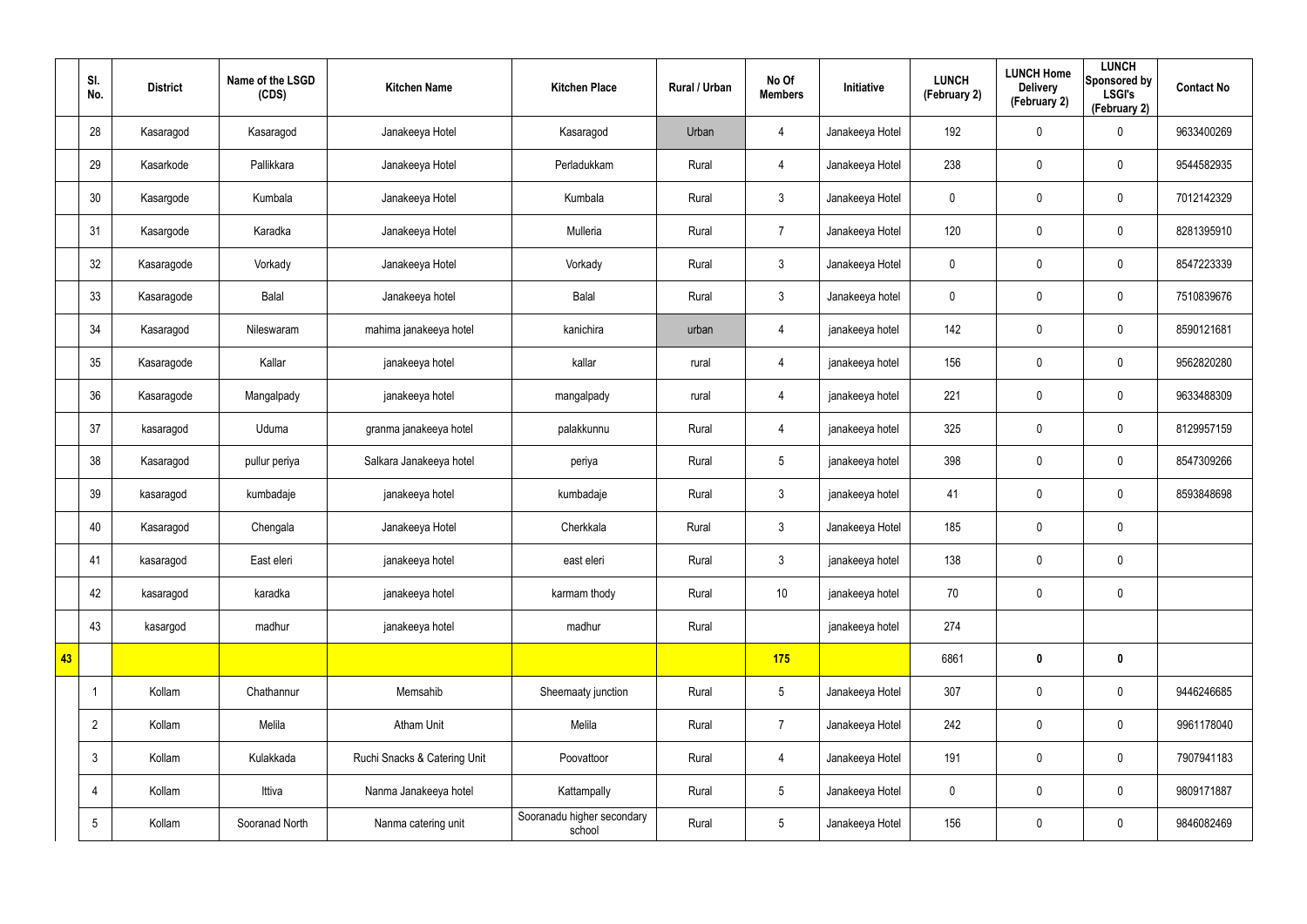| SI.<br>No.     | <b>District</b> | Name of the LSGD<br>(CDS) | <b>Kitchen Name</b>              | <b>Kitchen Place</b>         | Rural / Urban | No Of<br><b>Members</b> | Initiative      | <b>LUNCH</b><br>(February 2) | <b>LUNCH Home</b><br><b>Delivery</b><br>(February 2) | <b>LUNCH</b><br>Sponsored by<br><b>LSGI's</b><br>(February 2) | <b>Contact No</b> |
|----------------|-----------------|---------------------------|----------------------------------|------------------------------|---------------|-------------------------|-----------------|------------------------------|------------------------------------------------------|---------------------------------------------------------------|-------------------|
| 6              | Kollam          | Clappana                  | Bismi catering                   | Palakulangara                | Rural         | $5\phantom{.0}$         | Janakeeya Hotel | 93                           | 0                                                    | $\boldsymbol{0}$                                              | 9847901413        |
| $\overline{7}$ | Kollam          | Mayyanad                  | Krishnas Janakeeya hotel         | Eravipuram                   | Rural         | $\mathbf{3}$            | Janakeeya Hotel | 164                          | 0                                                    | $\boldsymbol{0}$                                              | 9656477455        |
| 8              | Kollam          | Mayyanad                  | Souhridha Janakeeya hotel        | Pattarumukku,                | Rural         | 9                       | Janakeeya Hotel | 251                          | 0                                                    | $\pmb{0}$                                                     | 7902645448        |
| 9              | Kollam          | Kulasekharapuram          | adi sakthi                       | Puthentheruvu.               | Rural         | $5\phantom{.0}$         | Janakeeya Hotel | 196                          | 0                                                    | $\boldsymbol{0}$                                              | 9656890790        |
| 10             | Kollam          | Thekkumbhagam             | Krishna hotel                    | Nadakavu junction            | Rural         | $\overline{4}$          | Janakeeya Hotel | 42                           | 0                                                    | $\boldsymbol{0}$                                              | 9961070031        |
| 11             | Kollam          | Oachira                   | Parabhramam catering             | near oachira , ITI canteen,  | Rural         | 4                       | Janakeeya Hotel | 0                            | 0                                                    | $\mathbf 0$                                                   | 9562283927        |
| 12             | Kollam          | Thodiyoor                 | Samridhi activity group          | Lpschool thodiyoor           | Rural         | $5\phantom{.0}$         | Janakeeya Hotel | 147                          | 0                                                    | $\pmb{0}$                                                     | 9895703572        |
| 13             | Kollam          | Thrikkovilvattom          | Murari catering, janakeeya hotel | Mukhathala                   | Rural         | 4                       | Janakeeya Hotel | 124                          | 0                                                    | $\mathbf 0$                                                   | 9847072544        |
| 14             | Kollam          | Sasthamcotta              | Sreedurgha catering              | Jemini hotel sasthamcotta    | Rural         | $\overline{7}$          | Janakeeya Hotel | 288                          | 0                                                    | $\boldsymbol{0}$                                              | 9744368496        |
| 15             | Kollam          | Kollam                    | Athulya catering                 | Thirumullavaram              | Urban         | 4                       | Janakeeya Hotel | 179                          | 0                                                    | $\mathbf 0$                                                   | 9048646080        |
| 16             | Kollam          | West Kallada              | Keerthi catering                 | Karalimukku                  | Rural         | $5\phantom{.0}$         | Janakeeya Hotel | 167                          | 0                                                    | $\boldsymbol{0}$                                              | 9605206907        |
| 17             | Kollam          | Thazhava                  | Pavizham                         | Karutheri junction           | Rural         | $5\overline{)}$         | Janakeeya Hotel | 173                          | $\mathbf 0$                                          | $\mathbf 0$                                                   | 8086704216        |
| 18             | Kollam          | Kollam                    | Niravu catering                  | Chinnakkada                  | Urban         | $5\overline{)}$         | Janakeeya Hotel | 218                          | $\mathbf 0$                                          | $\mathbf 0$                                                   | 9633073613        |
| 19             | Kollam          | Kundara                   | Ammu Catering unit               | Mulavana LP school           | Rural         | 4                       | Janakeeya Hotel | 153                          | $\mathbf 0$                                          | $\pmb{0}$                                                     | 9633518572        |
| 20             | Kollam          | Neduvathur                | Pooja hotel                      | Thevalappuram                | Rural         | $\mathbf{3}$            | Janakeeya Hotel | 35                           | 0                                                    | $\mathbf 0$                                                   | 9745376675        |
| 21             | Kollam          | Punalur                   | Jyothi Catering                  | Punalur                      | Urban         | 4                       | Janakeeya Hotel | 285                          | $\mathbf 0$                                          | $\mathbf 0$                                                   | 9961249345        |
| 22             | Kollam          | Punalur                   | Mahima Catering                  | Punalur                      | Urban         | $5\phantom{.0}$         | Janakeeya Hotel | 288                          | $\mathbf 0$                                          | $\mathbf 0$                                                   | 9496112957        |
| 23             | Kollam          | Punalur                   | Safalyam Catering                | Punalur                      | Urban         | $5\phantom{.0}$         | Janakeeya Hotel | 372                          | 0                                                    | $\mathbf 0$                                                   | 9495476197        |
| 24             | Kollam          | Thrikkaruva               | Janakeeya Bhakshanashala         | Thinavila Junction Kanjaveli | Rural         | $\overline{4}$          | Janakeeya Hotel | 97                           | 0                                                    | $\mathbf 0$                                                   | 9645069880        |
| 25             | Kollam          | Chithara                  | AKG Janakeeya Hotel              | Kizhakkumbagom               | Rural         | $5\phantom{.0}$         | Janakeeya Hotel | $\mathbf 0$                  | 0                                                    | $\mathbf 0$                                                   | 9495701987        |
| 26             | Kollam          | South Paravur             | Kshree janakeeya hotel           | Busstand , paravur           | Urban         | $5\phantom{.0}$         | Janakeeya Hotel | 210                          | 0                                                    | $5\phantom{.0}$                                               | 8606179380        |
| 27             | Kollam          | Mynagappally              | Anugraha hotel                   | Kadappa                      | Rural         | $5\phantom{.0}$         | Janakeeya Hotel | 197                          | 0                                                    | $\mathsf{0}$                                                  | 9995085705        |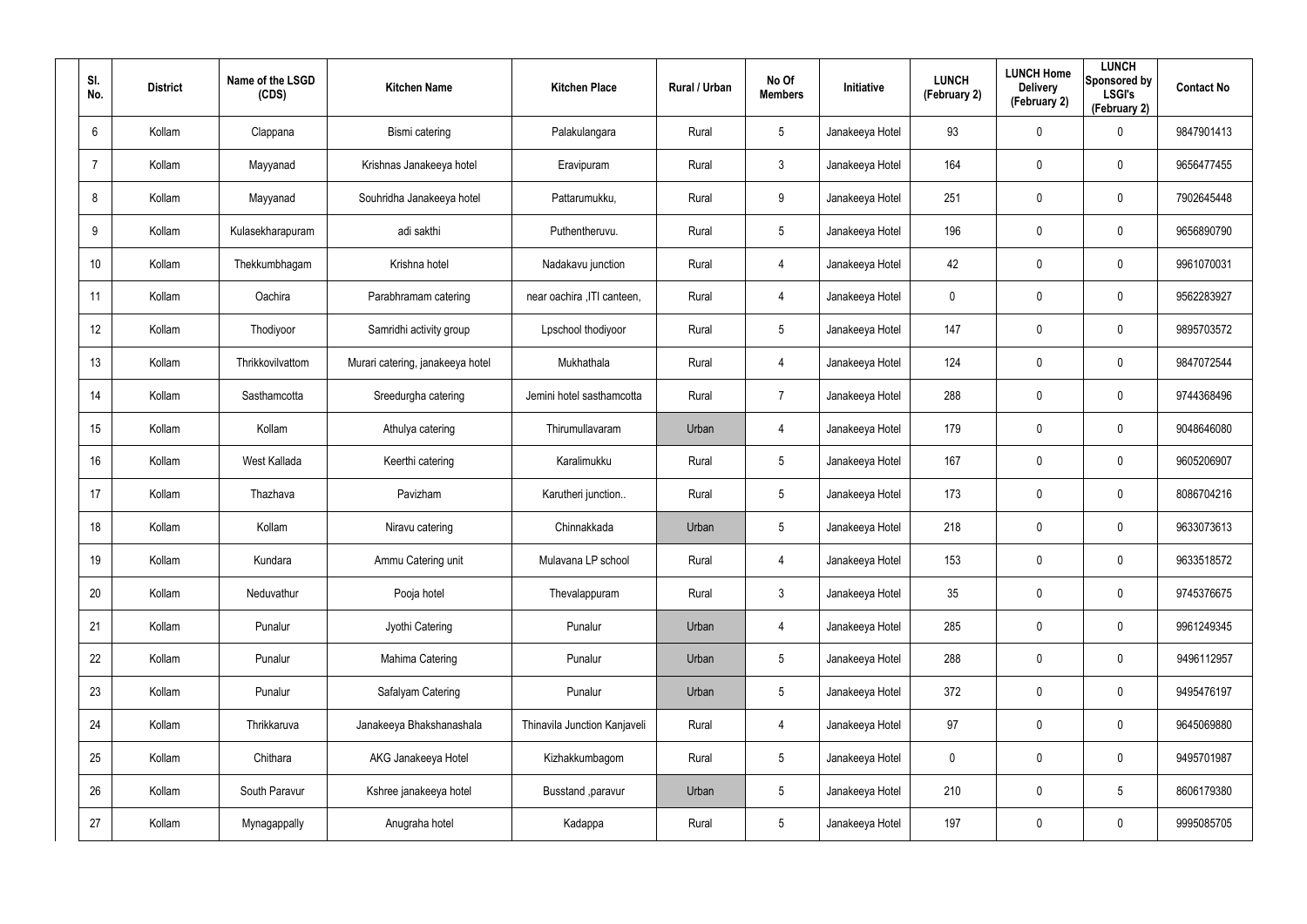|    | SI.<br>No. | <b>District</b> | Name of the LSGD<br>(CDS) | <b>Kitchen Name</b>         | <b>Kitchen Place</b>              | Rural / Urban | No Of<br><b>Members</b> | Initiative      | <b>LUNCH</b><br>(February 2) | <b>LUNCH Home</b><br><b>Delivery</b><br>(February 2) | <b>LUNCH</b><br>Sponsored by<br><b>LSGI's</b><br>(February 2) | <b>Contact No</b> |
|----|------------|-----------------|---------------------------|-----------------------------|-----------------------------------|---------------|-------------------------|-----------------|------------------------------|------------------------------------------------------|---------------------------------------------------------------|-------------------|
|    | 28         | Kollam          | Mandrothuruthu            | Janakeeya Bhakshanashala    | Thoombummukham                    | Rural         | 4                       | Janakeeya Hotel | 81                           | 0                                                    | $\mathbf 0$                                                   | 9526648057        |
|    | 29         | Kollam          | Karungappally             | Bagya catering              | Muncipality                       | Urban         | 4                       | Janakeeya Hotel | 0                            | 0                                                    | $\pmb{0}$                                                     | 9947702130        |
|    | 30         | Kollam          | Kollam East               | Bharathlekshmi              | Vadakkevila                       | Urban         | $\mathfrak{Z}$          | Janakeeya Hotel | 322                          | $\mathbf 0$                                          | $\pmb{0}$                                                     | 9744300901        |
|    | 31         | Kollam          | Chavara                   | Harisree janakeya hotel     | Panchayath                        | Rural         | $\mathfrak{Z}$          | Janakeeya Hotel | 48                           | 0                                                    | $\pmb{0}$                                                     | 9995166343        |
|    | 32         | Kollam          | Pavithreswaram            | Kairali                     | Pavithreswaram                    | Rural         | 4                       | Janakeeya Hotel | 215                          | $\mathbf 0$                                          | $\pmb{0}$                                                     | 9605836414        |
|    | 33         | Kollam          | Veliyam                   | Kantharees                  | Panchayathu building              | Rural         | $5\phantom{.0}$         | Janakeeya Hotel | 128                          | 0                                                    | $\pmb{0}$                                                     | 9562111715        |
|    | 34         | Kollam          | Velinalloor               | Quality Janakeeya hotel     | Alummod, Velinalloor              | Rural         | 4                       | Janakeeya Hotel | 112                          | $\mathbf 0$                                          | $\pmb{0}$                                                     | 9605896303        |
|    | 35         | Kollam          | Elamadu                   | Swaruma janakeeya hotel     | Near cooperative bank,<br>Elamadu | Rural         | $\mathbf{3}$            | Janakeeya Hotel | 170                          | 0                                                    | 1                                                             | 8129611321        |
|    | 36         | Kollam          | Kadakkal                  | Nanma janakeeya hotel       | Kadakkal                          | Rural         | 4                       | Janakeeya Hotel | 325                          | $\mathbf 0$                                          | $\pmb{0}$                                                     | 9847936390        |
|    | 37         | Kollam          | Perayam                   | Janakeeya hotel             | Onambalam                         | Rural         | 4                       | Janakeeya Hotel | 0                            | 0                                                    | $\pmb{0}$                                                     | 9446855866        |
|    | 38         | Kollam          | Ezhukone                  | Ezhukone janakeeya hotel    | Near panchayathu office           | Rural         | $5\phantom{.0}$         | Janakeeya Hotel | 190                          | $\mathbf 0$                                          | $\pmb{0}$                                                     | 8086757275        |
| 80 | 39         | Kollam          | Adichanalloor             | Ruchikkoottu                | Mylakkaadu                        | Rural         | 4                       | Janakeeya Hotel | 73                           | 0                                                    | $\pmb{0}$                                                     | 8136954461        |
|    | 40         | Kollam          | Poruvazhi                 | Amma janakeeya hotel        | Poruvaxhy                         | Rural         | $5\phantom{.0}$         | Janakeeya Hotel | 169                          | 0                                                    | $\mathbf 0$                                                   | 9656421272        |
|    | 41         | Kollam          | Nilamel                   | Vanitha Janakeeya Hotel     | Nilamel                           | Rural         | 4                       | Janakeeya Hotel | 0                            | $\mathbf 0$                                          | $\pmb{0}$                                                     | 9447407264        |
|    | 42         | Kollam          | Panmana                   | SV janakeeya hotel          | Kollaka CN junction               | Rural         | $\mathbf{3}$            | Janakeeya Hotel | $\mathbf 0$                  | $\mathbf 0$                                          | $\mathbf 0$                                                   | 8113020216        |
|    | 43         | Kollam          | Ummannoor                 | Thanal                      | Nellikunnam                       | Rural         | 4                       | Janakeeya Hotel | 192                          | $\mathbf 0$                                          | $\mathbf 0$                                                   | 9656194614        |
|    | 44         | Kollam          | Kulathupuzha              | Karunya Janakeeya Hotel     | Thinkal karikkam                  | Rural         | 4                       | Janakeeya Hotel | 177                          | $\mathbf 0$                                          | $\mathbf 0$                                                   | 9048034267        |
|    | 45         | Kollam          | Kareepra                  | Kareepra janakeeya hotel    | Panchayathu office junction       | Rural         | $5\phantom{.0}$         | Janakeeya Hotel | $\mathbf 0$                  | $\mathbf 0$                                          | $\mathbf 0$                                                   | 9656783244        |
|    | 46         | Kollam          | Piravanthur               | Thanima catering unit       | Piravanthoor                      | Rural         | $5\phantom{.0}$         | Janakeeya Hotel | 152                          | $\mathbf 0$                                          | $\mathbf 0$                                                   | 9207907284        |
|    | 47         | Kollam          | Karavaloor                | Sreelekshmi Janakeeya Hotel | Karavalur                         | Rural         | $5\phantom{.0}$         | Janakeeya Hotel | 121                          | $\mathbf 0$                                          | $\mathbf 0$                                                   | 9745719860        |
|    | 48         | Kollam          | Kunnathur                 | Sneha janakeeya hotel       | Bhoothakuzhi                      | Rural         | $\mathfrak{Z}$          | Janakeeya Hotel | $\mathbf 0$                  | 0                                                    | $\mathbf 0$                                                   | 9061504141        |
|    | 49         | Kollam          | Alayaman                  | Sreelakam Janakeeya Hotel   | Karukone                          | Rural         | 4                       | Janakeeya Hotel | 200                          | 0                                                    | $\mathsf{0}$                                                  | 8592858448        |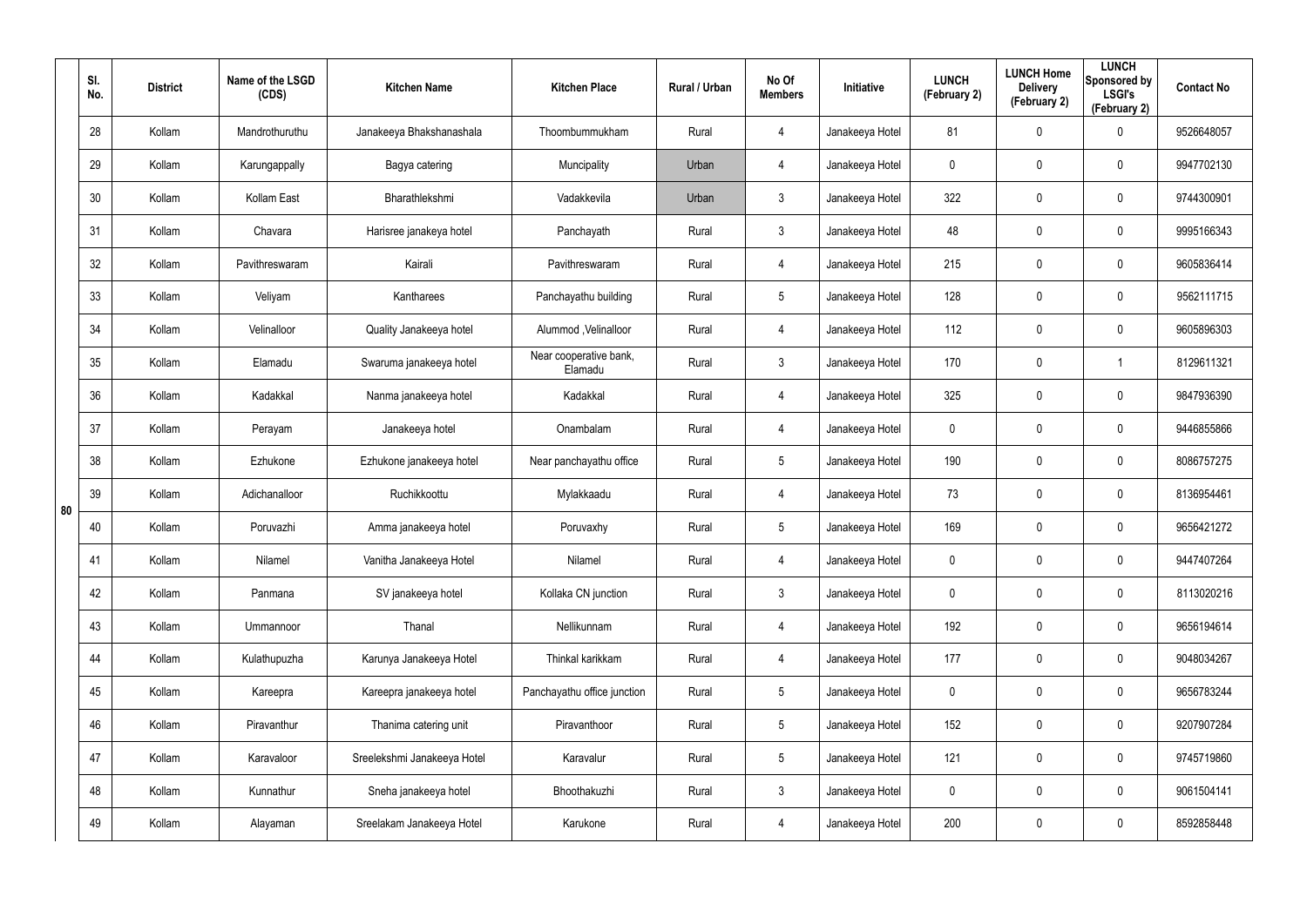| SI.<br>No. | <b>District</b> | Name of the LSGD<br>(CDS) | <b>Kitchen Name</b>                              | <b>Kitchen Place</b>                                 | Rural / Urban | No Of<br><b>Members</b> | Initiative      | <b>LUNCH</b><br>(February 2) | <b>LUNCH Home</b><br><b>Delivery</b><br>(February 2) | <b>LUNCH</b><br>Sponsored by<br><b>LSGI's</b><br>(February 2) | <b>Contact No</b> |
|------------|-----------------|---------------------------|--------------------------------------------------|------------------------------------------------------|---------------|-------------------------|-----------------|------------------------------|------------------------------------------------------|---------------------------------------------------------------|-------------------|
| 50         | Kollam          | Kottarakkara              | Ruchi                                            | Kottarakkara christuraj hospital<br>hospital canteen | Urban         | 5                       | Janakeeya Hotel | 195                          | 0                                                    | $\mathbf 0$                                                   | 9447997809        |
| 51         | Kollam          | Chirakkara                | Bhoomika Jh                                      | Bhajanamadam mukku                                   | Rural         | 5                       | Janakeeya Hotel | 98                           | 0                                                    | $\mathbf 0$                                                   | 9567024263        |
| 52         | Kollam          | Kalluvathukkal            | Deepam Jh                                        | Parippally                                           | Rural         | 4                       | Janakeeya Hotel | 0                            | 0                                                    | $\mathbf 0$                                                   | 8593984144        |
| 53         | Kollam          | Chirakkara                | Niram Jh                                         | Vadakkemukku ,chirakkara                             | Rural         | 4                       | Janakeeya Hotel | 242                          | 0                                                    | $\pmb{0}$                                                     | 9847286593        |
| 54         | Kollam          | Velinalloor               | Mathrika janakeeya hotel                         | Govt PHC canteen                                     | Rural         | 4                       | Janakeeya Hotel | 145                          | 0                                                    | $\pmb{0}$                                                     | 7592859804        |
| 55         | Kollam          | East Kallada              | kudumbashree janakeeya hotel                     | marthandapuram                                       | Rural         | 5                       | Janakeeya Hotel | 222                          | 0                                                    | $\mathbf 0$                                                   | 9746964557        |
| 56         | Kollam          | Anchal                    | Malu janakeeya hotel                             | Anchal, Town ward                                    | Rural         | $\mathbf{3}$            | Janakeeya Hotel | 0                            | 0                                                    | $\pmb{0}$                                                     | 9656920091        |
| 57         | Kollam          | Kummil                    | Sreebhadra janakeeya hotel                       | Thachonam                                            | Rural         | $\mathbf{3}$            | Janakeeya Hotel | 65                           | 0                                                    | $\mathbf 0$                                                   | 9846327312        |
| 58         | Kollam          | Yeroor                    | Oottupura janakeeya hotel                        | yeroor                                               | Rural         | 6                       | Janakeeya Hotel | 215                          | 0                                                    | $\mathbf 0$                                                   | 9526031467        |
| 59         | Kollam          | Nedumpana                 | Samthripthy janakeeya hotel                      | Pallimon                                             | Rural         | 4                       | Janakeeya Hotel | 49                           | 0                                                    | $\mathbf 0$                                                   | 9539780119        |
| 60         | Kollam          | Kollam                    | Ishwarya janakeeya hotel                         | Near collectorate, Thevally<br>division              | Urban         | $\mathbf{3}$            | Janakeeya Hotel | 145                          | 170                                                  | $\mathbf 0$                                                   | 8848893882        |
| 61         | Kollam          | Edamulakkal               | Sahya janakeeya hotel                            | Edamulackal                                          | Rural         | 4                       | Janakeeya Hotel | 152                          | 0                                                    | $\mathbf 0$                                                   | 7025532998        |
| 62         | Kollam          | Mylom                     | Amrutha                                          | Inchakkadu                                           | Rural         | $5\phantom{.0}$         | Janakeeya Hotel | 160                          | 0                                                    | $\mathbf 0$                                                   | 9539780965        |
| 63         | Kollam          | Thevalakkara              | Kerala Janakeeya Hotel                           | Thevalakkara                                         | Rural         | $\mathbf{3}$            | Janakeeya Hotel | 89                           | 0                                                    | $\pmb{0}$                                                     | 9847291089        |
| 64         | Kollam          | Thalavoor                 | Kudumbasheree Nadan<br>Bhakshanashala            | Pidavoor                                             | Rural         | 4                       | Janakeeya Hotel | 132                          | 0                                                    | $\mathbf 0$                                                   | 9747324839        |
| 65         | Kollam          | Vilakkudy                 | vadhanam                                         | <b>KUNNICODU</b>                                     | Rural         | $5\phantom{.0}$         | Janakeeya Hotel | 155                          | 0                                                    | $\mathbf 0$                                                   | 9526354689        |
| 66         | Kollam          | Poothakkulam              | Avani catering                                   | Poothakkulam gp                                      | Rural         | 4                       | Janakeeya Hotel | $\mathbf 0$                  | 0                                                    | $\mathbf 0$                                                   | 9562782082        |
| 67         | Kollam          | Pathanapuram              | Pathanapuram Grama Panchayath<br>Janakeeya Hotel | Pathanapuram                                         | Rural         | 4                       | Janakeeya Hotel | 110                          | 0                                                    | $\mathbf 0$                                                   | 9061291033        |
| 68         | Kollam          | Chadayamangalam           | Real janakeeya hotel                             | Chadayamangalam                                      | Rural         | $\mathbf{3}$            | Janakeeya Hotel | 55                           | 0                                                    | $\mathbf 0$                                                   | 9562123039        |
| 69         | Kollam          | Elampalloor               | Kalavara janakeeya hotel                         | Ashupathri mukku, Kundara                            | Rural         | $5\phantom{.0}$         | Janakeeya Hotel | 220                          | 0                                                    | $\mathbf 0$                                                   | 8943182967        |
| 70         | Kollam          | Kottamkara                | Ishwarya janakeeya hotel                         | Keralapuram                                          | Rural         | $5\phantom{.0}$         | Janakeeya Hotel | 0                            | 0                                                    | $\mathbf 0$                                                   | 9747765979        |
| 71         | Kollam          | Vettikavala               | Nanma                                            | Vettikkavala                                         | Rural         | $\mathfrak{Z}$          | Janakeeya Hotel | 176                          | 0                                                    | $\mathsf{0}$                                                  | 9645070430        |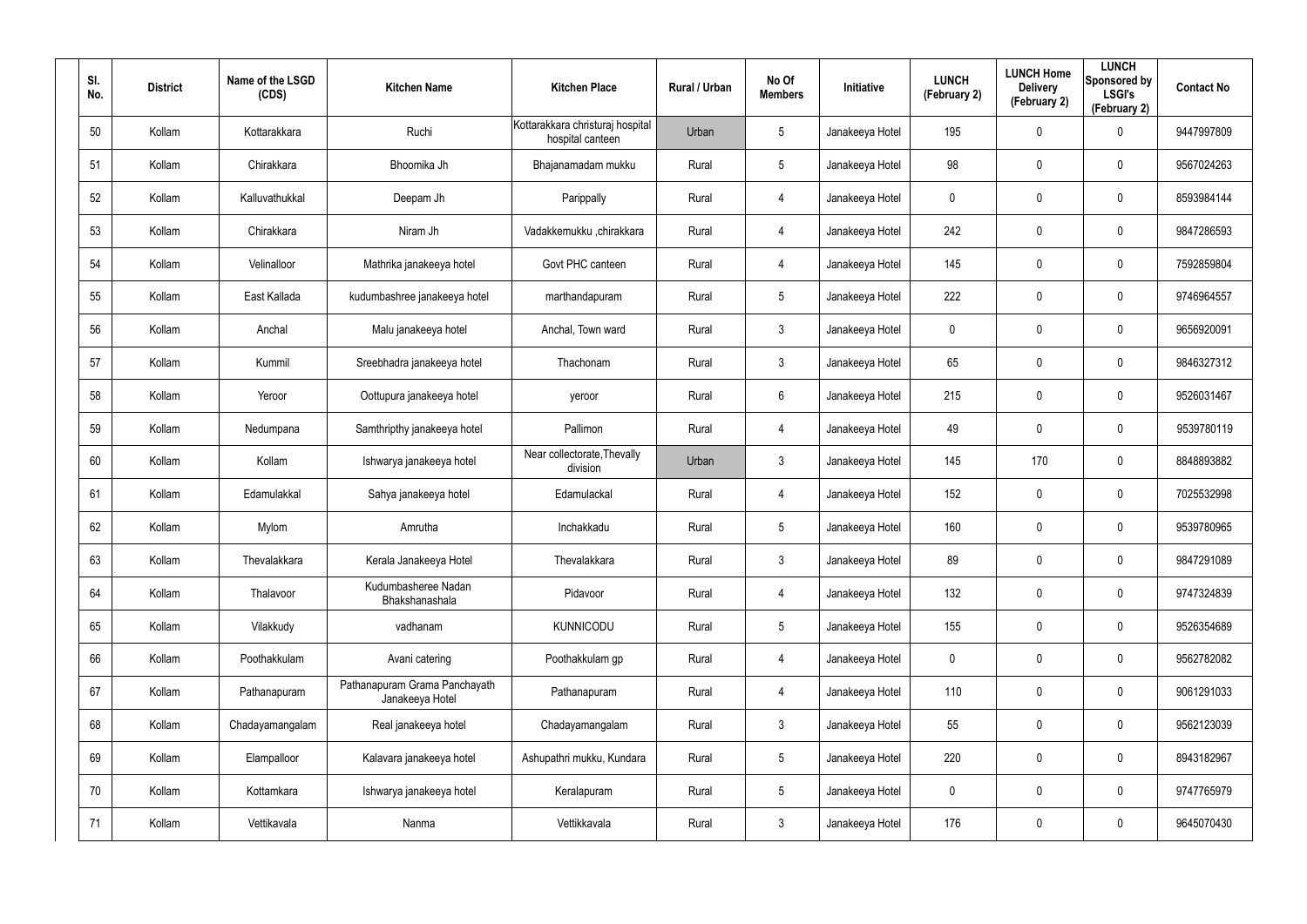|    | SI.<br>No.      | <b>District</b> | Name of the LSGD<br>(CDS) | <b>Kitchen Name</b>             | <b>Kitchen Place</b>                   | Rural / Urban | No Of<br><b>Members</b> | Initiative      | <b>LUNCH</b><br>(February 2) | <b>LUNCH Home</b><br><b>Delivery</b><br>(February 2) | <b>LUNCH</b><br>Sponsored by<br><b>LSGI's</b><br>(February 2) | <b>Contact No</b> |
|----|-----------------|-----------------|---------------------------|---------------------------------|----------------------------------------|---------------|-------------------------|-----------------|------------------------------|------------------------------------------------------|---------------------------------------------------------------|-------------------|
|    | 72              | Kollam          | Pooyappally               | Anaswara janakeeya hotel        | Maruthamanpally                        | Rural         | $5\phantom{.0}$         | Janakeeya Hotel | 187                          | 0                                                    | $\mathbf 0$                                                   | 9947289476        |
|    | 73              | Kollam          | Thenmala                  | Nanma janakeeya hotel           | Thennala                               | Rural         | $\overline{4}$          | Janakeeya Hotel | 208                          | 0                                                    | $\mathbf 0$                                                   | 9446274943        |
|    | 74              | Kollam          | Pattazhi                  | Suprabhatham Catering Unit      | pattazhy                               | Rural         | $\overline{4}$          | Janakeeya Hotel | 0                            | 0                                                    | $\mathbf 0$                                                   | 9495195796        |
|    | 75              | Kollam          | Neendakara                | Darshana Janakeeya Hotel        | Puthenthura Junction                   | Rural         | $\mathbf{3}$            | Janakeeya Hotel | 208                          | 0                                                    | $\mathbf 0$                                                   | 9633106463        |
|    | 76              | Kollam          | Panayam                   | snehadeepam activity group      | Thanikkamukku                          | Rural         | $\overline{4}$          | Janakeeya Hotel | 0                            | 0                                                    | $\mathbf 0$                                                   | 8606117577        |
|    | 77              | Kollam          | Clappana                  | Vijayasree                      | Near alumpeedika junction              | Rural         | $5\overline{)}$         | Janakeeya Hotel | 120                          | 0                                                    | $\mathbf 0$                                                   | 9567797660        |
|    | 78              | Kollam          | Sooranad South            | Akshaya janakeeya hotel         | Patharam                               | Rural         | $\overline{4}$          | Janakeeya Hotel | 120                          | 0                                                    | $\mathbf 0$                                                   | 9746919825        |
|    | 79              | Kollam          | Edamulakkal               | Deepam janakeeya hotel          | Edamulackal                            | Rural         | $\mathbf{3}$            | Janakeeya Hotel | 265                          | 0                                                    | $\mathbf 0$                                                   | 9400684494        |
|    | 80              | Kollam          | Aryankavu                 | Sevana janakeeya hotel          | Kazhuthurutty                          | Rural         | $\mathbf{3}$            | Janakeeya Hotel | 158                          | 0                                                    | $\mathbf 0$                                                   | 8921381398        |
|    | 81              | Kollam          | Pattazhi Vadakkekara      | Annapoorna                      | Kaduvathode                            | Rural         | $\overline{4}$          | Janakeeya Hotel | 115                          | 0                                                    | $\mathbf 0$                                                   | 7561013776        |
|    | 82              | Kollam          | Kulasekharapuram          | Vinayaka                        | Puthiykavu                             | Rural         | 4                       | Janakeeya Hotel | 217                          | 0                                                    | $\mathbf 0$                                                   | 9947499053        |
| 82 |                 |                 |                           |                                 |                                        |               | 354                     |                 | 11473                        | 170                                                  | 6                                                             |                   |
|    |                 | Kottayam        | Akalakkunnam              | Navaruchi                       | Chengalam                              | Rural         | $5\phantom{.0}$         | Janakeeya Hotel | 0                            | 0                                                    | $\boldsymbol{0}$                                              | 9188362235        |
|    | $\overline{2}$  | Kottayam        | Arpookkara                | Niravu                          | <b>Medical College</b>                 | Rural         | 8                       | Janakeeya Hotel | 109                          | $\pmb{0}$                                            | $\pmb{0}$                                                     | 9744719092        |
|    | $\mathbf{3}$    | Kottayam        | Arpookkara                | Ruchi Janakeeya Hotel           | Kaippuzha mutt                         | Rural         | $\overline{4}$          | Janakeeya Hotel | 115                          | $\mathbf 0$                                          | $\pmb{0}$                                                     | 9847147156        |
|    | $\overline{4}$  | Kottayam        | Athirampuzha              | Hannas                          | Mannanam                               | Rural         | $\overline{4}$          | Janakeeya Hotel | 61                           | 0                                                    | $\pmb{0}$                                                     | 9496136682        |
|    | $5\overline{)}$ | Kottayam        | Ayarkunnam                | Panchami Unit                   | Near PHC Ayarkunnam                    | Rural         | $5\phantom{.0}$         | Janakeeya Hotel | 0                            | $\mathbf 0$                                          | $\pmb{0}$                                                     | 9744560994        |
|    | $6\overline{6}$ | Kottayam        | Aymanam                   | Bisiya                          | Aymanam panchayath hall                | Rural         | 3 <sup>1</sup>          | Janakeeya Hotel | 0                            | 0                                                    | $\mathbf 0$                                                   | 9544560606        |
|    | $\overline{7}$  | Kottayam        | Bharananganam             | Kudumbshree nadan bhakshanasala | Bharananganam                          | Rural         | $\mathbf{3}$            | Janakeeya Hotel | 165                          | 0                                                    | $\mathbf 0$                                                   | 8113827680        |
|    | 8               | Kottayam        | Changanassery             | Janakeeya Hotel                 | Near Railway station                   | Urban         | 3 <sup>1</sup>          | Janakeeya Hotel | 168                          | 0                                                    | $\pmb{0}$                                                     | 7560866821        |
|    | 9               | Kottayam        | Chemp                     | Thanima                         | Chemp                                  | Rural         | 4                       | Janakeeya Hotel | 0                            | 0                                                    | $\mathbf 0$                                                   | 9809940907        |
|    | 10 <sup>°</sup> | Kottayam        | Chirakkadav               | Udaya Catering Unit             | Mahatma Gandhi Town Hall,<br>Ponkunnam | Rural         | $5\phantom{.0}$         | Janakeeya Hotel | 104                          | 0                                                    | $\pmb{0}$                                                     | 6282479410        |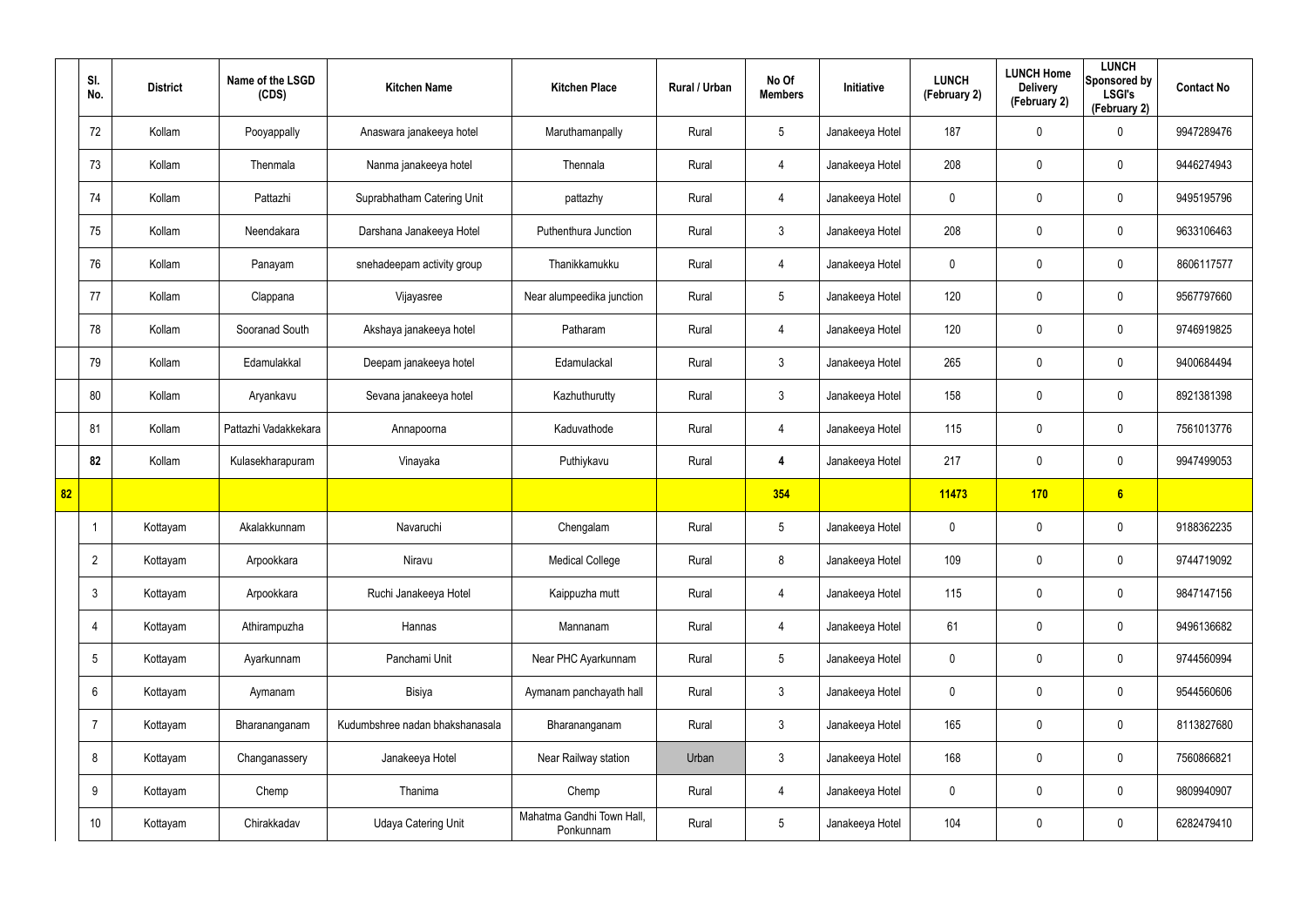| SI.<br>No.      | <b>District</b> | Name of the LSGD<br>(CDS) | <b>Kitchen Name</b>            | <b>Kitchen Place</b>               | Rural / Urban | No Of<br><b>Members</b> | Initiative      | <b>LUNCH</b><br>(February 2) | <b>LUNCH Home</b><br><b>Delivery</b><br>(February 2) | <b>LUNCH</b><br>Sponsored by<br><b>LSGI's</b><br>(February 2) | <b>Contact No</b> |
|-----------------|-----------------|---------------------------|--------------------------------|------------------------------------|---------------|-------------------------|-----------------|------------------------------|------------------------------------------------------|---------------------------------------------------------------|-------------------|
| 11              | Kottayam        | Chirakkadav               | Sargam                         | Thekkethu Kavala                   | Rural         | $\mathbf{3}$            | Janakeeya Hotel | 52                           | 0                                                    | $\mathbf 0$                                                   | 9656087110        |
| 12              | Kottayam        | Elikulam                  | Janakeeya Hotel Elikkulam      | Manchakuzhy                        | Rural         | $\mathbf{3}$            | Janakeeya Hotel | 32                           | 0                                                    | $\mathbf 0$                                                   | 9074768314        |
| 13              | Kottayam        | Ettumanoor                | Gramashree cafe kudumbasree    | Nandanam auditorium.<br>Ettumanoor | Urban         | 5                       | Janakeeya Hotel | 137                          | 0                                                    | $\pmb{0}$                                                     | 9847334071        |
| 14              | Kottayam        | Kadanad                   | Thanal catering                | Kadanad                            | Rural         | 5                       | Janakeeya Hotel | 128                          | 0                                                    | $\mathbf 0$                                                   | 9048099040        |
| 15              | Kottayam        | Kadaplamattam             | Salt &pepper                   | Near Kadaplamattom CDS             | Rural         | $\overline{4}$          | Janakeeya Hotel | 25                           | 20                                                   | $\mathbf 0$                                                   | 9645400860        |
| 16              | Kottayam        | Kadaplamattam             | Kadaplamattam Janakeeya Hotel  | Vayala                             | Rural         | $\overline{4}$          | Janakeeya Hotel | 43                           | 67                                                   | $\pmb{0}$                                                     | 9446804954        |
| 17              | Kottayam        | Kaduthuruthy              | Janakeeya Hotel                | Panchayath premise                 | Rural         | 6                       | Janakeeya Hotel | 124                          | $\mathbf 0$                                          | $\mathbf 0$                                                   | 9847166464        |
| 18              | Kottayam        | Kallara                   | Vasuki Janakeeya hotel         | Kallara                            | Rural         | $\mathbf{3}$            | Janakeeya Hotel | 88                           | 0                                                    | $\mathbf 0$                                                   | 9846103478        |
| 19              | Kottayam        | Kanakkari                 | Jesus                          | Pattithanam                        | Rural         | $5\phantom{.0}$         | Janakeeya Hotel | 151                          | $\mathbf 0$                                          | $\mathbf 0$                                                   | 9447192439        |
| 20              | Kottayam        | Kangazha                  | Sulabha                        | Pathanadu                          | Rural         | $5\phantom{.0}$         | Janakeeya Hotel | 97                           | 0                                                    | $\mathbf 0$                                                   | 9847438293        |
| 21              | Kottayam        | Kanjirapally              | Vanitha canteen                | Panchayath premise                 | Rural         | $\mathbf{3}$            | Janakeeya Hotel | 145                          | $\mathbf 0$                                          | $\mathbf 0$                                                   | 9605391868        |
| 22              | Kottayam        | Karoor                    | Unarvu janakeeya hotel         | Valavoor                           | Rural         | $5\phantom{.0}$         | Janakeeya Hotel | 148                          | $\mathbf 0$                                          | $\mathbf 0$                                                   | 8304903250        |
| 23              | Kottayam        | Karukachal                | <b>Sukrutham Catering Unit</b> | Karukachal                         | Rural         | $5\phantom{.0}$         | Janakeeya Hotel | 45                           | $\mathbf 0$                                          | $\mathbf 0$                                                   | 9847766843        |
| 24              | Kottayam        | Kidangoor                 | Janakeeya hotel                | Kidangoor Panchayath               | Rural         | $\mathbf{3}$            | Janakeeya Hotel | 88                           | $\mathbf 0$                                          | $\pmb{0}$                                                     | 9048080292        |
| 25              | Kottayam        | Kooroppada                | Achus Janakeeya Hotel          | Panchayath                         | Rural         | $\mathbf{3}$            | Janakeeya Hotel | 0                            | $\mathbf 0$                                          | $\mathbf 0$                                                   | 9778121989        |
| 26              | Kottayam        | Koottickal                | Janakeeya hotel                | Koottickal                         | Rural         | $5\phantom{.0}$         | Janakeeya Hotel | 99                           | $\mathbf 0$                                          | $\mathbf 0$                                                   | 9645219929        |
| 27              | Kottayam        | Koruthodu                 | Koruthodu Janakeeya Hotel      | Koruthodu                          | Rural         | $6\phantom{.}6$         | Janakeeya Hotel | 66                           | $\mathbf 0$                                          | $\mathbf 0$                                                   | 7510770418        |
| 28              | Kottayam        | KottayamNorth             | Alfa Canteen                   | Municipality Kottayam              | Urban         | 5                       | Janakeeya Hotel | 0                            | $\mathbf 0$                                          | $\pmb{0}$                                                     | 9846571923        |
| 29              | Kottayam        | KottayamNorth             | Kerala cafe janakeeya hotel    | Choottuveli                        | Urban         | $\mathbf{3}$            | Janakeeya Hotel | 380                          | $\mathbf 0$                                          | $\mathbf 0$                                                   | 8129337294        |
| 30 <sup>°</sup> | Kottayam        | KottayamNorth             | Maria Janakeeya Hotel          | Chungam                            | Urban         | 5                       | Janakeeya Hotel | 0                            | $\mathbf 0$                                          | $\pmb{0}$                                                     | 9744843928        |
| 31              | Kottayam        | KottayamNorth             | Ambady Janakeeya Hotel         | Karapuzha                          | Urban         | $\overline{4}$          | Janakeeya Hotel | 0                            | $\mathbf 0$                                          | $\pmb{0}$                                                     | 9496374594        |
| 32              | Kottayam        | Kozhuvanal                | Rohini Janakeeya Hotel         | Vakkappulam                        | Rural         | $\mathfrak{Z}$          | Janakeeya Hotel | 0                            | $\mathbf 0$                                          | $\pmb{0}$                                                     | 9400216885        |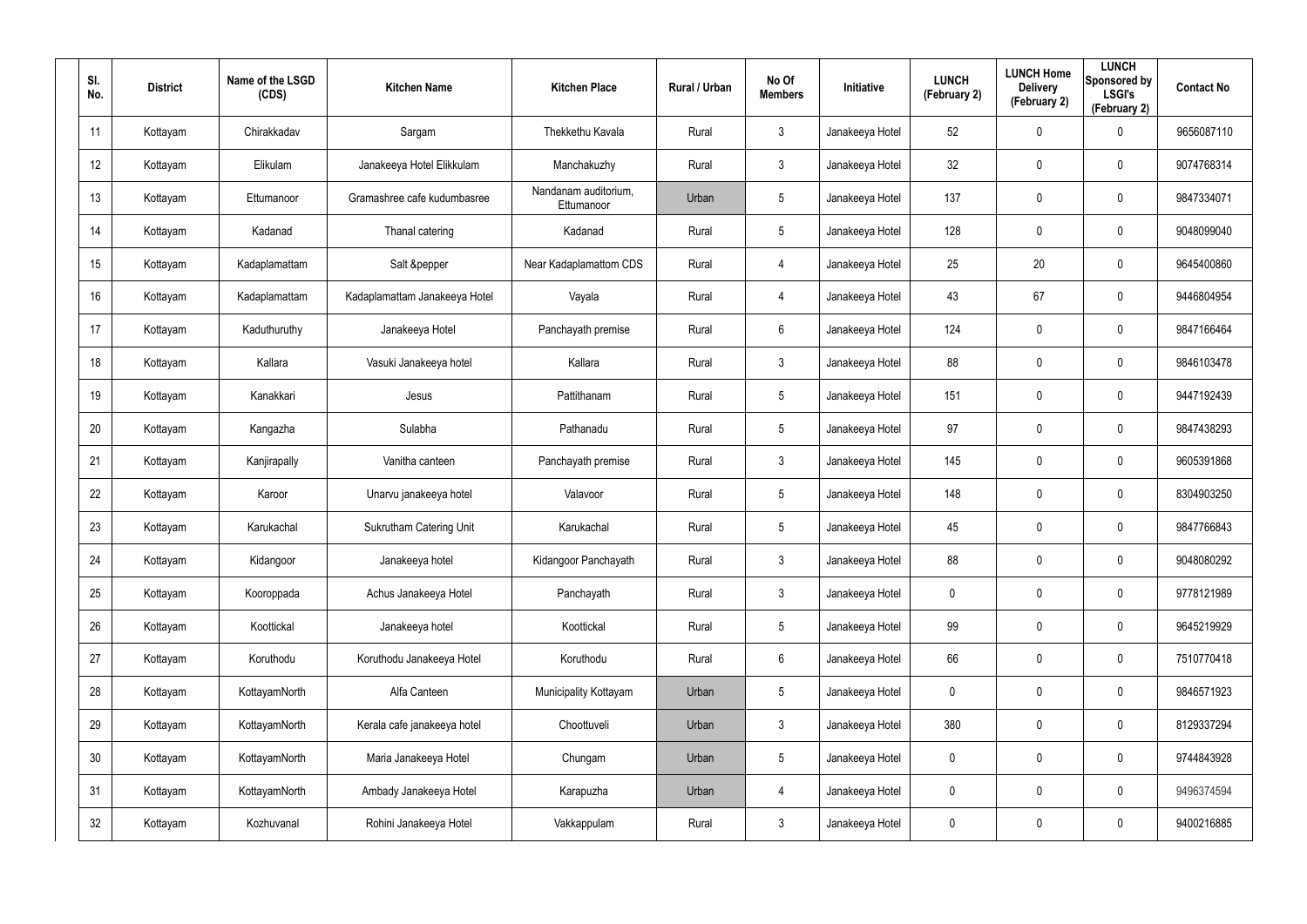|    | SI.<br>No. | <b>District</b> | Name of the LSGD<br>(CDS) | <b>Kitchen Name</b>             | <b>Kitchen Place</b>           | Rural / Urban | No Of<br><b>Members</b> | <b>Initiative</b> | <b>LUNCH</b><br>(February 2) | <b>LUNCH Home</b><br><b>Delivery</b><br>(February 2) | <b>LUNCH</b><br>Sponsored by<br><b>LSGI's</b><br>(February 2) | <b>Contact No</b> |
|----|------------|-----------------|---------------------------|---------------------------------|--------------------------------|---------------|-------------------------|-------------------|------------------------------|------------------------------------------------------|---------------------------------------------------------------|-------------------|
|    | 33         | Kottayam        | Kuravilangadu             | kudumbashree janakeeya hotel    | kuravilangady by pass junction | Rural         | $5\overline{)}$         | Janakeeya Hotel   | 79                           | 0                                                    | 0                                                             | 7559022364        |
|    | 34         | Kottayam        | Kurichi                   | Swad Catering                   | Cheruvelippadi                 | Rural         | 4                       | Janakeeya Hotel   | 0                            | 0                                                    | 0                                                             | 9847891917        |
|    | 35         | Kottayam        | Madappally                | SR catering                     | Mammoodu                       | Rural         | 3                       | Janakeeya Hotel   | 0                            | 0                                                    | 0                                                             | 9747702203        |
|    | 36         | Kottayam        | Manimala                  | Vanitha canteen                 | Manimala                       | Rural         | 3                       | Janakeeya Hotel   | 145                          | 0                                                    | 0                                                             | 9946318069        |
|    | 37         | Kottayam        | Manjoor                   | Oruma catering unit             | Kuruppanthara                  | Rural         | $5\overline{)}$         | Janakeeya Hotel   | 45                           | 0                                                    | 0                                                             | 9349189590        |
|    | 38         | Kottayam        | Marangattupilly           | Marangattupilly Janakeeya Hotel | Marangattupilly                | Rural         | 4                       | Janakeeya Hotel   | 199                          | 0                                                    | 0                                                             | 9544416772        |
|    | 39         | Kottayam        | Maravanthuruth            | Changathi                       | Maravanthuruth                 | Rural         | 4                       | Janakeeya Hotel   | 59                           | 0                                                    | 0                                                             | 9744598169        |
|    | 40         | Kottayam        | Meenachil                 | Akshaya Janakeeya hotel         | Idamattam                      | Rural         | 4                       | Janakeeya Hotel   | 112                          | 0                                                    | 0                                                             | 9747190979        |
| 82 | 41         | Kottayam        | Meenachil                 | Archana janakeeya Hotel         | Paika                          | Rural         | $5\overline{)}$         | Janakeeya Hotel   | 197                          | 0                                                    | 0                                                             | 9048759539        |
|    | 42         | Kottayam        | Meenadom                  | <b>Nainus</b>                   | Meenadom                       | Rural         | 3                       | Janakeeya Hotel   | 83                           | 0                                                    | 0                                                             | 9539752801        |
|    | 43         | Kottayam        | Melukavu                  | Seenayi Cafe centre             | Melukavumattam                 | Rural         | $5\overline{)}$         | Janakeeya Hotel   | 0                            | 0                                                    | 0                                                             | 9744546703        |
|    | 44         | Kottayam        | Moonnilav                 | Aiswarya                        | Moonnilav                      | Rural         | 3                       | Janakeeya Hotel   | 103                          | 0                                                    | 0                                                             | 8281227689        |
|    | 45         | Kottayam        | Mulakkulam                | Janakeeya Hotel                 | Moorkkattilpadi                | Rural         | 4                       | Janakeeya Hotel   | 68                           | 0                                                    | 0                                                             | 9747856382        |
|    | 46         | Kottayam        | Mundakkayam               | Janakeeya Hotel Mundakkayam     | Mundakkayam                    | Rural         | 6                       | Janakeeya Hotel   | 145                          | $\pmb{0}$                                            | $\pmb{0}$                                                     | 9495314979        |
|    | 47         | Kottayam        | Nedumkunnam               | Nanma Kudumbashree Unit         | Nedumkunnam                    | Rural         | $5\phantom{.0}$         | Janakeeya Hotel   | 55                           | $\mathbf 0$                                          | $\overline{2}$                                                | 7306791612        |
|    | 48         | Kottayam        | Neendoor                  | Gruhasree ME Unit               | Panchayath                     | Rural         | $\mathbf{3}$            | Janakeeya Hotel   | 50                           | $\mathbf 0$                                          | $\pmb{0}$                                                     | 9847756958        |
|    | 49         | Kottayam        | Njeezhoor                 | Annapoorna Janakeeya Hotel      | Panchayath                     | Rural         | $\overline{4}$          | Janakeeya Hotel   | 93                           | $\mathbf 0$                                          | $\mathsf{0}$                                                  | 9745246839        |
|    | 50         | Kottayam        | Pala                      | Angel Janakeeya Hotel           | Pala Municipality              | Urban         | $\overline{4}$          | Janakeeya Hotel   | 252                          | 0                                                    | $\mathsf{0}$                                                  | 9745963125        |
|    | 51         | Kottayam        | Pala                      | Harithasree catering            | Chethimattam                   | Urban         | $5\phantom{.0}$         | Janakeeya Hotel   | 200                          | $\mathbf 0$                                          | $\mathbf 0$                                                   | 9895154240        |
|    | 52         | Kottayam        | Pallickathodu             | Sangeetha                       | Pallickathodu Bus stand        | Rural         | $\mathbf{3}$            | Janakeeya Hotel   | 59                           | $\mathbf 0$                                          | $\mathsf{0}$                                                  | 9633814381        |
|    | 53         | Kottayam        | Pampady                   | Thrupthi                        | Pampady Town                   | Rural         | $5\phantom{.0}$         | Janakeeya Hotel   | 0                            | 0                                                    | $\mathbf 0$                                                   | 9633013622        |
|    | 54         | Kottayam        | Panachikkadu              | Ruchi Canteen                   | Paruthumpara                   | Rural         | $5\phantom{.0}$         | Janakeeya Hotel   | 75                           | $\pmb{0}$                                            | $\pmb{0}$                                                     | 9656411494        |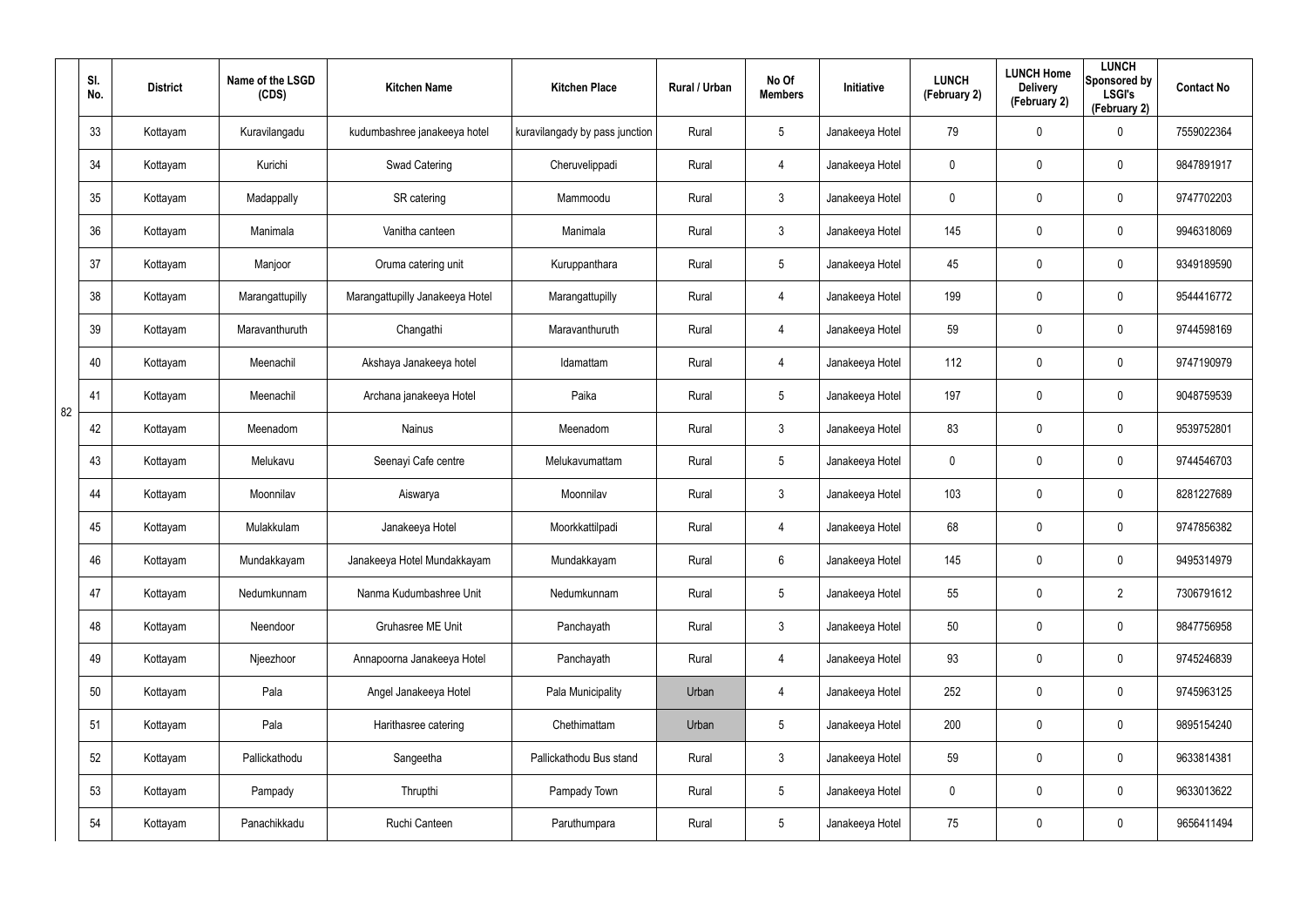| SI.<br>No. | <b>District</b> | Name of the LSGD<br>(CDS) | <b>Kitchen Name</b>                                      | <b>Kitchen Place</b>                        | Rural / Urban | No Of<br><b>Members</b> | <b>Initiative</b> | <b>LUNCH</b><br>(February 2) | <b>LUNCH Home</b><br><b>Delivery</b><br>(February 2) | <b>LUNCH</b><br>Sponsored by<br><b>LSGI's</b><br>(February 2) | <b>Contact No</b> |
|------------|-----------------|---------------------------|----------------------------------------------------------|---------------------------------------------|---------------|-------------------------|-------------------|------------------------------|------------------------------------------------------|---------------------------------------------------------------|-------------------|
| 55         | Kottayam        | Parathodu                 | Janakeeya Hotel Parathodu                                | Panchayath                                  | Rural         | 4                       | Janakeeya Hotel   | 66                           | $\mathbf 0$                                          | $\mathbf 0$                                                   | 7907455541        |
| 56         | Kottayam        | Paippadu                  | Thejus                                                   | Paippadu                                    | Rural         | $5\overline{)}$         | Janakeeya Hotel   | 226                          | 0                                                    | $\mathbf 0$                                                   | 7034621426        |
| 57         | Kottayam        | Poonjar                   | Haritham                                                 | Poonjar                                     | Rural         | $5\phantom{.0}$         | Janakeeya Hotel   | 122                          | 0                                                    | $\mathbf 0$                                                   | 9495235348        |
| 58         | Kottayam        | poonjar south             | Sowbhagya Janakeeya Hotel                                | poonjar south                               | Rural         | 4                       | Janakeeya Hotel   | 150                          | 0                                                    | $\mathbf 0$                                                   | 9495151799        |
| 59         | Kottayam        | Ramapuram                 | Ruchi                                                    | Ramapuram                                   | Rural         | $\overline{4}$          | Janakeeya Hotel   | 240                          | 55                                                   | $\boldsymbol{0}$                                              | 9495107277        |
| 60         | Kottayam        | T.V.Puram                 | Vijaya Janakeeya Hotel                                   | TV Puram                                    | Rural         | $\mathfrak{Z}$          | Janakeeya Hotel   | 0                            | 0                                                    | $\boldsymbol{0}$                                              | 9847614136        |
| 61         | Kottayam        | Teekkoy                   | Kairali                                                  | Vagamattom, Kallambhagam                    | Rural         | $\mathbf{3}$            | Janakeeya Hotel   | 103                          | 0                                                    | $\pmb{0}$                                                     | 7025702768        |
| 62         | Kottayam        | Thalanad                  | Nanma                                                    | Muttambhagam Kavala                         | Rural         | $\mathbf{3}$            | Janakeeya Hotel   | 57                           | 0                                                    | $\pmb{0}$                                                     | 9961289547        |
| 63         | Kottayam        | Thalappalam               | Ameya                                                    | Thalappalam                                 | Rural         | $\overline{4}$          | Janakeeya Hotel   | 132                          | 0                                                    | $\pmb{0}$                                                     | 7025932626        |
| 64         | Kottayam        | Thalayolaparambu          | kudumbashree janakeeya hotel                             | Thalayolaparambu                            | Rural         | $\mathbf{3}$            | Janakeeya Hotel   | 94                           | 0                                                    | $\pmb{0}$                                                     | 7994830570        |
| 65         | Kottayam        | Thidanadu                 | Janani                                                   | Chemmlamattam                               | Rural         | $6\phantom{.}6$         | Janakeeya Hotel   | 89                           | 0                                                    | 0\$                                                           | 9562695545        |
| 66         | Kottayam        | Thidanadu                 | Krishna                                                  | Near Panchayath                             | Rural         | 4                       | Janakeeya Hotel   | 150                          | 0                                                    | $\boldsymbol{0}$                                              | 9605565960        |
| 67         | Kottayam        | Thiruvarppu               | Sreeparvathy food products                               | Illickal                                    | Rural         | $3\phantom{.0}$         | Janakeeya Hotel   | 156                          | 0                                                    | $\boldsymbol{0}$                                              | 9747289846        |
| 68         | Kottayam        | Thrikkodithanam           | Swanthanam                                               | Thrikkodithanam                             | Rural         | $5\phantom{.0}$         | Janakeeya Hotel   | 46                           | 0                                                    | $\pmb{0}$                                                     | 7902729237        |
| 69         | Kottayam        | Udayanapuram              | Uppum Mulakum                                            | Nerekadavu                                  | Rural         | $\mathbf{3}$            | Janakeeya Hotel   | 60                           | 0                                                    | $\mathsf{0}$                                                  | 8111850728        |
| 70         | Kottayam        | Udayanapuram              | Aiswarya Activity Group                                  | Vaikom Block Panchayath                     | Rural         | $5\phantom{.0}$         | Janakeeya Hotel   | 88                           | 0                                                    | $\mathsf{0}$                                                  | 9847437286        |
| 71         | Kottayam        | Uzhavoor                  | Uzhavoor Janakeeya Hotel                                 | Uzhavoor Town                               | Rural         | 8                       | Janakeeya Hotel   | 297                          | 0                                                    | $\mathsf{0}$                                                  | 9746074266        |
| 72         | Kottayam        | Vaikom                    | <b>Chanees Eats</b>                                      | Chalapparambu                               | Urban         | 4                       | Janakeeya Hotel   | 96                           | $\mathbf 0$                                          | $\mathsf{0}$                                                  | 9446467389        |
| 73         | Kottayam        | Vakathanam                | Padheyam                                                 | Njaliakuzhi                                 | Rural         | $6\phantom{.}$          | Janakeeya Hotel   | 215                          | 0                                                    | $\mathbf 0$                                                   | 9495010073        |
| 74         | Kottayam        | Vazhappally               | Udayam                                                   | Vazhappally                                 | Rural         | 4                       | Janakeeya Hotel   | 227                          | $\mathbf 0$                                          | $\mathsf{0}$                                                  | 9562267564        |
| 75         | Kottayam        | Vazhoor                   | Kudumbashree Canteen Unit At<br>Vazhoor Grama Panchayath | Vazhoor Grama Panchayath<br><b>Building</b> | Rural         | $5\phantom{.0}$         | Janakeeya Hotel   | 0                            | 0                                                    | $\mathbf 0$                                                   | 9544717796        |
| 76         | Kottayam        | Vazhoor                   | New India                                                | Nedumavu                                    | Rural         | $\mathfrak{Z}$          | Janakeeya Hotel   | 34                           | 0                                                    | $\pmb{0}$                                                     | 9744581242        |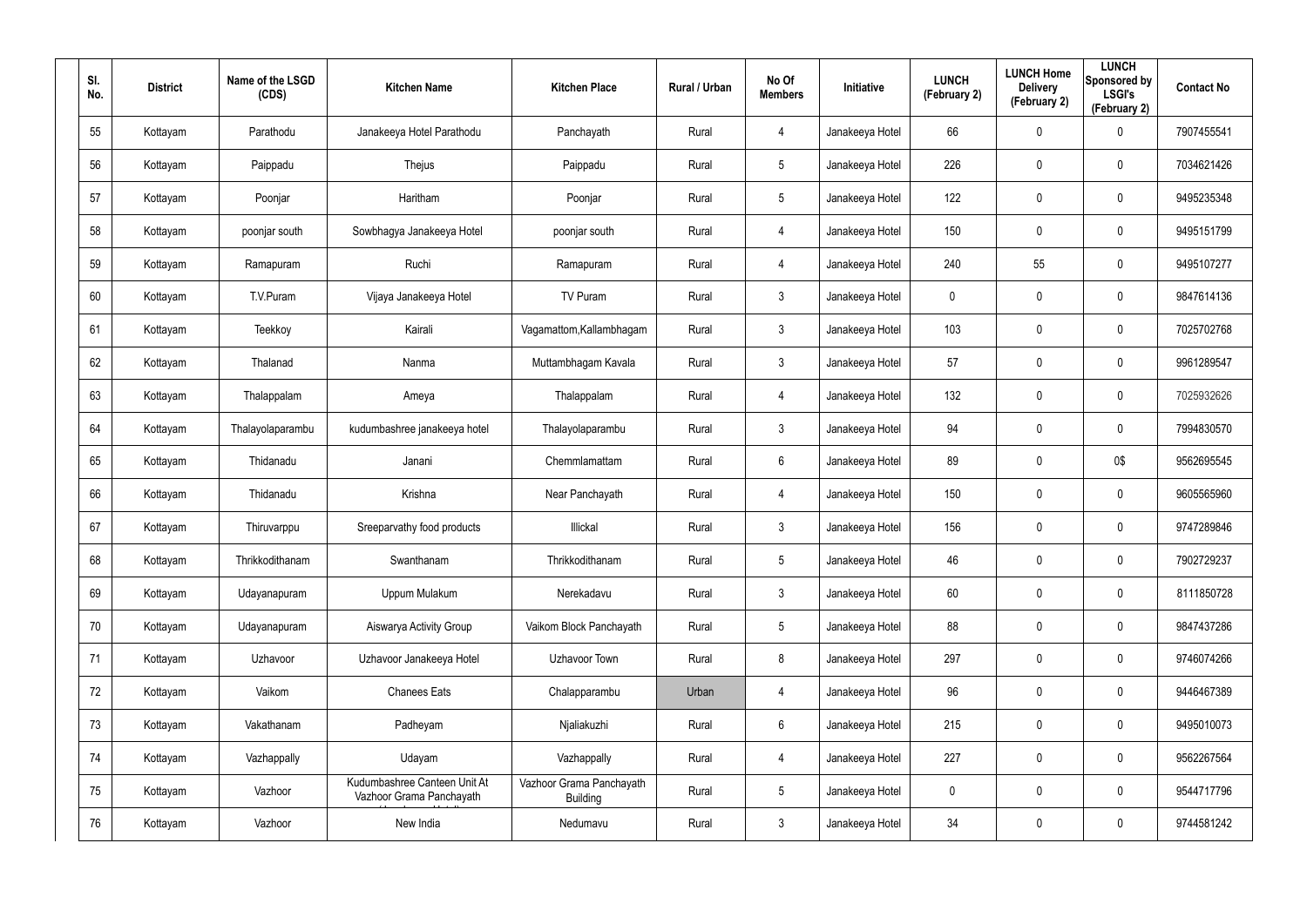|    | SI.<br>No.      | <b>District</b> | Name of the LSGD<br>(CDS) | <b>Kitchen Name</b>            | <b>Kitchen Place</b>                  | Rural / Urban | No Of<br><b>Members</b> | Initiative      | <b>LUNCH</b><br>(February 2) | <b>LUNCH Home</b><br><b>Delivery</b><br>(February 2) | <b>LUNCH</b><br>Sponsored by<br><b>LSGI's</b><br>(February 2) | <b>Contact No</b> |
|----|-----------------|-----------------|---------------------------|--------------------------------|---------------------------------------|---------------|-------------------------|-----------------|------------------------------|------------------------------------------------------|---------------------------------------------------------------|-------------------|
|    | 77              | Kottayam        | Vechoor                   | Treeland Annapoorna            | <b>Bund Road</b>                      | Rural         | $\mathbf{3}$            | Janakeeya Hotel | 105                          | 0                                                    | $\mathbf 0$                                                   | 8606814487        |
|    | 78              | Kottayam        | Veliyannoor               | Thanima foods                  | Veliyannoor                           | Rural         | $\mathbf{3}$            | Janakeeya Hotel | 159                          | 0                                                    | $\mathbf 0$                                                   | 9744392147        |
|    | 79              | Kottayam        | Vellavoor                 | Uppum Mulakum Janakeeya Hotel  | Panchayath premise                    | Rural         | $5\phantom{.0}$         | Janakeeya Hotel | 78                           | 0                                                    | $\mathbf 0$                                                   | 9188317288        |
|    | 80              | Kottayam        | Velloor                   | Puzhayoram catering            | Near Velloor cds office               | Rural         | $\overline{4}$          | Janakeeya Hotel | 110                          | 0                                                    | $\mathbf 0$                                                   | 9895522286        |
|    | 81              | Kottayam        | Vijayapuram               | Niravu                         | Iranjal                               | Rural         | $\mathbf{3}$            | Janakeeya Hotel | 211                          | 0                                                    | $\mathbf 0$                                                   | 9495245895        |
|    | 82              | Kottayam        | Vijayapuram               | Renown Janakeeya Hotel         | Vadavathoor                           | Rural         | $5\overline{)}$         | Janakeeya Hotel | 178                          | 0                                                    | $\mathbf 0$                                                   | 8606536302        |
| 82 |                 |                 |                           |                                |                                       |               | 336                     |                 | 8078                         | 142                                                  | $\overline{2}$                                                |                   |
|    | $\mathbf 1$     | Kozhikode       | Balussery                 | Unarvu Janakeeya Hotel         | Balussery                             | Rural         | $5\phantom{.0}$         | Janakeeya Hotel | 146                          | 0                                                    | $\mathbf 0$                                                   | 95440 03929       |
|    | $\overline{2}$  | Kozhikode       | Panangad                  | Kairali Janakeeya Hotel        | Balussery mukku at KK<br>hospital     | Rural         | $\mathbf{3}$            | Janakeeya Hotel | 377                          | 0                                                    | $\mathbf 0$                                                   | 97450 85782       |
|    | $\mathbf{3}$    | Kozhikode       | Koorachundu               | Koorachundu Janakeeya hotel    | Koorachundu                           | Rural         | $\overline{4}$          | Janakeeya Hotel | 285                          | 0                                                    | $\mathbf 0$                                                   | 94967 07886       |
|    | 4               | Kozhikode       | Koorachundu               | Koottayma Janakeeya Hotel      | Kallanode                             | Rural         | $5\overline{)}$         | Janakeeya Hotel | 320                          | 0                                                    | $\mathbf 0$                                                   | 94967 26850       |
|    | 5               | Kozhikode       | Kottur                    | Sneha Janakeeya Hotel          | Kottur                                | Rural         | $5\overline{)}$         | Janakeeya Hotel | 159                          | 0                                                    | $\mathbf 0$                                                   | 97456 72101       |
|    | 6               | Kozhikode       | Naduvannur                | Naduvannur Janakeeya Hotel     | Naduvannur                            | Rural         | $\overline{7}$          | Janakeeya Hotel | 338                          | 0                                                    | $\mathbf 0$                                                   | 8592-031802       |
|    | -7              | Kozhikode       | Naduvannur                | Kudumbashree Janakeeya Hotel   | Anjolimukku                           | Rural         | $\mathfrak{Z}$          | Janakeeya Hotel | 354                          | $\mathbf 0$                                          | $\pmb{0}$                                                     | 9995947043        |
|    | 8               | Kozhikode       | Ulliyeri                  | Ulliyeri Janakeeya Hotel       | Ulliyeri                              | Rural         | $\overline{4}$          | Janakeeya Hotel | 360                          | $\mathbf 0$                                          | $\mathbf 0$                                                   | 89434 06681       |
|    | 9               | Kozhikode       | Unnikulam                 | Swad Janakeeya Hotel           | Ekarool Kaappil Road                  | Rural         | 3 <sup>1</sup>          | Janakeeya Hotel | 745                          | $\mathbf 0$                                          | $\mathbf 0$                                                   | 85475 75474       |
|    | 10 <sup>°</sup> | Kozhikode       | Unnikulam                 | Chaithanya Janakeeya Hotel     | Opposite unnikulam<br>gramapanchayath | Rural         | $\mathbf{3}$            | Janakeeya Hotel | 689                          | $\mathbf 0$                                          | $\mathbf 0$                                                   | 87141 31460       |
|    | 11              | Kozhikode       | Nanminda                  | Akshaya vanitha hotel          | Nanminda panchayath building          | Rural         | 3 <sup>1</sup>          | Janakeeya Hotel | 135                          | 0                                                    | $\mathbf 0$                                                   | 9961184212        |
|    | 12              | Kozhikode       | Thalakkulathur            | Thalakkulathur Janakeeya Hotel | Parambath                             | Rural         | $\overline{4}$          | Janakeeya Hotel | 261                          | 0                                                    | $\mathbf 0$                                                   | 7593067511        |
|    | 13              | Kozhikode       | Kakkodi                   | Kakkodi Janakeeya Hotel        | Kakkodi Bazar                         | Rural         | $\overline{7}$          | Janakeeya Hotel | 335                          | 0                                                    | $\mathbf 0$                                                   | 8943123615        |
|    | 14              | Kozhikode       | Chelannur                 | Oottupura Janakeeya Hotel      | Ambalathukulangara                    | Rural         | $\overline{7}$          | Janakeeya Hotel | 143                          | 0                                                    | $\mathbf{1}$                                                  | 9846010528        |
|    | 15              | Kozhikode       | Narikkuni                 | Amma Janakeeya Hotel           | Narikkuni                             | Rural         | $\mathfrak{Z}$          | Janakeeya Hotel | 157                          | 0                                                    | $\bf{0}$                                                      | 9645606562        |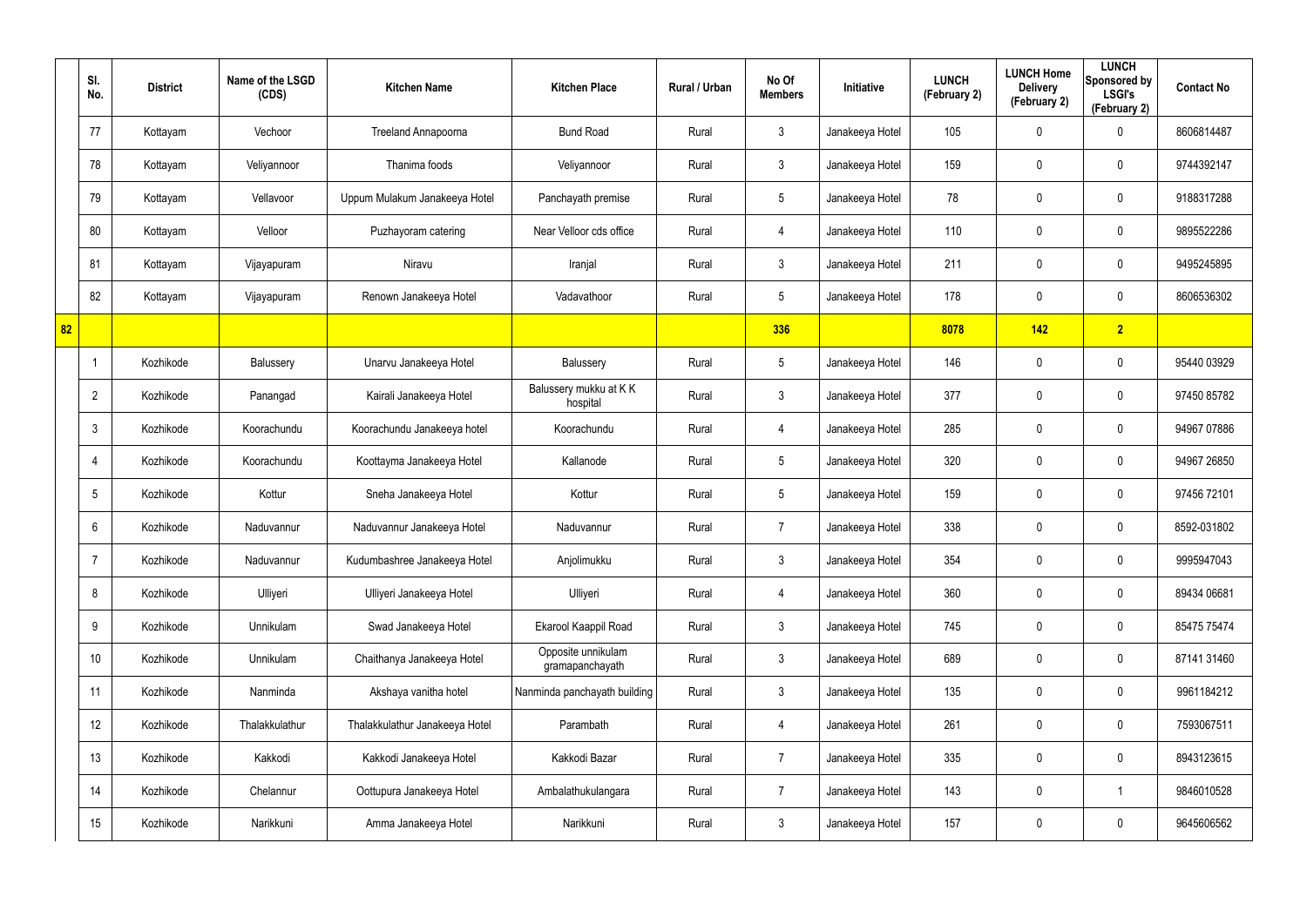| SI.<br>No. | <b>District</b> | Name of the LSGD<br>(CDS) | <b>Kitchen Name</b>                      | <b>Kitchen Place</b>      | <b>Rural / Urban</b> | No Of<br><b>Members</b> | Initiative      | <b>LUNCH</b><br>(February 2) | <b>LUNCH Home</b><br><b>Delivery</b><br>(February 2) | <b>LUNCH</b><br>Sponsored by<br><b>LSGI's</b><br>(February 2) | <b>Contact No</b> |
|------------|-----------------|---------------------------|------------------------------------------|---------------------------|----------------------|-------------------------|-----------------|------------------------------|------------------------------------------------------|---------------------------------------------------------------|-------------------|
| 16         | Kozhikode       | Kakkoor                   | Janakeeya Hotel Kakkoor                  | Kakkoor                   | Rural                | 5                       | Janakeeya Hotel | 171                          | 0                                                    | $\overline{2}$                                                | 8592050112        |
| 17         | Kozhikode       | Koduvally                 | Sadhya Janakeeya Hotel                   | G M L P School, Koduvally | Urban                | 5                       | Janakeeya Hotel | 512                          | 0                                                    | $\mathbf 0$                                                   | 8593898831        |
| 18         | Kozhikode       | Koduvally                 | KKN Janakeeya Hotel Koduvally            | Nellamkandi               | Urban                | $\mathbf{3}$            | Janakeeya Hotel | 169                          | 0                                                    | $\mathbf 0$                                                   | 9847650894        |
| 19         | Kozhikode       | Koduvally                 | Swad Janakeeya Hotel                     | Manipuram                 | Urban                | 5                       | Janakeeya Hotel | 248                          | 0                                                    | $\mathbf 0$                                                   | 9946991995        |
| 20         | Kozhikode       | Madavoor                  | Madavoor Janakeeya Hotel                 | Near madavoor panchayath  | Rural                | $5\overline{)}$         | Janakeeya Hotel | 198                          | 0                                                    | $\mathbf 0$                                                   | 8547590842        |
| 21         | Kozhikode       | Omasseri                  | Annapoornna Janakeeya Hotel              | Omasseri                  | Rural                | 4                       | Janakeeya Hotel | 338                          | 0                                                    | $\mathbf 0$                                                   | 9605102599        |
| 22         | Kozhikode       | Puthuppadi                | Ruchi Janakeeya Hotel                    | Puthupadi                 | Rural                | 5                       | Janakeeya Hotel | 264                          | $\boldsymbol{0}$                                     | 0                                                             | 7909113114        |
| 23         | Kozhikode       | Kizhakkoth                | Swad Janakeeya Hotel                     | Mariveettilthazham        | Rural                | 4                       | Janakeeya Hotel | 125                          | $\boldsymbol{0}$                                     | $\mathbf 0$                                                   | 9847086665        |
| 24         | Kozhikode       | Thamarassery              | Pavithram Janakeeya hotel                | Thamarassery old stand    | Rural                | 6                       | Janakeeya Hotel | 376                          | $\boldsymbol{0}$                                     | 0                                                             | 9048389661        |
| 25         | Kozhikode       | Kodenchery                | Kairali Janakeeya Hotel                  | Kodenchery                | Rural                | 4                       | Janakeeya Hotel | 143                          | $\boldsymbol{0}$                                     | $\mathbf 0$                                                   | 9446037829        |
| 26         | Kozhikode       | Koodaranji                | Ruchikkoot Janakeeya Hotel               | Koodaranji                | Rural                | 6                       | Janakeeya Hotel | 256                          | $\boldsymbol{0}$                                     | 0                                                             | 9496439278        |
| 27         | Kozhikode       | Thiruvambadi              | Pulari Janakeeya Hotel                   | Thondimmal                | Rural                | $5\overline{)}$         | Janakeeya Hotel | 137                          | $\boldsymbol{0}$                                     | $\mathbf 0$                                                   | 7034264232        |
| 28         | Kozhikode       | Kattippara                | Ruchi Janakeeya Hotel                    | Chamal                    | Rural                | 6                       | Janakeeya Hotel | 140                          | $\boldsymbol{0}$                                     | 0                                                             | 7591974045        |
| 29         | Kozhikode       | Koyilandy North           | Naveena canteen                          | Near new bus stand        | Urban                | $\overline{7}$          | Janakeeya Hotel | 661                          | $\pmb{0}$                                            | $\overline{2}$                                                | 9544185262        |
| 30         | Kozhikode       | Koyilandy North           | Koyilandi Nagarasabha Janakeeya<br>Hotel | Near Kollamchira          | Urban                | 10                      | Janakeeya Hotel | 387                          | $\boldsymbol{0}$                                     | $\pmb{0}$                                                     | 8943191728        |
| 31         | Kozhikode       | Koyilandi South           | Snehadeepam Janakeeya Hotel              | Muthambi                  | Urban                | 6                       | Janakeeya Hotel | 64                           | $\pmb{0}$                                            | $\pmb{0}$                                                     | 9188198658        |
| 32         | Kozhikode       | Koyilandi South           | Kudumbashree Janakeeya Hotel             | Koyilandi Market          | Urban                | $\mathbf{3}$            | Janakeeya Hotel | 323                          | $\boldsymbol{0}$                                     | $\pmb{0}$                                                     | 9544185262        |
| 33         | Kozhikode       | Chengottukavu             | Amma Janakeeya Hotel                     | Edakkulam                 | Rural                | $5\phantom{.0}$         | Janakeeya Hotel | 174                          | $\pmb{0}$                                            | $\pmb{0}$                                                     | 9048235785        |
| 34         | Kozhikode       | Atholi                    | Atholi Janakeeya Hotel                   | Kodassery                 | Rural                | 4                       | Janakeeya Hotel | 112                          | $\pmb{0}$                                            | 0                                                             | 9072499251        |
| 35         | Kozhikode       | Moodadi                   | Ruchi Janakeeya Hotel                    | Moodadi                   | Rural                | $5\phantom{.0}$         | Janakeeya Hotel | 360                          | $\overline{0}$                                       | $\pmb{0}$                                                     | 8281226403        |
| 36         | Kozhikode       | Chemancheri               | Annapoornna Janakeeya Hotel              | Pookkad                   | Rural                | $5\phantom{.0}$         | Janakeeya Hotel | 220                          | $\pmb{0}$                                            |                                                               | 9048235785        |
| 37         | Kozhikode       | Arikkulam                 | Thanima Janakeeya Hotel                  | Kurudimukku               | Rural                | 4                       | Janakeeya Hotel | 165                          | $\pmb{0}$                                            |                                                               | 9645137125        |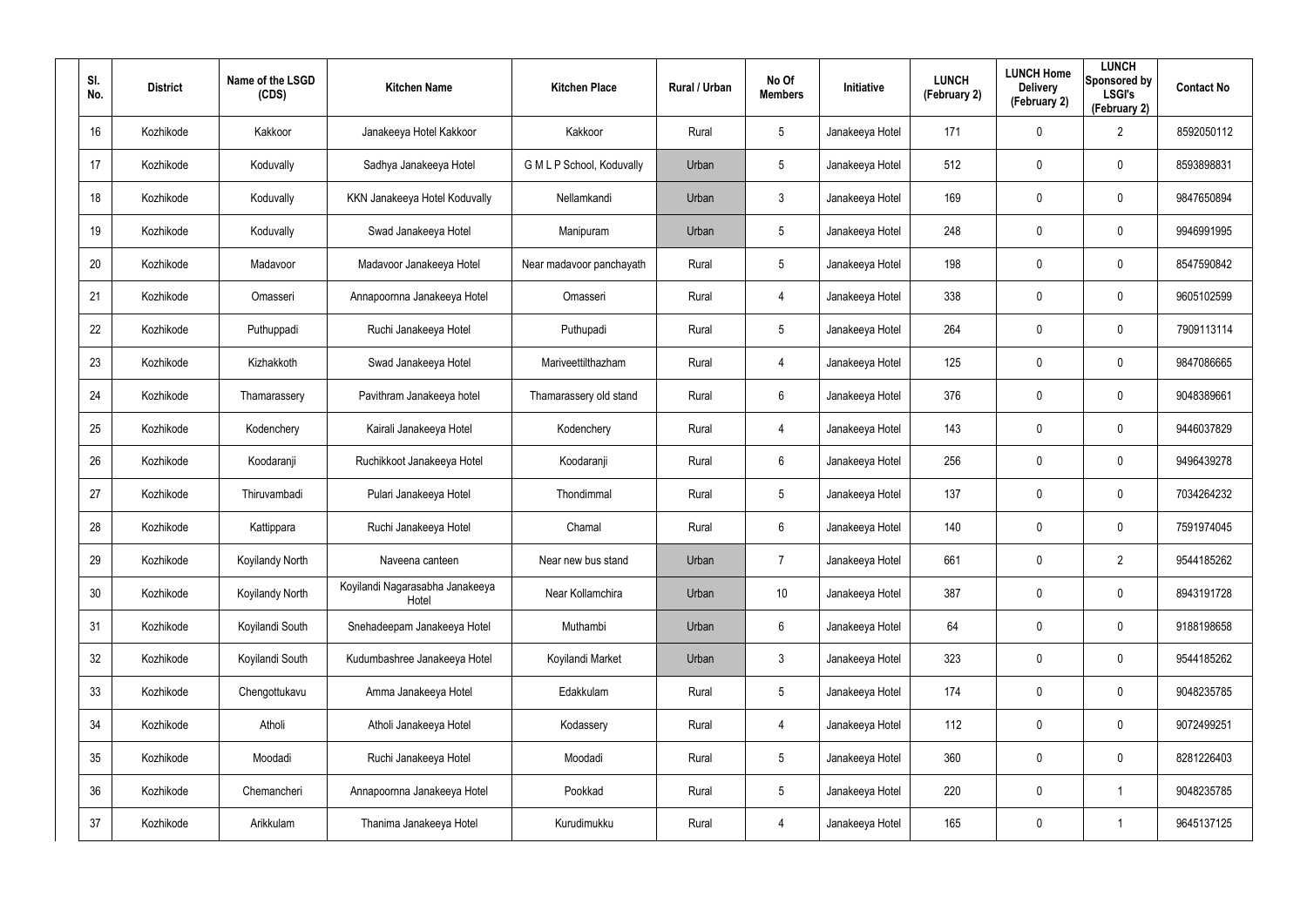|     | SI.<br>No. | <b>District</b> | Name of the LSGD<br>(CDS) | <b>Kitchen Name</b>        | <b>Kitchen Place</b>                        | <b>Rural / Urban</b> | No Of<br><b>Members</b> | Initiative      | <b>LUNCH</b><br>(February 2) | <b>LUNCH Home</b><br><b>Delivery</b><br>(February 2) | <b>LUNCH</b><br>Sponsored by<br><b>LSGI's</b><br>(February 2) | <b>Contact No</b> |
|-----|------------|-----------------|---------------------------|----------------------------|---------------------------------------------|----------------------|-------------------------|-----------------|------------------------------|------------------------------------------------------|---------------------------------------------------------------|-------------------|
|     | 38         | Kozhikode       | Arikkulam                 | Ruchiyidam Janakeeya Hotel | Arikkulam                                   | Rural                | $\overline{4}$          | Janakeeya Hotel | 63                           | 0                                                    | $\mathbf 0$                                                   | 9048410803        |
|     | 39         | Kozhikode       | Kozhikode Central.        | Ruchikkoott                | <b>District Veterinary Hospital</b>         | Urban                | $\mathbf{3}$            | Janakeeya Hotel | 0                            | 0                                                    | $\mathbf 0$                                                   | 7025774213        |
|     | 40         | Kozhikode       | Kozhikode Central         | Sneha Ruchikkoott          | Mankavu                                     | Urban                | $\overline{4}$          | Janakeeya Hotel | 338                          | 57                                                   | $\mathbf 0$                                                   | 8921995031        |
|     | 41         | Kozhikode       | Kozhikode Central         | Tripthi Janakeeya Hotel    | Near AMLP School,<br>Moozhikkal             | Urban                | $\mathbf{3}$            | Janakeeya Hotel | 749                          | 114                                                  | $\mathbf 0$                                                   | 8129200288        |
|     | 42         | Kozhikode       | Kozhikode Central         | New Ganesh                 | Kovoor, near library                        | Urban                | $5\phantom{.0}$         | Janakeeya Hotel | 960                          | 120                                                  | $\mathbf 0$                                                   | 9349123701        |
|     | 43         | Kozhikode       | Kozhikode Central         | Ruchippura Janakeeya Hotel | Near Focus mall, New bus<br>stand Kozhikode | Urban                | $\mathbf{3}$            | Janakeeya Hotel | 0                            | 0                                                    | $\mathbf 0$                                                   | 9605602806        |
|     | 44         | Kozhikode       | Kozhikode Central         | Souparnika Janakeeya Hotel | Medical college near chest<br>hospital      | Urban                | 6                       | Janakeeya Hotel | 0                            | 0                                                    | $\mathbf 0$                                                   | 8281709784        |
|     | 45         | Kozhikode       | Kozhikode North           | Udayam kudumbasree canteen | Thadambattuthazham                          | Urban                | $5\phantom{.0}$         | Janakeeya Hotel | 600                          | 50                                                   | $\mathbf 0$                                                   | 7736850096        |
|     | 46         | Kozhikode       | Kozhikode North           | Ruchi                      | Elathoor, Chettikulam                       | Urban                | $\overline{4}$          | Janakeeya Hotel | 304                          | 0                                                    | $\mathbf 0$                                                   | 9947743713        |
|     | 47         | Kozhikode       | Kozhikode North           | Tasty Janakeeya Hotel      | <b>Butt road</b>                            | Urban                | $5\overline{)}$         | Janakeeya Hotel | 628                          | 50                                                   | $\mathbf 0$                                                   | 9074462795        |
|     | 48         | Kozhikode       | Kozhikode North           | Oruma                      | Eranjikkal                                  | Urban                | $\overline{4}$          | Janakeeya Hotel | 410                          | 25                                                   | $\mathbf 0$                                                   |                   |
|     | 49         | Kozhikode       | Feroke                    | Ruchi vanitha mess         | <b>Feroke Muncipality</b>                   | Urban                | 7                       | Janakeeya Hotel | 0                            | 0                                                    | $\mathbf 0$                                                   | 9544468026        |
|     | 50         | Kozhikode       | Feroke                    | Mithra Janakeeya Hotel     | Ambalangadi                                 | Urban                | $5\phantom{.0}$         | Janakeeya Hotel | 0                            | 0                                                    | $\mathbf 0$                                                   | 9847657229        |
|     | 51         | Kozhikode       | Feroke                    | Chemmeen Janakeeya Hotel   | Karuvanthuruthi                             | Urban                | 4                       | Janakeeya Hotel | 0                            | $\mathbf 0$                                          | $\pmb{0}$                                                     | 9747265293        |
|     | 52         | Kozhikode       | Ramanattukara             | Tasty catering unit        | Ramanattukara                               | Urban                | $6\phantom{.}6$         | Janakeeya Hotel | 448                          | $\mathbf 0$                                          | $\mathbf 0$                                                   | 9961004004        |
| 106 | 53         | Kozhikode       | KozhikodeSouth            | Ushass cattering           | Meenchantha school                          | Urban                | $5\phantom{.0}$         | Janakeeya Hotel | 779                          | $\mathbf 0$                                          | $\mathbf 0$                                                   | 9645629224        |
|     | 54         | Kozhikode       | Kozhikode South           | Oruma                      | Naduvattam                                  | Urban                | $\overline{4}$          | Janakeeya Hotel | 294                          | $\mathbf 0$                                          | $\mathbf 0$                                                   | 9747405960        |
|     | 55         | Kozhikode       | Kozhikode South           | Ruchi Janakeeya Hotel      | Kundayithode                                | Urban                | $5\phantom{.0}$         | Janakeeya Hotel | 564                          | 0                                                    | $\mathbf 0$                                                   | 9526521036        |
|     | 56         | Kozhikode       | Kozhikode South           | Five star                  | Palayam                                     | Urban                | 4                       | Janakeeya Hotel | 396                          | 0                                                    | $\mathbf 0$                                                   | 9744307041        |
|     | 57         | Kozhikode       | Olavanna                  | Kailamadam Janakeeya Hotel | Pantheerankavu bypass                       | Rural                | $6\phantom{.}$          | Janakeeya Hotel | 317                          | 168                                                  | $\mathbf 0$                                                   | 9526123535        |
|     | 58         | Kozhikode       | Olavanna                  | Snehitha Janakeeya Hotel   | Kunnathupalam                               | Rural                | $6\phantom{.}$          | Janakeeya Hotel | 304                          | 239                                                  | $\pmb{0}$                                                     | 9072771905        |
|     | 59         | Kozhikode       | Kadalundi                 | Kadambhari Janakeeya Hotel | Mannoor valavil                             | Rural                | $6\phantom{.}$          | Janakeeya Hotel | 168                          | 65                                                   | $\bf{0}$                                                      | 9349923675        |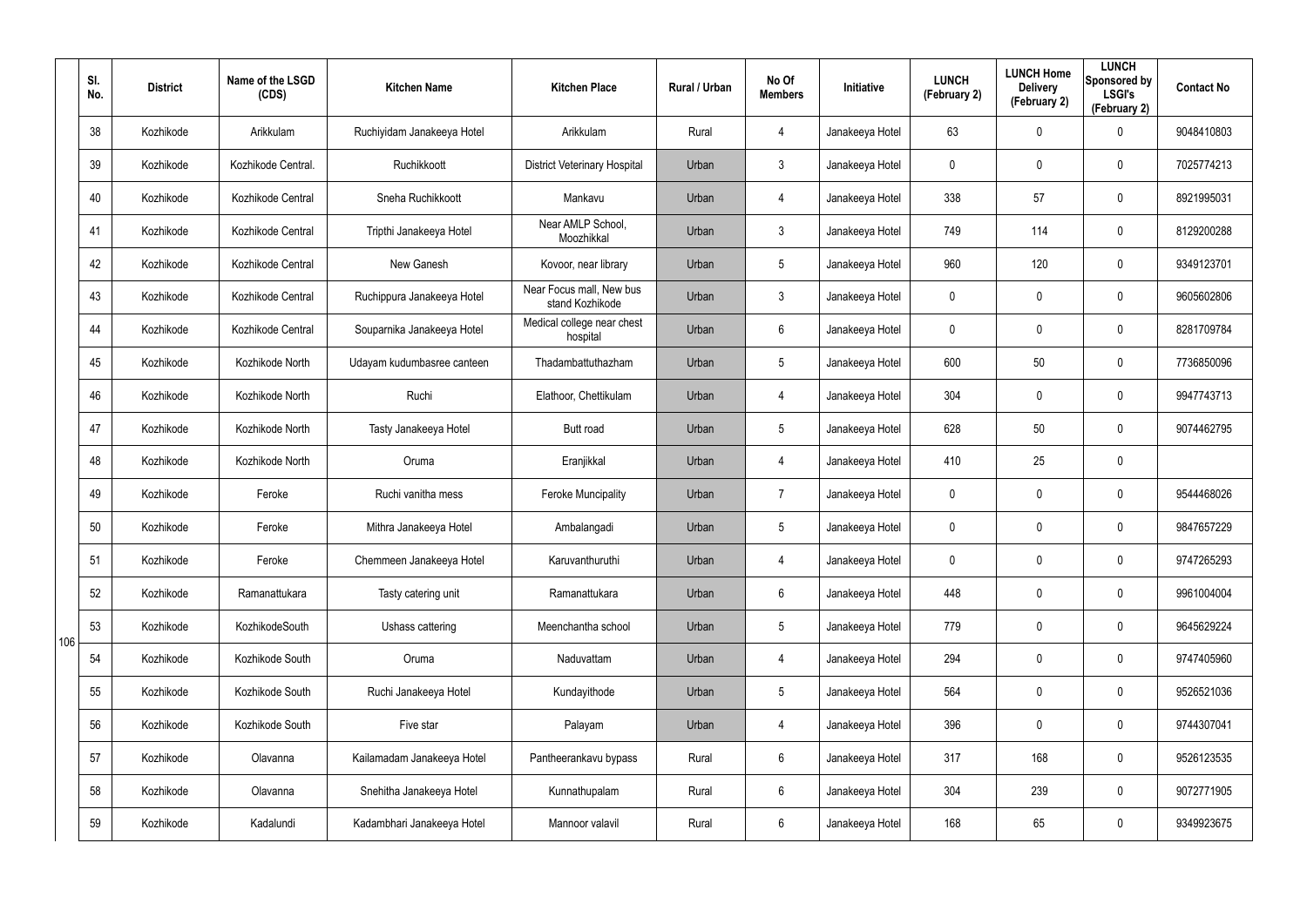| SI.<br>No. | <b>District</b> | Name of the LSGD<br>(CDS) | <b>Kitchen Name</b>                       | <b>Kitchen Place</b>               | Rural / Urban | No Of<br><b>Members</b> | <b>Initiative</b> | <b>LUNCH</b><br>(February 2) | <b>LUNCH Home</b><br><b>Delivery</b><br>(February 2) | <b>LUNCH</b><br>Sponsored by<br><b>LSGI's</b><br>(February 2) | <b>Contact No</b> |
|------------|-----------------|---------------------------|-------------------------------------------|------------------------------------|---------------|-------------------------|-------------------|------------------------------|------------------------------------------------------|---------------------------------------------------------------|-------------------|
| 60         | Kozhikode       | Mukkam                    | Mukkam Friends Janakeeya hotel            | Mukkam                             | Urban         | 4                       | Janakeeya Hotel   | 415                          | $\mathbf 0$                                          | $\mathbf 0$                                                   | 9497215604        |
| 61         | Kozhikode       | Mukkam                    | Oottupura Janakeeya Hotel                 | Manassery                          | Urban         | 4                       | Janakeeya Hotel   | 465                          | 0                                                    | $\boldsymbol{0}$                                              | 9645563417        |
| 62         | Kozhikode       | Chathamangalam            | Prakruthi                                 | Chathamangalam vipanana<br>kendram | Rural         | $5\phantom{.0}$         | Janakeeya Hotel   | 86                           | 0                                                    | $\mathbf 0$                                                   | 9745828787        |
| 63         | Kozhikode       | Perumanna                 | Thushara Janakeeya Hotel                  | Vallikkunnu                        | Rural         | $5\phantom{.0}$         | Janakeeya Hotel   | 176                          | 0                                                    | $\boldsymbol{0}$                                              | 8113873612        |
| 64         | Kozhikode       | Kodiyathur                | Kanivu                                    | Eranjimavu                         | Rural         | 4                       | Janakeeya Hotel   | 153                          | 0                                                    | $\mathbf 0$                                                   | 9048094053        |
| 65         | Kozhikode       | Karassery                 | Karassery CDS Janakeeya Hotel             | Near karassery panchayath          | Rural         | 4                       | Janakeeya Hotel   | 178                          | 0                                                    | $\mathbf 0$                                                   | 9645120636        |
| 66         | Kozhikode       | Kuruvattoor               | Nanma Janakeeya Hotel                     | Payambra                           | Rural         | 4                       | Janakeeya Hotel   | 113                          | 0                                                    | $\mathbf 0$                                                   | 8547413299        |
| 67         | Kozhikode       | Mavoor                    | Koottayma Janakeeya Hotel                 | Mavoor                             | Rural         | 4                       | Janakeeya Hotel   | 342                          | 0                                                    | $\mathbf 0$                                                   | 9961856227        |
| 68         | Kozhikode       | Peruvayal                 | Tripthi Janakeeya Hotel                   | Velliparambu                       | Rural         | $5\phantom{.0}$         | Janakeeya Hotel   | 126                          | 0                                                    | $\mathbf 0$                                                   | 6238723687        |
| 69         | Kozhikode       | Kunnamangalam             | Snehapuram Janakeeya Hotel                | Karanthoor                         | Rural         | $\mathbf{3}$            | Janakeeya Hotel   | 0                            | 0                                                    | $\mathbf 0$                                                   | 9048545152        |
| 70         | Kozhikode       | Kuttiadi                  | Janakeeya Hotel                           | Kuttiadi Town                      | Rural         | 9                       | Janakeeya Hotel   | 203                          | 0                                                    | $\mathbf 0$                                                   | 8606099575        |
| 71         | Kozhikode       | Kavilumpara               | Kavilumpara panchayath Janakeeya<br>Hotel | Thottilpalam                       | Rural         | 4                       | Janakeeya Hotel   | 313                          | 0                                                    | $\mathbf 0$                                                   | 8157900256        |
| 72         | Kozhikode       | Maruthonkara              | Thanima Janakeeya Hotel                   | Adukkath                           | Rural         | $5\overline{)}$         | Janakeeya Hotel   | 393                          | 0                                                    | -1                                                            | 9846974198        |
| 73         | Kozhikode       | Velom                     | Samridhi                                  | Kallumpuram - Theekkuni            | Rural         | $5\phantom{.0}$         | Janakeeya Hotel   | 188                          | $\mathbf 0$                                          | $\pmb{0}$                                                     | 9846813401        |
| 74         | Kozhikode       | Kunnummal                 | Ruchi Janakeeya Hotel                     | Kakkattil                          | Rural         | $5\phantom{.0}$         | Janakeeya Hotel   | 336                          | 0                                                    | $\mathbf 0$                                                   | 9605800608        |
| 75         | Kozhikode       | Naripatta                 | Sthree sakthi Janakeeya Hotel             | Kaiveli                            | Rural         | $5\phantom{.0}$         | Janakeeya Hotel   | 166                          | 0                                                    | $\mathbf 0$                                                   | 9645339232        |
| 76         | Kozhikode       | Kayakkodi                 | Samridhi Janakeeya Hotel                  | Kayakkodi                          | Rural         | $5\phantom{.0}$         | Janakeeya Hotel   | 237                          | 0                                                    | $\mathbf 0$                                                   | 9495587551        |
| 77         | Kozhikode       | Thurayur                  | Cds coffee house                          | Thurayur                           | Rural         | $5\phantom{.0}$         | Janakeeya Hotel   | 218                          | 0                                                    | $\mathbf 0$                                                   | 9048028293        |
| 78         | Kozhikode       | Payyoli                   | Mithra                                    | Payyoli Municipality               | Urban         | $5\phantom{.0}$         | Janakeeya Hotel   | 140                          | 0                                                    | $\mathbf 0$                                                   | 8606505900        |
| 79         | Kozhikode       | Meppayur                  | Ruchi canteen                             | Meppayur                           | Rural         | $5\phantom{.0}$         | Janakeeya Hotel   | 286                          | 0                                                    | $\mathbf 0$                                                   | 9447469729        |
| 80         | Kozhikode       | Thikkodi                  | Kaippunnyam Janakeeya Hotel               | Thikkodi                           | Rural         | $5\phantom{.0}$         | Janakeeya Hotel   | 160                          | 0                                                    | $\mathbf 0$                                                   | 9526071250        |
| 81         | Kozhikode       | Keezhariyur               | Tripthi Janakeeya Hotel                   | Arayanattu para                    | Rural         | 8                       | Janakeeya Hotel   | 286                          | 0                                                    | $\mathbf 0$                                                   | 8592834034        |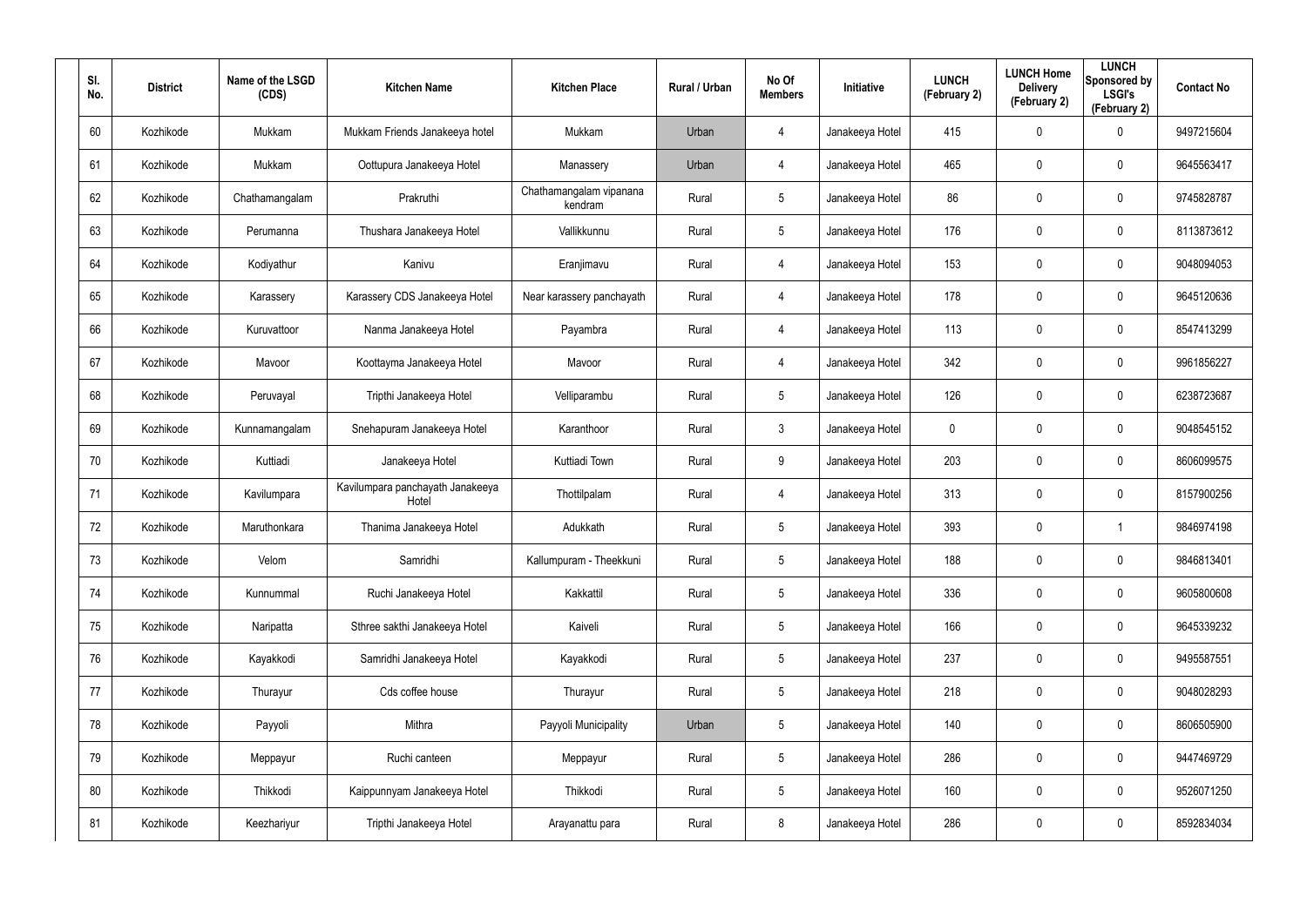| SI.<br>No. | <b>District</b> | Name of the LSGD<br>(CDS) | <b>Kitchen Name</b>                                  | <b>Kitchen Place</b>                               | Rural / Urban | No Of<br><b>Members</b> | <b>Initiative</b> | <b>LUNCH</b><br>(February 2) | <b>LUNCH Home</b><br><b>Delivery</b><br>(February 2) | <b>LUNCH</b><br>Sponsored by<br><b>LSGI's</b><br>(February 2) | <b>Contact No</b> |
|------------|-----------------|---------------------------|------------------------------------------------------|----------------------------------------------------|---------------|-------------------------|-------------------|------------------------------|------------------------------------------------------|---------------------------------------------------------------|-------------------|
| 82         | Kozhikode       | Chakkittappara            | Chakkittapara cds Hotel                              | Chakkittapara CDS                                  | Rural         | 3                       | Janakeeya Hotel   | 290                          | $\mathbf 0$                                          | $\mathbf 0$                                                   | 9526881089        |
| 83         | Kozhikode       | Cheruvannur               | Vanitha canteen                                      | near cheruvannur panchayath<br>office, Cheruvannur | Rural         | $5\phantom{.0}$         | Janakeeya Hotel   | 203                          | 0                                                    | $\mathbf 0$                                                   | 9400676505        |
| 84         | Kozhikode       | Koothali                  | Salkara stationary cum Coffee house<br>and photostat | Near Koothali panchayath<br>office                 | Rural         | 6                       | Janakeeya Hotel   | 180                          | 0                                                    | $\mathbf 0$                                                   | 9847642496        |
| 85         | Kozhikode       | Changaroth                | Changorath Janakeeya Hotel                           | Near Vadakkumbad HSS                               | Rural         | $5\phantom{.0}$         | Janakeeya Hotel   | 136                          | 0                                                    | $\mathbf 0$                                                   | 9747353283        |
| 86         | Kozhikode       | Perambra                  | Perambra Janakeeya Hotel                             | Perambra                                           | Rural         | 4                       | Janakeeya Hotel   | 351                          | 0                                                    | $\mathbf 0$                                                   | 6238677483        |
| 87         | Kozhikode       | Kayanna                   | Kudumbashree Janakeeya Hotel<br>Kayanna              | Kayanna Bazar                                      | Rural         | $\mathbf{3}$            | Janakeeya Hotel   | 80                           | 0                                                    | $\mathbf 0$                                                   | 9496130121        |
| 88         | Kozhikode       | Nochad                    | Kudumbashree Janakeeya Hotel                         | Muliyangal                                         | Rural         | $5\phantom{.0}$         | Janakeeya Hotel   | 236                          | 0                                                    | $\mathbf 0$                                                   | 7034944936        |
| 89         | Kozhikode       | Ayenchery                 | Janakeeya Hotel Ayanchery                            | Ayanchery                                          | Rural         | 4                       | Janakeeya Hotel   | 173                          | 0                                                    | $\mathbf 0$                                                   | 8078369520        |
| 90         | Kozhikode       | Maniyur                   | Ruchikoott Vanitha Hotel                             | Near maniyur panchayath<br>office, Navodaya stop   | Rural         | 4                       | Janakeeya Hotel   | 115                          | 0                                                    | $\mathbf 0$                                                   | 9400097895        |
| 91         | Kozhikode       | Villiappally              | Janakeeya Hotel Villiappally                         | Keezhal Mukku                                      | Rural         | 4                       | Janakeeya Hotel   | 231                          | 0                                                    | $\mathbf 0$                                                   | 8086472039        |
| 92         | Kozhikode       | Thiruvallur               | Ruchi Janakeeya Hotel                                | Thiruvallur                                        | Rural         | $5\phantom{.0}$         | Janakeeya Hotel   | 165                          | 63                                                   | $\mathbf 0$                                                   | 9400723619        |
| 93         | Kozhikode       | Edachery                  | Kudumbasree cafe and helpdesk                        | Edachery                                           | Rural         | 4                       | Janakeeya Hotel   | 211                          | 0                                                    | $\mathbf 0$                                                   | 7736287974        |
| 94         | Kozhikode       | Nadapuram                 | Uttupura canteen and catering                        | Kallachi                                           | Rural         | 6                       | Janakeeya Hotel   | 467                          | $\mathbf 0$                                          | $\mathbf 0$                                                   | 9946448011        |
| 95         | Kozhikode       | Chekkyad                  | Ruchi vanitha hotel                                  | Puliyav                                            | Rural         | 4                       | Janakeeya Hotel   | 262                          | $\mathbf 0$                                          | $\pmb{0}$                                                     | 9048541152        |
| 96         | Kozhikode       | Valayam                   | Nanma Janakeeya Hotel                                | Valayam                                            | Rural         | $5\phantom{.0}$         | Janakeeya Hotel   | 175                          | $\mathbf 0$                                          | $\mathbf 0$                                                   | 9207821783        |
| 97         | Kozhikode       | Purameri                  | Nanma Janakeeya Hotel                                | Purameri                                           | Rural         | $6\phantom{.}6$         | Janakeeya Hotel   | 278                          | $\mathbf 0$                                          | $\mathbf 0$                                                   | 9745393164        |
| 98         | Kozhikode       | Vanimel                   | Vanimel Janakeeya Hotel                              | Bhoomivathukkal                                    | Rural         | $5\phantom{.0}$         | Janakeeya Hotel   | 204                          | $\mathbf 0$                                          | $\mathbf 0$                                                   | 9048163049        |
| 99         | Kozhikode       | Tuneri                    | Menma Oottupura Janakeeya Hotel                      | Tuneri                                             | Rural         | 3 <sup>1</sup>          | Janakeeya Hotel   | 222                          | 0                                                    | $\mathbf 0$                                                   | 9745251928        |
| 100        | Kozhikode       | Onchiyam                  | Adukkala                                             | Kannookkara                                        | Rural         | 3 <sup>5</sup>          | Janakeeya Hotel   | 156                          | 0                                                    | $\mathbf 0$                                                   | 8606115054        |
| 101        | Kozhikode       | Chorode                   | Janani Hotel and Catering Unit                       | Chorode                                            | Rural         | 4                       | Janakeeya Hotel   | 313                          | 0                                                    | $\mathbf 0$                                                   | 9645426343        |
| 102        | Kozhikode       | Eramala                   | Janakeeya Hotel - Eramala                            | Orkkatteri                                         | Rural         | 8                       | Janakeeya Hotel   | 123                          | 0                                                    | $\mathbf 0$                                                   | 9645239675        |
| 103        | Kozhikode       | Vadakara West             | Janakeeya Hotel - Vadakara west                      | Vadakara                                           | Urban         | $\mathfrak{Z}$          | Janakeeya Hotel   | 0                            | 0                                                    | $\mathbf 0$                                                   | 8943703596        |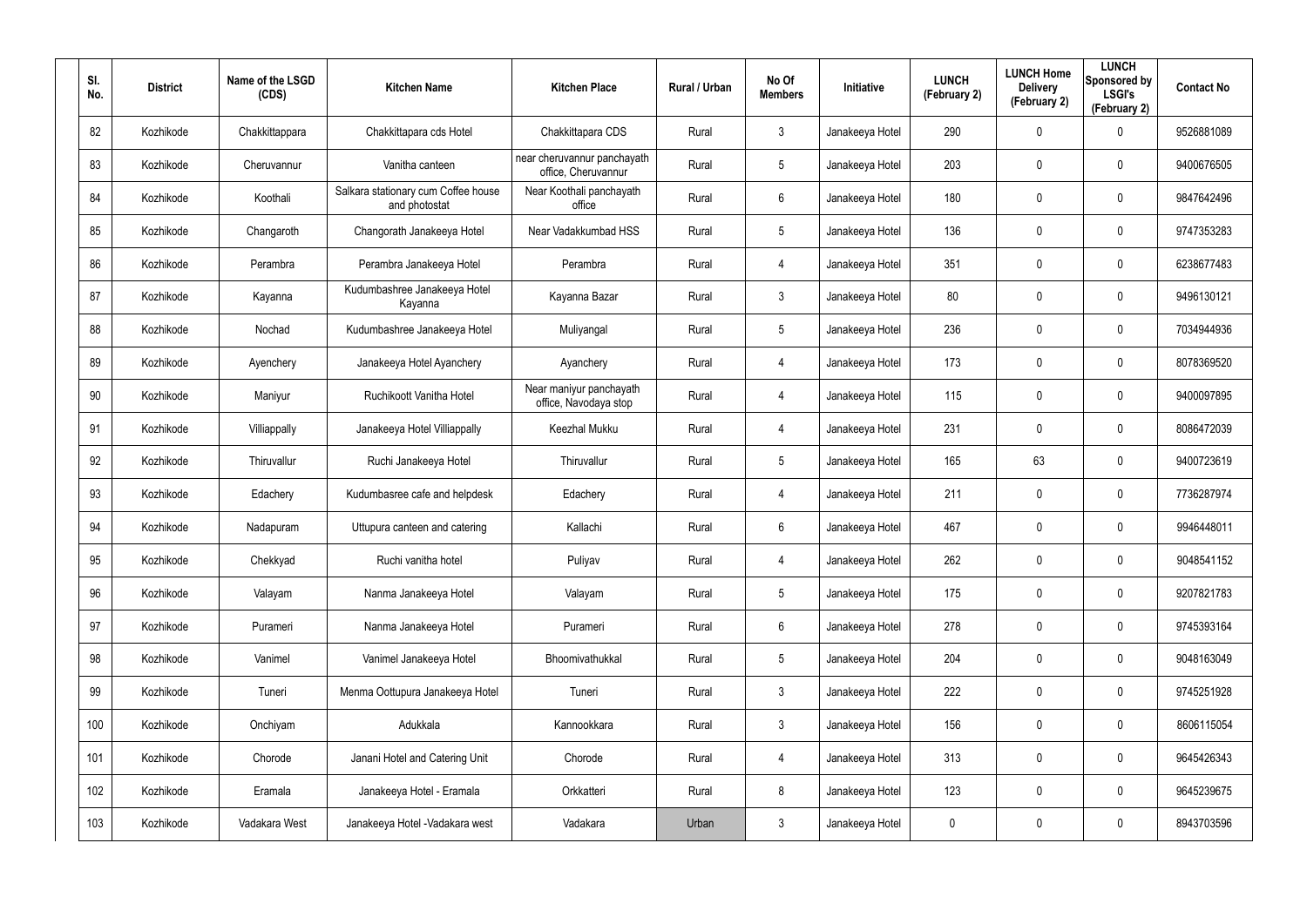|     | SI.<br>No.      | <b>District</b> | Name of the LSGD<br>(CDS) | <b>Kitchen Name</b>                   | <b>Kitchen Place</b>                     | Rural / Urban | No Of<br><b>Members</b> | Initiative      | <b>LUNCH</b><br>(February 2) | <b>LUNCH Home</b><br><b>Delivery</b><br>(February 2) | <b>LUNCH</b><br>Sponsored by<br><b>LSGI's</b><br>(February 2) | <b>Contact No</b> |
|-----|-----------------|-----------------|---------------------------|---------------------------------------|------------------------------------------|---------------|-------------------------|-----------------|------------------------------|------------------------------------------------------|---------------------------------------------------------------|-------------------|
|     | 104             | Kozhikode       | Vadakara West             | Chithra Janakeeya Hotel               | Vadakara New bus stand                   | Urban         | $\mathbf{3}$            | Janakeeya Hotel | 338                          | 0                                                    | $\mathbf 0$                                                   | 9387762939        |
|     | 105             | Kozhikode       | Vadakara East             | Janakeeya Hotel Vadakara Municipality | Edodi                                    | Urban         | 6                       | Janakeeya Hotel | 415                          | 0                                                    | $\mathbf 0$                                                   | 9207604876        |
|     | 106             | Kozhikode       | Azhiyoor                  | Janakeeya Hotel Azhiyoor              | Chombala near Block Office               | Rural         | $\mathbf{3}$            | Janakeeya Hotel | 190                          | 0                                                    | $\mathbf 0$                                                   | 8086159250        |
| 106 |                 |                 |                           |                                       |                                          |               | 501                     |                 | 28163                        | 951                                                  | 8                                                             |                   |
|     |                 | Malappuram      | Triprangode               | Vishista Vanitha Canteen              | Ottumpuram                               | Rural         | $5\overline{)}$         | Janakeeya Hotel | 234                          | 38                                                   | $\mathbf 0$                                                   | 9526951352        |
|     | $\overline{2}$  | Malappuram      | Kondotty-2                | Amrutham Janakeeya Hotel              | Kondotty busstand                        | Urban         | $\overline{4}$          | Janakeeya Hotel | 547                          | 0                                                    | 5                                                             | 7356582539        |
|     | $\mathbf{3}$    | Malappuram      | Ponmundam                 | Janakeeya hotel                       | Athanikkal                               | Rural         | $\overline{4}$          | Janakeeya Hotel | 188                          | 0                                                    | $\pmb{0}$                                                     |                   |
|     | 4               | Malappuram      | Ponnani-1                 | Samridhi                              | Ponnani                                  | Urban         | $5\overline{)}$         | Janakeeya Hotel | 0                            | 0                                                    | $\mathbf 0$                                                   |                   |
|     | $5\overline{)}$ | Malappuram      | Parappanangadi            | Thathoos janakeeya hotel              | Parappanangadi                           | Urban         | $\mathbf{3}$            | Janakeeya Hotel | 198                          | 124                                                  | $\pmb{0}$                                                     |                   |
|     | 6               | Malappuram      | Edayur                    | mathuraka vanita hotel                | vattaparamb                              | Rural         | 3                       | Janakeeya Hotel | 193                          | 0                                                    | $\mathbf 0$                                                   |                   |
|     | 7               | Malappuram      | Kaladi                    | Thripthi Janakeeya Hotel              | Naripparamb                              | Rural         | $\overline{4}$          | Janakeeya Hotel | 133                          | 0                                                    | $\pmb{0}$                                                     |                   |
|     | 8               | Malappuram      | Tavanur                   | Snehitha                              | Ayankalam                                | Rural         | $5\overline{)}$         | Janakeeya Hotel | 74                           | 0                                                    | $\mathbf 0$                                                   |                   |
|     | 9               | Malappuram      | Karulai                   | Janakeeya Hotel                       | Karulayi Town                            | Rural         | $\overline{4}$          | Janakeeya Hotel | 80                           | 21                                                   | $\boldsymbol{0}$                                              | 9388070564        |
|     | 10              | Malappuram      | Melattur                  | Melattur Janakeeya Hotel              | Melattur                                 | Rural         | $5\phantom{.0}$         | Janakeeya Hotel | 250                          | 0                                                    | $\pmb{0}$                                                     | 9497644650        |
|     | 11              | Malappuram      | Vallikkunnu               | Ruchikootu                            | Anangadi                                 | Rural         | $\overline{4}$          | Janakeeya Hotel | 174                          | 123                                                  | $\pmb{0}$                                                     | 9846828029        |
|     | 12              | Malappuram      | Parappanangadi            | Sobhika Janakeeya hotel               | Parappanangadi                           | Urban         | $5\phantom{.0}$         | Janakeeya Hotel | 442                          | 150                                                  | $\pmb{0}$                                                     | 9048220552        |
|     | 13              | Malappuram      | Vazhakkad                 | Ruchi hotel vazhakkad                 | Gup school vazhakkad                     | Rural         | $5\phantom{.0}$         | Janakeeya Hotel | 336                          | 250                                                  | $\pmb{0}$                                                     | 9656316072        |
|     | 14              | Malappuram      | Amarambalam               | Janakeeya Hotel                       | Opposite Federal Bank<br>Pookkottumpadam | Rural         | $\overline{4}$          | Janakeeya Hotel | 108                          | $6\phantom{.}$                                       | $\overline{2}$                                                | 8157060589        |
|     | 15              | Malappuram      | Marakkara                 | Famous Hotel                          | marakkara                                | Rural         | 3 <sup>1</sup>          | Janakeeya Hotel | 99                           | 0                                                    | $\mathbf 0$                                                   | 6238909658        |
|     | 16              | Malappuram      | Ozhur                     | Archana Vanitha Canteen               | Pulparambu                               | Rural         | $2\overline{ }$         | Janakeeya Hotel | 180                          | 0                                                    | $\pmb{0}$                                                     | 9645906084        |
|     | 17              | Malappuram      | Keezhuparambu             | Sisiram hotel keezhuparambu           | New bazar kuniyil                        | Rural         | $5\phantom{.0}$         | Janakeeya Hotel | 190                          | 42                                                   | $\mathbf 0$                                                   | 8086830582        |
|     | 18              | Malappuram      | Irimbiliyam               | nandanam vanita hotel                 | kotappuram                               | Rural         | $5\phantom{.0}$         | janakeeya Hotel | 169                          | 0                                                    | $\pmb{0}$                                                     | 7306302029        |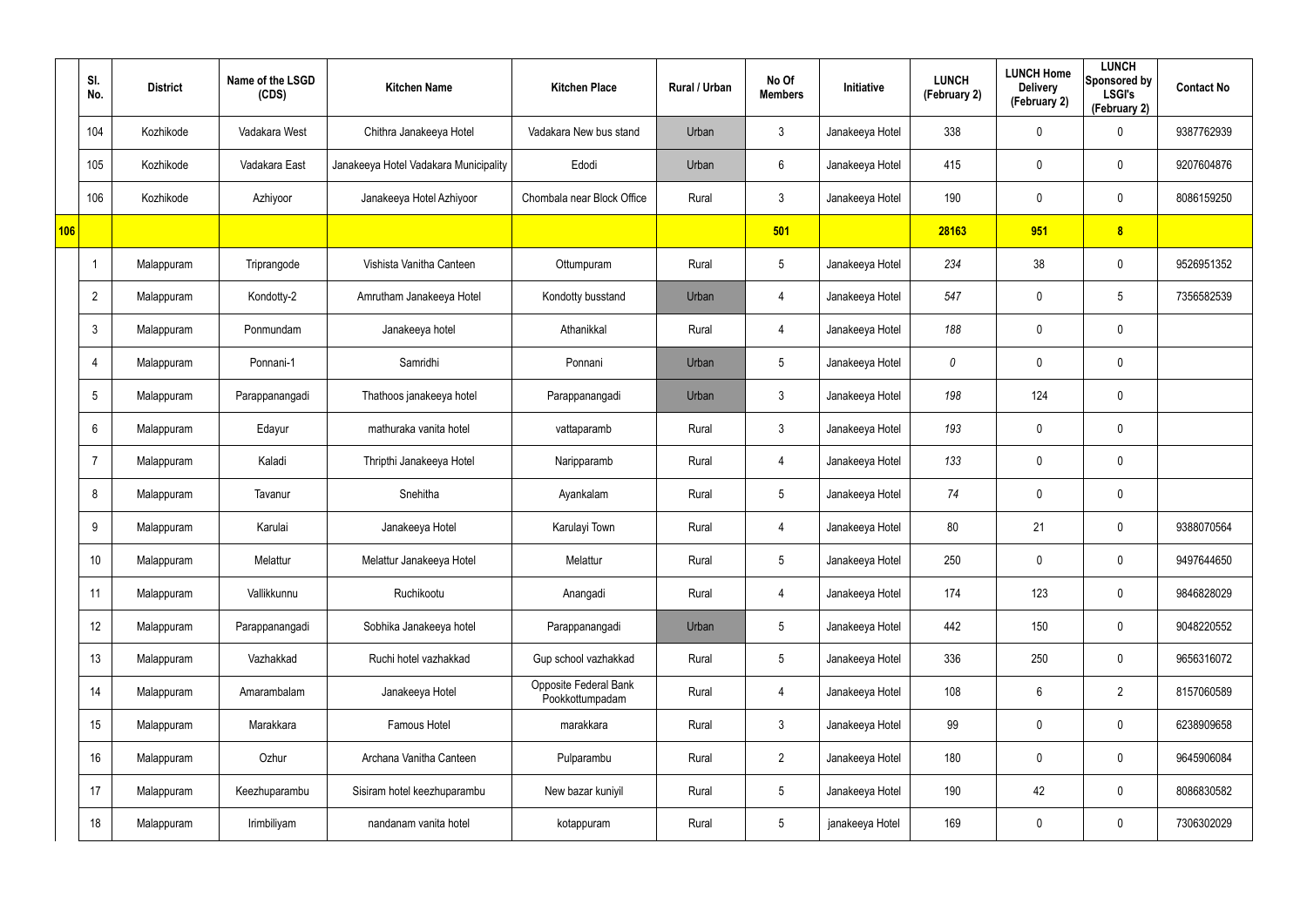| SI.<br>No. | <b>District</b> | Name of the LSGD<br>(CDS) | <b>Kitchen Name</b>         | <b>Kitchen Place</b> | Rural / Urban | No Of<br><b>Members</b> | Initiative      | <b>LUNCH</b><br>(February 2) | <b>LUNCH Home</b><br><b>Delivery</b><br>(February 2) | <b>LUNCH</b><br>Sponsored by<br><b>LSGI's</b><br>(February 2) | <b>Contact No</b> |
|------------|-----------------|---------------------------|-----------------------------|----------------------|---------------|-------------------------|-----------------|------------------------------|------------------------------------------------------|---------------------------------------------------------------|-------------------|
| 19         | Malappuram      | Porur                     | Kudumbasree vanitha canteen | Cherukod             | Rural         | 4                       | Janakeeya Hotel | 192                          | 0                                                    | $\mathbf 0$                                                   | 9745425647        |
| 20         | Malappuram      | Tirunavaya                | Vibhava Cafesree            | Karathoor            | Rural         | 4                       | Janakeeya Hotel | 96                           | 10                                                   | $\mathbf 0$                                                   | 9645414837        |
| 21         | Malappuram      | Moothedam                 | Moothedam janakeeya hotel   | Karappuram           | Rural         | $\mathbf{3}$            | Janakeeya Hotel | 236                          | 0                                                    | $\pmb{0}$                                                     | 9447630154        |
| 22         | Malappuram      | Vazhayur                  | Three Star Janakeeya Hotel  | Karad                | Rural         | 4                       | Janakeeya Hotel | 302                          | 72                                                   | $\mathbf 0$                                                   | 9744305921        |
| 23         | Malappuram      | urngattiri                | Oottupura                   | Therattummal         | Rural         | $5\phantom{.0}$         | Janakeeya Hotel | 117                          | 110                                                  | $\pmb{0}$                                                     | 9562851125        |
| 24         | Malappuram      | Maranchery                | Janakeeya Hotel maranchey   | Panambad             | Rural         | $5\phantom{.0}$         | Janakeeya Hotel | 103                          | 214                                                  | $\mathbf 0$                                                   | 9048081621        |
| 25         | Malappuram      | Athavanad                 | Janakeeya Bhakshanasala     | Vettichira           | Rural         | $5\phantom{.0}$         | Janakeeya Hotel | 0                            | 0                                                    | $\pmb{0}$                                                     | 9495291580        |
| 26         | Malappuram      | Pothukal                  | Vanitha Canteen             | Nettikulam           | Rural         | 6                       | Janakeeya Hotel | 90                           | 0                                                    | $\mathbf 0$                                                   | 9048501397        |
| 27         | Malappuram      | Mampad                    | <b>Bismi Cafe</b>           | Mampad               | Rural         | $\mathbf{3}$            | Janakeeya Hotel | 140                          | 0                                                    | $\pmb{0}$                                                     | 9961170251        |
| 28         | Malappuram      | Marakkara                 | Ruchikoottu                 | <b>AC Nirappu</b>    | Rural         | $5\phantom{.0}$         | Janakeeya Hotel | 45                           | $\mathbf 0$                                          | $\mathbf 0$                                                   | 9745625415        |
| 29         | Malappuram      | Alipparambu               | Oottupura                   | Alipparambu          | Rural         | $5\phantom{.0}$         | Janakeeya Hotel | 165                          | 0                                                    | $\pmb{0}$                                                     | 9847690941        |
| 30         | Malappuram      | Valanchery                | Janakkeeya Hotel            | Valanchery           | Urban         | $5\phantom{.0}$         | Janakeeya Hotel | 178                          | $\mathbf 0$                                          | $\mathbf 0$                                                   | 8593812408        |
| 31         | Malappuram      | Chaliyar                  | Chaliyar Janakeeya Hotel    | Akambaadam           | Rural         | $\mathbf{3}$            | Janakeeya Hotel | 134                          | 28                                                   | $\boldsymbol{0}$                                              | 9605274841        |
| 32         | Malappuram      | Kalikavu                  | Friends Janakeeya Hotel     | Kalikavu             | Rural         | 4                       | Janakeeya Hotel | 87                           | 4                                                    | $\pmb{0}$                                                     | 9745751684        |
| 33         | Malappuram      | Angadipuram               | Janakeeya Hotel             | Angadipuram          | Rural         | 4                       | Janakeeya Hotel | 228                          | $\mathbf 0$                                          | $\mathsf{0}$                                                  | 7902314724        |
| 34         | Malappuram      | Puzhakkattri              | Jasmin                      | Puzhakkattiri        | Rural         | $5\phantom{.0}$         | Janakeeya Hotel | 176                          | 120                                                  | $\mathsf{0}$                                                  | 9495497872        |
| 35         | Malappuram      | Nannamukku                | Tanima                      | Nannamukku           | Rural         | $5\phantom{.0}$         | Janakeeya Hotel | 178                          | 149                                                  | $\mathsf{0}$                                                  | 8943417885        |
| 36         | Malappuram      | Moorkkanad                | Oruma Janakeeya Hotel       | Moorkkanad           | Rural         | $5\phantom{.0}$         | Janakeeya Hotel | 35                           | 55                                                   | $\mathsf{0}$                                                  | 9605728248        |
| 37         | Malappuram      | Edavanna                  | Souhrtham Janakeeya Hotel   | Edavanna             | Rural         | $5\phantom{.0}$         | Janakeeya Hotel | 361                          | 187                                                  | $\mathbf 0$                                                   | 9746986110        |
| 38         | Malappuram      | Tirur                     | Ruchi Janakeeya Hotel       | Tirur                | Urban         | 4                       | Janakeeya Hotel | 438                          | 36                                                   | $\mathsf{0}$                                                  | 9895409528        |
| 39         | Malappuram      | Tirur                     | Amrutham Janakeeya Hotel    | Tirur                | Urban         | 4                       | Janakeeya Hotel | 295                          | 0                                                    | $\mathbf 0$                                                   | 9745074259        |
| 40         | Malappuram      | Edappal                   | Daya Cafesree               | Edappal              | Rural         | $5\phantom{.0}$         | Janakeeya Hotel | 0                            | 0                                                    | $\mathsf{0}$                                                  | 9895439056        |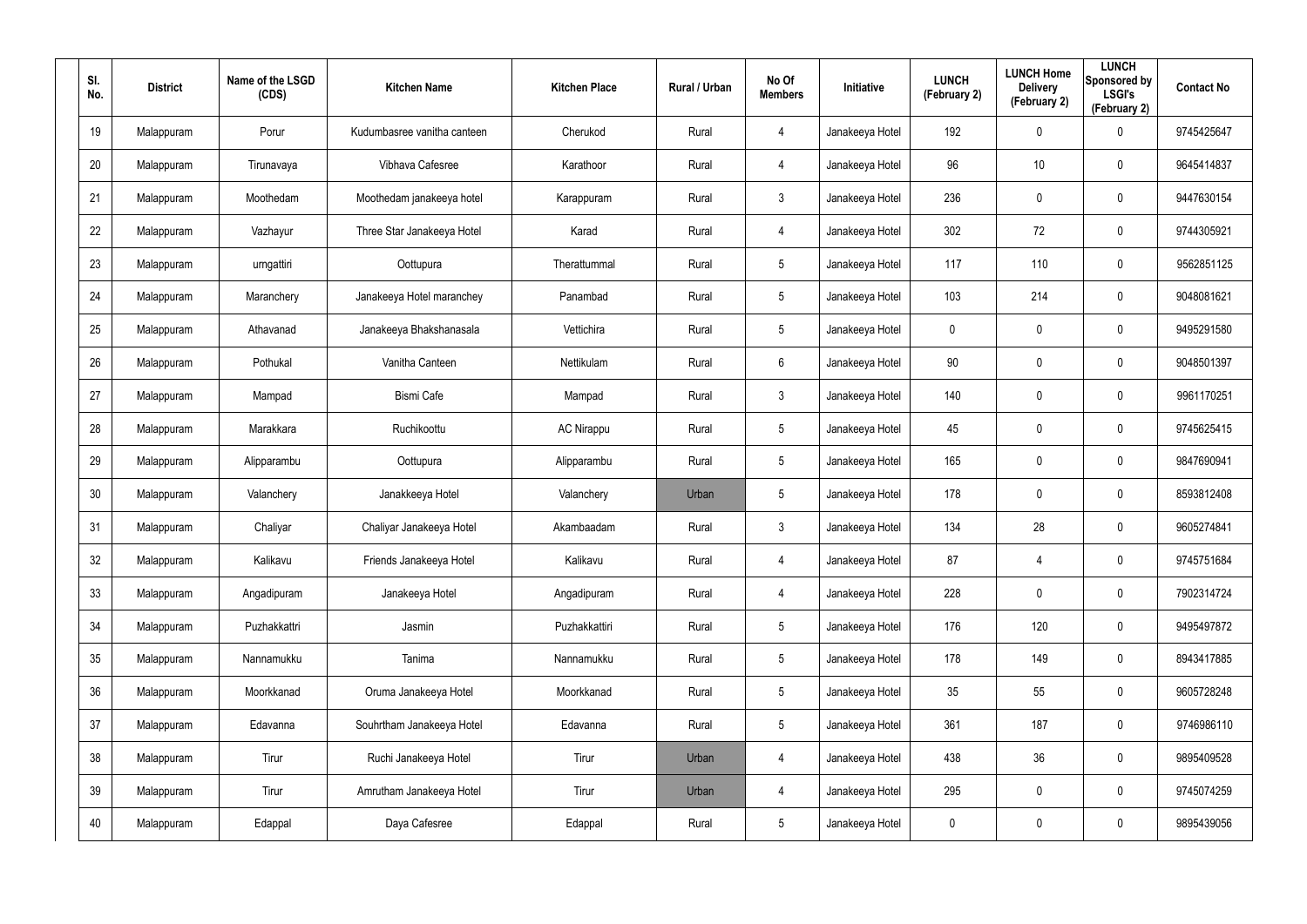| SI.<br>No. | <b>District</b> | Name of the LSGD<br>(CDS) | <b>Kitchen Name</b>                               | <b>Kitchen Place</b>   | Rural / Urban | No Of<br><b>Members</b> | <b>Initiative</b> | <b>LUNCH</b><br>(February 2) | <b>LUNCH Home</b><br><b>Delivery</b><br>(February 2) | <b>LUNCH</b><br>Sponsored by<br><b>LSGI's</b><br>(February 2) | <b>Contact No</b> |
|------------|-----------------|---------------------------|---------------------------------------------------|------------------------|---------------|-------------------------|-------------------|------------------------------|------------------------------------------------------|---------------------------------------------------------------|-------------------|
| 41         | Malappuram      | Koottilangadi             | Janakeeya Hotel                                   | Koottilangadi          | Rural         |                         | Janakeeya Hotel   | 55                           | 35                                                   | $\boldsymbol{0}$                                              | 9539471939        |
| 42         | Malappuram      | Vattamkulam               | Vibhava Janakeeya Hotel                           | Edappal                | Rural         | 4                       | Janakeeya Hotel   | 165                          | 0                                                    | $\mathbf 0$                                                   | 9744844512        |
| 43         | Malappuram      | Nilambur                  | Annapporna Janakeeya Hotel                        | Nilambur               | Urban         | 8                       | Janakeeya Hotel   | 357                          | 98                                                   | $\pmb{0}$                                                     | 8547795364        |
| 44         | Malappuram      | Puzhakkattri              | PT Group                                          | Ramapuram              | Rural         | 4                       | Janakeeya Hotel   | 164                          | 52                                                   | $\pmb{0}$                                                     | 9745108676        |
| 45         | Malappuram      | Vazhikkadavu              | Vanitha Janakeeya Hotel                           | Manimooli              | Rural         | 4                       | Janakeeya Hotel   | 163                          | 61                                                   | $\pmb{0}$                                                     | 8943046755        |
| 46         | Malappuram      | Chungathara               | Chungathara Annapoorna Vanitha<br>Janakeeya Hotel | Chalikkulam            | Rural         | $\mathbf{3}$            | Janakeeya Hotel   | 0                            | 0                                                    | $\mathbf 0$                                                   | 9745674102        |
| 47         | Malappuram      | Vallikunnu                | Punathil Janakeeya Hotel                          | Vallikunnu             | Rural         | 4                       | Janakeeya Hotel   | 95                           | 175                                                  | $\mathbf 0$                                                   | 9946051042        |
| 48         | Malappuram      | Tirurangadi               | Nirmalyam Janakeeya Hotel                         | Chanthappadi           | Urban         | $5\overline{)}$         | Janakeeya Hotel   | 0                            | 0                                                    | $\mathbf 0$                                                   | 9895168511        |
| 49         | Malappuram      | Purathur                  | Purathur Janakeeya Hotel                          | Kavilakkad             | Rural         | $\mathbf{3}$            | Janakeeya Hotel   | 78                           | 45                                                   | $\mathbf 0$                                                   | 9645170119        |
| 50         | Malappuram      | Kuruva                    | Swad                                              | Ambalaparamb           | Rural         | 4                       | Janakeeya Hotel   | 61                           | 84                                                   | $\mathbf 0$                                                   | 9495993543        |
| 51         | Malappuram      | Perumanna Klari           | Perumanna Klari Janakeeya Hotel                   | Near Panjayathu office | Rural         | $\mathbf{3}$            | Janakeeya Hotel   | 80                           | $\mathbf 0$                                          | $\mathbf 0$                                                   | 7306197556        |
| 52         | Malappuram      | Kuttippuram               | Janakeeya Hotel Kuttippurram                      | Kuttipuram             | Rural         | $5\overline{)}$         | Janakeeya Hotel   | 209                          | 0                                                    | $\mathbf 0$                                                   | 8921459017        |
| 53         | Malappuram      | Niramaruthur              | Annapporna Janakeeya Hotel                        | Mangad                 | Rural         | $\mathbf{3}$            | Janakeeya Hotel   | 131                          | $\mathbf 0$                                          | $\mathbf 0$                                                   | 9746334349        |
| 54         | Malappuram      | Veliyancode               | Cafe Kudumbashree                                 | Eramangalam            | Rural         | $\mathbf{3}$            | Janakeeya Hotel   | 93                           | 86                                                   | $\pmb{0}$                                                     | 9567575145        |
| 55         | Malappuram      | Pulilkal                  | Ruchi Koottu Janakeeya Hotel                      | Pulikkal               | Rural         | 4                       | Janakeeya Hotel   | 170                          | 23                                                   | $\mathbf 0$                                                   | 9947039208        |
| 56         | Malappuram      | Karuvarakund              | Janakeeya Hotel                                   | Karuvarakund           | Rural         | 4                       | Janakeeya Hotel   | 212                          | 30                                                   | $\mathbf 0$                                                   | 9562233316        |
| 57         | Malappuram      | Thuvvur                   | Janakeeya Hotel                                   | Thuvvur                | Rural         | $5\phantom{.0}$         | Janakeeya Hotel   | 114                          | 36                                                   | $\mathbf 0$                                                   | 8075365565        |
| 58         | Malappuram      | Kottakkal                 | Kottakkal Janakeeya Hotel                         | Kottakkal              | Urban         | $\mathbf{3}$            | Janakeeya Hotel   | 367                          | $\mathbf 0$                                          | $\mathbf 0$                                                   | 9946216609        |
| 59         | Malappuram      | Kuzhimanna                | Mythri Janakkeeya Hotel                           | Cheruparamb            | Rural         | 4                       | Janakeeya Hotel   | 145                          | 69                                                   | $\mathbf 0$                                                   | 9961738543        |
| 60         | Malappuram      | Talakkad                  | Talakkad Janakeeya Hotel                          | <b>BP</b> Angadi       | Rural         | 4                       | Janakeeya Hotel   | $\mathbf 0$                  | 0                                                    | $\mathbf 0$                                                   | 9447824517        |
| 61         | Malappuram      | Areecode                  | Haritha sree Janakeeya Hotel                      | Pookottuchola          | Rural         | 4                       | Janakeeya Hotel   | 91                           | 26                                                   | $\mathbf 0$                                                   | 7025072558        |
| 62         | Malappuram      | Cherukkavu                | Kitchen Hut Janakeeya Hotel                       | Chevayoor              | Rural         | $\overline{4}$          | Janakeeya Hoel    | 174                          | 57                                                   | $\mathbf 0$                                                   | 9895195887        |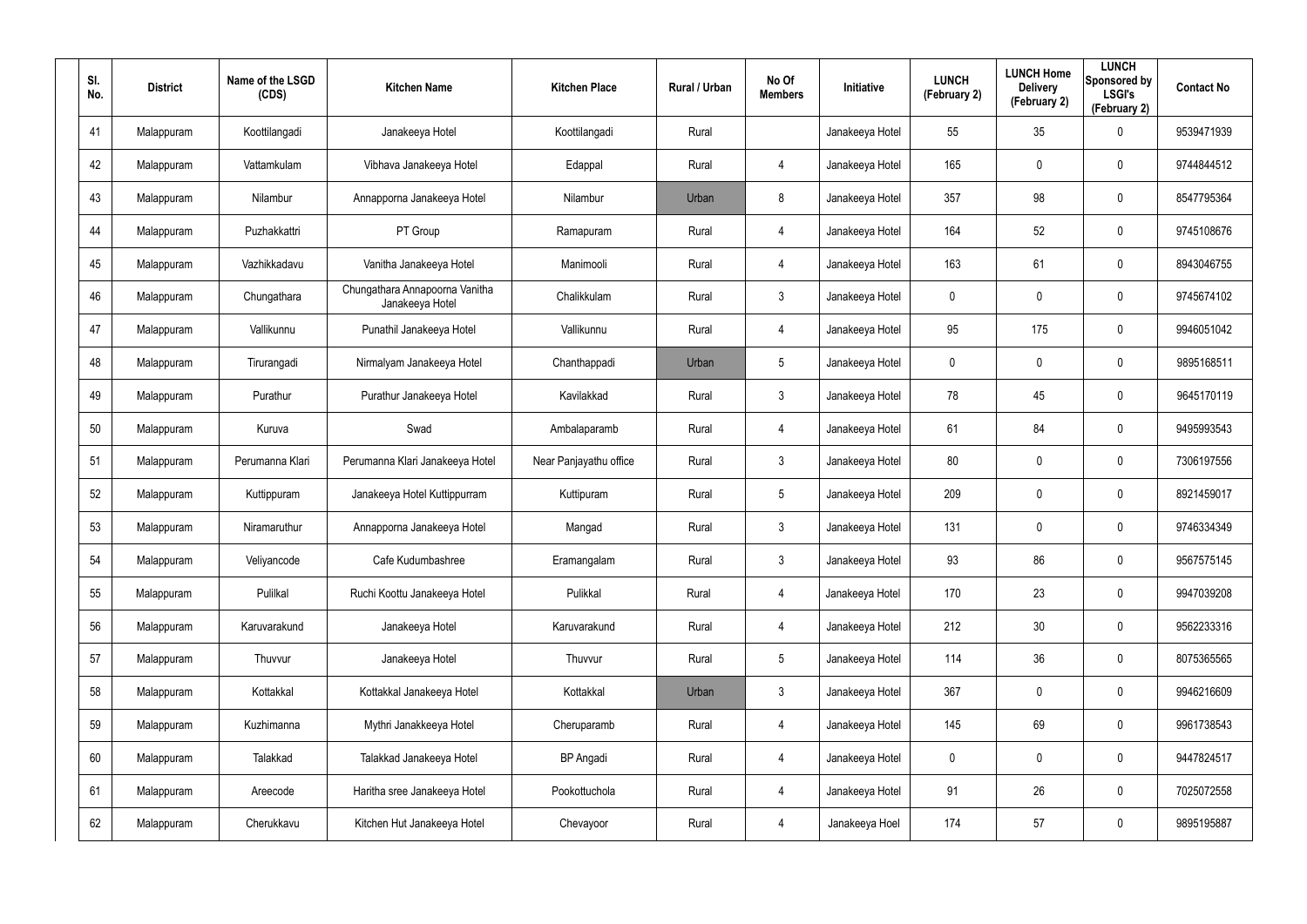|     | SI.<br>No. | <b>District</b> | Name of the LSGD<br>(CDS) | <b>Kitchen Name</b>        | <b>Kitchen Place</b> | Rural / Urban | No Of<br><b>Members</b> | Initiative      | <b>LUNCH</b><br>(February 2) | <b>LUNCH Home</b><br><b>Delivery</b><br>(February 2) | <b>LUNCH</b><br>Sponsored by<br><b>LSGI's</b><br>(February 2) | <b>Contact No</b> |
|-----|------------|-----------------|---------------------------|----------------------------|----------------------|---------------|-------------------------|-----------------|------------------------------|------------------------------------------------------|---------------------------------------------------------------|-------------------|
|     | 63         | Malappuram      | Thiruvali                 | Janakeeya hotel            | Thiruvali            | Rural         | $5\phantom{.0}$         | Janakeeya Botal | $\mathbf 0$                  | 0                                                    | $\mathbf 0$                                                   | 9746385945        |
| 127 | 64         | Malappuram      | Alamcode                  | Janakeeya hotel            | Alamcode             | Rural         | $5\phantom{.0}$         | Janakeeya Hotal | 171                          | 147                                                  | $\mathbf 0$                                                   | 8129368109        |
|     | 65         | Malappuram      | Manjeri 1                 | Cafe Janakeeya hotel       | Manjeri              | Urban         | $6\phantom{.}6$         | Janakeeya Hotal | 226                          | 20                                                   | 4                                                             | 7336671011        |
|     | 66         | Malappuram      | kalpakanchery             | Janakeeya HOTEL            | Kalpakanchery        | Rural         | $\overline{4}$          | Janakeeya Hotel | 105                          | 0                                                    | $\mathbf 0$                                                   | 9048929947        |
|     | 67         | Malappuram      | Kodur                     | Janakeeya hotel            | vadakkemanna         | Rural         | $3\phantom{a}$          | Janakeeya hotel | 168                          | 0                                                    | $\mathbf 0$                                                   | 9605430938        |
|     | 68         | Malappuram      | Anakayam                  | janakeeya hotel            | Anakayam             | Rural         | $5\phantom{.0}$         | Janakeeya hotel | 235                          | 0                                                    | $\mathbf 0$                                                   | 7025840671        |
|     | 69         | Malappuram      | Malappuram                | Janakeeya Hotel            | Malappuram           | Urban         | $\mathbf{3}$            | Janakeeya Hotal | 199                          | 54                                                   | $\pmb{0}$                                                     | 8281125864        |
|     | 70         | Malappuram      | Tanur                     | Azhimukham Janakeeya hotel | tanur                | Urban         | $\mathbf{3}$            | Janakeeya Hotel | 171                          | 0                                                    | $\mathbf 0$                                                   | 7594914843        |
|     | 71         | Malappuram      | Elamkulam                 | Janapriya                  | Kunnakav             | Rural         | $\overline{\mathbf{4}}$ | Janakeeya Hotel | 219                          | 0                                                    | $\boldsymbol{0}$                                              | 9496725446        |
|     | 72         | Malappuram      | Wandoor                   | Janakeeya Hotel            | wandoor              | Rural         | 4                       | Janakeeya Hotel | 162                          | 0                                                    | $\mathbf 0$                                                   | 8086064498        |
|     | 73         | Malappuram      | Perinthalmanna            | samrthi janakeeya hotei    | Perinthalmanna       | Urban         | $5\phantom{.0}$         | Janakeeya hotel | $\mathbf 0$                  | 0                                                    | $\boldsymbol{0}$                                              | 7994259773        |
|     | 74         | Malappuram      | Munniyur                  | Oottupura                  | Munniyur             | Rural         | $5\phantom{.0}$         | Janakeeya Hotel | 184                          | 196                                                  | $\mathbf 0$                                                   |                   |
|     | 75         | Malappuram      | AR Nagar                  | Aiswarya                   | <b>AR Nagar</b>      | Rural         | $3\phantom{a}$          | Janakeeya Hotel | 212                          | 0                                                    | $\pmb{0}$                                                     |                   |
|     | 76         | Malappuram      | Thenjippalam              | Nanma                      | Thenjippalam         | Rural         |                         | Janakeeya Hotel | 312                          | 96                                                   | $\pmb{0}$                                                     |                   |
|     | 77         | Malappuram      | Peruvallur                | Anugraha                   | Super bazar          | Rural         | $5\phantom{.0}$         | Jankeeya Hotel  | 225                          | 142                                                  | $\overline{2}$                                                | 9747037665        |
|     | 78         | Malappuram      | Muthuvallur               | Nanma janakeeya hotel      | Muthuparambu         | Rural         | $3\phantom{a}$          | Janakeeya hotel | 421                          | 0                                                    | $\pmb{0}$                                                     | 9744406501        |
|     | 79         | Malappuram      | mankada                   | janakeeya hatel            | Aryiranazhipadi      | Rural         | $3\phantom{a}$          | janakeeya hotel | 154                          | 64                                                   | $\pmb{0}$                                                     | 9539855520        |
|     | 80         | Malappuram      | Vengara                   | Ponnoos hotel              | Vengara              | Rural         | $\overline{\mathbf{4}}$ | Janakeeya hotel | 259                          | 0                                                    | $\pmb{0}$                                                     | 9947424618        |
|     | 81         | Malappuram      | Pulpatta                  | Santhwanam Janakeeya hotel | Padikkal parambil    | Rural         | 5 <sub>5</sub>          | Janakeeya hotel | 371                          | 326                                                  | $\mathbf 0$                                                   | 9526367569        |
|     | 82         | Malappuram      | Keezhattur                | Keezhattur Janakeeya hotel | Keezhattur           | Rural         | $\overline{\mathbf{4}}$ | Janakeeya hotel | 75                           | 0                                                    | $\pmb{0}$                                                     | 9539209640        |
|     | 83         | Malappuram      | Cherumundam               | Nanma janakeeya hotel      | Manchingapara        | Rural         | 4                       | Janakeeya hotel | 95                           | 0                                                    | $\mathbf 0$                                                   | 9496048689        |
|     | 84         | Malappuram      | Chelambre                 | Soorya Janakeeya hotel     | Pulluparamb          | Rural         | $3\phantom{a}$          | Janakeeya hotel | 74                           | 103                                                  | $\pmb{0}$                                                     | 7994179285        |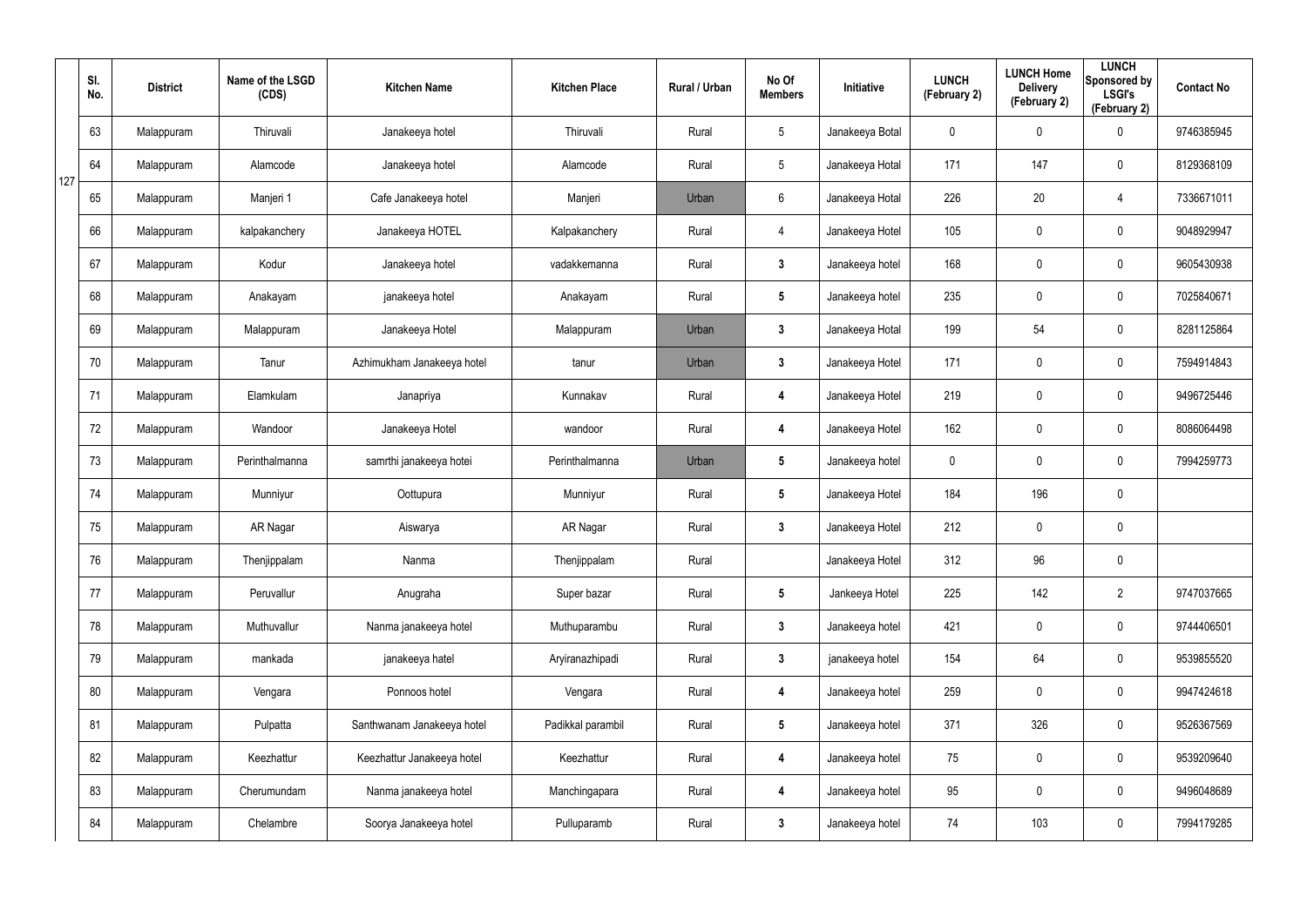| SI.<br>No. | <b>District</b> | Name of the LSGD<br>(CDS) | <b>Kitchen Name</b>      | <b>Kitchen Place</b> | Rural / Urban | No Of<br><b>Members</b> | Initiative      | <b>LUNCH</b><br>(February 2) | <b>LUNCH Home</b><br><b>Delivery</b><br>(February 2) | <b>LUNCH</b><br>Sponsored by<br><b>LSGI's</b><br>(February 2) | <b>Contact No</b> |
|------------|-----------------|---------------------------|--------------------------|----------------------|---------------|-------------------------|-----------------|------------------------------|------------------------------------------------------|---------------------------------------------------------------|-------------------|
| 85         | Malappuram      | Ponmala                   | Janakeeya hotel          | Chappangadi          | Rural         | 4                       | Janakeeya hotel | $\mathbf 0$                  | 0                                                    | $\boldsymbol{0}$                                              | 9605811748        |
| 86         | Malappuram      | Thennala                  | <b>Bismi Hotel</b>       | Pookkiparamb         | Rural         | 4                       | Jankeeya Hotel  | 248                          | $\mathbf 0$                                          | $\mathbf 0$                                                   | 9995757092        |
| 87         | Malappuram      | Tanalur                   | Janakeeya Hotel          | Tanalur              | Rural         |                         | Jankeeya Hotel  | 281                          | $\mathbf 0$                                          | $\pmb{0}$                                                     |                   |
| 88         | Malappuram      | Parappur                  | Janakeeya Hotel          | chullipparambu       | Rural         | $5\phantom{.0}$         | Janakeeya Hotel | 296                          | 0                                                    | $\pmb{0}$                                                     | 9961091317        |
| 89         | Malappuram      | Edarikkode                | Janakeeya Hotel          | Edarikkod            | Rural         | $\mathbf{3}$            | Janakeeya Hotel | $\mathbf 0$                  | $\mathbf 0$                                          | $\mathbf 0$                                                   | 8089003770        |
| 90         | Malappuram      | Oorakam                   | Ammoos                   | Panchayath padi      | Rural         | $\mathbf{3}$            | Janakeeya Hotel | 267                          | 0                                                    | $\pmb{0}$                                                     | 9526449294        |
| 91         | Malappuram      | Nannambra                 | Veeturuchi               | Kundoor Athani       | Rural         | 4                       | Janakeeya Hotel | 29                           | 228                                                  | $\mathbf 0$                                                   | 9400618659        |
| 92         | Malappuram      | Pandikkad                 | Janakeeya Hotel          | Pandikkad            | Rural         | 4                       | Janakeeya Hotel | 185                          | 0                                                    | $\mathbf 0$                                                   | 9995504081        |
| 93         | Malappuram      | Chokkad                   | Natturuchi               | Chokkad              | Rural         |                         | Janakeeya Hotel | 78                           | 21                                                   | $\pmb{0}$                                                     |                   |
| 94         | Malappuram      | Cheekode                  | Cheekode Janakeeya Hotel | Cheekode             | Rural         |                         | Janakeeya Hotel | 87                           | 57                                                   | $\mathbf 0$                                                   |                   |
| 95         | Malappuram      | Makkarapparamb            | Subiksha                 | Makkarapparamb       | Rural         | $\mathbf{3}$            | Janakeeya Hotel | 55                           | 23                                                   | $\mathbf 0$                                                   | 8089003770        |
| 96         | Malappuram      | Ponnani-1                 | Devi Janakeeya Hotel     | Ponnani              | Urban         | $5\phantom{.0}$         | Janakeeya Hotel | $\mathbf 0$                  | 0                                                    | $\mathbf 0$                                                   | 9961919097        |
| 97         | malappuram      | mangalam                  | Soubagya                 | mangalam             | Rural         | $5\phantom{.0}$         | janakeeya hotel | 131                          | 44                                                   | $\pmb{0}$                                                     |                   |
| 98         | Malappuram      | Trikkalangode             | janakeeya hotel          | karakkunnu           | Rural         | $6\phantom{1}$          | Janakeeya Hotel | 226                          | $\pmb{0}$                                            | $\pmb{0}$                                                     |                   |
| 99         | Malppuram       | Morayoor                  | Janakeeya hotel          | Valanchery           | Rural         | $\mathbf{3}$            | Janakeeya hotel | 85                           | $\mathbf 0$                                          | $\mathbf 0$                                                   |                   |
| 100        | Malappuram      | Perumbadapp               | Janakeeya hotel          | Perumbadapp          | Rural         | 4                       | Janakeeya hotel | $\mathbf 0$                  | 0                                                    | $\mathbf 0$                                                   |                   |
| 101        | Malappuram      | Tirur                     | Samruthi Janakeeya Hotel | Vettom               | <b>RURAL</b>  |                         | Janakeeya hotel | 115                          | 214                                                  | $\mathbf 0$                                                   |                   |
| 102        | Malappuram      | Kondotty                  | Janakeeya hotel          | vazhakad             | <b>RURAL</b>  |                         | janakeeya hotel | 317                          | 218                                                  | $\pmb{0}$                                                     |                   |
| 103        | Malappuram      | Pulamanthol               | Janakeeya hotel          | pulamanthole         | <b>RURAL</b>  | 4                       | Janakeeya hotel | 181                          | $\pmb{0}$                                            | $\mathbf 0$                                                   |                   |
| 104        | Malappuram      | Valavannur                | Jankeeya hotel           | Valavannur           | <b>RURAL</b>  |                         | Janakeeya hotel | 250                          | $\pmb{0}$                                            | $\pmb{0}$                                                     |                   |
| 105        | Malappuram      | kottakkal                 | Janakeeya hotel          | kotakkal             | <b>URBAN</b>  |                         | Janakeeya hotel | 301                          | $\pmb{0}$                                            | $\mathbf 0$                                                   |                   |
| 106        | Malappuram      | Vettom                    | Thripthi Janakeeya Hotel | vettom               | <b>RURAL</b>  |                         | Janakeeya hotel | 133                          | $30\,$                                               | $\pmb{0}$                                                     |                   |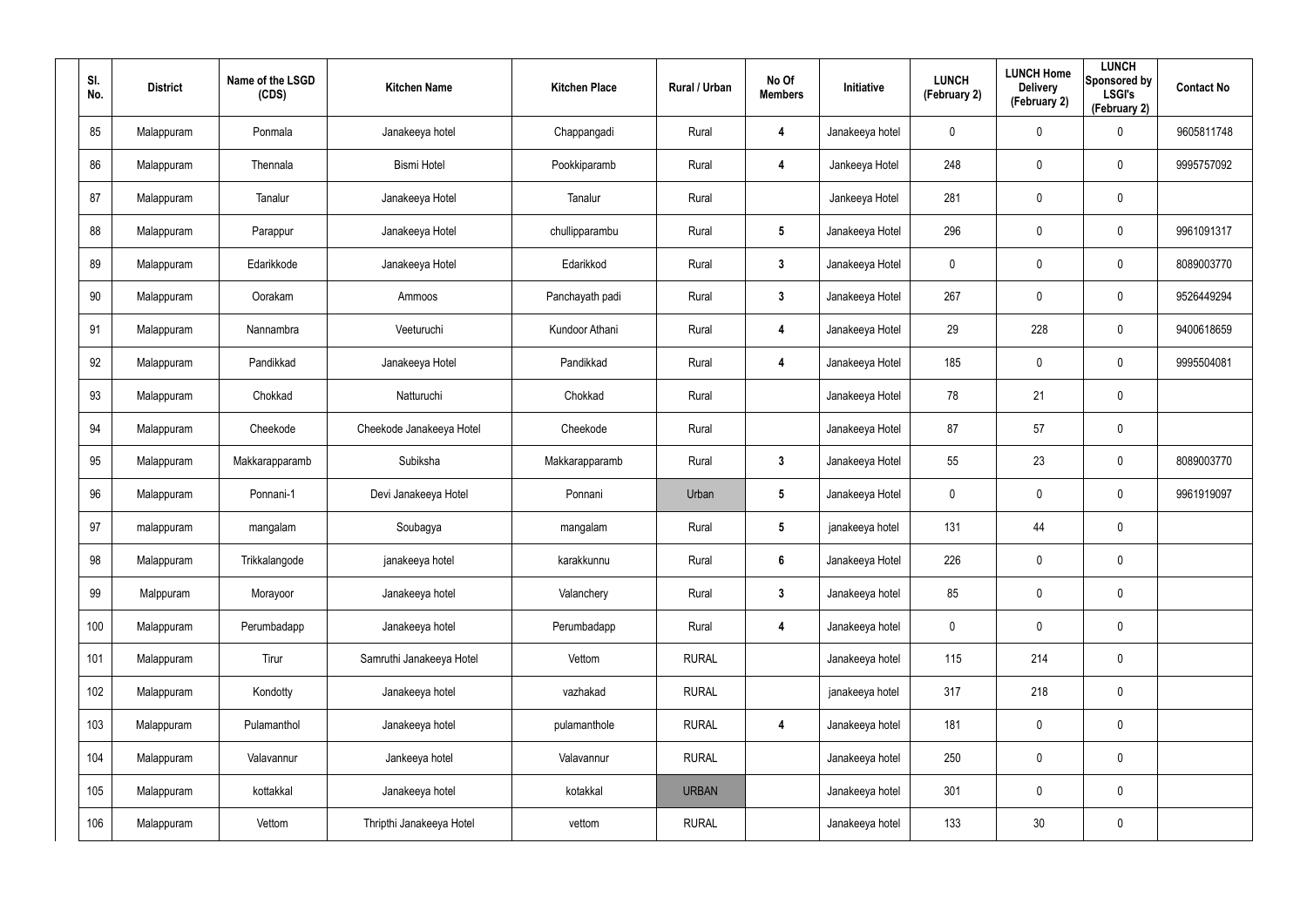| SI.<br>No. | <b>District</b> | Name of the LSGD<br>(CDS) | <b>Kitchen Name</b>        | <b>Kitchen Place</b> | Rural / Urban | No Of<br><b>Members</b> | Initiative      | <b>LUNCH</b><br>(February 2) | <b>LUNCH Home</b><br><b>Delivery</b><br>(February 2) | <b>LUNCH</b><br>Sponsored by<br><b>LSGI's</b><br>(February 2) | <b>Contact No</b> |
|------------|-----------------|---------------------------|----------------------------|----------------------|---------------|-------------------------|-----------------|------------------------------|------------------------------------------------------|---------------------------------------------------------------|-------------------|
| 107        | Malappuram      | Nilambur                  | Janakeeya hotel            | nilambur             | <b>URBAN</b>  |                         | Janakeeya hotel | 250                          | 20                                                   | $\pmb{0}$                                                     |                   |
| 108        | Malappuram      | Nilambur                  | Janakeeya hotel            | nilambur             | <b>URBAN</b>  |                         | Janakeeya hotel | 296                          | $\mathbf 0$                                          | $\pmb{0}$                                                     |                   |
| 109        | Malappuram      | Vallikkunn                | Rasakkut                   |                      | Rural         |                         | janakeeyahotel  | 165                          | 133                                                  | $\mathbf 0$                                                   |                   |
| 110        | Malappuram      | kuruva                    | Ruchi                      |                      | Rural         | $5\phantom{.0}$         | Janakeeyahotel  | 166                          | 26                                                   | $\mathbf 0$                                                   | 9745414800        |
| 111        | Malappuram      | Kannamangalam             | Ruchikoott                 |                      | Rural         |                         | Janakeeya Hotel | 449                          | 0                                                    | $\pmb{0}$                                                     |                   |
| 112        | Malappuram      | Othungal                  | janakeeya hotel            | Othukkungal          | Rural         | $5\phantom{.0}$         | Janakeeya Hotel | 240                          | $\mathbf 0$                                          | $\mathbf 0$                                                   | 9656716066        |
| 113        | Malappuram      | Pookkottur                | janakeeya hotel            | valluvambram         | Rural         | $\boldsymbol{4}$        | Janakeeya Hotel | 235                          | 0                                                    | $\mathbf 0$                                                   | 9447334084        |
| 114        | Malappuram      | Edakkara                  | Edakkara janakeeya hotel   |                      | Rural         |                         | janakeeya hotel | 262                          | 0                                                    | $\pmb{0}$                                                     |                   |
| 115        | Malappuram      | porur                     | Thanima Janakeeya Hotel    |                      | Rural         |                         | janakeeya hotel | 131                          | 0                                                    | $\mathbf 0$                                                   | 9539928567        |
| 116        | Malappuram      | pulikkal                  | Janakeeya Hotel            | pulikkal             | Rural         |                         | Janakeeya Hotel | 152                          | 66                                                   | $\mathbf 0$                                                   |                   |
| 117        | malappuram      | thanur                    | amma janakeeyahottel       |                      | <b>URBAN</b>  | $5\phantom{.0}$         | janakeeyahottel | 388                          | 0                                                    | $\mathbf 0$                                                   |                   |
| 118        | malappuram      | pallikkal                 | padheyam janakeeyahottel   |                      | Rural         | $5\phantom{.0}$         | janakeeyahotel  | 141                          | 76                                                   | $\mathbf 0$                                                   |                   |
| 119        | Malappuram      | chelembra                 | janakeeyahotel2            |                      | Rural         |                         | janakeeyahotel  | 167                          | 76                                                   | $\mathbf 0$                                                   |                   |
| 120        | Malappuram      | Purathur                  | Safa Janakeeya Hotel       | Paravanna            | Rural         | $5\phantom{.0}$         | Janakeeya Hotel | 100                          | $30\,$                                               | $\pmb{0}$                                                     |                   |
| 121        | malappuram      | vazhayur                  | puthuma janakeeyahotel     |                      | Rural         |                         | janakeeyahotel  | 165                          | 45                                                   | $\mathbf 0$                                                   |                   |
| 122        | malappuram      | mangalam                  | janakeeyahotel2            |                      | Rural         |                         | janakeeyahotel  | 317                          | 181                                                  | $\mathbf 0$                                                   |                   |
| 123        | malappuram      | kuttippuram               | nilayoram janakeeya hotel  |                      |               | $\overline{\mathbf{4}}$ | janakeeyahotel  | 152                          | $\pmb{0}$                                            | $\mathbf 0$                                                   |                   |
| 124        | malapluram      | thazhekode                | Thazhekode Janakeeya Hotel |                      | Rural         |                         |                 | $\mathbf 0$                  | 0                                                    | $\mathbf 0$                                                   |                   |
| 125        | malappuram      | munniyur                  | my kitchen                 | Alinchuvad           | Rural         | $5\phantom{.0}$         | janakeeya hotel | 162                          | 193                                                  | $\mathbf{1}$                                                  | 8589809765        |
| 126        | Malappuram      | Mangalam                  | Ruchikkoottu               | Mangalam             | Rural         | $\overline{\mathbf{4}}$ | Janakeeya hotel | 162                          | 43                                                   | $\mathbf 0$                                                   |                   |
| 127        | Malappuram      | Ponnani                   | Thripthi                   | Ponnani              | Urban         |                         |                 | 165                          | 0                                                    | $\mathbf 0$                                                   |                   |
| 128        | Malappuram      | Tanur                     | Krishna                    | Tanur                | urban         |                         | janakeeya hotel | 70                           | 0                                                    | $\pmb{0}$                                                     |                   |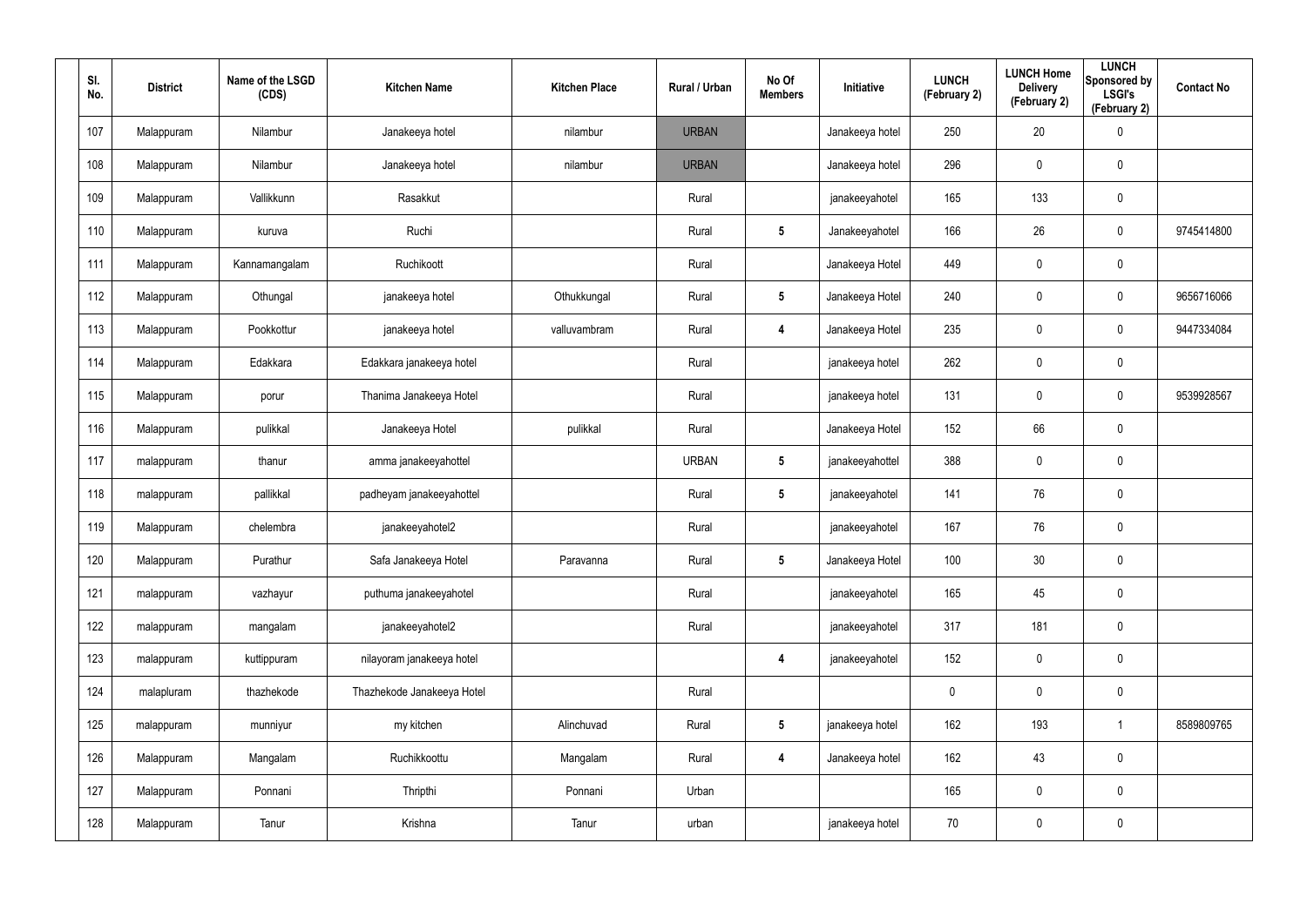|     | SI.<br>No.      | <b>District</b> | Name of the LSGD<br>(CDS) | <b>Kitchen Name</b>             | <b>Kitchen Place</b>                      | Rural / Urban | No Of<br><b>Members</b> | Initiative      | <b>LUNCH</b><br>(February 2) | <b>LUNCH Home</b><br><b>Delivery</b><br>(February 2) | <b>LUNCH</b><br>Sponsored by<br><b>LSGI's</b><br>(February 2) | <b>Contact No</b> |
|-----|-----------------|-----------------|---------------------------|---------------------------------|-------------------------------------------|---------------|-------------------------|-----------------|------------------------------|------------------------------------------------------|---------------------------------------------------------------|-------------------|
| 127 |                 |                 |                           |                                 |                                           |               | 443                     |                 | 21753                        | 5488                                                 | 14                                                            |                   |
|     |                 | Palakkad        | Elapully                  | Nakshathra Vanitha canteen      | Canteen                                   | Rural         | $\overline{4}$          | Janakeeya Hotel | 140                          | 0                                                    | $\mathbf 0$                                                   | 8547384972        |
|     | $\overline{2}$  | Palakkad        | Nalleppilly               | Vanitha Canteen                 | Canteen                                   | Rural         | $\overline{4}$          | Janakeeya Hotel | 155                          | 0                                                    | $\mathbf 0$                                                   | 9656232569        |
|     | 3               | Palakkad        | Chittur                   | Thanal vanitha Canteen          | Thathamangalam, Mettuvalavu               | Urban         | $\mathbf{3}$            | Janakeeya Hotel | 361                          | $\mathbf 0$                                          | $\boldsymbol{0}$                                              | 9447105400        |
|     | $\overline{4}$  | Palakkad        | chittur                   | urapp janakeeya hotel           | Anicode junction                          | urban         | $5\phantom{.0}$         | Janakeeya hotel | 156                          | 0                                                    | $\mathbf 0$                                                   | 9349930549        |
|     | 5               | Palakkad        | polpully                  | subiksha janakeeya hotel        | kallootiyal                               | Rural         | $5\phantom{.0}$         | Janakeeya hotel | 168                          | 0                                                    | $\boldsymbol{0}$                                              | 9495197498        |
|     | 6               | Palakkad        | Eruthenpathy              | Nila janakeeya hotel            | Mooniilmada muniyappan<br>kshethram near  | Rural         | $5\phantom{.0}$         | Janakeeya hotel | 115                          | 0                                                    | $\mathbf 0$                                                   | 9037290925        |
|     | 7               | Palakkad        | Perumatty                 | Nanam Janakeeya hotel           | kannimari                                 | Rural         | $\mathbf{3}$            | Janakeeya hotel | 121                          | 0                                                    | $\boldsymbol{0}$                                              | 9605529657        |
|     | 8               | Palakkad        | Vadakarapathy             | soubhagya janakeeya hotel       | vadakarapathy panchayath                  | Rural         | $5\phantom{.0}$         | Janakeeya hotel | 154                          | 0                                                    | $\mathbf 0$                                                   | 9633578756        |
|     | 9               | Palakkad        | Kozhinjampara             | Sreesakthi Janakeeya hotel      | Kozhinjampara<br>gramapanchayth, near bus | Rural         | $5\phantom{.0}$         | Janakeeya hotel | 155                          | 0                                                    | $\boldsymbol{0}$                                              | 9847121105        |
|     | 10              | Palakkad        | Vadakkenchery             | Oottupura Vanitha Canteen       | Panchayath building,<br>Vadakkenchery     | Rural         | $\overline{4}$          | Janakeeya Hotel | 234                          | 0                                                    | $\boldsymbol{0}$                                              | 9656360141        |
|     | 11              | Palakkad        | PKD North                 | Cafesree                        | opp. ksrtc bus stand,<br>Manjakulam road  | Urban         | $5\phantom{.0}$         | Janakeeya Hotel | 0                            | 0                                                    | $\boldsymbol{0}$                                              | 9037332005        |
|     | 12 <sup>°</sup> | Palakkad        | Ongallur                  | Amma canteen                    | Ongallur vipanana kendram                 | Rural         | $\overline{4}$          | Janakeeya Hotel | 111                          | 0                                                    | $\boldsymbol{0}$                                              | 7560924507        |
|     | 13              | Palakkad        | Muthuthala                | Sreelakshmi vanitha canteen     | Muthuthala panchayath                     | Rural         | $\overline{4}$          | Janakeeya Hotel | 98                           | 0                                                    | $\mathbf 0$                                                   | 7558865485        |
|     | 14              | Palakkad        | Koppam                    | Natturuchi kudumbashree cafe    | Near koppam village                       | Rural         | $5\phantom{.0}$         | Janakeeya Hotel | 147                          | $\mathbf 0$                                          | $\mathbf 0$                                                   | 8075779172        |
|     | 15              | Palakkad        | Paruthur                  | Mamatty vanitha canteen         | Near panchayath                           | Rural         | $5\phantom{.0}$         | Janakeeya Hotel | 30                           | 0                                                    | $\mathbf 0$                                                   | 9544847874        |
|     | 16              | Palakkad        | Vilayur                   | Souhritha caffesree (Ruchipura) | Near Vilayur Panchayath                   | Rural         | $6\phantom{.}6$         | Janakeeya Hotel | 160                          | $\boldsymbol{0}$                                     | $\mathbf 0$                                                   | 9747342046        |
|     | 17              | palakkad        | Kulukkallur               | Snehitha Janakeeya hotel        | Kulukkallur panchayath                    | Rural         | $5\phantom{.0}$         | Janakeeya hotel | 98                           | 0                                                    | $\mathbf 0$                                                   | 9746701454        |
|     | 18              | Palakkad        | Pattambi                  | Janakeeya hotel                 | near Govt samskritha college,<br>Pattambi | Urban         | 4                       | Janakeeya hotel | 0                            | $\boldsymbol{0}$                                     | $\mathbf 0$                                                   | 9562043428        |
|     | 19              | Palakkad        | Erimayur                  | Thanima Vanitha Canteen         | Panchayath building, Erimayur             | Rural         | $5\phantom{.0}$         | Janakeeya Hotel | 50                           | 0                                                    | $\overline{2}$                                                | 9746440633        |
|     | 20              | Palakkad        | Kizhekkencheri            | Vanitha Canteen                 | Panchayath Building,<br>Kizhakkenchery    | Rural         | $\overline{4}$          | Janakeeya Hotel | 108                          | $\boldsymbol{0}$                                     | 1                                                             | 9747923418        |
|     | 21              | Palakkad        | Peringottukkurrissi       | Aiswarya Vanitha canteen        | Panchayth building                        | Rural         | $\mathfrak{Z}$          | Janakeeya Hotel | 84                           | 0                                                    | $\boldsymbol{0}$                                              | 9048665884        |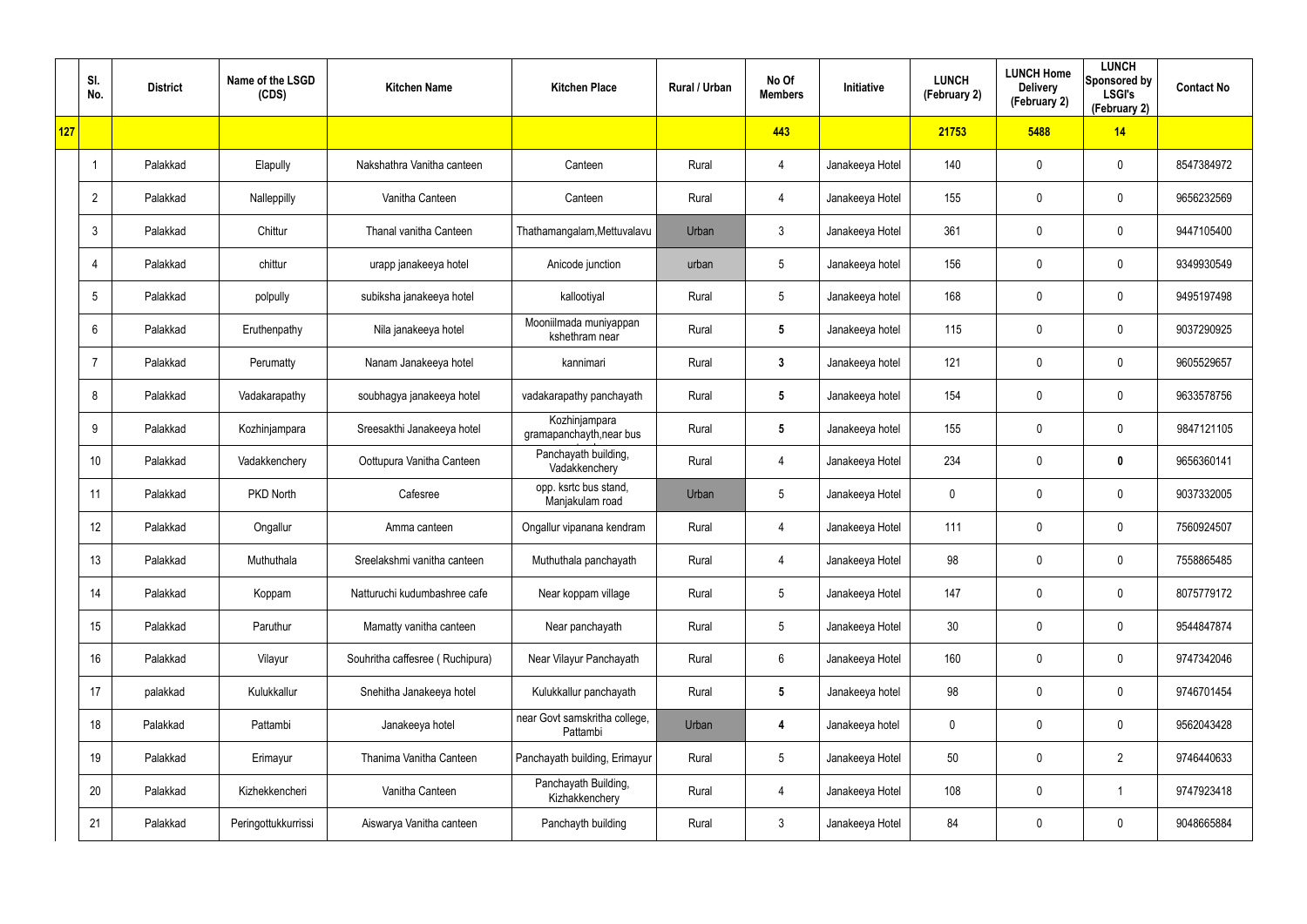| SI.<br>No. | <b>District</b> | Name of the LSGD<br>(CDS) | <b>Kitchen Name</b>                      | <b>Kitchen Place</b>                   | Rural / Urban | No Of<br><b>Members</b> | <b>Initiative</b> | <b>LUNCH</b><br>(February 2) | <b>LUNCH Home</b><br><b>Delivery</b><br>(February 2) | <b>LUNCH</b><br>Sponsored by<br><b>LSGI's</b><br>(February 2) | <b>Contact No</b> |
|------------|-----------------|---------------------------|------------------------------------------|----------------------------------------|---------------|-------------------------|-------------------|------------------------------|------------------------------------------------------|---------------------------------------------------------------|-------------------|
| 22         | Palakkad        | Mundoor                   | Bharath vanitha canteen                  | Panchayath building                    | Rural         | 3                       | Janakeeya Hotel   | 159                          | $\mathbf 0$                                          | $\mathbf 0$                                                   | 8592830607        |
| 23         | Palakkad        | Kodumbu                   | kripa                                    | kodumb panchayath                      | Rural         | 4                       | Janakeeya HoteL   | 70                           | 0                                                    | $\boldsymbol{0}$                                              | 9048682860        |
| 24         | Palakkad        | Thirumittakode            | Thirumuttam Janakeeya Hotel              | Karukaputhur                           | Rural         | 6                       | Janakeeya Hotel   | 115                          | 0                                                    | $\mathbf 0$                                                   | 9072841599        |
| 25         | Palakkad        | Akathethara               | Nanma canteen                            | kalyanamandapam                        | Rural         | $\mathbf{3}$            | Janakeeya Hotel   | 95                           | 0                                                    | $\mathbf 0$                                                   | 7025563510        |
| 26         | Palakkad        | Marutharoad               | flavours cantteen                        | panchayath                             | Rural         | $5\phantom{.0}$         | Janakeeya Hotela  | 134                          | 0                                                    | $\mathbf 0$                                                   | 9746227966        |
| 27         | Palakkad        | Trithala                  | Kairali Vanitha Hotel                    | Thirthala                              | Rural         | $5\overline{)}$         | Janakeeya Hotel   | 82                           | 0                                                    | $\mathbf 0$                                                   | 9048710155        |
| 28         | Palakkad        | Kongad                    | Annapoorna vanitha canteen               | Near Kongad village office             | Rural         | $5\phantom{.0}$         | Janakeeya Hotel   | 113                          | 0                                                    | $\mathbf 0$                                                   | 9645425774        |
| 29         | Palakkad        | Sreekrishnapuram          | Subiksha canteen                         | Near panchayath office                 | Rural         | $\mathbf{3}$            | Janakeeya Hotel   | 88                           | 0                                                    | $\mathbf 0$                                                   | 8086697226        |
| 30         | Palakkad        | Pallassana                | dhanalakshmi vanitha canteen             | pallassana panchayath<br>building      | Rural         | $5\phantom{.0}$         | Janakeeya Hotel   | 208                          | 0                                                    | $\mathbf 0$                                                   | 8943225892        |
| 31         | Palakkad        | Nenmmara                  | Nemmara Janakeeya hotel                  | Nemmara junction                       | Rural         | 4                       | Janakeeya hotel   | 230                          | 0                                                    | $\mathbf 0$                                                   | 8157850935        |
| 32         | Palakkad        | Ayilur                    | Janakeeya hotel                          | Thalavettanpara, Ayilur                | Rural         | $\mathbf{3}$            | Janakeeya hotel   | 147                          | 0                                                    | $\mathbf 0$                                                   | 9539517856        |
| 33         | Palakkad        | Melarkode                 | Janakeeya Hotel                          | near Melarkode panchayath              | Rural         | 4                       | Janakeeya hotel   | 99                           | 0                                                    | $\mathbf 0$                                                   | 8606193918        |
| 34         | Palakkad        | Vandazhi                  | janakeeya hotel                          | Kaniyamangalam                         | Rural         | $\mathbf{3}$            | Janakeeya hotel   | 67                           | $\mathbf 0$                                          | $\mathbf 0$                                                   | 9645919937        |
| 35         | Palakkad        | Nelliayampathy            | Janakeeya hotel                          | near Panchayat, kaikaty                | Rural         | 4                       | Janakeeya hotel   | 0                            | 0                                                    | $\pmb{0}$                                                     | 9497123529        |
| 36         | Palakkad        | Elavanchery               | Snehatheeram                             | Near GUPS, Vattekkad                   | Rural         | $5\phantom{.0}$         | Janakeeya Hotel   | 175                          | 0                                                    | $\mathbf 0$                                                   | 9744195274        |
| 37         | Palakkad        | Kollemkode                | Priya Vanitha Canteen                    | Block Panchayath Office,<br>Kollengode | Rural         | 4                       | Janakeeya Hotel   | 240                          | 0                                                    | $\pmb{0}$                                                     | 9745456764        |
| 38         | Palakkad        | Koduvayur                 | Samridhi Kudumbashree Vanitha<br>Canteen | Panchayath Building                    | Rural         | $5\phantom{.0}$         | Janakeeya Hotel   | 113                          | 0                                                    | $\mathbf 0$                                                   | 8086263595        |
| 39         | Palakkad        | Pattanchery               | Sreelakshmi vanitha canteen              | Panchayath Building                    | Rural         | 4                       | Janakeeya Hotel   | 67                           | 0                                                    | $\pmb{0}$                                                     | 8086916932        |
| 40         | Palakkad        | Pudunagaram               | Janakeeya Hotel                          | Near KSEB, Pudunagaram                 | Rural         | $\overline{\mathbf{4}}$ | Janakeeya hotel   | 0                            | 0                                                    | $\mathbf 0$                                                   | 9497241598        |
| 41         | Palakkad        | Vadavanoor                | Sree Muruka Janakeeya Hotel              | Vydhyasala, Vadavanoor                 | Rural         | $5\phantom{.0}$         | Janakeeya hotel   | 152                          | 0                                                    | $\pmb{0}$                                                     | 9567011729        |
| 42         | Palakkad        | Peruvemba                 | Samridi Janakeeya Hotel                  | Peruvemba Junction                     | Rural         | $\overline{\mathbf{4}}$ | Jankeeya hotel    | 113                          | 0                                                    | $\mathbf 0$                                                   | 918089611261      |
| 43         | Palakkad        | Muthalamada               | Janakeeya Hotel                          | Chulliyarmedu                          | Rural         | 4                       | Jankeeya hotel    | 298                          | 0                                                    | $\pmb{0}$                                                     | 9633730067        |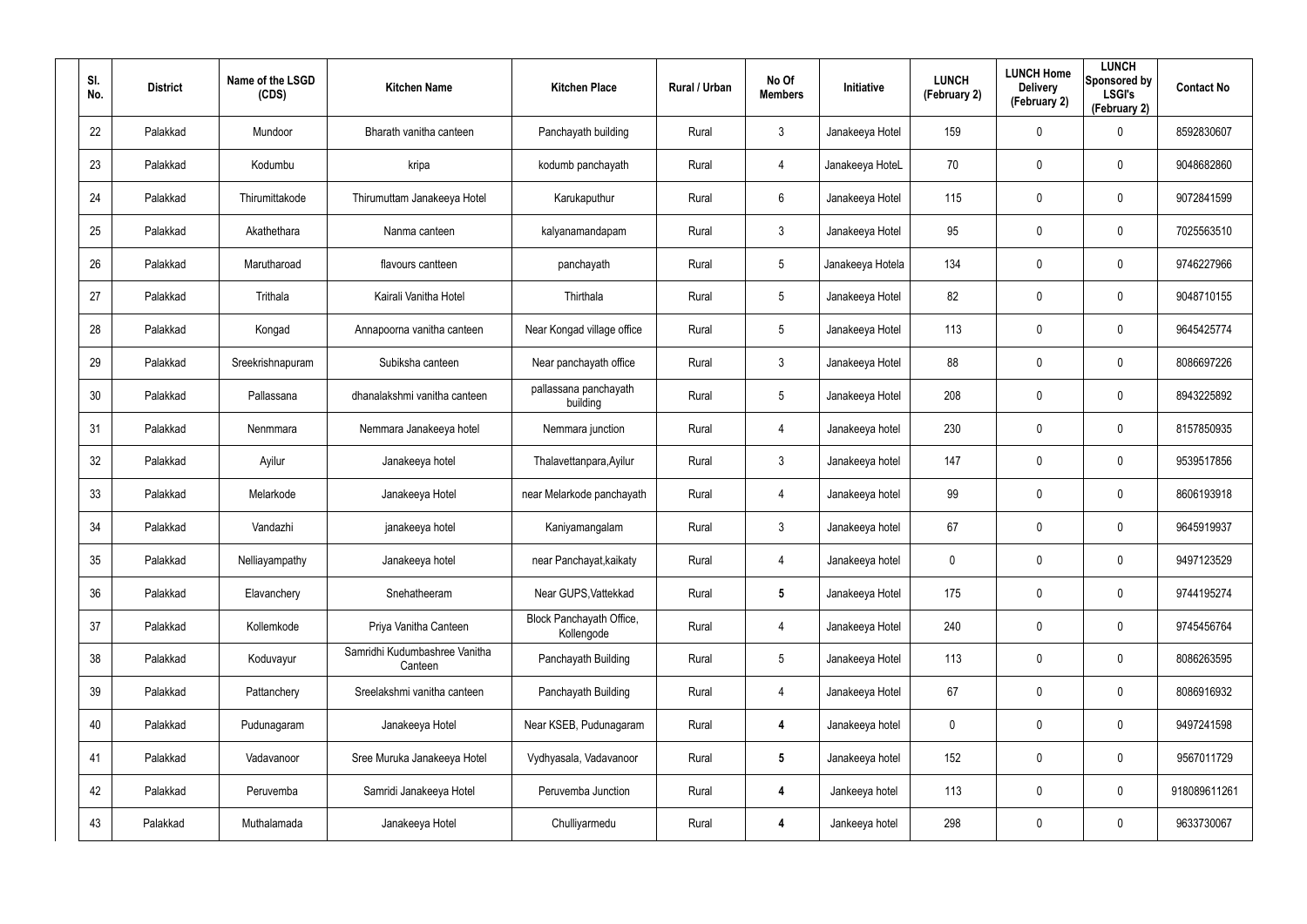|     | SI.<br>No. | <b>District</b> | Name of the LSGD<br>(CDS) | <b>Kitchen Name</b>                         | <b>Kitchen Place</b>                              | Rural / Urban | No Of<br><b>Members</b> | Initiative       | <b>LUNCH</b><br>(February 2) | <b>LUNCH Home</b><br><b>Delivery</b><br>(February 2) | <b>LUNCH</b><br>Sponsored by<br><b>LSGI's</b><br>(February 2) | <b>Contact No</b> |
|-----|------------|-----------------|---------------------------|---------------------------------------------|---------------------------------------------------|---------------|-------------------------|------------------|------------------------------|------------------------------------------------------|---------------------------------------------------------------|-------------------|
|     | 44         | Palakkad        | Cherppalasseri            | Swad Janakiyahotel, CPY                     | Scheduled caste coperative<br>society hall, cpy   | Urban         | $5\phantom{.0}$         | Janakeeya Hotel  | 236                          | 0                                                    | $\mathbf 0$                                                   | 9447746082        |
|     | 45         | Palakkad        | Vellinezhi                | Aiswarya kudumbashree                       | Adakkaputhur                                      | Rural         | $\mathbf{3}$            | Janakeeya Hotel  | 83                           | 0                                                    | $\mathbf 0$                                                   | 9747730588        |
|     | 46         | Palakkad        | Keralasseri               | Bhagyasree janakeeya hotel                  | Near village office                               | Rural         | $\mathbf{3}$            | Janakeeya Hotel  | 70                           | $\mathbf 0$                                          | $\mathbf 0$                                                   | 8606125128        |
|     | 47         | Palakkad        | Kottayi                   | Kudumbashree Vanitha canteen                | Near Kottayi Panchayath                           | Rural         | $\overline{4}$          | Jankeeya hotel   | 100                          | 0                                                    | $\mathbf 0$                                                   | 9605699847        |
|     | 48         | Palakkad        | anakkara                  | udayasurya vanitha canteen                  | kumbidi                                           | rural         | $5\phantom{.0}$         | Janakeeya Hotel  | 172                          | $\mathbf 0$                                          | $\mathbf 0$                                                   | 9895947614        |
|     | 49         | Palakkad        | kappur                    | jeevanam hotel                              | kumaranellur                                      | rural         | 6                       | Janakeeya Hotel  | 211                          | 0                                                    | $\mathbf 0$                                                   | 9605308385        |
| 102 | 50         | Palakkad        | Malampauzha               | Nandhanam canteen                           | near fantasy park                                 | Rural         | $5\phantom{.0}$         | Janakeeya HotelT | 190                          | 0                                                    | $\mathbf 0$                                                   | 807587062         |
|     | 51         | Palakkad        | Puduppariyaram            | Anaswara Canteen                            | Panchayath                                        | Rural         | $\overline{4}$          | Janakeeya Hotel  | 182                          | 0                                                    | $\mathbf 0$                                                   | 9526677781        |
|     | 52         | Palakkad        | kadambazhipuram           | Reshmi janakeeya hotel                      | 16 mail                                           | Rural         | $5\overline{)}$         | Janakeeya Hotel  | 120                          | 0                                                    | $\mathbf 0$                                                   | 9048375891        |
|     | 53         | Palakkad        | Kadambazhipuram           | Ardhram Janakeeya hotel                     | Pulapatta                                         | Rural         | 3                       | Janakeeya Hotel  | 56                           | 0                                                    | $\mathbf 0$                                                   | 9495775246        |
|     | 54         | Palakkad        | Kannambra                 | Sree kurumba canteen                        | kannambra                                         | Rural         | $\overline{4}$          | Janakeeya Hotel  | 199                          | 0                                                    | $\mathbf 0$                                                   | 8157815819        |
|     | 55         | Palakkad        | karakkurissi              | Janakiya hotel                              | Near ammus auditorium,<br>Ayappankavu             | Rural         | $\mathbf{3}$            | Janakeeya Hotel  | 134                          | 0                                                    | $\mathbf 0$                                                   | 6238788932        |
|     | 56         | Palakkad        | Thenkara                  | Subiksham janakeeya hotel                   | Ayurveda hospital compound<br>Then kara           | Rural         | $5\phantom{.0}$         | Janakeeya Hotel  | 108                          | 0                                                    | $\mathbf 0$                                                   | 9747557333        |
|     | 57         | Palakkad        | Alanallur                 | Keerthi vanitha canteen and catering        | Near panchayath Alanallur                         | Rural         | $5\phantom{.0}$         | Janakeeya hotel  | 117                          | $\mathbf 0$                                          | $\pmb{0}$                                                     | 9495447569        |
|     | 58         | Palakkad        | Pudur                     | Asil canteen                                | Pudur panchayath                                  | Rural         | $\overline{4}$          | Janakeeya hotel  | 58                           | $\mathbf 0$                                          | $\mathbf 0$                                                   | 8086968050        |
|     | 59         | Palakkad        | Parali                    | Annasree Janakeeya hotel                    | Near parali panchayath                            | Rural         | $\overline{4}$          | Janakeeya hotel  | 127                          | $\mathbf 0$                                          | $\mathbf 0$                                                   | 8281829238        |
|     | 60         | Palakkad        | Mannur                    | Kudumbasree janakeeya hotel                 | Mannur panchayath                                 | Rural         | $5\phantom{.0}$         | Janakeeya hotel  | 85                           | $\mathbf 0$                                          | $\mathbf 0$                                                   | 9495771095        |
|     | 61         | Palakkad        | Kuzhalmannam              | Janasree jankeeya hotel                     | Kuzhalmannam block<br>panchayth                   | Rural         | 3 <sup>1</sup>          | Jankeeya hotel   | 170                          | 0                                                    | $\mathbf 0$                                                   | 9847364980        |
|     | 62         | Palakkad        | Kavassery                 | samridhi Janakeeya Hotel                    | Alathur road, kavasheery                          | Rural         | $6\phantom{.}6$         | Janakeeya hotel  | 145                          | 0                                                    | $\mathbf 0$                                                   | 9747570761        |
|     | 63         | palakkad        | chalissery                | Thanal janakeeya hotel                      | chalissery panchayath building                    | Rural         | $\mathfrak{Z}$          | Janakeeya hotel  | 47                           | 0                                                    | $\mathbf 0$                                                   | 9562702284        |
|     | 64         | palakkad        | Kottopadam                | Iva canteen and catering janakeeya<br>hotel | <b>Block building, Near</b><br>aryambavu junction | Rural         | 4                       | Janakeeya hotel  | 115                          | $\mathbf 0$                                          | $\mathbf 0$                                                   | 9074818126        |
|     | 65         | palakkad        | kumaramputhur             | Ruchi cafe janakeeya hotel                  | Panchayath kumaramputhur                          | Rural         | $\mathbf{3}$            | Janakeeya hotel  | 265                          | 0                                                    | $\pmb{0}$                                                     | 8589968705        |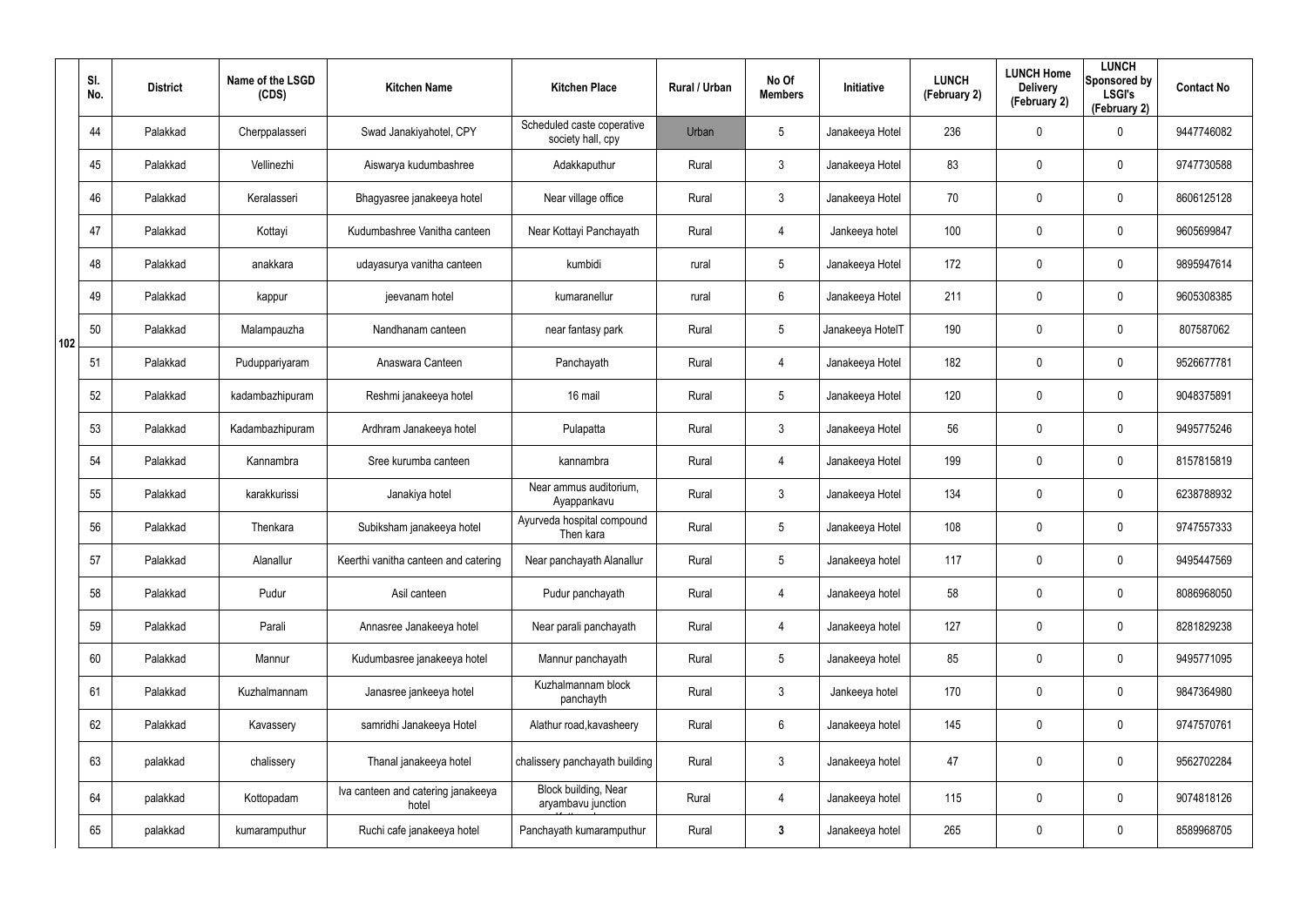| SI.<br>No. | <b>District</b> | Name of the LSGD<br>(CDS) | <b>Kitchen Name</b>         | <b>Kitchen Place</b>                | Rural / Urban | No Of<br><b>Members</b> | <b>Initiative</b> | <b>LUNCH</b><br>(February 2) | <b>LUNCH Home</b><br><b>Delivery</b><br>(February 2) | <b>LUNCH</b><br>Sponsored by<br><b>LSGI's</b><br>(February 2) | <b>Contact No</b> |
|------------|-----------------|---------------------------|-----------------------------|-------------------------------------|---------------|-------------------------|-------------------|------------------------------|------------------------------------------------------|---------------------------------------------------------------|-------------------|
| 66         | palakkad        | Malampuzha                | Amma janakeeya hotel        | kadukkamkunnu, Malampuzha           | Rural         | 3                       | Janakeeya hotel.  | 380                          | 0                                                    | $\mathbf 0$                                                   | 9446521664        |
| 67         | palakkad        | Alathur                   | Rich Janakeeya hotel        | Near bus stand, Alathur             | Rural         | 4                       | Janakeeya hotel   | 280                          | 0                                                    | 7                                                             | 9947030779        |
| 68         | palakkad        | Karimpuzha                | Janakeeya hotel             | Karimpuzha panchayath               | Rural         | $\mathbf{3}$            | Janakeeya hotel   | 79                           | 0                                                    | $\mathbf 0$                                                   | 9961502739        |
| 69         | Palakkad        | Thenkurissi               | Eyeshee janakeeya hotel     | Panchayth building,<br>Thenkurissi  | Rural         | 4                       | Jankeeya hotel    | 162                          | 0                                                    | $\mathbf 0$                                                   | 9995662723        |
| 70         | Palakkad        | Agali                     | Janakeeya Hotel             | Block Panchayath building,<br>Agali | Rural         | $5\phantom{.0}$         | Jankeeya hotel    | 164                          | 0                                                    | $\mathbf 0$                                                   | 9037878897        |
| 71         | Palakkad        | Sholayur                  | Powrnami janakeeya hotel    | anakkatty bus stand                 | Rural         | 4                       | Jankeeya hotel    | 81                           | 0                                                    | $\mathbf 0$                                                   | 9159556404        |
| 72         | Palakkad        | Puthushery                | Janakeeya hotel             | Puthushery panchayath               | Rural         | $5\phantom{.0}$         | Janakeeya hotel.  | 135                          | 0                                                    | $\mathbf 0$                                                   | 9562772723        |
| 73         | Palakkad        | Karimba                   | Janakeeya hotel             | Panchayath premise                  | Rural         | $\mathbf{3}$            | Janakeeya Hotel   | 107                          | 0                                                    | $\mathbf 0$                                                   | 9562163979        |
| 74         | Palakkad        | Nagalasseri               | Janakeeya hotel             | near koottanad bus stand            | Rural         | $5\phantom{.0}$         | Janakeeya hotel   | 200                          | 0                                                    | $\mathbf 0$                                                   | 8921928291        |
| 75         | Palakkad        | Mathur                    | Nila janakeeya Hotel        | Near Panchayth, Mathur              | Rural         | 4                       | Jankeeya hotel    | 129                          | 0                                                    | $\mathbf 0$                                                   | 9562356483        |
| 76         | Palakkad        | Chalavara                 | Janakeeya hotel             | Chalavara panchayath                | Rural         | $5\phantom{.0}$         | Janakeeya hotel   | 80                           | 0                                                    | $\mathbf 0$                                                   | 9544659942        |
| 77         | Palakkad        | Ananganadi                | vanitha cateen              | near Ananganadi panchayath          | Rural         | 3                       | Janakeeya Hotel   | 58                           | 0                                                    | $\mathbf 0$                                                   | 8921410495        |
| 78         | Palakkad        | Lakkidiperur              | Janakeeya hotel             | Lekkidi perur panchayath            | Rural         | $5\phantom{.0}$         | Jankeeya hotel    | 98                           | 0                                                    | $\mathbf 0$                                                   | 6238921903        |
| 79         | Palakkad        | Nellaya                   | Janakeeya hotel             | Nellaya panchayath                  | Rural         | 4                       | Janakeeya hotel   | 67                           | 0                                                    | $\pmb{0}$                                                     | 9562432883        |
| 80         | Palakkad        | Shornur                   | Oottupura Janakeeya hotel   | near bus stand, Shoranur            | Urban         | $5\phantom{.0}$         | Janakeeya hotel   | 252                          | 0                                                    | $\mathsf{0}$                                                  | 9747102377        |
| 81         | Palakkad        | Shornur                   | Snehadeepam Janakeeya hotel | Shoranur municipality               | Urban         | 4                       | Janakeeya hotel   | 144                          | 0                                                    | $\mathsf{0}$                                                  | 6238755729        |
| 82         | Palakkad        | Thrikkadiri               | Janakeeya hotel             | Samskarika nilayam                  | Rural         | 4                       | Janakeeya hotel   | 63                           | 0                                                    | $\mathsf{0}$                                                  | 9544806032        |
| 83         | palakkad        | Vaniyamkulam              | Janakeeya hotel             | near PK DAS hospital                | Rural         | $\mathbf{3}$            | Janakeeya hotel   | 235                          | 0                                                    | $\mathfrak{Z}$                                                | 9947408415        |
| 84         | Palakkad        | Ambalappara               | Janakiya hotel              | ambalappara<br>kalyanamandapam      | Rural         | $5\phantom{.0}$         | Janakeeya Hotel   | 77                           | 0                                                    | $\mathbf 0$                                                   | 8129562289        |
| 85         | Palakkad        | Vallappuzha               | Janakeeya hotel             | Hayath Complex, Vallappuzha         | Rural         | $5\phantom{.0}$         | Janakeeya Hotel   | 213                          | 0                                                    | $\mathsf{0}$                                                  | 8086406897        |
| 86         | Palakkad        | Shoranur                  | Ela janakeeya hotel         | Vpc market, kulappully              | Urban         | $\mathbf{3}$            | Janakeeya hotel   | 129                          | 0                                                    | $\mathbf 0$                                                   | 8129769113        |
| 87         | Palakkad        | Mankara                   | Subiksha Janakeeya hotel    | Near Mankara Panchayath             | Rural         | $5\phantom{.0}$         | Janakeeya hotel   | 107                          | 0                                                    | $\mathsf{0}$                                                  | 8549045637        |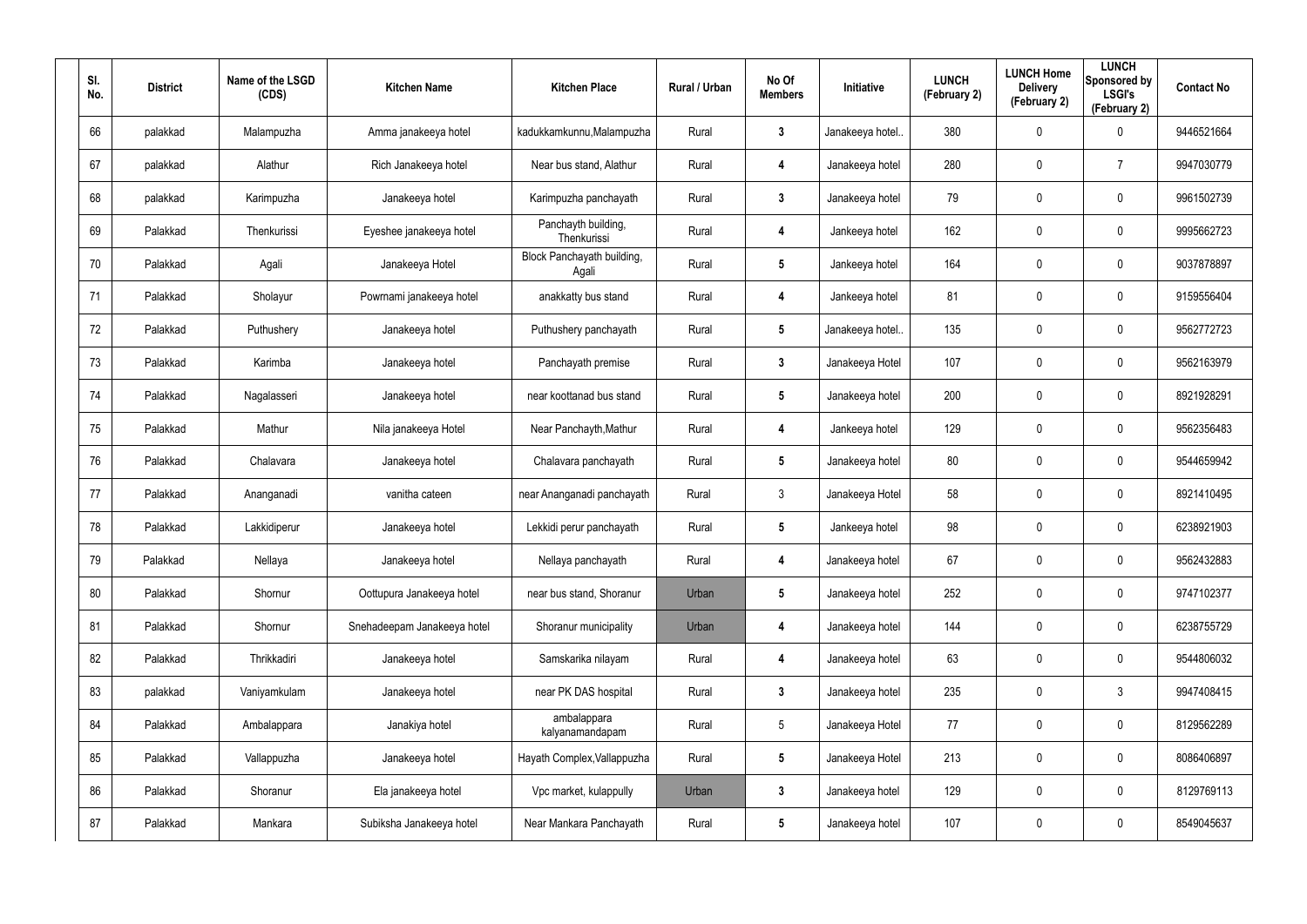|    | SI.<br>No.      | <b>District</b> | Name of the LSGD<br>(CDS) | <b>Kitchen Name</b>             | <b>Kitchen Place</b>                       | Rural / Urban | No Of<br><b>Members</b> | Initiative      | <b>LUNCH</b><br>(February 2) | <b>LUNCH Home</b><br><b>Delivery</b><br>(February 2) | <b>LUNCH</b><br>Sponsored by<br><b>LSGI's</b><br>(February 2) | <b>Contact No</b> |
|----|-----------------|-----------------|---------------------------|---------------------------------|--------------------------------------------|---------------|-------------------------|-----------------|------------------------------|------------------------------------------------------|---------------------------------------------------------------|-------------------|
|    | 88              | Palakkad        | Kanjirapuzha              | Surya Janakeeya hotel           | Kanjirapuzha, panchayath                   | Rural         | $5\overline{)}$         | Janakeeya hotel | 0                            | 0                                                    | $\boldsymbol{0}$                                              | 9048698194        |
|    | 89              | Palakkad        | Thachanattukara           | Haritham janakeeya hotel        | 53 mile, Thachanattukara                   | Rural         | $\mathbf{3}$            | Janakeeya hotel | 75                           | $\boldsymbol{0}$                                     | $\mathbf 0$                                                   | 9605097810        |
|    | 90              | Palakkad        | Puthukode                 | Puthuma jankeeya hotel          | Thachanadi junction                        | Rural         | $6\phantom{1}$          | Janakeeya hotel | 278                          | 0                                                    | $\mathbf 0$                                                   | 9744459080        |
|    | 91              | Palakkad        | Tarur                     | Jankeeya Hotel                  | Infront of vilage office, Tarurk           | Rural         | 4                       | Janakeeya hotel | 108                          | 0                                                    | $\pmb{0}$                                                     | 8606780959        |
|    | 92              | Palakkad        | Pirayiri                  | Janakeeya hotel                 | Near Panchayath office                     | Rural         | $5\phantom{.0}$         | Janakeeya hotel | 128                          | $\boldsymbol{0}$                                     | $\mathbf 0$                                                   | 9037495586        |
|    | 93              | Palakkad        | Palakkad ulb              | Ruchi                           | Near Balaji hospital, Fort<br>Maidan       | Urban         | 4                       | Janakeeya hotel | 265                          | 0                                                    | $\boldsymbol{0}$                                              | 7994185687        |
|    | 94              | Palakkad        | Pookkottukavu             | Punya                           | Pookkottukavu Centre                       | Rural         | 4                       | Janakeeya Hotel | 87                           | $\boldsymbol{0}$                                     | $\mathbf 0$                                                   | 9745511432        |
|    | 95              | Palakkad        | Kuthanoor                 | Suryodayam jankeeya hotel       | Kalapara, kuthanoor                        | Rural         | $5\overline{)}$         | Jankeeya hotel  | 70                           | 0                                                    | $\boldsymbol{0}$                                              | 9995159738        |
|    | 96              | Palakkad        | Thiruvegappura            | Janakeeya Hotel                 | Kaippuram                                  | Rural         | $5\overline{)}$         | Jankeeya hotel  | 142                          | 0                                                    | $\mathbf 0$                                                   | 8921882903        |
|    | 97              | Palakkad        | Thachampara               | Vanitha canteen Janakeeya Hotel | Thachampara town                           | Rural         | 4                       | Jankeeya hotel  | 120                          | 0                                                    | $\boldsymbol{0}$                                              | 9497826216        |
|    | 98              | Palakkad        | Kannadi                   | Sweet jankeeya hotel            | Yakkara junction                           | Rural         | $3\phantom{a}$          | Jankeeya hotel  | 204                          | 0                                                    | $\mathbf 0$                                                   | 9846918028        |
|    | 99              | Palakkad        | Pattithara                | Bavana janakeeya hotel          | kottappadam                                | Rural         | $5\phantom{.0}$         | Janakeeya hotel | 0                            | 0                                                    | $\boldsymbol{0}$                                              | 9074163402        |
|    | 100             | Palakkad        | Mannarkkad                | Janakeeya Hotel                 | muncipal building, busstand,<br>mannarkkad | Urban         | 4                       | Janakeeya hotel | 186                          | 0                                                    | $\mathbf 0$                                                   |                   |
|    | 101             | Palakkad        | Pirayiri                  | Kudumbashree janakeeya hotel    | Kallekkad Block Panchayath                 | Rural         | $5\phantom{.0}$         | janakeeya hotel | 80                           | 0                                                    | $\pmb{0}$                                                     | 8137940343        |
|    | 102             | Palakkad        | Marutharoad               | Sreelakshmi janakeeya hotel     | Pirivusala                                 | Rural         | 4                       | janakeeya hotel | 235                          | $\pmb{0}$                                            | $\pmb{0}$                                                     | 9048636162        |
| 99 |                 |                 |                           |                                 |                                            |               | 434                     |                 | 13618                        | $\overline{0}$                                       | 13                                                            |                   |
|    |                 | Pathanamthitta  | Anicadu                   | Janatha janakeeya hotel         | Nooromave                                  | Rural         | $\mathbf{3}$            | Janakeeya Hotel | 0                            | 121                                                  | $\pmb{0}$                                                     | 6282875679        |
|    | $\overline{2}$  | Pathanamthitta  | Kaviyoor                  | Janakeeya Hotel                 | Manakkachira                               | Rural         | $\overline{4}$          | Janakeeya Hotel | $\pmb{0}$                    | 157                                                  | $\pmb{0}$                                                     | 9747886172        |
|    | $\mathfrak{Z}$  | Pathanamthitta  | Kottanadu                 | Janakeeya Hotel                 | Kottanadu                                  | Rural         | $\overline{4}$          | Janakeeya Hotel | 0                            | 96                                                   | $\pmb{0}$                                                     | 6282382608        |
|    | 4               | Pathanamthitta  | Kalloopara                | Janakeeya Hotel                 | Kalloopara                                 | Rural         | $5\phantom{.0}$         | Janakeeya Hotel | $\mathbf 0$                  | 93                                                   | $\pmb{0}$                                                     | 9947471024        |
|    | $5\phantom{.0}$ | Pathanamthitta  | Kunnamthanam              | Thripthi Hotel                  | Kunnamthanam                               | Rural         | $\mathbf{3}$            | Janakeeya Hotel | 0                            | 56                                                   | $\pmb{0}$                                                     | 6235908328        |
|    | 6               | pathanamthitta  | mallappally               | janakeeya hotel                 | mallappally                                | Rural         | $\mathfrak{Z}$          | janakeeya hotel | 0                            | 115                                                  | $\pmb{0}$                                                     | 9744194830        |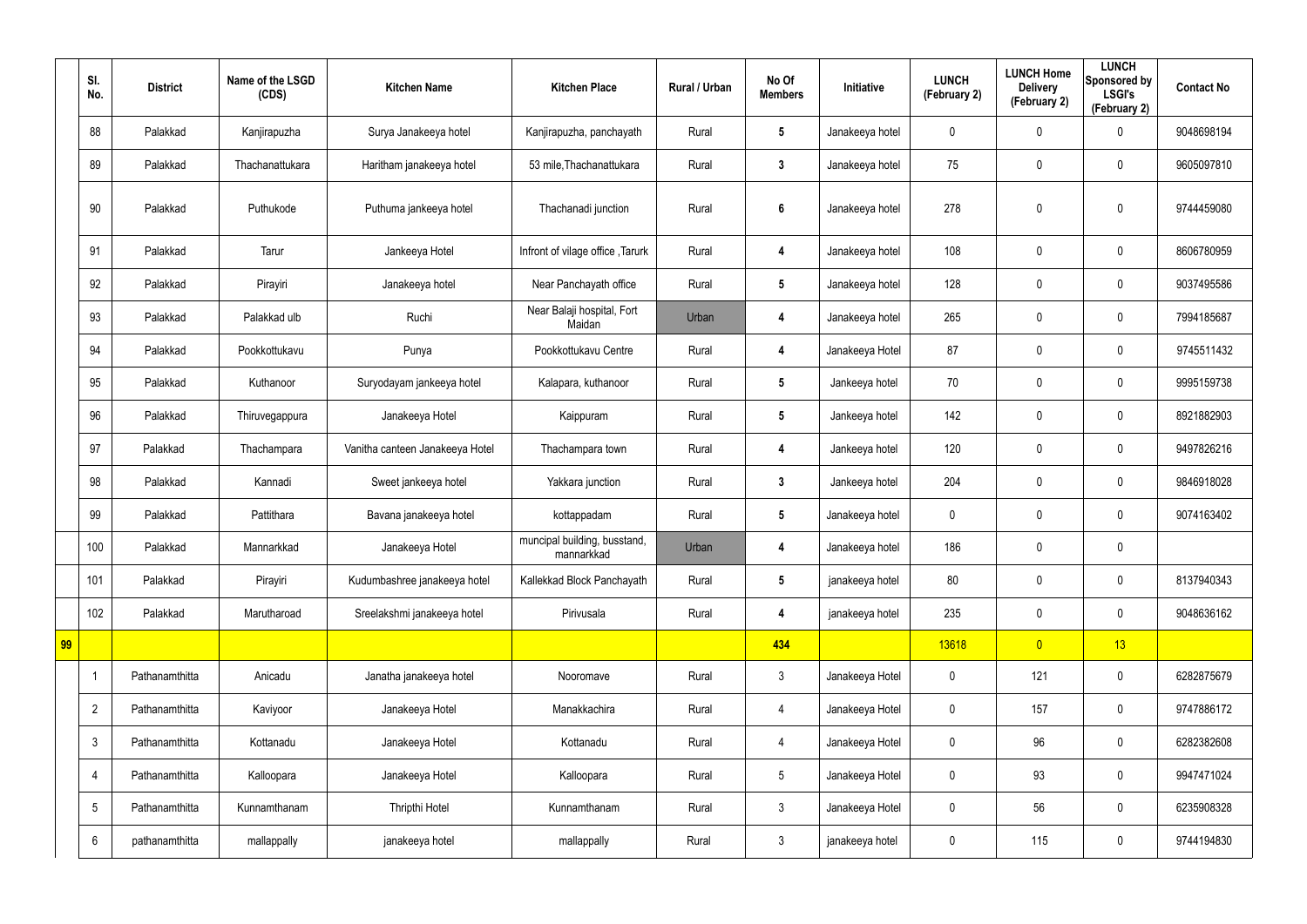| SI.<br>No.     | <b>District</b> | Name of the LSGD<br>(CDS) | <b>Kitchen Name</b>             | <b>Kitchen Place</b>        | <b>Rural / Urban</b> | No Of<br><b>Members</b> | <b>Initiative</b> | <b>LUNCH</b><br>(February 2) | <b>LUNCH Home</b><br><b>Delivery</b><br>(February 2) | <b>LUNCH</b><br>Sponsored by<br><b>LSGI's</b><br>(February 2) | <b>Contact No</b> |
|----------------|-----------------|---------------------------|---------------------------------|-----------------------------|----------------------|-------------------------|-------------------|------------------------------|------------------------------------------------------|---------------------------------------------------------------|-------------------|
| $\overline{7}$ | Pathanamthitta  | kottangal                 | janakeeya hotel                 | kottangal                   | Rural                | $\mathbf{3}$            | Janakeeya Hotel   | $\mathbf 0$                  | 102                                                  | $\mathbf 0$                                                   | 9526690541        |
| 8              | Pathanamthitta  | Nedumpuram                | Nedumpram Janakeeya Hotel       | Podiyadi                    | Rural                | $5\overline{)}$         | Janakeeya Hotel   | $\mathbf 0$                  | 0                                                    | $\mathbf 0$                                                   | 919188291409      |
| 9              | Pathanamthitta  | Niranam                   | Sakhi cafe                      | Niranam                     | Rural                | $\mathfrak{Z}$          | Janakeeya Hotel   | $\mathbf 0$                  | 66                                                   | $\mathbf 0$                                                   | 919526423710      |
| 10             | Pathanamthitta  | Peringara                 | Haritha samrudhi Catering       | <b>PMVHS Pringara</b>       | Rural                | 4                       | Janakeeya Hotel   | 0                            | 120                                                  | $\mathbf 0$                                                   | 919961219550      |
| 11             | Pathanamthitta  | Peringara                 | Pulari janakeeya Hotel          | swamipalam                  | Rural                | 4                       | Janakeeya hotel   | $\mathbf 0$                  | 61                                                   | $\mathbf 0$                                                   | 919656132036      |
| 12             | Pathanamthitta  | Kuttor                    | Nanma Catering                  | <b>GHS Kuttoor</b>          | Rural                | $\mathbf{3}$            | Janakeeya Hotel   | 0                            | 83                                                   | $\pmb{0}$                                                     | 919526323212      |
| 13             | Pathanamthitta  | Kadapra                   | Niradeepam janakeeya hotel      | Kadapra                     | Rural                | 4                       | Janakeeya Hotel   | 0                            | 33                                                   | $\pmb{0}$                                                     | 9656512066        |
| 14             | Pathanamthitta  | Eraviperoor               | Avi cafe                        | Avi cafe                    | Rural                | $\mathbf{3}$            | Janakeeya Hotel   | 0                            | 92                                                   | $\pmb{0}$                                                     | 6238013293        |
| 15             | Pathanamthitta  | Koipuram                  | Ammas kudumbashree cafe         | Muttamon                    | Rural                | $5\phantom{.0}$         | Janakeeya Hotel   | 0                            | 96                                                   | $\pmb{0}$                                                     | 9961485931        |
| 16             | Pathanamthitta  | Thottappuzhassery         | Thottapuzhassery Jankeeya Hotel | Thottapuzhassery            | Rural                | 4                       | Janakeeya Hotel   | 0                            | 0                                                    | $\pmb{0}$                                                     | 9656403054        |
| 17             | Pathanamthitta  | Puramattom                | Top N Taste                     | Puramattom                  | Rural                | $\mathbf{3}$            | Janakeeya Hotel   | 0                            | 45                                                   | $\pmb{0}$                                                     | 9526728230        |
| 18             | Pathanamthitta  | Ayroor                    | Janakeeya Hotel                 | Ayroor                      | Rural                | $6\phantom{.}6$         | Janakeeya Hotel   | 0                            | 30                                                   | $\mathbf 0$                                                   | 8086653951        |
| 19             | Pathanamthitta  | Ezhumattor                | Swad Hotel                      | Thadiyoor                   | Rural                | $\mathbf{3}$            | Janakeeya Hotel   | 0                            | 50                                                   | $\boldsymbol{0}$                                              | 9526857335        |
| 20             | Pathanamthitta  | Kozhencherry              | Ruchi Janakeeya hotel           | Community hall, kozhenchery | Rural                | 4                       | Janakeeya Hotel   | 0                            | $\pmb{0}$                                            | $\pmb{0}$                                                     | 9947387912        |
| 21             | Pathanamthitta  | Mallappuzhassery          | Snehadeepam                     | Paramootil                  | Rural                | $6\phantom{.}6$         | Janakeeya Hotel   | $\mathbf 0$                  | 28                                                   | $\pmb{0}$                                                     | 9847170052        |
| 22             | Pathanamthitta  | Chennerkara               | Thanal Kudumbasree Cafe         | Nallanikunnu                | Rural                | $5\phantom{.0}$         | Janakeeya Hotel   | $\mathbf 0$                  | 30                                                   | $\pmb{0}$                                                     | 9747469562        |
| 23             | Pathanamthitta  | Cherukole                 | Janakeeya Hotel                 | Cherukole                   | Rural                | $\mathbf{3}$            | Janakeeya Hotel   | $\mathbf 0$                  | 58                                                   | $\pmb{0}$                                                     | 7907811728        |
| 24             | Pathanamthitta  | Elanthoor                 | Janakeeya Hotel                 | Vary                        | Rural                | 4                       | Janakeeya Hotel   | $\mathbf 0$                  | 26                                                   | $\pmb{0}$                                                     | 9946047385        |
| 25             | Pathanamthitta  | naranganam                | janakeeya hotel                 | kadammanitta                | Rural                | $\mathbf{3}$            | janakeeya hotel   | $\mathbf 0$                  | $\mathbf 0$                                          | $\pmb{0}$                                                     | 9744478962        |
| 26             | Pathanamthitta  | Omalloor                  | Janakeeya Hotel                 | Omalloor                    | Rural                |                         | Janakeeya Hotel   | $\mathbf 0$                  | 98                                                   | $\pmb{0}$                                                     |                   |
| 27             | Pathanamthitta  | Chittar                   | Chittar janakiya hotel          | Koothattukulam              | Rural                | $\mathbf{3}$            | Janakeeya Hotel   | $\mathbf 0$                  | 153                                                  | $\pmb{0}$                                                     | 9072374618        |
| 28             | Pathanamthitta  | Naranammoozhi             | Thanima                         | Arakkamon                   | Rural                | $\mathfrak{Z}$          | Janakeeya Hotel   | $\pmb{0}$                    | $\pmb{0}$                                            | $\pmb{0}$                                                     | 9605021278        |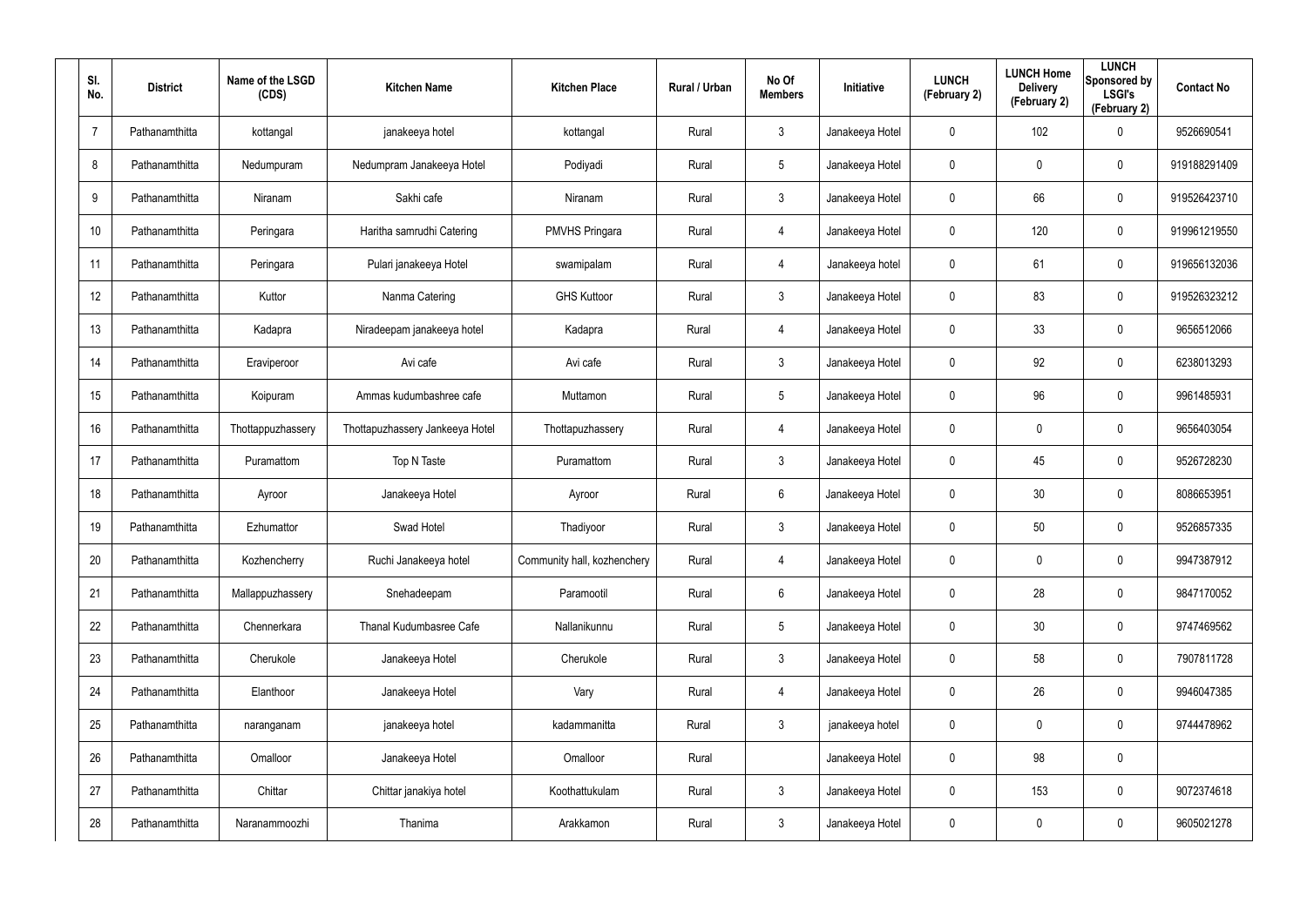|    | SI.<br>No. | <b>District</b> | Name of the LSGD<br>(CDS) | <b>Kitchen Name</b>        | <b>Kitchen Place</b>   | Rural / Urban | No Of<br><b>Members</b> | Initiative      | <b>LUNCH</b><br>(February 2) | <b>LUNCH Home</b><br><b>Delivery</b><br>(February 2) | <b>LUNCH</b><br>Sponsored by<br><b>LSGI's</b><br>(February 2) | <b>Contact No</b> |
|----|------------|-----------------|---------------------------|----------------------------|------------------------|---------------|-------------------------|-----------------|------------------------------|------------------------------------------------------|---------------------------------------------------------------|-------------------|
|    | 29         | Pathanamthitta  | Perunadu                  | Perunadu Janakeeya Hotel   | Perunadu               | Rural         | $5\phantom{.0}$         | Janakeeya Hotel | 0                            | 0                                                    | $\pmb{0}$                                                     |                   |
| 58 | 30         | Pathanamthitta  | Ranni-Angadi              | Angadi Janakeeya Hotel     | Thoodathil church hall | Rural         | $5\phantom{.0}$         | Janakeeya Hotel | 0                            | 50                                                   | $\pmb{0}$                                                     | 9961190622        |
|    | 31         | Pathanamthitta  | Ranni-Pazhavangadi        | Navami Hotel               | Makkappuzha            | Rural         | 4                       | Janakeeya Hotel | 0                            | 0                                                    | $\pmb{0}$                                                     | 9562135824        |
|    | 32         | Pathanamthitta  | Seethathodu               | Thanima catering unit      | Seethathodu            | Rural         | $5\phantom{.0}$         | Janakeeya Hotel | 45                           | 43                                                   | $\boldsymbol{0}$                                              | 9747622310        |
|    | 33         | Pathanamthitta  | Ranni                     | Janakeeya Hotel            | Ranni                  | Rural         | 4                       | Janakeeya Hotel | 0                            | 61                                                   | $\pmb{0}$                                                     | 99462338752       |
|    | 34         | Pathanamthitta  | Vechhoochira              | Annapoorneswary hotel      | Venkurinji             | Rural         | $\overline{4}$          | Janakeeya Hotel | 0                            | 130                                                  | $\boldsymbol{0}$                                              | 8547264134        |
|    | 35         | Pathanamthitta  | Vadasserikara             | Thannal Janakeeya Hotel    | Vadasserikara          | Rural         | $5\phantom{.0}$         | Janakeeya Hotel | 0                            | 82                                                   | $\pmb{0}$                                                     | 8590107684        |
|    | 36         | Pathanamthitta  | Vallickodu                | Janakeeya Hotel            | Vallicodu              | Rural         | $5\phantom{.0}$         | Janakeeya Hotel | 0                            | 132                                                  | $\boldsymbol{0}$                                              | 8547121591        |
|    | 37         | Pathanamthitta  | Pramadom                  | Aishwarya Janakeeya Hotel  | Pramadom               | Rural         | $\mathbf{3}$            | Janakeeya Hotel | 0                            | 0                                                    | $\boldsymbol{0}$                                              | 9495312020        |
|    | 38         | Pathanamthitta  | Aruvappulam               | Janakeeya Hotel            | Kallely                | Rural         | $\mathbf{3}$            | Janakeeya Hotel | 0                            | 80                                                   | $\boldsymbol{0}$                                              | 9656700499        |
|    | 39         | Pathanamthitta  | mylapra                   | Manna janakeeya hotel      | mylapra                | Rural         | $\mathbf{3}$            | janakeeya hotel | 0                            | 0                                                    | $\pmb{0}$                                                     | 9961750470        |
|    | 40         | Pathanamthitta  | Thannithodu               | Flowers janakeeya hotel    | Thannithodu            | Rural         | $\mathbf{3}$            | Janakeeya hotel | 0                            | 133                                                  | $\boldsymbol{0}$                                              | 9061295035        |
|    | 40         | Pathanamthitta  | Malayappuzha              | Janakeeya Hotel            | Malayappuzha           | Rural         | $\mathbf{3}$            | Janakeeya Hotel | 0                            | 213                                                  | $\pmb{0}$                                                     |                   |
|    | 41         | Pathanamthitta  | Konni                     | Janakeeya Hotel            | Konni                  | Rural         | $\mathfrak{Z}$          | Janakeeya Hotel | 0                            | $\pmb{0}$                                            | $\pmb{0}$                                                     |                   |
|    | 43         | Pathanamthitta  | Kalanjoor                 | Kalanjoor janakeeya Hotel  | Kalanjoor              | Rural         | $\overline{4}$          | Janakeeya Hotel | 0                            | 165                                                  | $\mathbf 0$                                                   | 6238045066        |
|    | 44         | Pathanamthitta  | Ezhamkulam                | Swad Catering Unit         | Enathu                 | Rural         | 5 <sup>5</sup>          | Janakeeya Hotel | 0                            | 105                                                  | $\mathbf 0$                                                   | 9747243317        |
|    | 45         | Pathanamthitta  | Kodumon                   | Ruchiyidam Janakeeya Hotel | Kodumon                | Rural         | $\overline{7}$          | Janakeeya Hotel | 0                            | 35                                                   | $\mathbf 0$                                                   | 75611017112       |
|    | 46         | Pathanamthitta  | Erathu                    | Janakeeya Hotel            | Erathu                 | Rural         | $\overline{4}$          | Janakeeya Hotel | 0                            | 0                                                    | $\mathbf 0$                                                   | 9645102262        |
|    | 47         | Pathanamthitta  | Enadimangalam             | Janakeeya Hotel            | Elamannoor             | Rural         | $\overline{4}$          | Janakeeya Hotel | 0                            | 120                                                  | $\mathbf 0$                                                   |                   |
|    | 48         | Pathanamthitta  | Kadampanadu               | Janakeeya Hotel            | Mannady                | Rural         | 3 <sup>1</sup>          | Janakeeya Hotel | 0                            | 67                                                   | $\mathbf 0$                                                   |                   |
|    | 49         | Pathanamthitta  | Pallickal                 |                            |                        | Rural         |                         | Janakeeya Hotel | 0                            | 351                                                  | $\pmb{0}$                                                     |                   |
|    | 50         | Pathanamthitta  | Thumpamon                 | Ruchi Cafe                 | Mampilali              | Rural         | $5\phantom{.0}$         | Janakeeya Hotel | 0                            | 180                                                  | $\pmb{0}$                                                     | 9188300026        |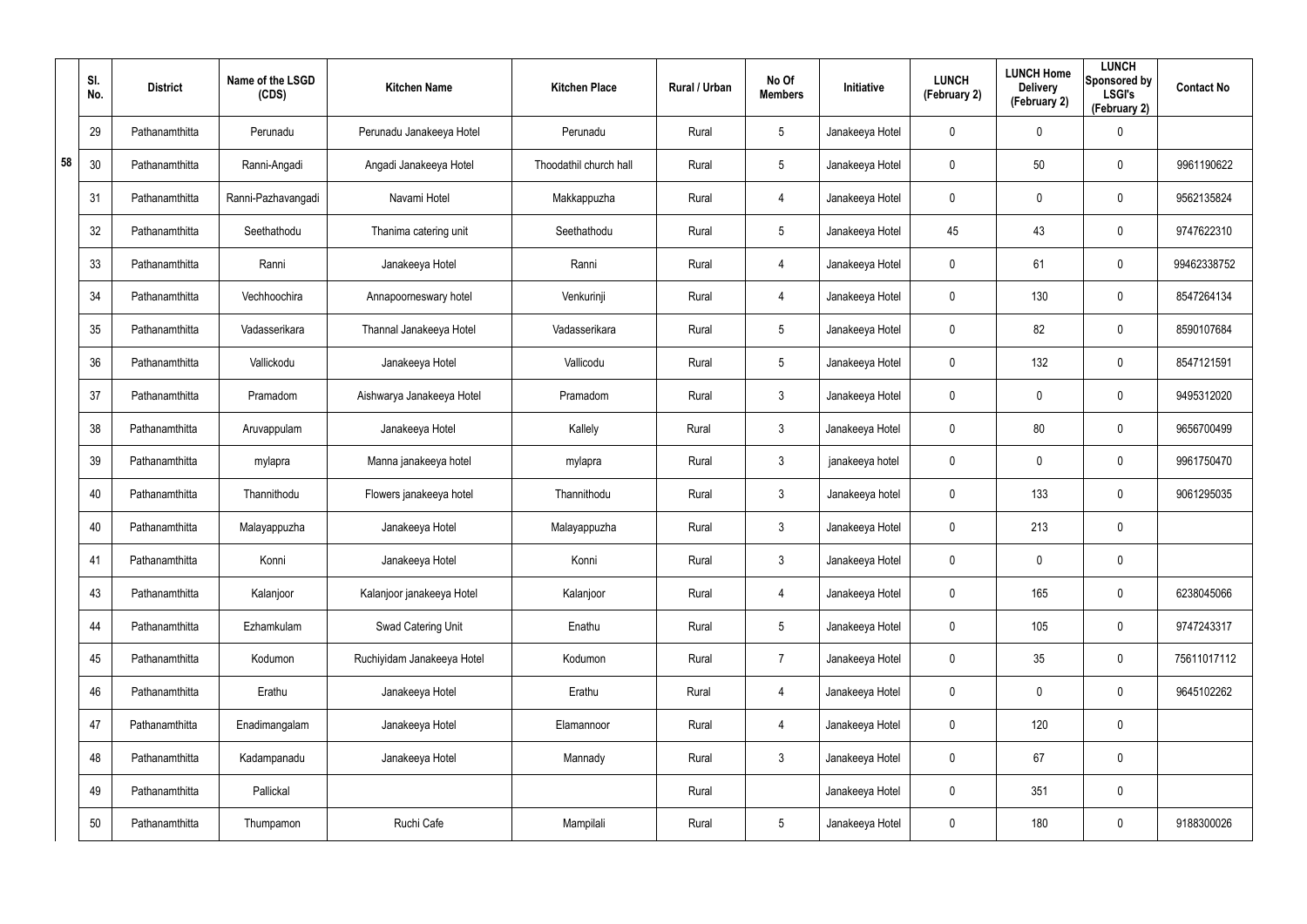|    | SI.<br>No.               | <b>District</b>    | Name of the LSGD<br>(CDS) | <b>Kitchen Name</b>                       | <b>Kitchen Place</b>                 | <b>Rural / Urban</b> | No Of<br><b>Members</b> | Initiative      | <b>LUNCH</b><br>(February 2) | <b>LUNCH Home</b><br><b>Delivery</b><br>(February 2) | <b>LUNCH</b><br>Sponsored by<br><b>LSGI's</b><br>(February 2) | <b>Contact No</b> |
|----|--------------------------|--------------------|---------------------------|-------------------------------------------|--------------------------------------|----------------------|-------------------------|-----------------|------------------------------|------------------------------------------------------|---------------------------------------------------------------|-------------------|
|    | 51                       | Pathanamthitta     | Kulanada                  | Bhagyalekshmi cafe unit                   | Kaipuzha                             | Rural                | $\mathbf{3}$            | Janakeeya Hotel | 0                            | $\mathbf{0}$                                         | 0                                                             |                   |
|    | 52                       | Pathanamthitta     | Pandalam Thekkekara       | Pandalam Thekkekara                       | Thatta                               | Rural                | $\mathbf{3}$            | Janakeeya Hotel | $\mathbf 0$                  | 158                                                  | $\mathbf 0$                                                   | 9526224922        |
|    | 53                       | Pathanamthitta     | Aranmula                  | Janakeeya Hotel                           | Aranmula                             | Rural                | $5\phantom{.0}$         | Janakeeya Hotel | 0                            | 25                                                   | $\boldsymbol{0}$                                              | 9656296503        |
|    | 54                       | Pathanamthitta     | Mezhuveli                 | Thripthi Janakeeya Hotel                  | Mezhuveli                            | Rural                | $\mathbf{3}$            | Janakeeya Hotel | 0                            | 0                                                    | $\boldsymbol{0}$                                              | 9495265971        |
|    | 55                       | Pathanamthitta     | Adoor                     | Amma Catering Unit                        | Adoor                                | Urban                | $5\phantom{.0}$         | Janakeeya Hotel | 0                            | 0                                                    | $\boldsymbol{0}$                                              | 8606887490        |
|    | 56                       | Pathanamthitta     | Pandalam                  | Ruchi catering                            | Sivarenjini Auditorium               | Urban                | $5\phantom{.0}$         | Janakeeya Hotel | 0                            | 0                                                    | 0                                                             | 9846212739        |
|    | 57                       | Pathanamthitta     | <b>Thiruvalla East</b>    | janakeeya hotel                           | near private bus stand<br>thiruvalla | Urban                | $5\phantom{.0}$         | Janakeeya Hotel | 0                            | 321                                                  | $\boldsymbol{0}$                                              | 919847729416      |
|    | 58                       | Pathanamthitta     | Thiruvalla West           | janakeeya hotel                           | kizhakkan muthoor                    | Urban                | $5\,$                   | Janakeeya Hotel | 0                            | 190                                                  | $\pmb{0}$                                                     | 919656132036      |
|    | 59                       | Pathanamthitta     | Pathanamthitta            | Janakeeya Hotel                           | Near Municipality Office             | Urban                | $5\phantom{.0}$         | Janakeeya Hotel | 0                            | 20                                                   | $\mathbf 0$                                                   |                   |
| 58 |                          |                    |                           |                                           |                                      |                      | 229                     |                 | 45                           | 4470                                                 | $\bullet$                                                     |                   |
|    | $\overline{\phantom{a}}$ | Thiruvananthapuram | Parassala                 | Bhagyalekshmi janakeeya hotel             | Mundaplavila                         | Rural                | $5\phantom{.0}$         | Janakeeya Hotel | 316                          | $\boldsymbol{0}$                                     | $\mathbf 0$                                                   | 9895463718        |
|    | $\overline{2}$           | Thiruvananthapuram | Karode                    | Karode janakeeya hotel                    | Paavaara,<br>pazhaya uchakkada       | Rural                | $5\phantom{.0}$         | Janakeeya Hotel | 354                          | $\boldsymbol{0}$                                     | $\pmb{0}$                                                     | 9605122139        |
|    | $\mathbf{3}$             | Thiruvananthapuram | Thirupuram                | Thirupuram janakeeya hotel                | Pazhayakada                          | Rural                | $5\phantom{.0}$         | Janakeeya Hotel | 250                          | $\boldsymbol{0}$                                     | $\mathbf 0$                                                   | 7034723987        |
|    | 4                        | Thiruvananthapuram | Chenkal                   | Karuna janakeeya hotel                    | Udiyankulangara                      | Rural                | $5\phantom{.0}$         | Janakeeya Hotel | 450                          | 0                                                    | $\mathbf 0$                                                   | 9746726109        |
|    | $5\phantom{.0}$          | Thiruvananthapuram | Kulathoor                 | Nakshatra janakeeya hotel                 | Attapuram                            | Rural                | $5\phantom{.0}$         | Janakeeya Hotel | 914                          | 0                                                    | $\pmb{0}$                                                     | 8301924221        |
|    | 6                        | Thiruvananthapuram | Neyyattinkara 1           | Oottupura                                 | Neyyattinkara                        | Urban                | $5\phantom{.0}$         | Janakeeya Hotel | 383                          | 0                                                    | $\pmb{0}$                                                     | 8129192485        |
|    | $\overline{7}$           | Thiruvananthapuram | Neyyattinkara 1           | Cafesree Janakeeya Hotel                  | Vazhimukku                           | Urban                | $5\phantom{.0}$         | Janakeeya Hotel | 495                          | 0                                                    | $\pmb{0}$                                                     | 9995604997        |
|    | 8                        | Thiruvananthapuram | Neyyattinkara 1           | Thripthi janakeeya Hotel                  | perumpazhuthoor                      | urban                | 4                       | janakeeya Hotel | 410                          | $\pmb{0}$                                            | $\pmb{0}$                                                     | 6282944199        |
|    | 9                        | Thiruvananthapuram | Neyyattinkara 2           | Harsha catering unit                      | Neyyattinkara                        | Urban                | $5\phantom{.0}$         | Janakeeya Hotel | 280                          | 0                                                    | $\pmb{0}$                                                     | 9048822770        |
|    | 10                       | Thiruvananthapuram | Neyyattinkara 2           | Devarose Janakeeya Hotel                  | Amaravila                            | Urban                | $5\phantom{.0}$         | Janakeeya Hotel | 130                          | $\pmb{0}$                                            | $\pmb{0}$                                                     | 9995028659        |
|    | 11                       | Thiruvananthapuram | Kollayil                  | ems janakeeya hotel                       | Dhanuvachapuram                      | Rural                | $5\,$                   | Janakeeya Hotel | 425                          | 0                                                    | $\pmb{0}$                                                     | 8157880624        |
|    | 12                       | Thiruvananthapuram | Kunnathukal               | Aiswarya Janakeeya Hotel -<br>Kunnathukal | Kuruwad, paliyodu                    | Rural                | $\mathfrak{Z}$          | Janakeeya Hotel | 0                            | 0                                                    | $\pmb{0}$                                                     | 9539549507        |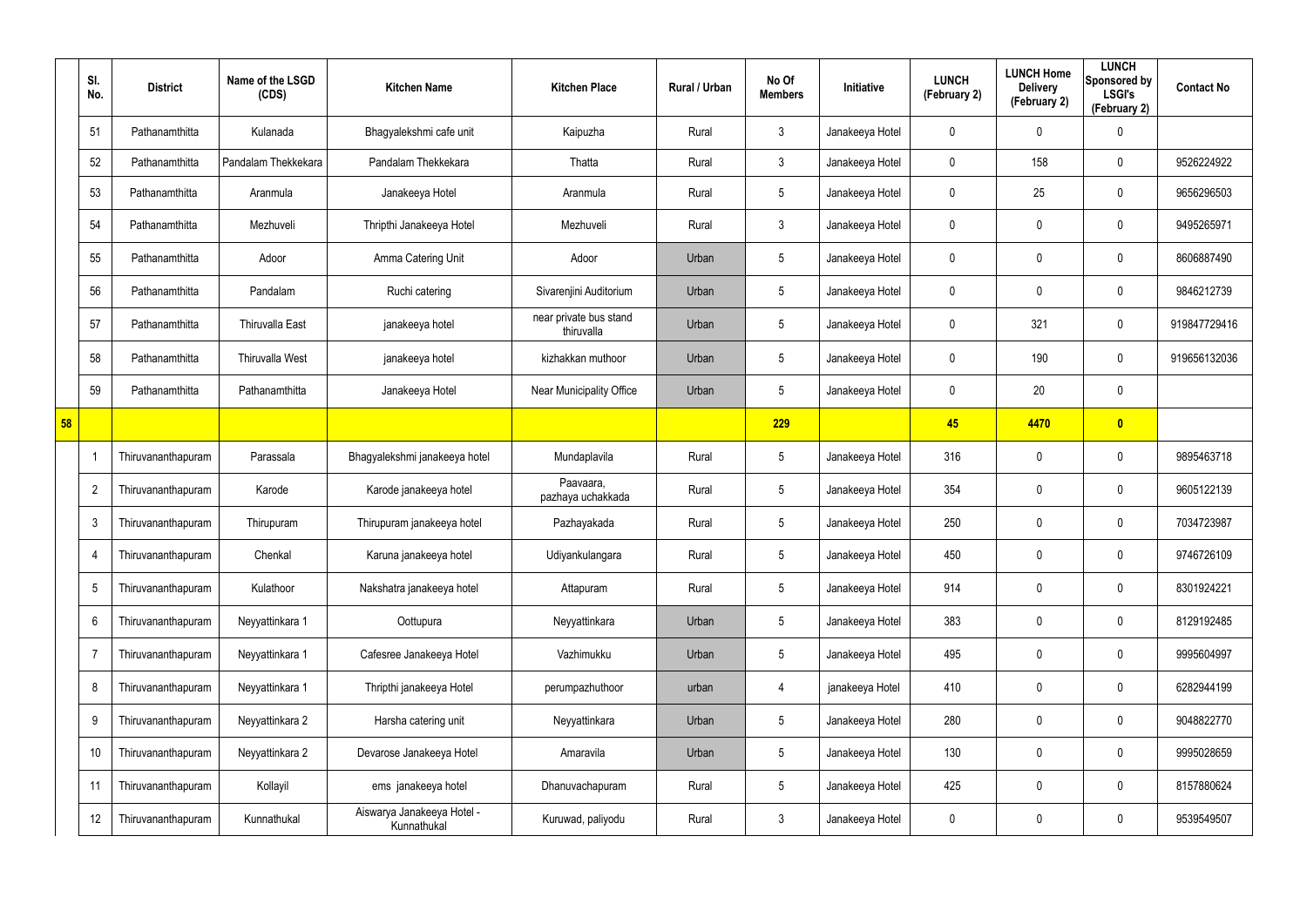| SI.<br>No. | <b>District</b>    | Name of the LSGD<br>(CDS) | <b>Kitchen Name</b>                   | <b>Kitchen Place</b>                       | Rural / Urban | No Of<br><b>Members</b> | Initiative      | <b>LUNCH</b><br>(February 2) | <b>LUNCH Home</b><br><b>Delivery</b><br>(February 2) | <b>LUNCH</b><br>Sponsored by<br><b>LSGI's</b><br>(February 2) | <b>Contact No</b> |
|------------|--------------------|---------------------------|---------------------------------------|--------------------------------------------|---------------|-------------------------|-----------------|------------------------------|------------------------------------------------------|---------------------------------------------------------------|-------------------|
| 13         | Thiruvananthapuram | Vellarada                 | Eden Janakeeya Hotel                  | Panachamoodu, Vellarada                    | Rural         | $5\phantom{.0}$         | Janakeeya Hotel | 678                          | 0                                                    | $\mathbf 0$                                                   | 8547973305        |
| 14         | Thiruvananthapuram | Vellarada                 | Chandrika Janakeeya Hotel - Vellarada | Vellarada                                  | Rural         | 6                       | Janakeeya Hotel | 119                          | 0                                                    | $\boldsymbol{0}$                                              | 9539366295        |
| 15         | Thiruvananthapuram | Aryankode                 | Aryan Janakeeya Hotel - Aryankode     | Aryankode                                  | Rural         | $5\phantom{.0}$         | Janakeeya Hotel | 235                          | 0                                                    | $\bm{0}$                                                      | 9746905408        |
| 16         | Thiruvananthapuram | Aryankode                 | stree souhritha jh                    | chemboor                                   | Rural         | $5\phantom{.0}$         | Janakeeya Hotel | 155                          | 0                                                    | $\mathbf 0$                                                   |                   |
| 17         | Thiruvananthapuram | Ottashekharamangala<br>m  | Minnaram Janakeeya Hotel              | Kuravara, Near<br>Ottashekharamangalam UPS | Rural         | 4                       | Janakeeya Hotel | 227                          | 0                                                    | $\mathbf 0$                                                   | 9567553161        |
| 18         | Thiruvananthapuram | Kollayil                  | Janakeeya Hotel                       | Mylakkara                                  | Rural         | $5\overline{)}$         | Janakeeya Hotel | 145                          | 0                                                    | $\mathbf 0$                                                   | 9605076268        |
| 19         | Thiruvananthapuram | perunkadavila             | shankholi janakeeya hotel             | perunkadavila                              | rural         | $\mathbf{3}$            | Janakeeya Hotel | 164                          | 0                                                    | $\pmb{0}$                                                     |                   |
| 20         | Thiruvananthapuram | Amboori                   | Janakeeya Hotel                       | Amboori                                    | Rural         | $5\phantom{.0}$         | Janakeeya Hotel | 98                           | 0                                                    | $\mathbf 0$                                                   | 9747169098        |
| 21         | Thiruvananthapuram | Athiyanoor                | Kudumbashree janakeeya hotel          | Venpakal                                   | Rural         | 4                       | Janakeeya Hotel | 345                          | 0                                                    | $\pmb{0}$                                                     | 919562752580      |
| 22         | Thiruvananthapuram | Kottukal                  | Vismaya janakeeya hotel               | Uchakkada                                  | Rural         | $5\phantom{.0}$         | Janakeeya Hotel | 567                          | 0                                                    | $\mathbf 0$                                                   | 6282447041        |
| 23         | Thiruvananthapuram | Kanjiramkulam             | Padaswaram unit                       | Kanjiramkulam                              | Rural         | 4                       | Janakeeya Hotel | 0                            | 0                                                    | $\pmb{0}$                                                     | 919072899432      |
| 24         | Thiruvananthapuram | Karumkulam                | Alil Janakeeya Hotel                  | Pallam                                     | Rural         | $5\phantom{.0}$         | Janakeeya Hotel | 112                          | 0                                                    | $\mathbf 0$                                                   | 917736513673      |
| 25         | Thiruvananthapuram | Venganoor                 | Venganoor Ruchi janakeeya hotel       | Peringamala                                | Rural         | 10                      | Janakeeya Hotel | 106                          | 0                                                    | $\bf{0}$                                                      | 9656309710        |
| 26         | Thiruvananthapuram | Vilavoorkkal              | Priyam Janakeeya Hotel                | Chanthamukku, Peyadu Jn                    | Rural         | 5                       | Janakeeya Hotel | 321                          | 0                                                    | $\pmb{0}$                                                     | 7902504494        |
| 27         | Thiruvananthapuram | Vilavoorkal               | Vilavoorkal janakeeya hotel           | Pottayil                                   | Rural         | $5\phantom{.0}$         | Janakeeya Hotel | 299                          | 0                                                    | $\pmb{0}$                                                     | 9497883130        |
| 28         | Thiruvananthapuram | Kalliyoor                 | Stree Shakthi Janakeeya Hotel         | Kalliyoor                                  | Rural         | $5\phantom{.0}$         | Janakeeya Hotel | $\mathbf 0$                  | 0                                                    | $\pmb{0}$                                                     | 9074998782        |
| 29         | Thiruvananthapuram | Maranalloor               | Mayooram Janakeeya Hotel              | Mannadikkonam                              | Rural         | 4                       | Janakeeya Hotel | 173                          | 0                                                    | $\pmb{0}$                                                     | 9847371025        |
| 30         | Thiruvananthapuram | Pallichal                 | Vandhanam Janakeeya hotel             | Naruvamoodu                                | Rural         | 4                       | Janakeeya Hotel | 234                          | 0                                                    | $\pmb{0}$                                                     | 9562636222        |
| 31         | Thiruvananthapuram | Vilappil                  | Sreebhadra janakeey a hotel           | peyad                                      | Rural         | $5\phantom{.0}$         | Janakeeya Hotel | 245                          | 0                                                    | $\pmb{0}$                                                     | 919496194745      |
| 32         | Thiruvananthapuram | Malayinkeezhu             | Thapasya janakeeya hotel              | Aruvacode                                  | Rural         | $5\phantom{.0}$         | Janakeeya Hotel | 175                          | 0                                                    | $\mathbf 0$                                                   | 9074329707        |
| 3,3        | Thiruvananthapuram | balaramapuram             | Karunya                               | balaramapuram                              | rural         | $5\phantom{.0}$         | Janakeeya Hotel | 169                          | 0                                                    | $\pmb{0}$                                                     |                   |
| 34         | Thiruvananthapuram | Andoorkonam               | Thiruvathira janakeeya hotel          | Kaniyapuram                                | Rural         | $\mathfrak{Z}$          | Janakeeya Hotel | 180                          | 0                                                    | $\pmb{0}$                                                     | 8921698989        |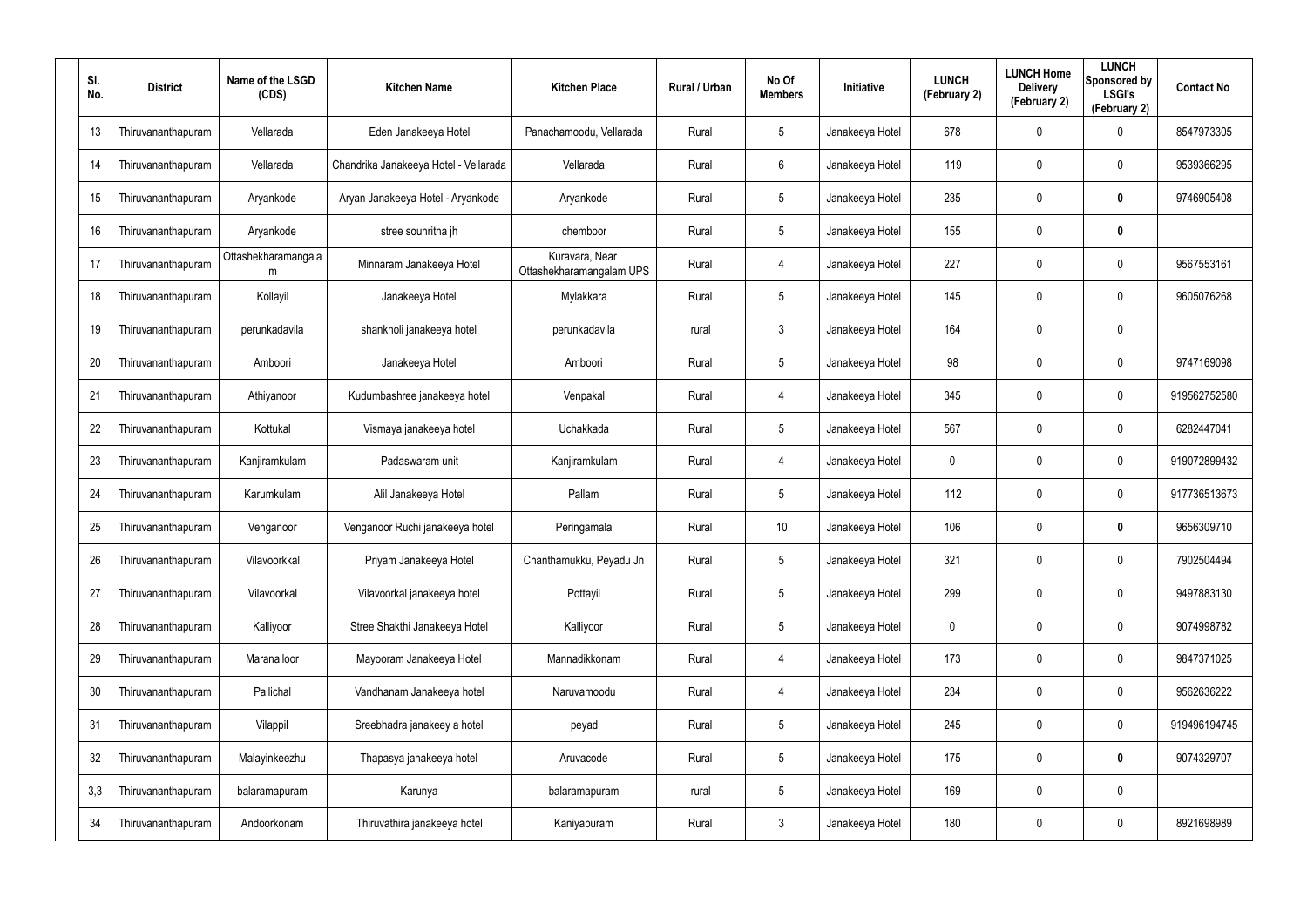|     | SI.<br>No. | <b>District</b>    | Name of the LSGD<br>(CDS)  | <b>Kitchen Name</b>                           | <b>Kitchen Place</b>                              | Rural / Urban | No Of<br><b>Members</b> | <b>Initiative</b> | <b>LUNCH</b><br>(February 2) | <b>LUNCH Home</b><br><b>Delivery</b><br>(February 2) | <b>LUNCH</b><br>Sponsored by<br><b>LSGI's</b><br>(February 2) | <b>Contact No</b> |
|-----|------------|--------------------|----------------------------|-----------------------------------------------|---------------------------------------------------|---------------|-------------------------|-------------------|------------------------------|------------------------------------------------------|---------------------------------------------------------------|-------------------|
|     | 35         | Thiruvananthapuram | Kadinamkulam               | Sabarmathi janakeeya hotel                    | Chitattumukku                                     | Rural         | 4                       | Janakeeya Hotel   | 80                           | 0                                                    | 0                                                             |                   |
|     | 36         | Thiruvananthapuram | Azhoor                     | Kudumbadsree janakeeya hotel                  | Azhoor                                            | Rural         | 4                       | Janakeeya Hotel   | 90                           | 0                                                    | $\mathbf 0$                                                   | 8129060294        |
|     | 37         | Thiruvanathapuram  | Pothencode                 | Pothencode Kudumbashree Janakeeya<br>hotel    | Pothencode ayiroorppara<br>Farmers centre         | Rural         | $5\phantom{.0}$         | Janakeeya Hotel   | 150                          | 0                                                    | $\mathbf 0$                                                   | 9037832338        |
|     | 38         | Thiruvananthapuram | Mangalapuram               | Mangalapuram Kudumbashree<br>Janakeeya Hotel  | Managalapuram Junction,<br>Near Panchayath Office | Rural         | $5\phantom{.0}$         | Janakeeya Hotel   | 220                          | 0                                                    | $\mathbf 0$                                                   | 9995459534        |
|     | 39         | Thiruvananthapuram | Mangalapuram               | Swad Kudumbashree Janakeeya hotel             | Murukkumpuzha                                     | Rural         | 3                       | Janakeeya Hotel   | 210                          | $\mathbf 0$                                          | $\mathbf 0$                                                   | 8281624670        |
|     | 40         | Thiruvananthapuram | Mangalapuram               | Ruchisagaram Kudumbashree<br>Janakeeya Hotel  | Chembakamangalam                                  | Rural         | $5\phantom{.0}$         | Janakeeya Hotel   | 180                          | 0                                                    | $\mathbf 0$                                                   | 8139079929        |
|     | 41         | Thiruvanathapuram  | <b>TVM Corporation CDS</b> | Krishnakripa Janakeeya hotel                  | Anayara                                           | Urban         | 5                       | Janakeeya Hotel   | 455                          | 0                                                    | $\mathbf 0$                                                   | 9745823832        |
|     | 42         | Thiruvanathapuram  | <b>TVM Corporation CDS</b> | Vanitha Janakeeya Hotel                       | Manvila                                           | Urban         | 4                       | Janakeeya Hotel   | 350                          | 0                                                    | $\mathbf 0$                                                   | 8129412369        |
|     | 43         | Thiruvanathapuram  | <b>TVM Corporation CDS</b> | Bhagyalekshmi Kudumbashree<br>Janakeeya Hotel | <b>EK Nayanar Trust, Medical</b><br>College       | Urban         | 6                       | Janakeeya Hotel   | 220                          | 0                                                    | $\mathbf 0$                                                   |                   |
|     | 44         | Thiruvanathapuram  | <b>TVM Corporation CDS</b> | Tripthi Janakeeya Hotel                       | Pallithura                                        | Urban         | 3                       | Janakeeya Hotel   | 350                          | 0                                                    | $\mathbf 0$                                                   | 9387738568        |
|     | 45         | Thiruvanathapuram  | <b>TVM Corporation CDS</b> | soubhagya janakeeya Hotel                     | kazhakoottam                                      | Urban         | 3                       | janakeeya Hotel   | 305                          | 0                                                    | $\mathbf 0$                                                   | 8921555192        |
|     | 46         | Thiruvanathapuram  | <b>TVM Corporation CDS</b> | Uthradam Janakeeya Hotel                      | Pattom                                            | Urban         | 3                       | janakeeya Hotel   | 740                          | 0                                                    | $\mathbf 0$                                                   | 8281062575        |
|     | 47         | Thiruvananthapuram | <b>TVM Corporation CDS</b> | Janakeeya hotel                               | Mannarakonam                                      | Urban         | 3                       | Janakeeya Hotel   | 600                          | 0                                                    | $\mathbf 0$                                                   | 8281088923        |
|     | 48         | Thiruvananthapuram | <b>TVM Corporation CDS</b> | Kismath Janakeeya Hotel                       | Pottakuzhi                                        | Urban         | 3                       | Janakeeya Hotel   | 411                          | 0                                                    | 0                                                             | 8129179622        |
|     | 49         | Thiruvananthapuram | <b>TVM Corporation CDS</b> | Salt and Pepper                               | Poomalliyoorkkonam                                | Urban         | $\mathfrak{Z}$          | Janakeeya Hotel   | 321                          | 0                                                    | $\pmb{0}$                                                     | 8593986935        |
|     | 50         | Thiruvananthapuram | <b>TVM Corporation CDS</b> | Sreebhadra Janakeeya Hotel                    | Pettah                                            | Urban         | 4                       | Janakeeya Hotel   | 352                          | 0                                                    | $\pmb{0}$                                                     | 9847227647        |
|     | 51         | Thiruvananthapuram | <b>TVM Corporation CDS</b> | kalavara Janakeeya Hotel                      | vattiyoorkavu                                     | Urban         | $\mathfrak{Z}$          | Janakeeya Hotel   | 332                          | 0                                                    | $\pmb{0}$                                                     | 9847655426        |
|     | 52         | Thiruvananthapuram | <b>TVM Corporation CDS</b> | punartham kudumbashree                        | kudappanakunnu                                    | Urban         | $\mathfrak{Z}$          | Janakeeya Hotel   | 169                          | 0                                                    | 0                                                             | 9747115789        |
|     | 53         | Thiruvananthapuram | <b>TVM Corporation CDS</b> | peroor JH                                     | Palayam                                           | Urban         | $\mathfrak{Z}$          | Janakeeya Hotel   | 356                          | 0                                                    | $\pmb{0}$                                                     | 8086119633        |
|     | 54         | Thiruvananthapuram | Aryanadu                   | Aryanad Janakeeya Hotel                       | Aryanad                                           | Rural         | 6                       | Janakeeya Hotel   | 249                          | 0                                                    | $\pmb{0}$                                                     | 9207447839        |
| 109 | 55         | Thiruvananthapuram | Kuttichal                  | Kutichal Janakeeya Hotel                      | Kuttichal                                         | Rural         | 5                       | Janakeeya Hotel   | 0                            | 0                                                    | $\pmb{0}$                                                     | 9446331479        |
|     | 56         | Thiruvananthapuram | Poovachal                  | Poovachal Janakeeya Hotel                     | Poovachal Panchayath                              | Rural         | $\sqrt{5}$              | Janakeeya Hotel   | 142                          | 0                                                    | $\pmb{0}$                                                     | 9495225046        |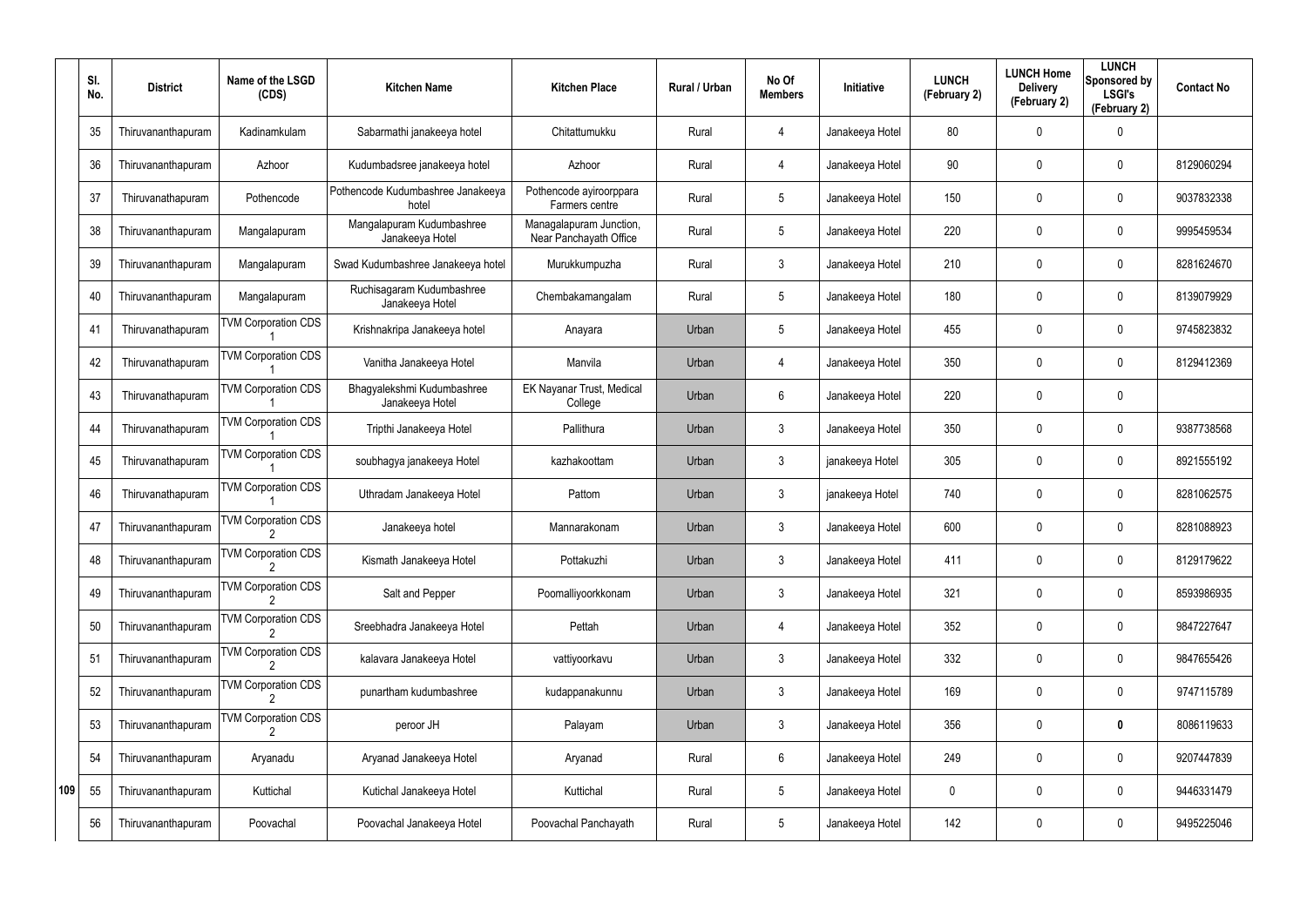| SI.<br>No. | <b>District</b>    | Name of the LSGD<br>(CDS) | <b>Kitchen Name</b>                  | <b>Kitchen Place</b>                              | Rural / Urban | No Of<br><b>Members</b> | <b>Initiative</b> | <b>LUNCH</b><br>(February 2) | <b>LUNCH Home</b><br><b>Delivery</b><br>(February 2) | <b>LUNCH</b><br>Sponsored by<br><b>LSGI's</b><br>(February 2) | <b>Contact No</b> |
|------------|--------------------|---------------------------|--------------------------------------|---------------------------------------------------|---------------|-------------------------|-------------------|------------------------------|------------------------------------------------------|---------------------------------------------------------------|-------------------|
| 57         | Thiruvananthapuram | Vithura                   | Navodaya Janakeeya hotel             | Koppam, Vithura                                   | Rural         | 4                       | Janakeeya Hotel   | 0                            | 0                                                    | 0                                                             | 9946837014        |
| 58         | Thiruvananthapuram | Tholicode                 | Tholicode Janakeeya Hotel            | Pulimoodu, Near Bharath<br>Petrol Pump, Tholicode | Rural         | 4                       | Janakeeya Hotel   | 0                            | 0                                                    | $\mathbf 0$                                                   | 9539995862        |
| 59         | Thiruvananthapuram | Vellanad                  | vellanad JH                          | kulacode vellanad                                 | Rural         | $\mathbf{3}$            | Janakeeya Hotel   | 0                            | 0                                                    | $\mathbf 0$                                                   | 9048295005        |
| 60         | Thiruvananthapuram | uzhamalackal              | mazhavil jh                          | Puthukulangara                                    | Rural         | $5\overline{)}$         | Janakeeya Hotel   | 308                          | 0                                                    | $\mathbf 0$                                                   | 96457 54988       |
| 61         | Thiruvananthapuram | <b>TVPM Corpn CDS 4</b>   | Maithri Janakeeya Hotel              | Poozhyakkunnu, Nemom, TVM                         | Urban         | $5\phantom{.0}$         | Janakeeya Hotel   | 0                            | 0                                                    | $\mathbf 0$                                                   | 9846905594        |
| 62         | Thiruvananthapuram | TVPM. Corpn. CDS III      | Janatha hotel                        | Over bridge                                       | Urban         | 9                       | Janakeeya Hotel   | 0                            | 0                                                    | $\mathbf 0$                                                   | 919746149160      |
| 63         | Thiruvananthapuram | TVPM. Corpn. CDS III      | Asraya Janakeeya Hotel               | <b>DPI</b>                                        | Urban         | 4                       | Janakeeya Hotel   | 755                          | 0                                                    | $\mathbf 0$                                                   | 918113008306      |
| 64         | Thiruvananthapuram | TVPM. Corpn. CDS III      | Ruchikkoott                          | Mudavanmukal                                      | Urban         | 4                       | Janakeeya Hotel   | 0                            | 0                                                    | $\mathbf 0$                                                   | 917907579424      |
| 65         | Thiruvananthapuram | TVPM. Corpn. CDS IV       | Janakeeya hotel tvm corporation cds4 | Vallakkadavu                                      | Urban         | $5\phantom{.0}$         | Janakeeya Hotel   | 289                          | 0                                                    | $\mathbf 0$                                                   | 8129795072        |
| 66         | Thiruvananthapuram | TVPM. Corpn. CDS IV       | Karuna Janakeeya Hotel               | Avaduthura                                        | Urban         | $5\overline{)}$         | Janakeeya Hotel   | 254                          | 0                                                    | $\mathbf{3}$                                                  | 9567523799        |
| 67         | Thiruvananthapuram | Anadu                     | Nanma anad                           | Govt LPS Anad                                     | Rural         | 4                       | Janakeeya Hotel   | 0                            | 0                                                    | $\boldsymbol{0}$                                              | 9645709754        |
| 68         | Thiruvananthapuram | Vembayam                  | Liya canteen                         | Perumboor near panchayath<br>office               | Rural         | $5\phantom{.0}$         | Janakeeya Hotel   | 0                            | 0                                                    | $\mathbf 0$                                                   | 9544337362        |
| 69         | Thiruvananthapuram | Vembayam                  | Four's Janakeeya Hotel               | Naduveli Konchira                                 | Rural         | 4                       | Janakeeya Hotel   | 252                          | 0                                                    | $\mathbf 0$                                                   | 9526253578        |
| 70         | Thiruvananthapuram | Nedumangad 1              | Subhiksham                           | Irinjayam                                         | Urban         | 4                       | Janakeeya Hotel   | 245                          | 0                                                    | $\pmb{0}$                                                     | 9745606588        |
| 71         | Thiruvananthapuram | Nedumangad 1              | Ootupura                             | Pazhakutty                                        | Urban         | 6                       | Janakeeya Hotel   | 475                          | 0                                                    | $\pmb{0}$                                                     | 7510910614        |
| 72         | Thiruvananthapuram | Nedumangad 2              | Niravu                               | Near ksrtc bus stand                              | Urban         | 4                       | Janakeeya Hotel   | 511                          | 0                                                    | $\pmb{0}$                                                     | 9645958207        |
| 73         | Thiruvananthapuram | Nedumangad 2              | Ruchiyidam                           | <b>Near Municipality</b>                          | Urban         | $\mathbf 0$             | Janakeeya Hotel   | 432                          | 0                                                    | $\pmb{0}$                                                     | 9846371353        |
| 74         | Thiruvananthapuram | Karakulam                 | Karakulam Vanitha hotel              | Karakulam Junction                                | Rural         | 4                       | Janakeeya Hotel   | 368                          | 0                                                    | $\pmb{0}$                                                     | 9747176668        |
| 75         | Thiruvananthapuram | Panavoor                  | Kudumbashree vanitha hotel           | HI auditorium near panavoor<br>panchayath         | Rural         | 6                       | Janakeeya Hotel   | 232                          | 0                                                    | $5\phantom{.0}$                                               | 9526740817        |
| 76         | Thiruvananthapuram | Aruvikara                 | Nanma                                | Aruvikara junction                                | Rural         | $\mathbf{3}$            | Janakeeya hotel   |                              | 0                                                    | $\pmb{0}$                                                     | 8606524464        |
| 77         | Thiruvananthapuram | Pullampara                | Janakeeya Hotel                      | Kalumkinmukham                                    | Rural         | $5\phantom{.0}$         | Janakeeya Hotel   | 290                          | 0                                                    | $\pmb{0}$                                                     |                   |
| 78         | Thiruvananthapuram | Pangode                   | Bhagyalekshmi janakeeya hotel        | Pangodu Panchayath Hall                           | Rural         | $5\phantom{.0}$         | Janakeeya Hotel   | 308                          | 0                                                    | $\pmb{0}$                                                     |                   |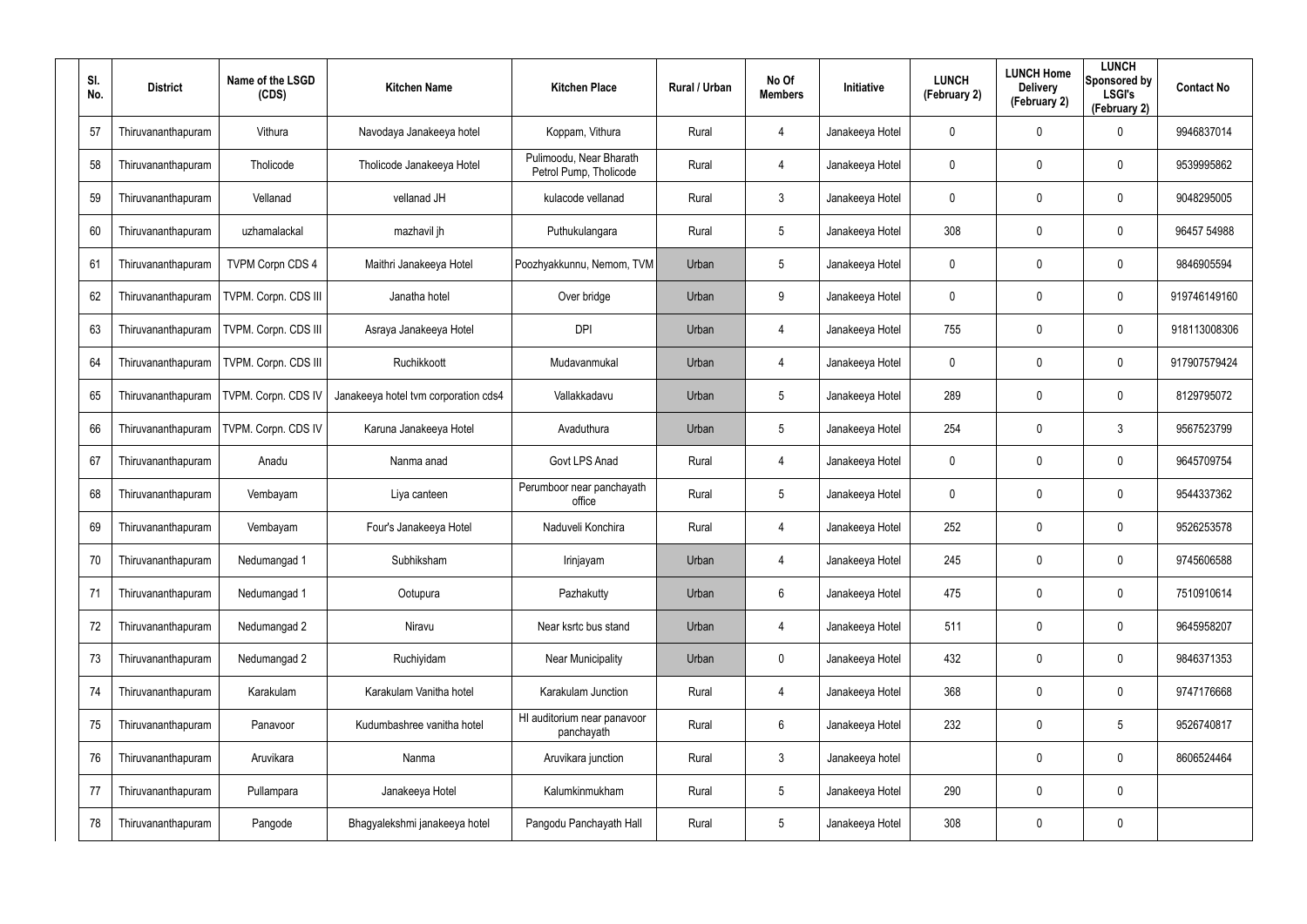| SI.<br>No. | <b>District</b>    | Name of the LSGD<br>(CDS) | <b>Kitchen Name</b>                 | <b>Kitchen Place</b>     | <b>Rural / Urban</b> | No Of<br><b>Members</b> | Initiative      | <b>LUNCH</b><br>(February 2) | <b>LUNCH Home</b><br><b>Delivery</b><br>(February 2) | <b>LUNCH</b><br>Sponsored by<br><b>LSGI's</b><br>(February 2) | <b>Contact No</b> |
|------------|--------------------|---------------------------|-------------------------------------|--------------------------|----------------------|-------------------------|-----------------|------------------------------|------------------------------------------------------|---------------------------------------------------------------|-------------------|
| 79         | Thiruvananthapuram | Manickal                  | Janakeeya hotel                     | Pirappancode             | Rural                | 6                       | Janakeeya Hotel | 199                          | $\mathbf 0$                                          | 0                                                             | 9745874522        |
| 80         | Thiruvananthapuram | Vamanapuram               | Pournami Kalamachal                 | Kalamachal               | Rural                | $5\overline{)}$         | Janakeeya Hotel | 196                          | $\mathbf 0$                                          | $\mathbf 0$                                                   | 9846825964        |
| 81         | Thiruvananthapuram | kallara                   | Amma janakeeya hotel                | kallara                  | rural                | $\overline{4}$          | Janakeeya Hotel | 348                          | $\pmb{0}$                                            | $\mathbf 0$                                                   | 8111891405        |
| 82         | Thiruvananthapuram | nellanad                  | Nellanad janakeeya hotel            | keezhayikkonam           | rural                | $6\phantom{.}$          | Janakeeya Hotel | 242                          | 0                                                    | $\mathbf 0$                                                   | 9946994811        |
| 83         | Thiruvananthapuram | Pazhayakunnummel          | Chaitanya janakeeya hotel           | Pazhayakunnumel          | Rural                | $5\overline{)}$         | Janakeeya Hotel | 0                            | $\mathbf 0$                                          | $\mathbf 0$                                                   | 9496997201        |
| 84         | Thiruvananthapuram | Karavaram                 | Takkolam, Karavaram janakeeya hotel | Pullurmukk, kallambalam  | Rural                | $5\phantom{.0}$         | Janakeeya Hotel | 173                          | $\mathbf 0$                                          | $\mathbf 0$                                                   | 9539723288        |
| 85         | Thiruvananthapuram | Kilimanoor                | Tanima vanitha canteen              | Kilimanoor               | Rural                | $\overline{4}$          | Janakeeya Hotel | 173                          | $\mathbf 0$                                          | $\mathbf 0$                                                   | 9846657166        |
| 86         | Thiruvananthapuram | Pulimath                  | Iswarya catering unit               | Pulimath, Karet          | Rural                | $\overline{4}$          | Janakeeya Hotel | 226                          | 0                                                    | $\mathbf 0$                                                   | 9645514593        |
| 87         | Thiruvananthapuram | Navaikkulam               | Kudumbashree janakeeya hotel        | Kadambaattukonam         | Rural                | $5\phantom{.0}$         | Janakeeya Hotel | 102                          | $\pmb{0}$                                            | $\mathbf 0$                                                   | 9400619476        |
| 88         | Thiruvananthapuram | Nagaroor                  | Janakeeya Hotel                     | Altharamoodu             | Rural                | $5\overline{)}$         | Janakeeya Hotel | 149                          | $\mathbf 0$                                          | $\mathbf 0$                                                   | 7034964806        |
| 89         | Thiruvananthapuram | Pallikal                  | pallikkal janakeeya hotel           | pakalkkuri               | rural                | 4                       | Janakeeya Hotel | 95                           | $\pmb{0}$                                            | $\mathbf 0$                                                   | 9447886364        |
| 90         | Thiruvananthapuram | Madavoor                  | Madavoor janakeeya hotel            | madavoor                 | rural                | $5\overline{)}$         | Janakeeya Hotel | 139                          | $\mathbf 0$                                          | $\mathbf 0$                                                   | 9526206002        |
| 91         | Thiruvananthapuram | Chirayinkeezh             | Sevenstar Janakeeya Hotel           | Sarkkara                 | Rural                | $5\phantom{.0}$         | Janakeeya Hotel | 212                          | $\mathbf 0$                                          | $\mathbf 0$                                                   | 8921556636        |
| 92         | Thiruvananthapuram | Kadaykkavoor              | Karmalamatha Janakeeya Hotel        | Kadakkavoor              | Rural                | $5\phantom{.0}$         | Janakeeya Hotel | 156                          | $\mathbf 0$                                          | $\boldsymbol{0}$                                              | 9645405591        |
| 93         | Thiruvananthapuram | Mudakkal                  | Sarovaram Janakeeya Hotel           | Valakkadu                | Rural                | $\mathbf{3}$            | Janakeeya Hotel | 0                            | $\mathbf 0$                                          | $\boldsymbol{0}$                                              | 8086240900        |
| 94         | Thiruvananthapuram | Vakkom                    | Jananai Janakeeya Hotel             | SN Junction, Jeeva Dhara | Rural                | $5\overline{)}$         | Janakeeya Hotel | 393                          | $\mathbf 0$                                          | $\boldsymbol{0}$                                              | 8137014724        |
| 95         | Thiruvananthapuram | Vakkom                    | Diya Janakeeya Hotel                | Panayile Kadavu          | Rural                | $5\overline{)}$         | Janakeeya Hotel | 0                            | $\overline{0}$                                       | $\boldsymbol{0}$                                              | 8590439391        |
| 96         | Thiruvananthapuram | Kizhuvilam                | Kudumbashree vanitha canteen        | Kizhuvillam              | Rural                | 4                       | Janakeeya Hotel | 124                          | $\overline{0}$                                       | $\pmb{0}$                                                     | 9747361312        |
| 97         | Thiruvananthapuram | Anchuthengu               | Swad Janakeeya Hotel                | Anchuthengu              | Rural                | $5\overline{)}$         | Janakeeya Hotel | 178                          | $\overline{0}$                                       | $\pmb{0}$                                                     |                   |
| 98         | Thiruvananthapuram | Attingal                  | Bhagyashree janakeeya hotel         | Attingal                 | Urban                | $5\phantom{.0}$         | Janakeeya Hotel | 150                          | $\overline{0}$                                       | $\pmb{0}$                                                     | 9539968503        |
| 99         | Thiruvananthapuram | Cherunniyoor              | Lekshmi janakeeya hotel             | Dhalavapuram             | Rural                | $\mathbf{3}$            | Janakeeya Hotel | 112                          | $\overline{0}$                                       | $\overline{2}$                                                | 9995391999        |
| 100        | Thiruvananthapuram | Chemmaruthi               | Dreams janakeeya hotel              | Mavinmoodu, muthana      | Rural                | $5\phantom{.0}$         | Janakeeya Hotel | 156                          | $\mathbf 0$                                          | $\pmb{0}$                                                     | 8129240185        |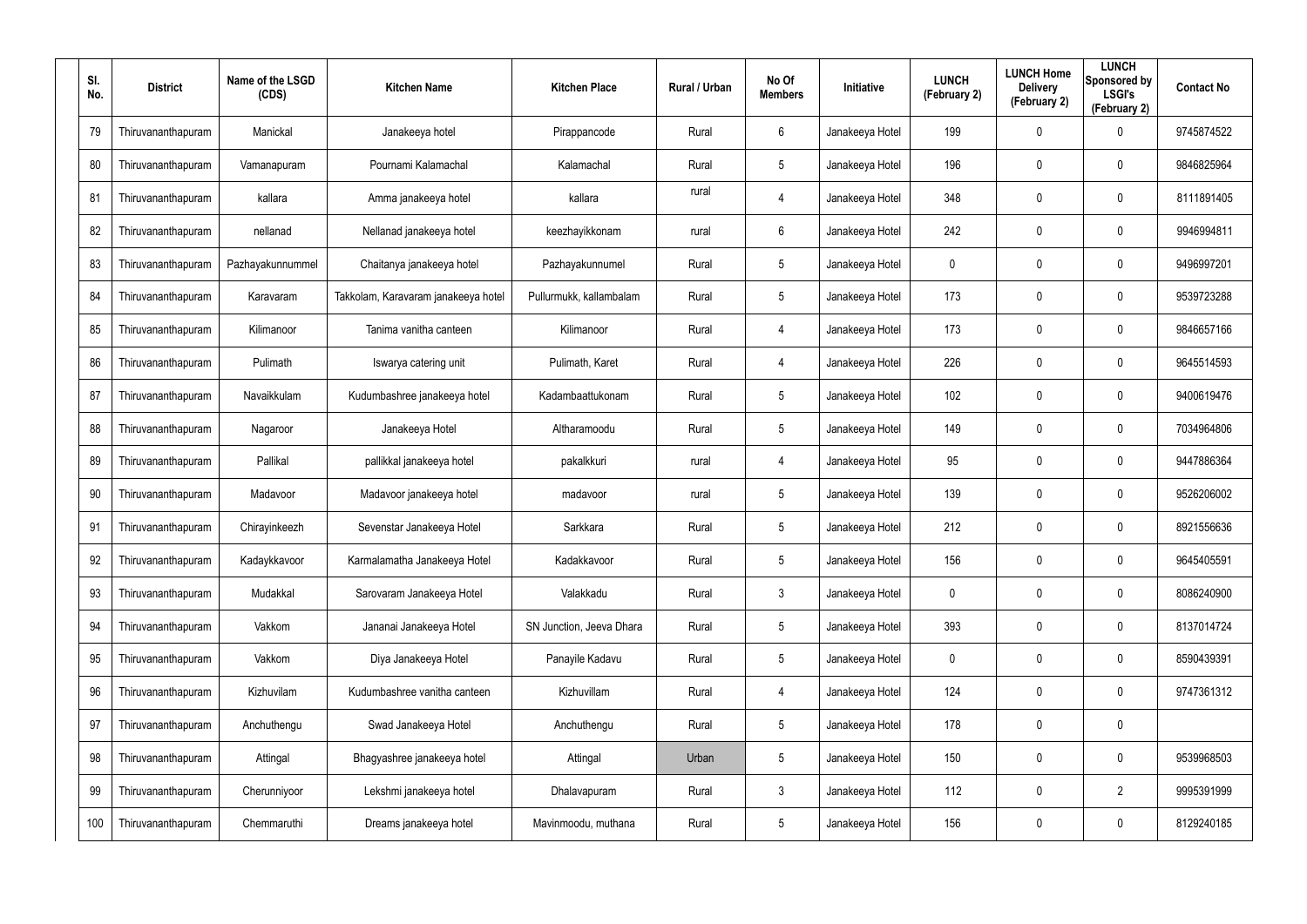|     | SI.<br>No.      | <b>District</b>    | Name of the LSGD<br>(CDS) | <b>Kitchen Name</b>                        | <b>Kitchen Place</b>                             | <b>Rural / Urban</b> | No Of<br><b>Members</b> | Initiative      | <b>LUNCH</b><br>(February 2) | <b>LUNCH Home</b><br><b>Delivery</b><br>(February 2) | <b>LUNCH</b><br>Sponsored by<br><b>LSGI's</b><br>(February 2) | <b>Contact No</b> |
|-----|-----------------|--------------------|---------------------------|--------------------------------------------|--------------------------------------------------|----------------------|-------------------------|-----------------|------------------------------|------------------------------------------------------|---------------------------------------------------------------|-------------------|
|     | 101             | Thiruvananthapuram | Chemmaruthi               | Natturuchi janakeeya hotel                 | Panayara&sivapuram                               | Rural                | $5\phantom{.0}$         | Janakeeya Hotel | 107                          | 0                                                    | 0                                                             | 8129240185        |
|     | 102             | Thiruvananthapuram | Chemmaruthi               | Bhanusree                                  | Chavadimukku                                     | Rural                | $\overline{4}$          | Janakeeya Hotel | 199                          | 0                                                    | $\mathbf 0$                                                   | 8129240185        |
|     | 103             | Thiruvananthapuram | Chemmaruthi               | saphalyam janakeeya Hotel                  | chemmaruthi                                      | Rural                | $5\phantom{.0}$         | Janakeeya hotel | 133                          | 0                                                    | $\mathbf 0$                                                   | 9539925641        |
|     | 104             | Thiruvananthapuram | Manamboor                 | Manamboor janakeeya hotel                  | Kavalayoor                                       | Rural                | $\overline{4}$          | Janakeeya Hotel | 125                          | 0                                                    | 2\$                                                           | 9074388684        |
|     | 105             | Thiruvananthapuram | Edava                     | Sreenandha janakeeyahotel                  | Kaappil                                          | Rural                | $5\phantom{.0}$         | Janakeeya Hotel | 168                          | 0                                                    | $\mathbf 0$                                                   | 9895337334        |
|     | 106             | Thiruvananthapuram | Elakamon                  | Sreenarayana janakeeya hotel               | Elakamon                                         | Rural                | $\overline{7}$          | Janakeeya Hotel | 84                           | 0                                                    | $\mathbf 0$                                                   | 8086637798        |
|     | 107             | Thiruvananthapuram | Elakamon                  | kudumbashree janakeeya hotel               | Elakamon                                         | Rural                | $5\phantom{.0}$         | janakeeya hotel | 46                           | 0                                                    | $\mathbf 0$                                                   | 8590725126        |
|     | 108             | Thiruvananthapuram | Vettoor                   | Kashi janakeeya hotel                      | Vettoor                                          | Rural                | $\overline{4}$          | Janakeeya Hotel | 45                           | 0                                                    | $\mathbf 0$                                                   | 9061547396        |
|     | 109             | Thiruvananthapuram | Ottoor                    | Kudumbashree Janakeeya hotel               | ottoor                                           | rural                | $\mathbf{3}$            | Janakeeya Hotel | 49                           | 0                                                    | $\mathbf 0$                                                   | 8590570561        |
|     | 110             | Thiruvanathapuram  | Varkala                   | Janakeeya hotel                            | Varkala municipality                             | Urban                | $5\phantom{.0}$         | Janakeeya Hotel | 29                           | 0                                                    | $\overline{2}$                                                | 8943261611        |
| 107 |                 |                    |                           |                                            |                                                  |                      | 500                     |                 | 24663                        | $\theta$                                             | 14                                                            |                   |
|     |                 | Thrissur           | Kadangodu                 | Janakeeya Hotel Kadangod                   | Kadangod                                         | Rural                | $\overline{4}$          | Janakeeya Hotel | 40                           | 43                                                   | 7                                                             |                   |
|     | $\overline{2}$  | Thrissur           | Chalakudy                 | Thripthy Janakeeya Hotel Chalakudy         | North Busstand Chalakudy                         | Urban                | 4                       | Janakeeya Hotel | 24.6                         | 180                                                  | $\mathbf 0$                                                   | 9544048190        |
|     | 3               | Thrissur           | Pananchery                | Pananchery Janakeeya Hotel                 | Pattikkad                                        | Rural                | $5\phantom{.0}$         | Janakeeya Hotel | 120                          | 73                                                   | 1                                                             | 9746354118        |
|     | 4               | Thrissur           | Kadavallur                | Janakeeya Hotel Kadavalloor                | Panjayath Compound                               | Rural                | $\overline{4}$          | Janakeeya Hotel | 69                           | 58                                                   | $\pmb{0}$                                                     | 8943983995        |
|     | $5\phantom{.0}$ | Thrissur           | Kattoor                   | Janakeeya Hotel Kattoor                    | Kudumbashree Vipanana<br>Kendram, Katoor Bazzar, | Rural                | $5\phantom{.0}$         | Janakeeya Hotel | 0                            | 0                                                    | $\pmb{0}$                                                     |                   |
|     | $6\overline{6}$ | Thrissur           | Elavally                  | Janakeeya Hotel Elavally                   | Elavally Panchayath<br>Compound                  | Rural                | $\overline{4}$          | Janakeeya Hotel | 216                          | 0                                                    | $\mathbf 0$                                                   | 9744738247        |
|     | $\overline{7}$  | Thrissur           | Paralam                   | Paralam Janakeeya Hotel                    | Nanma Kudumbashree<br>canteen                    | Rural                | $\mathbf{3}$            | Janakeeya Hotel | 0                            | 136                                                  | $\pmb{0}$                                                     | 9744441594        |
|     | 8               | Thrissur           | Kadukutty                 | Uppum Mulakum Janakeeya Hotel<br>Kadukutty | Kottamuri Junction                               | Rural                | $5\phantom{.0}$         | Janakeeya Hotel | 68                           | 36                                                   | $\pmb{0}$                                                     | 9846634710        |
|     | 9               | Thrissur           | Thrissur 2                | Kuttanellur Janakeeya Hotel                | Kuttanellur                                      | Urban                | $5\phantom{.0}$         | Janakeeya Hotel | 55                           | $\mathbf 0$                                          | $\pmb{0}$                                                     | 8330800498        |
|     | 10              | Thrissur           | Pazhayannur               | Janakeeya Hotel, Pazhayanoor               | Pazhayannur Panchayath                           | Rural                | $\overline{4}$          | Janakeeya Hotel | 236                          | $\mathbf 0$                                          | $\pmb{0}$                                                     | 9400257329        |
|     | 11              | Thrissur           | Aloor                     | Aloor Janakeeya Hotel                      | Aloor                                            | Rural                | $5\phantom{.0}$         | Janakeeya Hotel | 51                           | 19                                                   | $\pmb{0}$                                                     | 9946922936        |
|     | 12              | Thrissur           | Muriyad                   | Jankeeya Hotel, Muriyad                    | Karuna Canteen, Muriyad                          | Rural                | $5\phantom{.0}$         | Janakeeya Hotel | 50                           | 0                                                    | $\pmb{0}$                                                     | 9961920358        |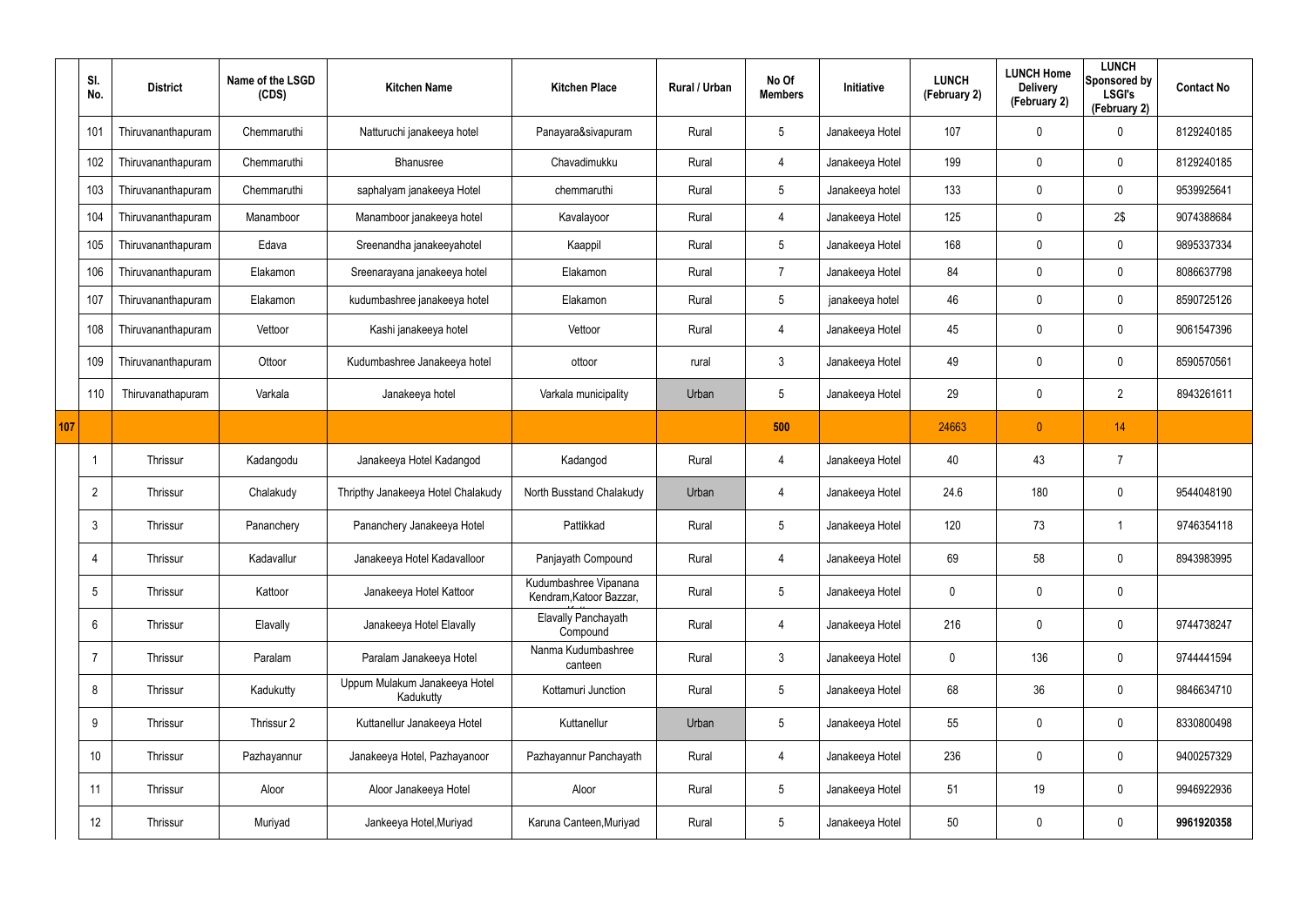| SI.<br>No. | <b>District</b> | Name of the LSGD<br>(CDS) | <b>Kitchen Name</b>                             | <b>Kitchen Place</b>                         | Rural / Urban | No Of<br><b>Members</b> | Initiative      | <b>LUNCH</b><br>(February 2) | <b>LUNCH Home</b><br><b>Delivery</b><br>(February 2) | <b>LUNCH</b><br>Sponsored by<br><b>LSGI's</b><br>(February 2) | <b>Contact No</b> |
|------------|-----------------|---------------------------|-------------------------------------------------|----------------------------------------------|---------------|-------------------------|-----------------|------------------------------|------------------------------------------------------|---------------------------------------------------------------|-------------------|
| 13         | Thrissur        | Valapad                   | Janakeeya Hotel Valapad                         | Valapad Chanthapadi                          | Rural         | 6                       | Janakeeya Hotel | 124                          | 0                                                    | 13                                                            |                   |
| 14         | Thrissur        | Kaipamangalam             | Kaipamngalam Janakeeya Hotel                    | Kaipamangalam Panchayath                     | Rural         | $\mathbf{3}$            | Janakeeya Hotel | 181                          | 0                                                    | $\overline{2}$                                                |                   |
| 15         | Thrissur        | Annamanada                | Snehitha Catering                               | Annamanada                                   | Rural         | $5\phantom{.0}$         | Janakeeya Hotel | 0                            | 50                                                   | $\mathbf 0$                                                   | 9747712615        |
| 16         | Thrissur        | Vellangallur              | Janakeeya Hotel Vellangallur                    | Panchayath Community Hall                    | Rural         | $6\phantom{.}$          | Janakeeya Hotel | 58                           | 41                                                   | $\mathbf 0$                                                   | 9947462258        |
| 17         | Thrissur        | Pavaratty                 | Janakeeya Hotel Pavaratty                       | Akashaya Vanitha Canteen                     | Rural         | $\mathbf{3}$            | Janakeeya Hotel | 168                          | $\mathbf 0$                                          | $\mathbf 0$                                                   |                   |
| 18         | Thrissur        | Edathiruthy               | Janakeeya Hotel Edathuruthi (Nalinam<br>Stores) | Opposite of GLPS,<br>Chenthrappinni Centre   | Rural         | 4                       | Janakeeya Hotel | 139                          | 0                                                    | $\overline{2}$                                                |                   |
| 19         | Thrissur        | Adatt                     | Janakeeya Hotel Adat                            | Muthuvara                                    | Rural         | $\overline{7}$          | Janakeeya Hotel | 73                           | 56                                                   | $\mathbf 0$                                                   | 6235203703        |
| 20         | Thrissur        | Irinjalakuda 1            | Janakeeya Hotel Irinjalakuda Cds1               | Irinjalakuda Muncipality                     | Urban         | 4                       | Janakeeya Hotel | 71                           | 0                                                    | $\mathbf 0$                                                   | 9526912506        |
| 21         | Thrissur        | Parapookkara              | Janakeeya Hotel, Parapookkara                   | Panchayath Canteen                           | Rural         | $5\phantom{.0}$         | Janakeeya Hotel | 60                           | 0                                                    | $\mathbf 0$                                                   | 9605428611        |
| 22         | Thrissur        | Puthanchira               | Annapoorna Janakeeya Hotel<br>Puthenchira       | Panchayath Community Hall                    | Rural         | $5\phantom{.0}$         | Janakeeya Hotel | 27                           | 13                                                   | $\mathbf 0$                                                   | 9383421350        |
| 23         | Thrissur        | SreeNarayanapuram         | Sree Narayana Puram Janakeeya<br>Hotel          | Sreenarayanapuram<br>Panchayath              | Rural         | $5\phantom{.0}$         | Janakeeya Hotel | 189                          | 0                                                    | $\mathbf 1$                                                   |                   |
| 24         | Thrissur        | Nadathara                 | Nadathara Janakeeya Hotel                       | Moorkanikkara                                | Rural         | $5\phantom{.0}$         | Janakeeya Hotel | 43                           | 34                                                   | 2\$                                                           | 9744611176        |
| 25         | Thrissur        | Vallachira                | Vallachira Janakeeya Hotel                      | Vallachira Gramapanchayath                   | Rural         | 4                       | Janakeeya Hotel | 0                            | 134                                                  | $\mathbf 1$                                                   | 9744804256        |
| 26         | Thrissur        | Poyya                     | Janakeeya Hotel , Poyya                         | Poyya Junction                               | Rural         | $5\phantom{.0}$         | Janakeeya Hotel | 12                           | 46                                                   | $\mathbf 0$                                                   | 7902318250        |
| 27         | Thrissur        | Wadakanchery 1            | Vrindavan Janakeeya Hotel                       | Ottupara                                     | Urban         | $5\phantom{.0}$         | Janakeeya Hotel | 195                          | $\mathbf 0$                                          | $\pmb{0}$                                                     |                   |
| 28         | Thrissur        | Varandarappilly           | Janakeeya Hotel                                 | Varandarappilly Panchayath                   | Rural         | $5\phantom{.0}$         | Janakeeya Hotel | 89                           | 28                                                   | $\mathbf 0$                                                   | 9048283463        |
| 29         | Thrissur        | Nenmanikkara              | Vanitha Janakeeya Hotel                         | Paliyekkara, Nenmanikkara<br>Gramapanchayath | Rural         | $5\phantom{.0}$         | Janakeeya Hotel | 60                           | 11                                                   | $\mathbf 0$                                                   | 9747494386        |
| 30         | Thrissur        | Kodakara                  | Nanma Janakeeya Hotel                           | Kodakara Bus Stand                           | Rural         | $5\phantom{.0}$         | Janakeeya Hotel | 231                          | 219                                                  | $\mathbf 0$                                                   | 9946283762        |
| 31         | Thrissur        | Thekkumkkara              | Janakeeya Hotel Thekkumkara                     | Vanitha Canteen, Thekkumkara                 | Rural         | 4                       | Janakeeya Hotel | 80                           | 0                                                    | $\pmb{0}$                                                     |                   |
| 32         | Thrissur        | Alagappa Ngar             | Janakeeya Hotel                                 | Amballur                                     | Rural         | $5\phantom{.0}$         | Janakeeya Hotel | 160                          | 57                                                   | $3\phantom{.0}$                                               | 8606553521        |
| 33         | Thrissur        | Kolazhy                   | Janakeeya Hotel Kolazhy                         | <b>ZMLP School</b>                           | Rural         | 4                       | Janakeeya Hotel | $\mathbf 0$                  | 63                                                   | $\pmb{0}$                                                     | 9645535725        |
| 34         | Thrissur        | Manalur                   | Janakeeya Hotel Manalur                         | Govt High School, Manaloor                   | Rural         | 6                       | Janakeeya Hotel | 58                           | 16                                                   | $\pmb{0}$                                                     | 9446619441        |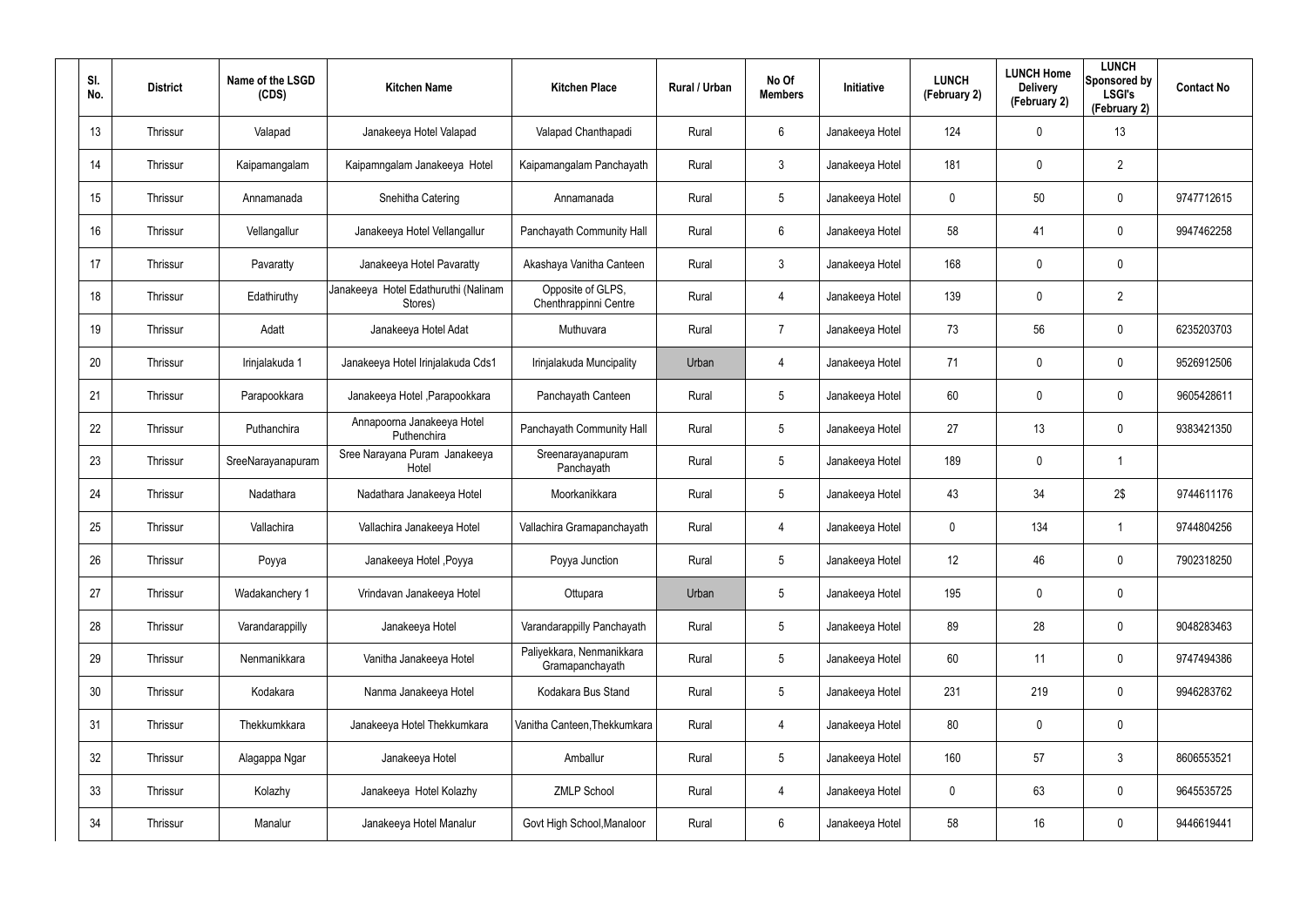|    | SI.<br>No. | <b>District</b> | Name of the LSGD<br>(CDS) | <b>Kitchen Name</b>                        | <b>Kitchen Place</b>                     | Rural / Urban | No Of<br><b>Members</b> | Initiative      | <b>LUNCH</b><br>(February 2) | <b>LUNCH Home</b><br><b>Delivery</b><br>(February 2) | <b>LUNCH</b><br>Sponsored by<br><b>LSGI's</b><br>(February 2) | <b>Contact No</b> |
|----|------------|-----------------|---------------------------|--------------------------------------------|------------------------------------------|---------------|-------------------------|-----------------|------------------------------|------------------------------------------------------|---------------------------------------------------------------|-------------------|
|    | 35         | Thrissur        | Arimpur                   | Janakeeya Hotel Arimbur                    | Kudumbashree Vanitha<br>Canteen, Arimbur | Rural         | 5                       | Janakeeya Hotel | 130                          | 65                                                   | $\mathbf 0$                                                   | 9946789338        |
|    | 36         | Thrissur        | Thanniyam                 | Thannyam Janakeeya Hotel                   | Peringottukara                           | Rural         | 4                       | Janakeeya Hotel | 52                           | 17                                                   | $\pmb{0}$                                                     | 9048570194        |
|    | 37         | Thrissur        | Madakkathara              | Madakkathara Annapoorna Janakeeya<br>Hotel | Madakkathara                             | Rural         | 6                       | Janakeeya Hotel | 78                           | 69                                                   | $\overline{2}$                                                | 9388431507        |
|    | 38         | Thrissur        | Athirappilly              | Panchayath Kudumbashree Canteen            | Athirappilly                             | Rural         | 3                       | Janakeeya Hotel | 0                            | 0                                                    | $\pmb{0}$                                                     | 9496151187        |
|    | 39         | Thrissur        | Kodassery                 | Five Star Janakeeya Hotel                  | Kodassery                                | Rural         | 4                       | Janakeeya Hotel | 128                          | 89                                                   | $\pmb{0}$                                                     | 9846464927        |
|    | 40         | Thrissur        | Mattathur                 | Karunya<br>kudumbShree                     | Vellikkulangara                          | Rural         | 4                       | Janakeeya Hotel | 175                          | 122                                                  | $\mathbf 0$                                                   | 9539102486        |
|    | 41         | Thrissur        | Koratty                   | Ruchi Janakeeya Hotel                      | Koratty                                  | Rural         | 4                       | Janakeeya Hotel | 47                           | 45                                                   | $\pmb{0}$                                                     | 9496527583        |
|    | 42         | Thrissur        | Thrikkoor                 | Susthira Janakeeya Hotel                   | Alengaad                                 | Rural         | 3                       | Janakeeya Hotel | 138                          | 48                                                   | 5.00\$                                                        | 8111847055        |
|    | 43         | Thrissur        | Venkitangu                | Ottupura<br>Janakeeya Hotel Vengidangu     | Vengidangu Panchayath                    | Rural         | $\mathfrak{Z}$          | Janakeeya Hotel | 210                          | 76                                                   | $\pmb{0}$                                                     | 8156981840        |
|    | 44         | Thrissur        | Padiyoor                  | Padiyoor<br>Janakeya Hotel                 | HDC School, Kakkathuruthy                | Rural         | 5                       | Janakeeya Hotel | 63                           | 37                                                   | $\mathbf 0$                                                   | 9048817359        |
|    | 45         | Thrissur        | Pariyaram                 | Samridhi Janakeeya Hotel                   | Pariyaram                                | Rural         | 5                       | Janakeeya Hotel | 102                          | 79                                                   | $\pmb{0}$                                                     | 7025950795        |
|    | 46         | Thrissur        | Wadakanchery cds2         | Janakeeya Hotel, Wadakanchery cds2         | Minaloor                                 | Urban         | 3                       | Janakeeya Hotel | 102                          | 0                                                    | $\pmb{0}$                                                     |                   |
|    | 47         | Thrissur        | Kodungaloor cds2          | Jathikka Janakeeya Hotel                   | Arakkulam                                | Urban         | 4                       | Janakeeya Hotel | 95                           | 0                                                    | $\mathbf 0$                                                   | 9745397171        |
| 96 | 48         | Thrissur        | Punnayur                  | Kaipunnyam Janakeeya Hotel                 | Edakazhiyur                              | Rural         | $5\phantom{.0}$         | Janakeeya Hotel | 77                           | 50                                                   | $\pmb{0}$                                                     | 9744680885        |
|    | 49         | Thrissur        | Velookkara                | Velookkara Janakeeya Hotel                 | Panchayath shopping complex              | Rural         | $\mathbf{3}$            | Janakeeya Hotel | 30                           | 0                                                    | $\mathbf 0$                                                   | 9048756685        |
|    | 50         | Thrissur        | Meloor                    | Thanima Janakeeya Hotel Meloor             | Meloor centre                            | Rural         | $\overline{4}$          | Janakeeya Hotel | 76                           | 38                                                   | $\mathbf 0$                                                   | 7902354039        |
|    | 51         | Thrissur        | Vallathol Nagar           | Janakeeya Hotel, Vallathol Nagar           | near youth welfare center                | rural         | $5\phantom{.0}$         | Janakeeya Hotel | 173                          | 0                                                    | $\mathbf 0$                                                   | 9961296574        |
|    | 52         | Thrissur        | Eriyad                    | janakeeya Hotel, eriyad                    | community hall                           | Rural         | 4                       | Janakeeya Hotel | 0                            | $\mathbf 0$                                          | $\pmb{0}$                                                     |                   |
|    | 53         | Thrissur        | Edavilangu                | Janakeeya Hotel, Edavilangu                | Edavilangu Center                        | Rural         | 4                       | Janakeeya Hotel | 190                          | 0                                                    | $\pmb{0}$                                                     |                   |
|    | 54         | Thrissur        | Avanoor                   | Janakeeya Hotel, Avanoor                   | near panchayath office,<br>Avanoor       | Rural         | $5\phantom{.0}$         | Janakeeya Hotel | 47                           | 60                                                   | $\pmb{0}$                                                     | 9447343516        |
|    | 55         | Thrissur        | Mala                      | Janakeeya hotel Mala                       | Near panchayath office, Mala             | Rural         | 4                       | Janakeeya Hotel | 118                          | 25                                                   | 0                                                             | 9946442260        |
|    | 56         | Thrissur        | Guruvayur1                | Guruvayur Janakeeya Hotel                  | Guruvayur                                | Urban         | $\mathfrak{Z}$          | Janakeeya Hotel | 397                          | 292                                                  | $\pmb{0}$                                                     | 9961227858        |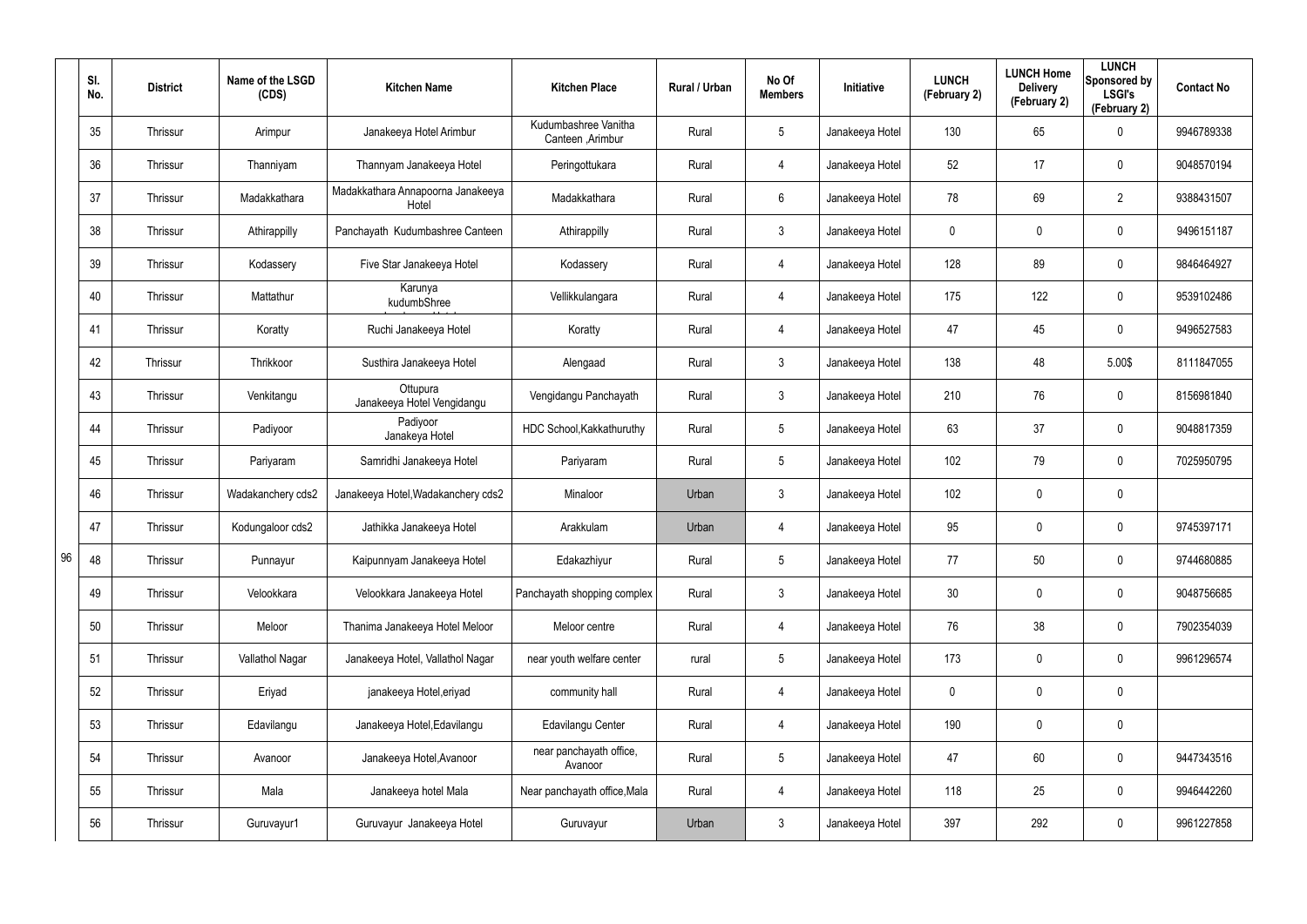| SI.<br>No. | <b>District</b> | Name of the LSGD<br>(CDS) | <b>Kitchen Name</b>               | <b>Kitchen Place</b>              | Rural / Urban | No Of<br><b>Members</b> | <b>Initiative</b> | <b>LUNCH</b><br>(February 2) | <b>LUNCH Home</b><br><b>Delivery</b><br>(February 2) | <b>LUNCH</b><br>Sponsored by<br><b>LSGI's</b><br>(February 2) | <b>Contact No</b> |
|------------|-----------------|---------------------------|-----------------------------------|-----------------------------------|---------------|-------------------------|-------------------|------------------------------|------------------------------------------------------|---------------------------------------------------------------|-------------------|
| 57         | Thrissur        | Vadakkekad                | Kudumbasree janakeeya hotel       | Nalam kallu                       | Rural         | 4                       | Janakeeya Hotel   | 50                           | 58                                                   | $\mathbf 0$                                                   | 9645190166        |
| 58         | Thrissur        | Kadappuram                | Kadappuram janakeeya hotel        | Kadappuram panchayath<br>building | Rural         | 4                       | Janakeeya Hotel   | 0                            | 95                                                   | $\mathbf 0$                                                   | 8156984319        |
| 59         | Thrissur        | Chavakkad                 | Chavakkad Janakeeya hotel         | Chavakkad, near bus stand         | Urban         | 5                       | Janakeeya Hotel   | 180                          | 86                                                   | $\pmb{0}$                                                     | 7560874804        |
| 60         | Thrissur        | Engadiyoor                | pavithra janikeeya hotel          | Pokulangara                       | Rural         | 5                       | Janakeeya Hotel   | 80                           | 0                                                    | $\mathbf 0$                                                   | 9562239618        |
| 61         | Thrissur        | Varavoor                  | Friends janakeeya hotel, Varavoor | Thichur                           | Rural         | $\mathbf{3}$            | Janakeeya Hotel   | 78                           | 0                                                    | $\pmb{0}$                                                     |                   |
| 62         | Thrisssur       | Punnayurkulam             | Punnayurkkulam janakeeya hotel    | Althara centre                    | Rural         | 5                       | Janakeeya Hotel   | 121                          | 60                                                   | $\pmb{0}$                                                     | 8086093454        |
| 63         | Thrissur        | Thiruwilamala             | Villuadry Janakeeya hotel         | Thiruwilamala                     | Rural         | $5\phantom{.0}$         | Janakeeya Hotel   | 82                           | 0                                                    | $\mathbf 0$                                                   | 9846174729        |
| 64         | Thrissur        | Kattakampal               | Janakeeya Hotel Kattakampal       | Chirakkal                         | Rural         | 4                       | Janakeeya Hotel   | 0                            | 0                                                    | $\mathbf 0$                                                   |                   |
| 65         | Thrissur        | Kandanassery              | kandanassery janakeeya hotel      | kandanassery                      | Rural         | $5\phantom{.0}$         | Janakeeya Hotel   | 32                           | 26                                                   | $\overline{2}$                                                |                   |
| 66         | Thrissur        | Kaiparambu                | Janakeeya Hotel Kaiparambu        | Near mundoor health center        | Rural         | $5\overline{)}$         | janakeeya hotel   | 75                           | 28                                                   | $\mathbf 0$                                                   | 9645828069        |
| 67         | Thrissur        | Thrissur 2(new)           | kitchen girls janakeeya hotel     | Olari                             | urban         | 4                       | janakeeya hotel   | 85                           | 133                                                  | $\mathbf 0$                                                   | 9388828112        |
| 68         | Thrissur        | Kuzhur                    |                                   | kuzhur                            | Rural         | 4                       | janakeeya hotel   | 0                            | 0                                                    | $\mathbf 0$                                                   | 9526566073        |
| 69         | Thrissur        | Chazhur                   | Chazur Janakeeya Hotel            | Pazhuvil Center                   | Rural         | 4                       | janakeeya hotel   | 60                           | 20                                                   | $\mathbf 0$                                                   | 9061946216        |
| 70         | Thrissur        | Nattika                   | uttupura                          | Thriprayar                        | Rural         | 5                       | janakeeya hotel   | 128                          | 0                                                    | $\mathbf 0$                                                   | 9544055637        |
| 71         | Thrissur        | Thalikulam                | Nidhi janakeeya hotel             | Puthenthodu                       | Rural         | 5                       |                   | 201                          | 0                                                    | $\mathbf 0$                                                   | 8606213960        |
| 72         | Thrissur        | Vadanapilly               | vadanappilly janakeeya hotel      | vadanapilly                       | Rural         | 5                       | janakeeya hotel   | $\mathbf 0$                  | 0                                                    | $\mathbf 0$                                                   | 9947728948        |
| 73         | Thrissur        | orumanayur                | orumanayur janakeeya hotel        | orumanayur                        | rural         | $5\phantom{.0}$         | janakeeya hotel   | 80                           | 49                                                   | $\mathbf 0$                                                   | 9995588758        |
| 74         | Thrissur        | Panjal                    | Five-star Janakeeya hotel         | Panjal                            | Rural         | 5                       | janakeeya hotel   | 104                          | 0                                                    | $\mathbf 0$                                                   | 9746847353        |
| 75         | Thrissur        | veloor                    | Veloor Janakeeya hotel            | veloor                            | Rural         | 5                       | janakeeya hotel   | $\mathbf 0$                  | 0                                                    | $\mathbf 0$                                                   | 9447724685        |
| 76         | Thrissur        | Chowanoor                 | Chowanoor Janakeeya hotel         | Chowanoor                         | Rural         | $\mathfrak{Z}$          | janakeeya hotel   | 12                           | 50                                                   | $\mathbf 0$                                                   | 9,526,340,307     |
| 77         | Thrissur        | Puthur                    | Puthur janakeeyahotel             | puthur                            | Rural         | $5\phantom{.0}$         | janakeeya hotel   | 55                           | 58                                                   | $\mathbf 0$                                                   | 6238101595        |
| 78         | Thrissur        | Erumapetty                | subhiksha janakeeya hotel         | Erumapetty                        | Rural         | 5                       | janakeeya hotel   | 120                          | 43                                                   | $\mathbf 0$                                                   | 9207201880        |
| 79         | Thrissur        | Kondazhy                  | Santhwanam Janakeeya Hotel        | Kondazhy                          | Rural         | 4                       | janakeeya hotel   | 29                           | 0                                                    | $\mathbf 0$                                                   | 9526401759        |
| 80         | Thrissur        | Mullurkkara               | Kaniv Janakeeya Hotel             | Atoor                             | Rural         | 4                       | janakeeya hotel   | $\mathbf 0$                  | 0                                                    | $\pmb{0}$                                                     |                   |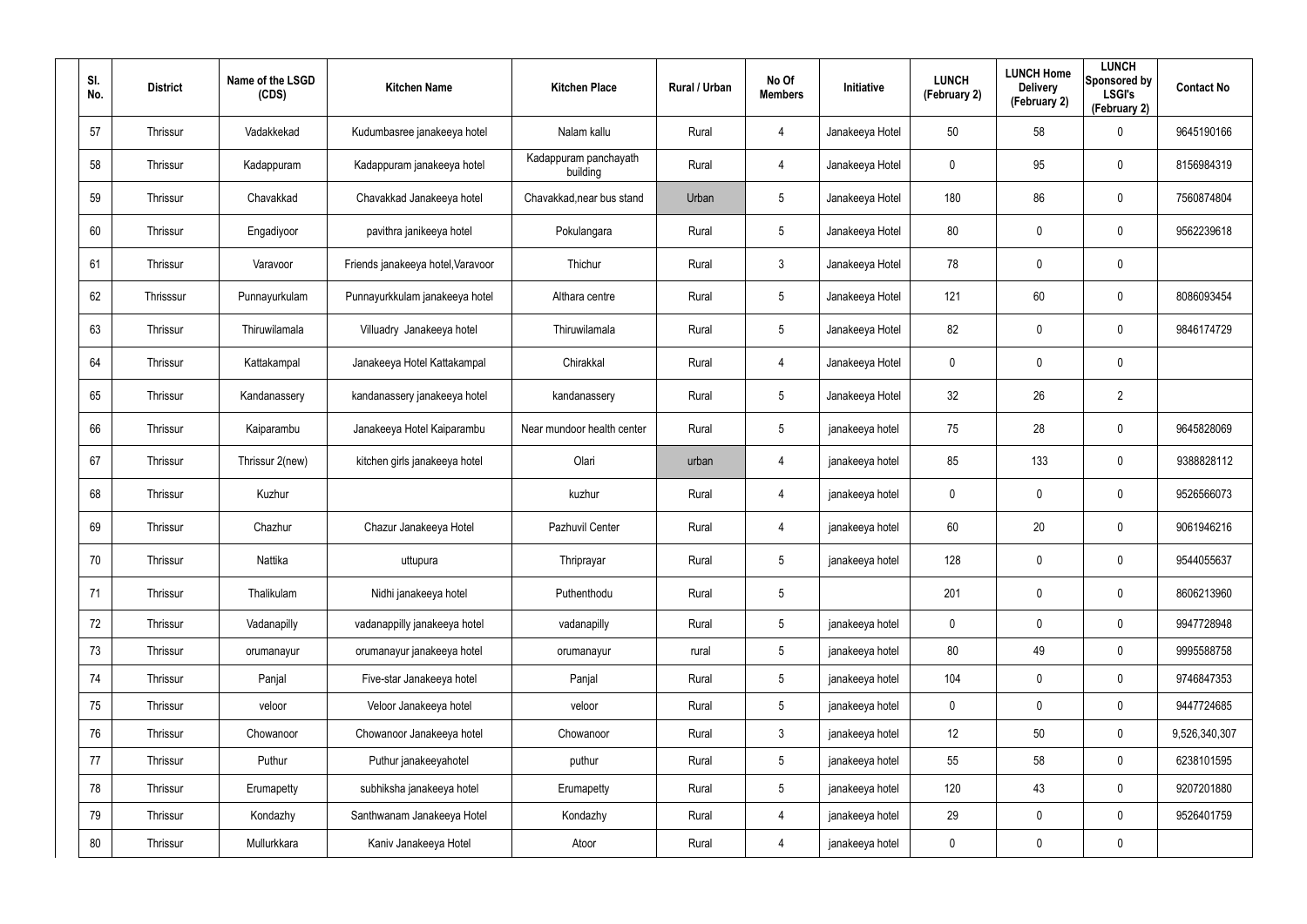| SI.<br>No.      | <b>District</b> | Name of the LSGD<br>(CDS) | <b>Kitchen Name</b>         | <b>Kitchen Place</b>                   | Rural / Urban | No Of<br><b>Members</b> | Initiative      | <b>LUNCH</b><br>(February 2) | <b>LUNCH Home</b><br><b>Delivery</b><br>(February 2) | <b>LUNCH</b><br>Sponsored by<br><b>LSGI's</b><br>(February 2) | <b>Contact No</b> |
|-----------------|-----------------|---------------------------|-----------------------------|----------------------------------------|---------------|-------------------------|-----------------|------------------------------|------------------------------------------------------|---------------------------------------------------------------|-------------------|
| 81              | Thrissur        | Porkkulam                 | Porkulam janakeeya hotel    | Parempadam                             | Rural         | $5\phantom{.0}$         | Janakeeya hotel | 0                            | 52                                                   | 4                                                             | 8129017841        |
| 82              | Thrissur        | Puthukkad                 | Puthukkad Janakeeya Hotel   | Puthukkad                              | Rural         | $5\overline{)}$         | Janakeeya hotel | 96                           | 35                                                   | $\mathbf 0$                                                   | 7356668644        |
| 83              | Thrissur        | Choondal                  | Choondal Janakeeya Hotel    | <b>Kechery Centre</b>                  | Rural         | 8                       | Janakeeya Hotel | 70                           | 43                                                   | $\mathbf 0$                                                   |                   |
| 84              | Thrissur        | Cherpu                    | Cherpu Janakeeya Hotel      | Cherpu                                 | Rural         | $\mathbf{3}$            | Janakeeya Hotel | $\mathbf 0$                  | 70                                                   | $\overline{0}$                                                | 9605375648        |
| 85              | Thrissur        | Mathilakam                | Mathilakam Janakeeya hotel  | Mathilakam gramapanchayath<br>compound | Rural         | $\mathbf{3}$            | Janakeeya hotel | 27                           | 0                                                    | $\mathbf 0$                                                   | 9995986808        |
| 86              | Thrissur        | Anthikad                  | Anthikad Janakeeya hotel    | Anthikad                               | Rural         | $\overline{4}$          | Janakeeya hotel | 0                            | 0                                                    | $\mathbf 0$                                                   |                   |
| 87              | Thrissur        | Mullassery                | Mullassery Janakeeya Hotel  | Mullassery centre                      | Rural         | $5\phantom{.0}$         | Janakeeya hotel | 160                          | 82                                                   | $\mathbf 0$                                                   |                   |
| 88              | Thrissur        | Karalam                   | Karalam Janakeeya Hotel     |                                        | Rural         | 4                       | Janakeeya hotel | 88                           | 0                                                    | $\mathbf 0$                                                   | 6282924636        |
| 89              | Thrissur        | Poomangalam               | Poomangalam Janakeeya Hotel | Edakkulam                              | Rural         | $\mathbf{3}$            | Janakeeya hotel | 76                           | 22                                                   | $\mathbf 0$                                                   |                   |
| 90              | Thrissur        | <b>MG Kavu</b>            | Annapoorna Janakeeya Hotel  | <b>MG Kavu</b>                         | Rural         | 4                       | Janakeeya hotel | 155                          | 35                                                   | $\mathbf 0$                                                   | 7558080131        |
| 91              | Thrissur        | chelakkara                | Nila janakeeya hotel        | chelakkara                             | rural         | $5\phantom{.0}$         | janakeeya hotel | 109                          | $\boldsymbol{0}$                                     | $\mathbf 0$                                                   |                   |
| 92              | Thrissur        | Avinissery                | Avinissery Janakeeya Hotel  | Palakkal                               | Rural         | 4                       | janakeeya hotel | 0                            | 116                                                  | $\mathbf 0$                                                   | 9446800192        |
| 93              | Thrissur        | Nadathara 2               | Grandmaas Janakeeya hotel   | Nadathara                              | Rural         | $5\phantom{.0}$         | Janakeeya Hotel | 80                           | 180                                                  | $\pmb{0}$                                                     |                   |
| 94              | Thrissur        | Chavakkad                 | Janakeeya hotel             | Chavakkad                              | Urban         | 5                       | Janakeeya hotel | 175                          | 41                                                   | $\mathbf 0$                                                   | 7034752180        |
| 95              | Thrissur        | Mala 2                    | Janakeeya hotel             |                                        | Rural         | $5\phantom{.0}$         | janakeeya hotel | 116                          | 35                                                   | $\mathbf 0$                                                   |                   |
| 96              | Thrissur        | Thrissur1                 | Janakeeya hotel             | <b>Mannuthy</b>                        | Urban         | $5\phantom{.0}$         | janakeeya hotel | 119                          | 19                                                   | $\mathbf 0$                                                   | 919746287281      |
|                 |                 |                           |                             |                                        |               | 430                     |                 | 8218.6                       | 3861                                                 | 45                                                            |                   |
|                 | Wayanad         | Vellamunda                | Thanima mess                | 8/4 vellamuda                          | Rural         | $\overline{4}$          | janakeeya Hotel | 162                          | 0                                                    | $\mathbf 0$                                                   | 7025659685        |
| $\overline{2}$  | Wayanad         | Thavinjal                 | Sobhagya Vanitha mess       | Thalappuzha<br>chungam                 | Rural         | $\overline{4}$          | janakeeya Hotel | 131                          | 0                                                    | $\mathbf 0$                                                   | 9497247541        |
| $\mathbf{3}$    | Wayanad         | Vythiri                   | Dharshana catering          | Vythiri                                | Rural         | $\overline{4}$          | janakeeya Hotel | 230                          | 0                                                    | $\mathbf 0$                                                   | 9074598184        |
| 4               | Wayanad         | Mullankolly               | Kairali catering group      | Mullankolli                            | Rural         | $\mathbf{3}$            | janakeeya Hotel | 137                          | 0                                                    | $\mathbf 0$                                                   | 9526706627        |
| $5\phantom{.0}$ | Wayanad         | Poothadi                  | Mary matha mess             | Kenichira                              | Rural         | $5\phantom{.0}$         | janakeeya Hotel | 188                          | 0                                                    | $\mathbf 0$                                                   | 9526376970        |
| 6               | Wayanad         | Meppadi                   | Cafe Kudumbashree           | Meppadi                                | Rural         | $5\phantom{.0}$         | janakeeya Hotel | 213                          | 0                                                    | $\boldsymbol{0}$                                              | 9207935764        |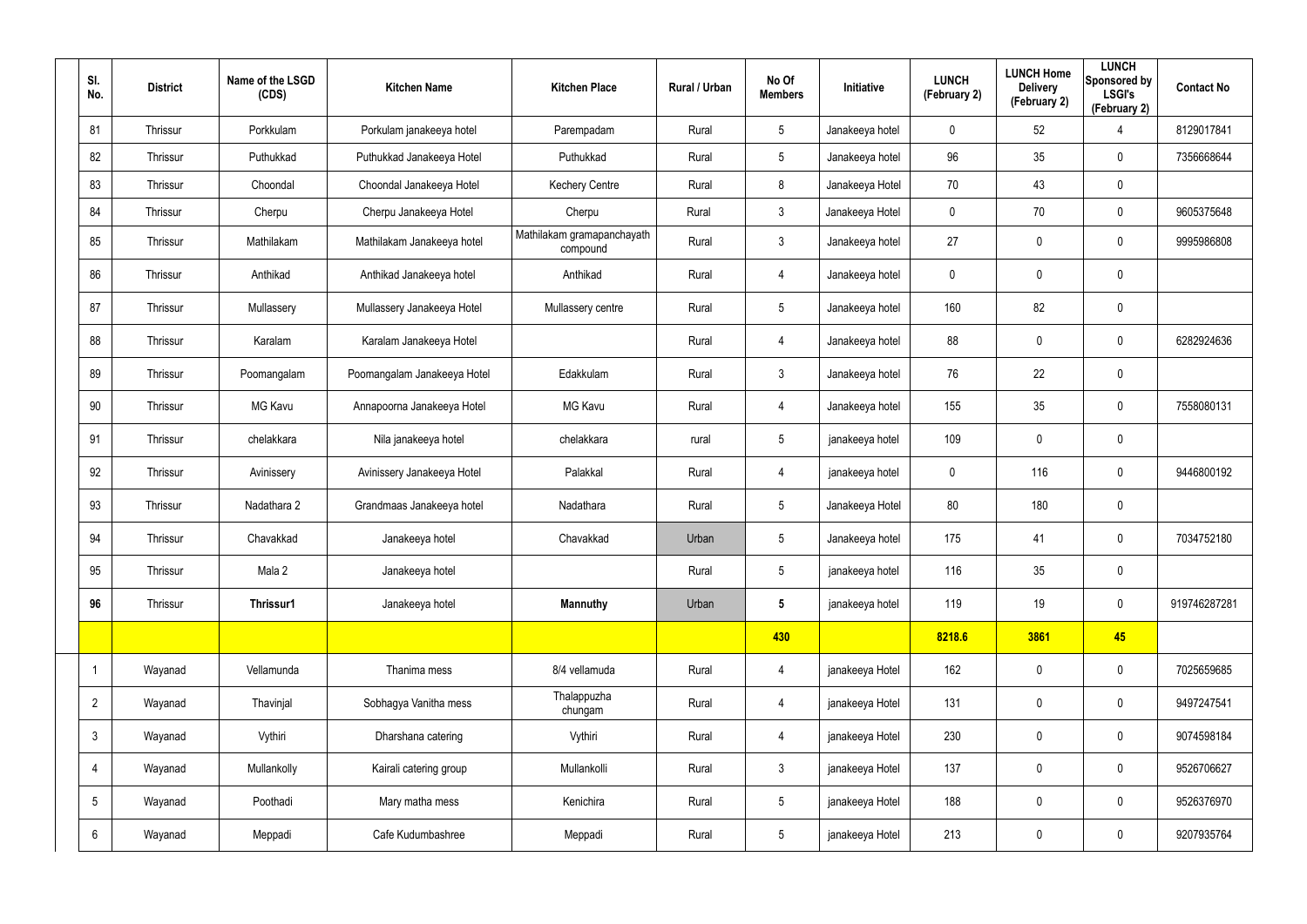|    | SI.<br>No. | <b>District</b> | Name of the LSGD<br>(CDS) | <b>Kitchen Name</b>              | <b>Kitchen Place</b>                   | <b>Rural / Urban</b> | No Of<br><b>Members</b> | Initiative      | <b>LUNCH</b><br>(February 2) | <b>LUNCH Home</b><br><b>Delivery</b><br>(February 2) | <b>LUNCH</b><br>Sponsored by<br><b>LSGI's</b><br>(February 2) | <b>Contact No</b> |
|----|------------|-----------------|---------------------------|----------------------------------|----------------------------------------|----------------------|-------------------------|-----------------|------------------------------|------------------------------------------------------|---------------------------------------------------------------|-------------------|
|    |            | Wayanad         | Pozhuthana                | Dhanya mess                      | Pozhuthana                             | Rural                | $\mathbf{3}$            | janakeeya Hotel | 237                          | 0                                                    | 0                                                             | 8111838165        |
|    | 8          | Wayanad         | Thondernad                | Thanima canteen                  | Korom                                  | Rural                | $\mathbf{3}$            | janakeeya Hotel | 72                           | 0                                                    | $\mathbf 0$                                                   | 8943476943        |
|    | 9          | Wayanad         | Meenangady                | Haritham Janakeeya Hotel         | Opposite police station,<br>Meenangadi | Rural                | $6\phantom{.}6$         | janakeeya Hotel | 207                          | 0                                                    | $\mathbf 0$                                                   | 9526895975        |
|    | 10         | Wayanad         | Nenmeni                   | Minnaram Mess and Chappathi Unit | Cheeral                                | Rural                | $5\phantom{.0}$         | janakeeya Hotel | 154                          | 0                                                    | $\mathbf 0$                                                   | 8086835886        |
|    | 11         | Wayanad         | Thirunelli                | Adigamanai Mess and Catering     | Kartikulam                             | Rural                | $5\overline{)}$         | janakeeya Hotel | 178                          | 0                                                    | $\mathbf 0$                                                   | 9207406211        |
|    | 12         | Wayanad         | Mananthavady              | Dhanasree canteen                | Mananthavadi                           | Urban                | $5\phantom{.0}$         | janakeeya Hotel |                              | 0                                                    | $\mathbf 0$                                                   | 9496997382        |
| 28 | 13         | Wayanad         | Ambalavayal               | <b>Ruchi Catering</b>            | kalathuvayal                           | Rural                | $5\overline{)}$         | janakeeya Hotel | 286                          | 0                                                    | $\mathbf 0$                                                   | 9495084437        |
|    | 14         | Wayanad         | Kaniyambetta              | sree Vinayaka                    | millumukk                              | rural                | $5\overline{)}$         | janakeeya Hotel | 194                          | 0                                                    | $\mathbf 0$                                                   | 9061486938        |
|    | 15         | Wayanad         | Pulpally                  | Vinayaka catering                | Pulpally                               | Rural                | $5\overline{)}$         | janakeeya Hotel | 260                          | 0                                                    | $\boldsymbol{0}$                                              | 9947319307        |
|    | 16         | Wayanad         | Noolpuzha                 | Friends catering                 | Naikketty                              | Rural                | $5\phantom{.0}$         | janakeeya Hotel | 247                          | $\mathbf 0$                                          | $\pmb{0}$                                                     | 7558019388        |
|    | 17         | Wayanad         | Panamaram                 | Testy mess                       | Panamaram                              | Rural                | 4                       | janakeeya Hotel | 222                          | 0                                                    | $\pmb{0}$                                                     | 9605814620        |
|    | 18         | wayanad         | Moopainad                 | vanitha mess                     | vaduvanchal                            | Rural                | $5\phantom{.0}$         | janakeeya Hotel | 158                          | 0                                                    | $\mathbf 0$                                                   | 974596708         |
|    | 19         | wayanad         | Edavaka                   | <b>Teasty Mess</b>               | Irumbupalam                            | Rural                | $\overline{4}$          | janakeeya Hotel | 127                          | 0                                                    | $\pmb{0}$                                                     | 9847842390        |
|    | 20         | wayanad         | kalpetta                  | shiya catering                   | pallithazhe, kalpetta town             | urban                | $\mathbf{3}$            | janakeeya Hotel | 347                          | 0                                                    | $\boldsymbol{0}$                                              | 6282822890        |
|    | 21         | wayanad         | sulthan bathery           | preethis                         | near telephone exchange                | urban                | $5\phantom{.0}$         | janakeeya Hotel | 297                          | 0                                                    | $\pmb{0}$                                                     | 9961088393        |
|    | 22         | wayanad         | Muttil                    | swad cattering                   | Muttil bus stand                       | Rural                | 5 <sub>5</sub>          | janakeeya Hotel | 203                          | 0                                                    | $\mathbf 0$                                                   | 9074461322        |
|    | 23         | wayanad         | padinjarathara            | oruma                            | padinjarathara town                    | Rural                | $5\phantom{.0}$         | janakeeya Hotel | 307                          | $\pmb{0}$                                            | $\mathbf 0$                                                   | 9495814542        |
|    | 24         | wayanad         | kalpetta                  | Anjuse cattering                 | kalpetta town                          | Urban                | $5\overline{)}$         | janakeeya Hotel | 342                          | 0                                                    | $\mathbf 0$                                                   | 9745883809        |
|    | 25         | wayanad         | Thariyode                 | Haritham                         | kavumadham town                        | Rural                | 3 <sup>1</sup>          | janakeeya Hotel | 80                           | 0                                                    | $\mathbf 0$                                                   | 9074095457        |
|    | 26         | wayanad         | Mananthavady              | chothis mess                     | Kozhikode road,<br>Mananthavady        | Urban                | $\mathbf{3}$            | janakeeya Hotel | 210                          | 0                                                    | $\mathbf 0$                                                   | 9947376596        |
|    | 27         | wayanad         | vengapalli                | Annapoorna                       | vengapalli town                        | Rural                | $5\phantom{.0}$         | janakeeya Hotel | 286                          | 0                                                    | $\mathbf 0$                                                   | 7592831851        |
|    | 28         | Wayanad         | Kottathara                | Jyothi vanitha mess              | Venniyod                               | Rural                | $\mathbf{3}$            | janakeeya Hotel | 233                          | 0                                                    | $\mathbf 0$                                                   | 9961844026        |
| 28 |            |                 |                           | 914                              |                                        | <b>TOTAL</b>         | 122<br>4638             |                 | 5708<br>11254                | $\mathbf 0$<br>16555                                 | $\mathbf 0$                                                   |                   |
|    |            |                 |                           |                                  |                                        |                      |                         |                 |                              |                                                      |                                                               |                   |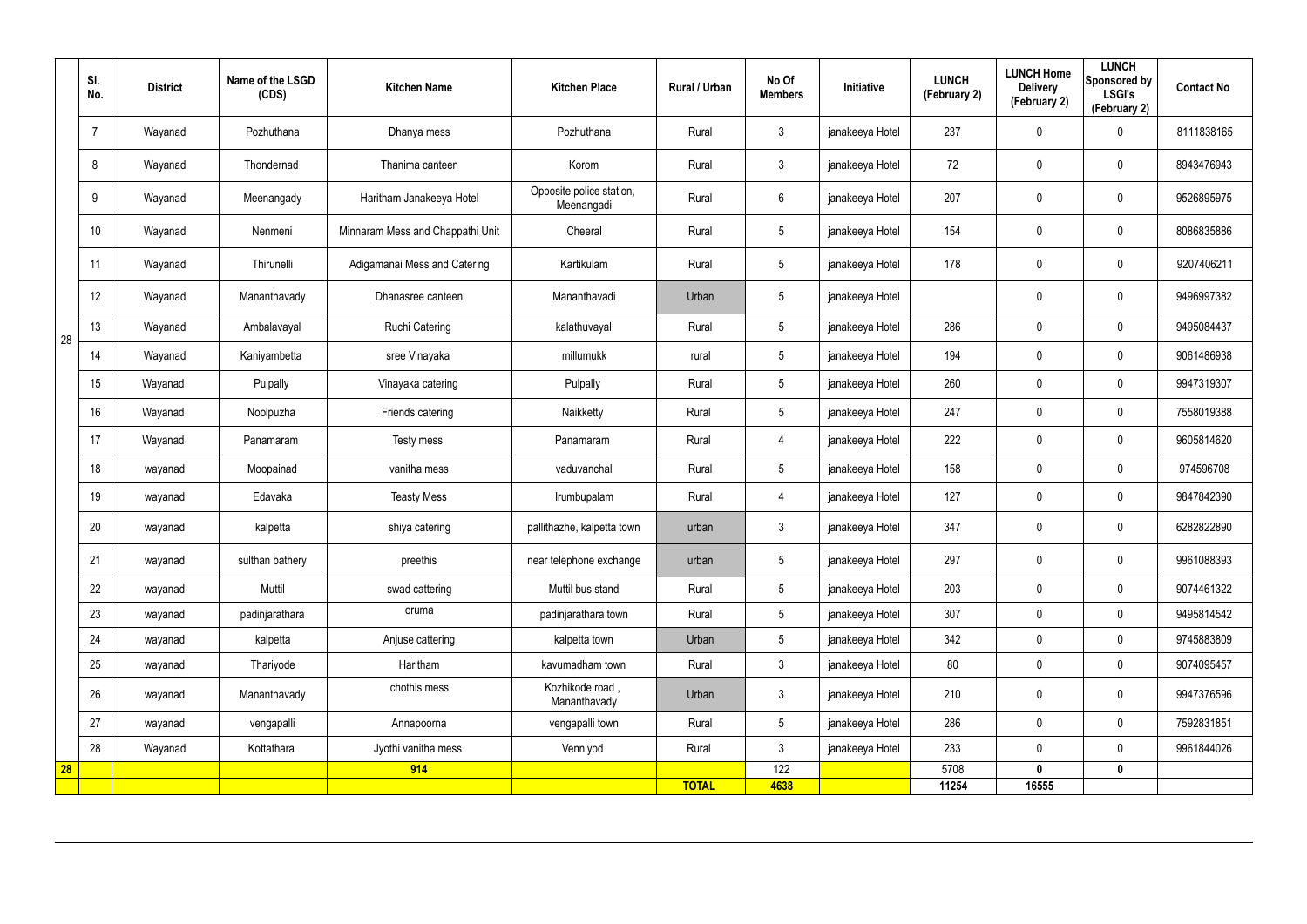| SI.<br>No. | <b>District</b> | Name of the LSGD<br>(CDS)                                                                        | <b>Kitchen Name</b>                                | <b>Kitchen Place</b>  | Rural / Urban                   | No Of<br><b>Members</b> | Initiative                                                           | <b>LUNCH</b><br>(February 2) | <b>LUNCH Home</b><br><b>Delivery</b><br>(February 2) | <b>LUNCH</b><br>Sponsored by<br><b>LSGI's</b><br>(February 2) | <b>Contact No</b> |
|------------|-----------------|--------------------------------------------------------------------------------------------------|----------------------------------------------------|-----------------------|---------------------------------|-------------------------|----------------------------------------------------------------------|------------------------------|------------------------------------------------------|---------------------------------------------------------------|-------------------|
|            |                 |                                                                                                  | STATUS OF JANAKEEYA HOTELS FUNCTIONING IN DISTRICT |                       |                                 |                         | STATUS OF FOOD DISTRIBUTED THROUGH JANAKEEYA HOTELS AS ON 02.02.2022 |                              |                                                      |                                                               |                   |
|            | <b>District</b> | <b>Total</b><br>Janakeeya Hotels                                                                 | <b>Rural Units</b>                                 | Urban<br>units        | <b>STATUS OF</b><br><b>FOOD</b> | Home<br><b>Delivery</b> | <b>Food Sponsored</b><br>by LSGIs                                    |                              | <b>TOTAL Meals</b><br><b>Distributed</b>             |                                                               |                   |
|            | <b>TVM</b>      | 108                                                                                              | 78                                                 | 30                    | 24,663                          | $\overline{0}$          | 14                                                                   | 24,677                       |                                                      |                                                               |                   |
|            | <b>KLM</b>      | 82                                                                                               | 72                                                 | 10 <sup>°</sup>       | 11473                           | 170                     | $6 \overline{6}$                                                     |                              | 11,649                                               |                                                               |                   |
|            | PTA             | 59                                                                                               | 54                                                 | 5 <sub>1</sub>        | 45                              | 4470                    | $\overline{0}$                                                       | 4,515                        |                                                      |                                                               |                   |
|            | <b>ALP</b>      | 89                                                                                               | 79                                                 | 10 <sub>1</sub>       | 6344                            | 3575                    | 47                                                                   |                              | 9,966                                                |                                                               |                   |
|            | <b>KTM</b>      | 82                                                                                               | 73                                                 | 9 <sup>°</sup>        | 8078                            | 142                     | $\overline{2}$                                                       |                              | 8,222                                                |                                                               |                   |
|            | <b>IDK</b>      | 51                                                                                               | 50                                                 |                       | 6595                            | $\overline{0}$          | $\mathbf{3}$                                                         | 6,598                        |                                                      |                                                               |                   |
|            | <b>EKM</b>      | 114                                                                                              | 81                                                 | 33                    | 19706                           | 1759                    | $\overline{1}$                                                       | 21,466                       |                                                      |                                                               |                   |
|            | <b>TSR</b>      | 96                                                                                               | 85                                                 | 11                    | 8,219                           | 3,861                   | 45                                                                   |                              | 12,125                                               |                                                               |                   |
|            | PGT             | 102 <sub>1</sub>                                                                                 | 92 <sub>1</sub>                                    | 10 <sup>°</sup>       | 13,618                          | $\overline{0}$          | 13                                                                   | 13,631                       |                                                      |                                                               |                   |
|            | <b>MLP</b>      | 130                                                                                              | 114                                                | 16 <sup>°</sup>       | 21,753                          | 5488                    | 14                                                                   | 27,255                       |                                                      |                                                               |                   |
|            | <b>WYD</b>      | 28                                                                                               | 23                                                 | 5 <sub>1</sub>        | 5708                            | $\overline{0}$          | $\overline{0}$                                                       | 5,708                        |                                                      |                                                               |                   |
|            | <b>KKD</b>      | 106                                                                                              | 75                                                 | 31                    | 28,163                          | 951                     | $\bf{8}$                                                             | 29,122                       |                                                      |                                                               |                   |
|            | <b>KNR</b>      | 88                                                                                               | 74                                                 | 14 <sup>°</sup>       | 19,133                          | $\overline{0}$          | $\boldsymbol{8}$                                                     |                              | 19,141                                               |                                                               |                   |
|            | KSG             | 42                                                                                               | 36                                                 | 6 <sup>1</sup>        | 6861                            | $\overline{0}$          | $\pmb{0}$                                                            | 6,861                        |                                                      |                                                               |                   |
|            | <b>Total</b>    | 1177                                                                                             | 986                                                | 191                   | 180,359                         | 20,416                  | 161                                                                  | 200,936                      |                                                      |                                                               |                   |
|            |                 |                                                                                                  | 2246                                               |                       |                                 | 200,936                 |                                                                      |                              |                                                      |                                                               |                   |
|            | <b>Date</b>     | <b>Grand Total of meals</b><br><b>Distributed through</b><br>Janakeeya hotel as<br>on 02.02.2022 | Urban<br>units                                     | <b>Total</b><br>units | Rs. 20 /Lunch<br>Parcel         | Home<br><b>Delivery</b> | <b>LUNCH</b><br>sponsored by<br><b>LSGIs</b>                         | <b>Total Meals</b>           |                                                      |                                                               |                   |
|            | 02.02.2022      | 986                                                                                              | 191                                                | 1177                  | 180,359                         | 20,416                  | 161                                                                  | 200,936                      |                                                      |                                                               |                   |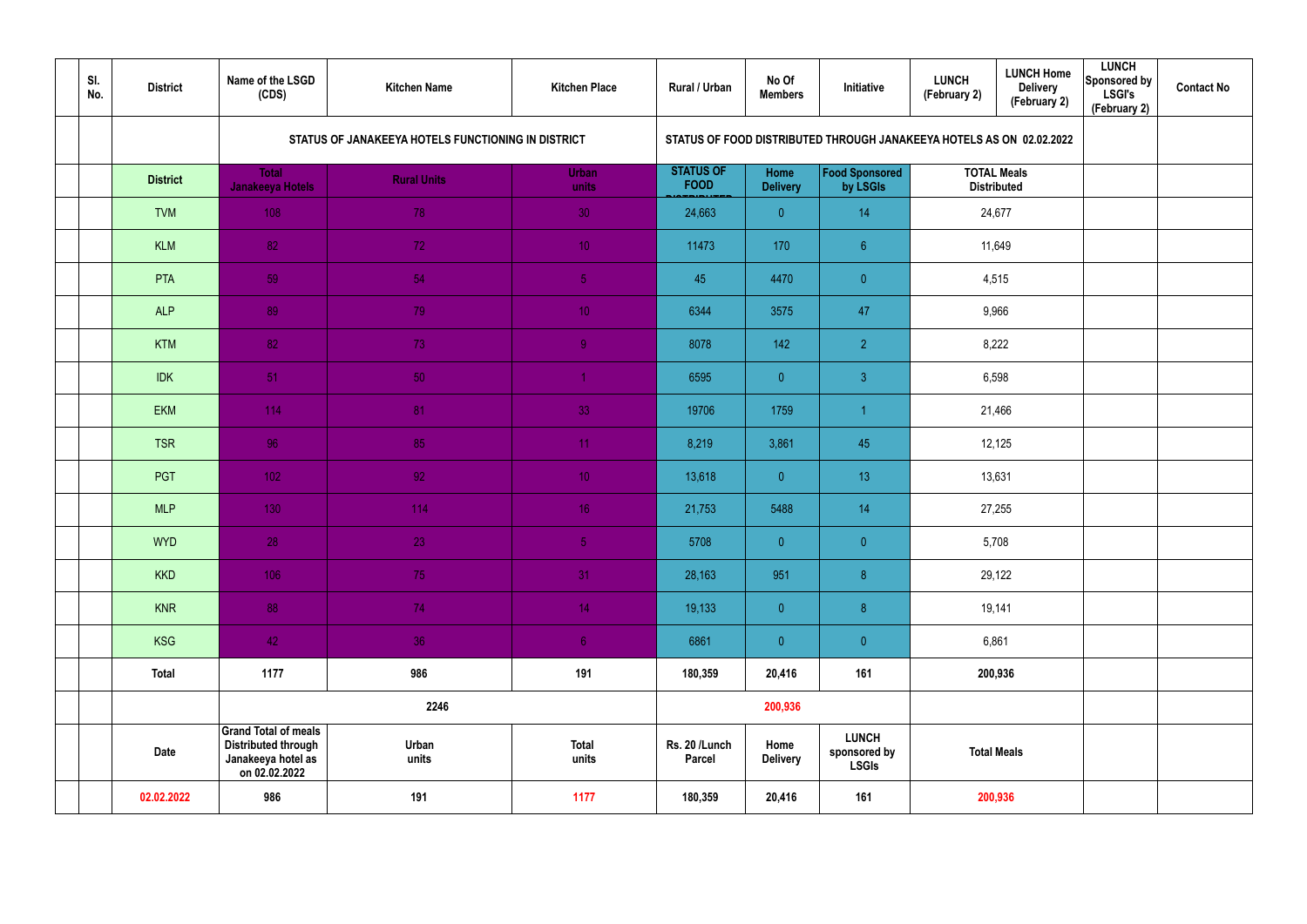| SI.<br>No. | <b>District</b> | Name of the LSGD<br>(CDS) | <b>Kitchen Name</b> | Kitchen Place | Rural / Urban | No Of<br><b>Members</b> | Initiative | <b>LUNCH</b><br>$\sim$<br>February 2) | <b>LUNCH Home</b><br>Delivery<br>$\sim$ $\sim$<br>(February 2) | <b>LUNCH</b><br>Sponsored by<br><b>LSGI's</b><br>(February 2) | <b>Contact No</b> |
|------------|-----------------|---------------------------|---------------------|---------------|---------------|-------------------------|------------|---------------------------------------|----------------------------------------------------------------|---------------------------------------------------------------|-------------------|
|------------|-----------------|---------------------------|---------------------|---------------|---------------|-------------------------|------------|---------------------------------------|----------------------------------------------------------------|---------------------------------------------------------------|-------------------|

| Districts with same number of hotels                                                                                                                                                                 | tvm                                                                                                                                                                                                                                                                                                                                                                                                                                                                                                                                                                      | Wayanad                                                                                                                                                                                | Alappuzha      |                | Kozhikode                                          | Thrissur       | Kollam      |  |  |  |  |  |
|------------------------------------------------------------------------------------------------------------------------------------------------------------------------------------------------------|--------------------------------------------------------------------------------------------------------------------------------------------------------------------------------------------------------------------------------------------------------------------------------------------------------------------------------------------------------------------------------------------------------------------------------------------------------------------------------------------------------------------------------------------------------------------------|----------------------------------------------------------------------------------------------------------------------------------------------------------------------------------------|----------------|----------------|----------------------------------------------------|----------------|-------------|--|--|--|--|--|
| (Each district use seperate cell for filling the<br>details)                                                                                                                                         | Kannur                                                                                                                                                                                                                                                                                                                                                                                                                                                                                                                                                                   | Kasaragod                                                                                                                                                                              | Kottayam       | Palakkad       | Pathanamthitta                                     | Ernakulam      | Kasaragod   |  |  |  |  |  |
| Districts with number of hotels increased                                                                                                                                                            | Malappuram                                                                                                                                                                                                                                                                                                                                                                                                                                                                                                                                                               |                                                                                                                                                                                        |                |                |                                                    |                |             |  |  |  |  |  |
| (Each district use seperate cell for filling the<br>details)                                                                                                                                         |                                                                                                                                                                                                                                                                                                                                                                                                                                                                                                                                                                          |                                                                                                                                                                                        |                |                |                                                    |                |             |  |  |  |  |  |
| Districts with number of hotels with zero entry of<br>meals                                                                                                                                          | Thrissur (9)                                                                                                                                                                                                                                                                                                                                                                                                                                                                                                                                                             | Kasargod (6)                                                                                                                                                                           | Kottayam(15)   | Alappuzha (48) | <b>MALAPPURAM</b><br>(13)                          | Kozhikode (08) | Kannur- (4) |  |  |  |  |  |
| (Each district use seperate cell for filling the<br>details)                                                                                                                                         | pathanamthitta(15)                                                                                                                                                                                                                                                                                                                                                                                                                                                                                                                                                       | Trivandrum (15)                                                                                                                                                                        | ERNAKULAM (17) | Palakkad(6)    | Wayanad                                            | Idukki(7)      | Kollam (14) |  |  |  |  |  |
| New hotels started (numbers)                                                                                                                                                                         |                                                                                                                                                                                                                                                                                                                                                                                                                                                                                                                                                                          |                                                                                                                                                                                        |                | tvm-1          |                                                    |                |             |  |  |  |  |  |
| New hotels started at (location)                                                                                                                                                                     | Tanur tvm- chemmaruthi                                                                                                                                                                                                                                                                                                                                                                                                                                                                                                                                                   |                                                                                                                                                                                        |                |                |                                                    |                |             |  |  |  |  |  |
| tvm- kuttichal, tholicode, vellanad, vithura, tvm cds 4II<br>Mudakkal pazhakunnumel<br>kanjiramkulam<br>janatha ruchikkoottAnad, Aruvikkara, Vembayam liya<br>Kunnathukal - Aiswarya JH<br>kalliyoor |                                                                                                                                                                                                                                                                                                                                                                                                                                                                                                                                                                          |                                                                                                                                                                                        |                |                |                                                    |                |             |  |  |  |  |  |
|                                                                                                                                                                                                      |                                                                                                                                                                                                                                                                                                                                                                                                                                                                                                                                                                          | Kottayam-Chembu,Kottayam north(3),kozhuvanal,pampady,melukav,TVPuram,vazhoor,kooroppada,kurichi, madappally,Akalakkunnam,Ayarkkunnam,Aymanam                                           |                |                |                                                    |                |             |  |  |  |  |  |
|                                                                                                                                                                                                      | Alappuzha - Alappuzha North Arattupuzha Arattupuzha Arattupuzha Arookutty Aroor Bharanikavu Chennam Pallippuram Cheppad Cheppad Cherthala South Cheruthana Chettikulangara Chingoli<br>Chunakkara Devikulangara Ezhupunna Harippad Kadakkarappally Kandalloor Kanjikuzhy Kavalam Kayamkulam West Kodamthurath Krishnapuram Kuthiyathode Mavelikara Municipality Mavelikkara<br>Thamarakulam Mavelikkara Thekkekara Muttar Neelamperoor Nooranad Palamel Pallippad Panavally Pathiyoor Pattanakkad Perumbalam Pulincunnu Ramankary Thaicattussery Thalavady Thannermukkom |                                                                                                                                                                                        |                |                | Thuravoor Vallikunnam Vayalar Veeyapuram Veliyanad |                |             |  |  |  |  |  |
|                                                                                                                                                                                                      |                                                                                                                                                                                                                                                                                                                                                                                                                                                                                                                                                                          | Ernakulam - ,asamanoor,cheranallor,kalamassery West,kochi West,kuttambuzha, kuzhuppilly,maradu,mudakkuzha, njarackal,paingottur,poothruka, thiruvaniyoor,thirimarady,vadavukod,valakom |                |                |                                                    |                |             |  |  |  |  |  |
|                                                                                                                                                                                                      |                                                                                                                                                                                                                                                                                                                                                                                                                                                                                                                                                                          |                                                                                                                                                                                        |                | Wayanad - Nil  |                                                    |                |             |  |  |  |  |  |
|                                                                                                                                                                                                      | Kozhikode- Kunnamangalam, Vadakara west, kkd central-3, Feroke-3 (Today off)                                                                                                                                                                                                                                                                                                                                                                                                                                                                                             |                                                                                                                                                                                        |                |                |                                                    |                |             |  |  |  |  |  |
|                                                                                                                                                                                                      |                                                                                                                                                                                                                                                                                                                                                                                                                                                                                                                                                                          | Idukki - Alackode, Edavetty, Kodikkulam, Pallivasal, Vannappuram, senapathy, Vathikkudy(karthika)- Today off                                                                           |                |                |                                                    |                |             |  |  |  |  |  |
|                                                                                                                                                                                                      |                                                                                                                                                                                                                                                                                                                                                                                                                                                                                                                                                                          | Thrissur - Kattoor, Anthikkad, Mullurkkara, kuzhur, kattakampal, Eriyad, Athirappilly, Avinissery, Vadanappilly                                                                        |                |                |                                                    |                |             |  |  |  |  |  |
|                                                                                                                                                                                                      |                                                                                                                                                                                                                                                                                                                                                                                                                                                                                                                                                                          | malappuram-- Ponnani1,Ponnani1,Athavanad,Edappal,Chungathara,Tirurangadi,Talakkad,Tiruvaly,Perinthalmanna,Ponmala,Edarikkode,Perumbadapp,Thazhekkode                                   |                |                |                                                    |                |             |  |  |  |  |  |
|                                                                                                                                                                                                      |                                                                                                                                                                                                                                                                                                                                                                                                                                                                                                                                                                          |                                                                                                                                                                                        |                |                |                                                    |                |             |  |  |  |  |  |

| Kollam                                                                                                                                                           |  |  |  |  |  |  |  |  |  |  |
|------------------------------------------------------------------------------------------------------------------------------------------------------------------|--|--|--|--|--|--|--|--|--|--|
| Kasaragod                                                                                                                                                        |  |  |  |  |  |  |  |  |  |  |
|                                                                                                                                                                  |  |  |  |  |  |  |  |  |  |  |
|                                                                                                                                                                  |  |  |  |  |  |  |  |  |  |  |
| Kannur-(4)                                                                                                                                                       |  |  |  |  |  |  |  |  |  |  |
| Kollam (14)                                                                                                                                                      |  |  |  |  |  |  |  |  |  |  |
|                                                                                                                                                                  |  |  |  |  |  |  |  |  |  |  |
|                                                                                                                                                                  |  |  |  |  |  |  |  |  |  |  |
| kal - Aiswarya JH kalliyoor                                                                                                                                      |  |  |  |  |  |  |  |  |  |  |
| akkunnam, Ayarkkunnam, Aymanam                                                                                                                                   |  |  |  |  |  |  |  |  |  |  |
| nerthala South Cheruthana Chettikulangara Chingoli<br>am Kuthiyathode Mavelikara Municipality Mavelikkara<br>nu Ramankary Thaicattussery Thalavady Thannermukkom |  |  |  |  |  |  |  |  |  |  |
| nruka, thiruvaniyoor,thirimarady,vadavukod,valakom                                                                                                               |  |  |  |  |  |  |  |  |  |  |
|                                                                                                                                                                  |  |  |  |  |  |  |  |  |  |  |
|                                                                                                                                                                  |  |  |  |  |  |  |  |  |  |  |
| Today off                                                                                                                                                        |  |  |  |  |  |  |  |  |  |  |
| anappilly                                                                                                                                                        |  |  |  |  |  |  |  |  |  |  |
| arikkode, Perumbadapp, Thazhekkode                                                                                                                               |  |  |  |  |  |  |  |  |  |  |